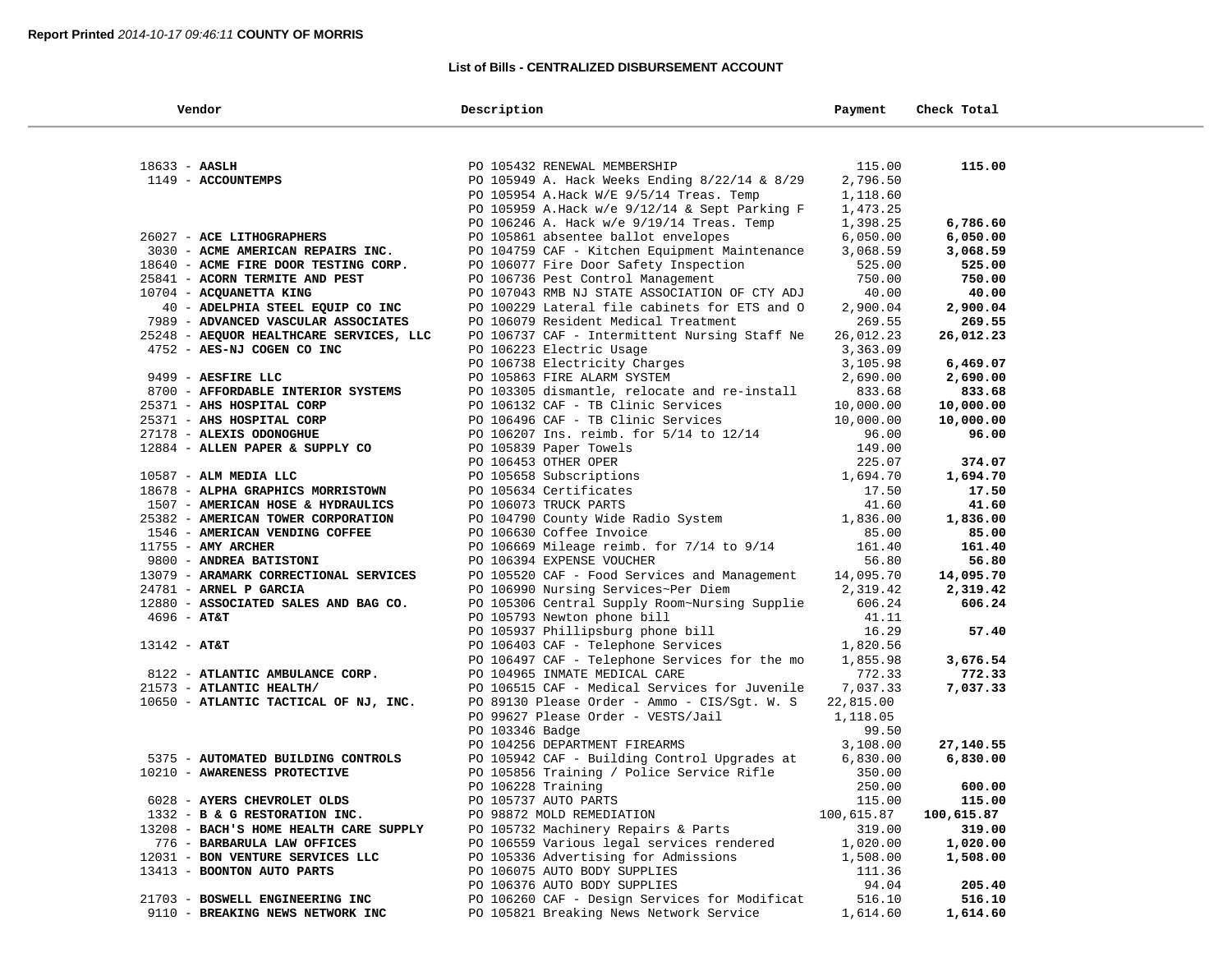| $25332$ - BRIAN DAVIS                  |                    | PO 105904 Work Boots                                                                           | 90.00              | 90.00             |
|----------------------------------------|--------------------|------------------------------------------------------------------------------------------------|--------------------|-------------------|
| $24592$ - BRIAN WALSH                  |                    | PO 105994 Extradition                                                                          | 52.00              | 52.00             |
| 13494 - BROOKDALE COMMUNITY            |                    | PO 107037 CHARGEBACKS FALL 2014 J. GARCIA & S                                                  | 1,723.04           | 1,723.04          |
| 12626 - BRUSHSTROKES                   |                    | PO 106739 Resident Activities                                                                  | 135.00             | 135.00            |
| 8451 - CABLEVISION                     |                    | PO 104072 Cablevision Internet Service for J                                                   | 1,666.35           | 1,666.35          |
| 27035 - CARLO N DURAN                  |                    | PO 106991 Nursing Services~Per Diem                                                            | 888.00             | 888.00            |
| 4493 - CARLOTA MANJARRES               |                    | PO 106664 Insurance reimb. for 7/14 to 12/14                                                   | 72.00              | 72.00             |
| 25474 - CARRELLE L CALIXTE             |                    | PO 106992 Nursing Services~Per Diem                                                            | 2,798.50           | 2,798.50          |
| 4598 - CDW GOVERNMENT LLC              |                    | PO 104062 Tablet Deployment Project                                                            | 23,971.20          |                   |
|                                        |                    | PO 104068 Sheriff's Office 2014 Capital Proje                                                  | 23,074.38          | 47,045.58         |
| 793 - CENTENNIAL PRODUCTS INC.         |                    | PO 106221 Morgue Supplies                                                                      | 1,246.84           | 1,246.84          |
| 18831 - CENTRAL JERSEY TITLE CO. INC.  |                    | PO 106550 Main Road/Changebridge Rd., Montvill                                                 | 399.00             | 399.00            |
| 20487 - CENTURYLINK                    |                    | PO 105032 phone bill for Newton office                                                         | 234.40             |                   |
|                                        |                    | PO 105300 PHONE BILL                                                                           | 43.41              |                   |
|                                        |                    | PO 106354 Telephone - (T1 Century)                                                             | 1,785.33           | 2,063.14          |
| 4735 - CERBO LUMBER & HARDWARE         |                    | PO 106469 BUILD MAINT/ SMALL TOOLS                                                             | 275.85             | 275.85            |
| 24625 - CFCS - HOPE HOUSE              |                    | PO 106730 CAF - 2014 Funding through the Olde                                                  | 4,143.00           | 4,143.00          |
| 24625 - CFCS - HOPE HOUSE              |                    | PO 106733 CAF - 2014 Funding through the Peer                                                  | 5,451.00           | 5,451.00          |
| 24625 - CFCS - HOPE HOUSE              |                    | PO 106734 CAF - Grant in Aid Funding 2014                                                      | 1,369.00           | 1,369.00          |
| 24625 - CFCS - HOPE HOUSE              |                    | PO 106735 CAF - Grant in Aid Funding 2014                                                      | 4,889.00           | 4,889.00          |
| 1465 - CHARLES F. ROUFAEAL             |                    | PO 106651 Insurance reimb. for 7/14 to 12/14                                                   | 72.00              | 72.00             |
| 7940 - CHARLES NADARAJAH               |                    | PO 106993 Nursing Services~Per Diem                                                            | 284.16             | 284.16            |
| 27154 - CHATHAM PRINT & DESIGN         | PO 105763 Training |                                                                                                | 343.02             | 343.02            |
| 5273 - CHEROKEE GLASS INC              |                    | PO 105846 Replace Door lites                                                                   | 868.76             |                   |
|                                        |                    | PO 106280 BUILD MAINT                                                                          | 825.00             | 1,693.76          |
| 13788 - CHERRY WEBER & ASSOC. PC       |                    | PO 106820 CAF - Engineering Consultants for V                                                  | 18,709.00          |                   |
|                                        |                    | PO 106821 CAF - Construction Support Services                                                  | 2,960.04           |                   |
|                                        |                    | PO 106822 CAF - Construction Inspection Servi                                                  | 980.50             | 22,649.54         |
| 12545 - CHRISTINE HELLYER              |                    | PO 106666 Mi. reimb. for 8,9/14                                                                | 74.90              | 74.90             |
| 21857 - CITYSIDE ARCHIVES, LTD         |                    | PO 106935 CAF - Record Storage & Shredding Se                                                  | 6,003.93           | 6,003.93          |
| 11824 - CIVIL DYNAMICS INC             |                    | PO 106936 CAF - Rehabilitation of Leddells Po                                                  | 21,804.20          | 21,804.20         |
| 25571 - CLEARY GIACOBBE ALFIERI &      |                    | PO 106554 Various legal services                                                               | 6,480.88           |                   |
| 25571 - CLEARY GIACOBBE ALFIERI &      |                    |                                                                                                | 7,724.34           | 6,480.88          |
| 25571 - CLEARY GIACOBBE ALFIERI &      |                    | PO 106557 Open Space Preservation Trust Fund-                                                  |                    | 7,724.34<br>24.00 |
| 8454 - CLIFTON ELEVATOR SERVICE CO INC |                    | PO 106675 Public Safety Complex legal service<br>PO 106269 CAF - Modernization of One Geared P | 24.00<br>19,567.90 |                   |
|                                        |                    | PO 106468 CAF - Elevatior Maintenance & Inspe                                                  | 5,170.00           | 24,737.90         |
| 27037 - COLLETE K NYANARO              |                    | PO 106994 Nursing Services~Per Diem                                                            | 592.00             | 592.00            |
| 26074 - COMMUNICATIONS SERVICE         |                    | PO 105557 Radio Installation                                                                   | 1,548.73           | 1,548.73          |
| 26101 - COOPER ELECTRIC SUPPLY CO.     |                    | PO 105590 CAF - Electrical Supplies                                                            | 839.00             | 839.00            |
| 26101 - COOPER ELECTRIC SUPPLY CO.     |                    | PO 105815 BLDG MAINT                                                                           | 63.36              | 63.36             |
| 26101 - COOPER ELECTRIC SUPPLY CO.     |                    |                                                                                                | 2,206.26           | 2,206.26          |
| 26101 - COOPER ELECTRIC SUPPLY CO.     |                    | PO 105837 CAF - Electrical Supplies<br>PO 105838 CAF - Electrical Supplies                     | 680.28             | 680.28            |
| 26101 - COOPER ELECTRIC SUPPLY CO.     |                    | PO 106147 CAF - Electrical Supplies                                                            | 562.30             | 562.30            |
| 14644 - CORNERSTONE FAMILY PROGRAMS    |                    | PO 106591 CAF - 2014 Funding through the Olde                                                  | 3,190.00           |                   |
|                                        |                    | PO 106592 CAF - 2014 Funding through the Olde                                                  | 5,572.00           |                   |
|                                        |                    | PO 106593 CAF - 2014 Funding through the Olde                                                  | 5,101.00           |                   |
|                                        |                    | PO 106594 CAF - 2014 Funding through the Olde                                                  | 4,526.00           |                   |
|                                        |                    | PO 106595 CAF - 2014 Funding through the Olde                                                  | 1,820.00           |                   |
|                                        |                    | PO 106597 CAF - Grant in Aid Funding 2014                                                      | 446.00             |                   |
|                                        |                    | PO 106598 CAF - Grant in Aid Funding 2014                                                      | 5,265.00           |                   |
|                                        |                    | PO 106599 CAF - 2014 Funding through the Peer                                                  | 9,069.00           | 34,989.00         |
| 14644 - CORNERSTONE FAMILY PROGRAMS    |                    | PO 106642 CAF - 2014 Funding through the Peer                                                  | 3,413.00           |                   |
|                                        |                    | PO 106643 CAF - 2014 Funding through the Peer                                                  | 19,110.00          | 22,523.00         |
| 14021 - COUNTY BUSINESS SYSTEMS INC    |                    | PO 104608 CAF - Provision for Proprietary Sof                                                  | 36, 351.50         | 36,351.50         |
| 14027 - COUNTY COLLEGE OF MORRIS       |                    | PO 106319 Expenditures in connection with maj                                                  | 8,551.70           | 8,551.70          |
| 14022 - COUNTY COLLEGE OF MORRIS       |                    | PO 106543 MORRIS COUNTY APPROPRIATION FOR THE                                                  | 398,409.91         | 398,409.91        |
| 14031 - COUNTY CONCRETE CORP.          |                    | PO 105332 Plant Operation~Concrete Work                                                        | 2,316.25           | 2,316.25          |
| 14031 - COUNTY CONCRETE CORP.          |                    | PO 105585 BLDG REPAIRS                                                                         | 939.49             | 939.49            |
| 14031 - COUNTY CONCRETE CORP.          | PO 105844 MASON    |                                                                                                | 220.88             | 220.88            |
| 13 - COUNTY OF MORRIS                  |                    | PO 106233 SANE SART GRANT EXPENSE                                                              | 499.20             | 499.20            |
| 13 - COUNTY OF MORRIS                  |                    | PO 107070 1ST HALF 10/14 METERED MAIL                                                          | 9,021.76           | 9,021.76          |
| 13 - COUNTY OF MORRIS                  |                    | PO 107071 1ST HALF 10/14 METERED MAIL                                                          | 289.68             | 289.68            |
| 26557 - COVERBIND CORPORATION          |                    | PO 103743 Received Glue Strips                                                                 | 168.00             | 168.00            |
|                                        |                    |                                                                                                |                    |                   |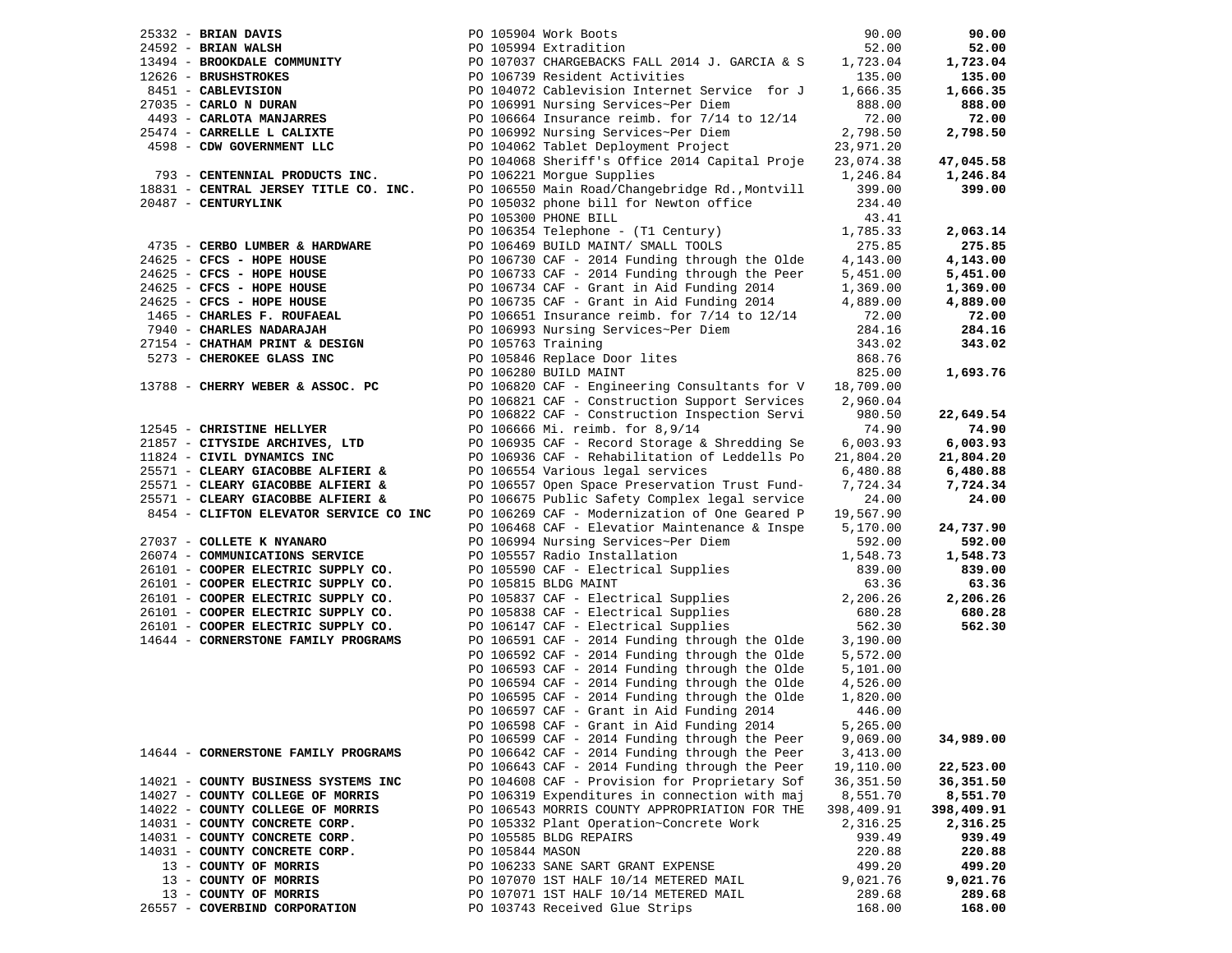| PO 106078 AUTO PARTS<br>$12523$ - D&B AUTO SUPPLY                                                                         |                      |                                                                                                                                                                                                                                      | 2,242.99  |                     |
|---------------------------------------------------------------------------------------------------------------------------|----------------------|--------------------------------------------------------------------------------------------------------------------------------------------------------------------------------------------------------------------------------------|-----------|---------------------|
|                                                                                                                           | PO 106377 AUTO PARTS |                                                                                                                                                                                                                                      | 2,546.72  | 4,789.71            |
|                                                                                                                           |                      |                                                                                                                                                                                                                                      |           | 2,548.49            |
|                                                                                                                           |                      |                                                                                                                                                                                                                                      |           | 65.74               |
|                                                                                                                           |                      |                                                                                                                                                                                                                                      |           | 57.00               |
|                                                                                                                           |                      |                                                                                                                                                                                                                                      |           |                     |
|                                                                                                                           |                      |                                                                                                                                                                                                                                      |           | 43.80               |
|                                                                                                                           |                      |                                                                                                                                                                                                                                      |           | 453.68              |
|                                                                                                                           |                      |                                                                                                                                                                                                                                      |           | 57.88               |
|                                                                                                                           |                      |                                                                                                                                                                                                                                      |           | 2,550.55            |
|                                                                                                                           |                      |                                                                                                                                                                                                                                      |           | 95.00               |
|                                                                                                                           |                      |                                                                                                                                                                                                                                      |           | 1,770.45            |
|                                                                                                                           |                      |                                                                                                                                                                                                                                      |           | 2,154.00            |
|                                                                                                                           |                      |                                                                                                                                                                                                                                      |           | 350.00              |
|                                                                                                                           |                      |                                                                                                                                                                                                                                      |           | 9.96                |
|                                                                                                                           |                      |                                                                                                                                                                                                                                      |           | 273.84              |
|                                                                                                                           |                      |                                                                                                                                                                                                                                      |           | 48.83               |
|                                                                                                                           |                      |                                                                                                                                                                                                                                      |           |                     |
|                                                                                                                           |                      |                                                                                                                                                                                                                                      |           | 11.48               |
|                                                                                                                           |                      |                                                                                                                                                                                                                                      |           | 20.82               |
|                                                                                                                           |                      |                                                                                                                                                                                                                                      |           | 25.51               |
|                                                                                                                           |                      |                                                                                                                                                                                                                                      |           | 283.90              |
|                                                                                                                           |                      |                                                                                                                                                                                                                                      |           | 0.99                |
|                                                                                                                           |                      |                                                                                                                                                                                                                                      |           | 159.40              |
|                                                                                                                           |                      |                                                                                                                                                                                                                                      |           | 16.93               |
|                                                                                                                           |                      |                                                                                                                                                                                                                                      |           | 19.62               |
|                                                                                                                           |                      |                                                                                                                                                                                                                                      |           | 3,997.50            |
|                                                                                                                           |                      |                                                                                                                                                                                                                                      |           |                     |
|                                                                                                                           |                      | 12523 - DEB AUTO SUPELY<br>1783 - D.R. CORMSON & ASSOCIATES, LLCC DO 105377 ANTO PARTS<br>1783 - D.R. CORMSON & ASSOCIATES, LLCCC DO 105377 ANTO PARTS<br>1783 - D.R. CORMSON CIRCULATION<br>1783 - D.R. CORMSON DERIVATION PO 10583 |           | 6,308.21            |
| - DENVILLE LINE PAINTING INC<br>12003 - DESESA ENGINEERING COMPANY<br>22536 - DESESA ENGINEERING COMPANY<br>22536 - DESER |                      |                                                                                                                                                                                                                                      |           | 175.75              |
|                                                                                                                           |                      |                                                                                                                                                                                                                                      |           | 15,912.17           |
|                                                                                                                           |                      |                                                                                                                                                                                                                                      |           | 182,160.00          |
|                                                                                                                           |                      |                                                                                                                                                                                                                                      |           | 750.00              |
|                                                                                                                           |                      |                                                                                                                                                                                                                                      |           | 107.13              |
|                                                                                                                           |                      |                                                                                                                                                                                                                                      |           | 1,104.00            |
|                                                                                                                           |                      |                                                                                                                                                                                                                                      |           | 39.00               |
|                                                                                                                           |                      | 1922 - DEMOKRAT EINE PAINTING INC 100893 CAP - BRVing Markings<br>19267 - DENOKRAT EINE PAINTING CO., INC.<br>1926 - DIANA KROG 100892 CAP - BRVing Markings<br>2023 - DICK BLICK BORNT (D. 1008932 CAP - BRVing Markings 15,912.1   |           |                     |
|                                                                                                                           |                      |                                                                                                                                                                                                                                      |           | 4,336.41            |
|                                                                                                                           |                      |                                                                                                                                                                                                                                      |           | 453.70              |
|                                                                                                                           |                      |                                                                                                                                                                                                                                      |           | 45,334.10           |
|                                                                                                                           |                      |                                                                                                                                                                                                                                      |           |                     |
|                                                                                                                           |                      |                                                                                                                                                                                                                                      |           | 5,200.00            |
|                                                                                                                           |                      |                                                                                                                                                                                                                                      |           | 3,045.93            |
|                                                                                                                           |                      |                                                                                                                                                                                                                                      |           | 4,400.00            |
|                                                                                                                           |                      |                                                                                                                                                                                                                                      |           | 1,280.24            |
|                                                                                                                           |                      |                                                                                                                                                                                                                                      |           |                     |
|                                                                                                                           |                      |                                                                                                                                                                                                                                      |           | 15,423.20           |
|                                                                                                                           |                      |                                                                                                                                                                                                                                      |           | 28,529.46 28,529.46 |
|                                                                                                                           |                      |                                                                                                                                                                                                                                      |           | 32.50               |
|                                                                                                                           |                      |                                                                                                                                                                                                                                      |           | 592.00              |
|                                                                                                                           |                      |                                                                                                                                                                                                                                      |           | 4,756.85            |
| 26218 - <b>EDWIN GUEVARA</b><br>1170 - <b>ELIZABETH BAUERLE</b><br>26218 - EDWIN GUEVARA                                  |                      | PO 106584 EXPENSE VOUCHER                                                                                                                                                                                                            | 74.61     | 74.61               |
|                                                                                                                           |                      | PO 101464 Medicare B Reimbursement January 20                                                                                                                                                                                        | 629.40    | 629.40              |
| 27135 - ELIZABETH VILLASENOR                                                                                              |                      | PO 107000 Nursing Services~Per Diem                                                                                                                                                                                                  | 3,506.12  | 3,506.12            |
| 27141 - ELLEN M. NOLL                                                                                                     |                      | PO 107001 Nursing Services~Per Diem                                                                                                                                                                                                  | 1,421.00  | 1,421.00            |
| 17157 - EMERALD PROFESSIONAL                                                                                              |                      | PO 106742 Adult Briefs & Nursing Supplies                                                                                                                                                                                            | 17,339.48 | 17,339.48           |
| 21765 - EREVIVAL LLC                                                                                                      |                      | PO 104623 DOD Device Shredding                                                                                                                                                                                                       | 505.19    | 505.19              |
| 6038 - ESSEX COUNTY HOSPITAL                                                                                              |                      | PO 105955 Adjuster's Payments                                                                                                                                                                                                        | 12,784.30 | 12,784.30           |
| 20265 - EVELYN TOLENTINO                                                                                                  |                      | PO 107002 Nursing Services~Per Diem                                                                                                                                                                                                  | 1,193.25  | 1,193.25            |
| 14604 - EXTEL COMMUNICATIONS                                                                                              |                      | PO 105377 Network Wiring                                                                                                                                                                                                             | 19,820.00 | 19,820.00           |
| 27086 - EXTREME NETWORKS INC.                                                                                             |                      | PO 103480 Wireless Improvement Project                                                                                                                                                                                               | 24,126.50 | 24,126.50           |
| 2878 - FAIRLEIGH DICKINSON UNIVERSITY                                                                                     |                      | PO 106535 CAF - 2878-1262                                                                                                                                                                                                            | 512.16    |                     |
|                                                                                                                           |                      | PO 106536 CAF - 2878-1415                                                                                                                                                                                                            | 768.24    | 1,280.40            |
| 12515 - FASTENAL COMPANY                                                                                                  |                      | PO 105588 SMALL TOOLS                                                                                                                                                                                                                | 1,091.27  |                     |
|                                                                                                                           |                      | PO 105941 OTR ADMIN/ BUILD MAINT                                                                                                                                                                                                     | 123.26    | 1,214.53            |
| 20423 - FASTER URGENT CARE                                                                                                |                      | PO 106800 CAF - Post Offer Physical Examinati                                                                                                                                                                                        |           |                     |
|                                                                                                                           |                      |                                                                                                                                                                                                                                      | 3,318.00  | 3,318.00            |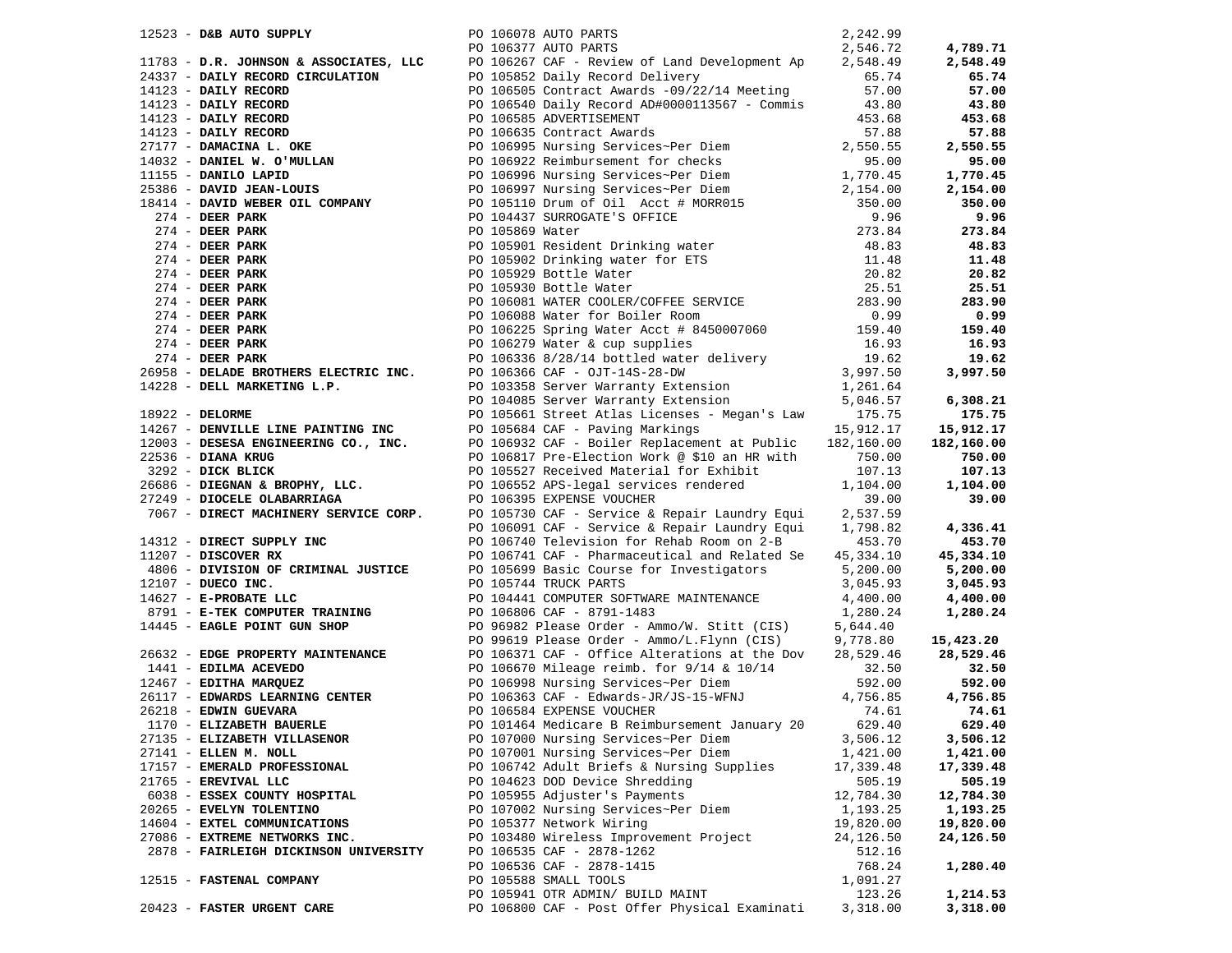|  | 20423 - FASTER URGENT CARE                                                                                           |                 | PO 106946 CAF - Post Offer Physical Examinati                                                                                                                                                                                                                | 25,610.01  | 25,610.01  |
|--|----------------------------------------------------------------------------------------------------------------------|-----------------|--------------------------------------------------------------------------------------------------------------------------------------------------------------------------------------------------------------------------------------------------------------|------------|------------|
|  | $14668$ - FEDEX                                                                                                      |                 | PO 104778 Postage                                                                                                                                                                                                                                            | 30.36      |            |
|  |                                                                                                                      |                 |                                                                                                                                                                                                                                                              | 369.50     |            |
|  |                                                                                                                      |                 |                                                                                                                                                                                                                                                              | 97.76      | 497.62     |
|  | 9388 - FF1 PROFESSIONAL SAFETY SERVICES                                                                              |                 | PO 105696 Express Mail<br>PO 106743 Express Shipping<br>PO 106355 Uniforms, Accessories                                                                                                                                                                      | 71.24      |            |
|  |                                                                                                                      |                 |                                                                                                                                                                                                                                                              | 861.84     | 933.08     |
|  |                                                                                                                      |                 | PO 106347 Fire Marshal Gear<br>PO 106347 Fire Marshal Gear<br>PO 106378 AUTO PARTS<br>PO 106798 CAF - 13313-475<br>PO 104307 training seminars<br>PO 104875 SEMINAR                                                                                          |            |            |
|  | 27167 - FLEMINGTON CHRYSLER                                                                                          |                 |                                                                                                                                                                                                                                                              | 359.04     | 359.04     |
|  | 13313 - FORTIS INSTITUTE                                                                                             |                 |                                                                                                                                                                                                                                                              | 800.00     | 800.00     |
|  | 14786 - FRED PRYOR SEMINARS                                                                                          |                 |                                                                                                                                                                                                                                                              | 128.00     |            |
|  |                                                                                                                      |                 | PO 104875 SEMINAR                                                                                                                                                                                                                                            | 199.00     | 327.00     |
|  | 14852 - GANN LAW BOOKS                                                                                               |                 | PO 104445 2015 EDITION NJ COURT RULES                                                                                                                                                                                                                        | 364.00     | 364.00     |
|  |                                                                                                                      |                 |                                                                                                                                                                                                                                                              |            | 107.72     |
|  |                                                                                                                      |                 |                                                                                                                                                                                                                                                              |            | 20.84      |
|  |                                                                                                                      |                 |                                                                                                                                                                                                                                                              |            | 940.18     |
|  |                                                                                                                      |                 |                                                                                                                                                                                                                                                              |            | 150.00     |
|  |                                                                                                                      |                 |                                                                                                                                                                                                                                                              |            | 47,975.00  |
|  |                                                                                                                      |                 |                                                                                                                                                                                                                                                              |            |            |
|  |                                                                                                                      | PO 106379 TIRES | 19083 - GAYLORD BROS., INC.<br>19083 - GENERAL PLUMBING SUPPLY INC.<br>19083 - GENERAL PLUMBING SUPPLY INC.<br>20.84<br>20.84<br>20.84<br>20.84<br>20.84<br>20.84<br>20.84<br>20.84<br>20.84<br>20.84<br>20.84<br>20.84<br>20.99964 Annual Membership<br>266 | 963.96     | 2,487.52   |
|  |                                                                                                                      |                 | PO 106373 IIRES<br>PO 104758 PLUMBING VALVES                                                                                                                                                                                                                 | 789.50     |            |
|  |                                                                                                                      |                 | PO 106093 Machinery Repairs & Parts                                                                                                                                                                                                                          | 575.92     | 1,365.42   |
|  | 14983 - GRAINGER<br>14984 - GRAINGER                                                                                 |                 | PO 105620 BLDG MAINT/ JANITORIAL SUPPLIES/ SM 1,168.12                                                                                                                                                                                                       |            |            |
|  |                                                                                                                      |                 | PO 105695 SM TOOLS/ HVAC                                                                                                                                                                                                                                     | 112.86     |            |
|  |                                                                                                                      |                 |                                                                                                                                                                                                                                                              |            |            |
|  |                                                                                                                      |                 | PO 105813 JANITORIAL SUPPLIES                                                                                                                                                                                                                                | 48.94      |            |
|  |                                                                                                                      | PO 105816 BULBS |                                                                                                                                                                                                                                                              | 192.30     |            |
|  |                                                                                                                      |                 | PO 106276 BUILD MAINT/ HVAC<br>PO 105691 GROUNDS MAINT                                                                                                                                                                                                       | 1,852.27   | 3,374.49   |
|  | 19122 - GRASS ROOTS TURF PRODUCTS INC                                                                                |                 |                                                                                                                                                                                                                                                              | 792.75     | 792.75     |
|  | 804 - GRAY SUPPLY CORP                                                                                               |                 | PO 105333 Plant Operation~Masonry Equipment                                                                                                                                                                                                                  | 552.00     |            |
|  |                                                                                                                      |                 | PO 105626 GROUND MAINT                                                                                                                                                                                                                                       | 1,122.30   |            |
|  |                                                                                                                      | PO 105860 EQUIP |                                                                                                                                                                                                                                                              | 438.00     | 2,112.30   |
|  | 20712 - GREELCO INC                                                                                                  |                 | PO 105750 PLOW PARTS                                                                                                                                                                                                                                         | 5,915.15   | 5,915.15   |
|  | 15007 - GREENMAN PEDERSEN INC                                                                                        |                 | PO 106265 CAF - Inspeciton serv for replac of 17,441.76                                                                                                                                                                                                      |            |            |
|  |                                                                                                                      |                 | PO 106266 CAF - Inspeciton serv for replac of                                                                                                                                                                                                                | 19,197.00  | 36,638.76  |
|  | $15026$ - GSETA                                                                                                      |                 | PO 105573 Full Page Ad                                                                                                                                                                                                                                       | 275.00     | 275.00     |
|  | 15318 - GULF SOUTH MEDICAL SUPPLY INC                                                                                |                 | PO 106744 Nursing Supplies                                                                                                                                                                                                                                   | 747.50     | 747.50     |
|  | 9728 - HARRIET VALLECER RN                                                                                           |                 | PO 107004 Nursing Services~Per Diem                                                                                                                                                                                                                          | 592.00     | 592.00     |
|  | 21697 - HARRY L SCHWARZ & CO                                                                                         |                 | PO 106215 Appraisal Services - Jolley/SMith                                                                                                                                                                                                                  | 990.00     | 990.00     |
|  | 2084 - HATCH MOTT MACDONALD, LLC                                                                                     |                 | PO 106286 CAF - Construction Support Services                                                                                                                                                                                                                | 2,783.61   | 2,783.61   |
|  | 26315 - HEAD OF THE HUNT                                                                                             |                 | PO 106094 Admissions Advertising                                                                                                                                                                                                                             | 599.15     | 599.15     |
|  | 26315 - HEAD OF THE HUNT                                                                                             |                 | PO 106745 Admissions Advertising                                                                                                                                                                                                                             | 91.61      | 91.61      |
|  | $15174$ - HB & HS, INC.                                                                                              |                 | PO 105729 Coil Cords for Call Bell Pendant Sw                                                                                                                                                                                                                | 502.95     | 502.95     |
|  | 928 - HINDSIGHT, INC                                                                                                 |                 | PO 106649 CAF - Support and Maintenance of In                                                                                                                                                                                                                | 63,000.00  | 63,000.00  |
|  | 15208 - HOBART SERVICE                                                                                               |                 | PO 106095 Dietary Kitchen Equipment Repair                                                                                                                                                                                                                   | 2,443.62   | 2,443.62   |
|  |                                                                                                                      |                 | PO 106209 HMO premium bill for 10/14                                                                                                                                                                                                                         |            |            |
|  | 15241 - HORIZON BLUE CROSS BLUE SHIELD<br>15241 - HORIZON BLUE CROSS BLUE SHIELD PO 106210 Dental coverage for 10/14 |                 |                                                                                                                                                                                                                                                              | 141,563.68 | 141,563.68 |
|  |                                                                                                                      |                 |                                                                                                                                                                                                                                                              | 4,276.19   | 4,276.19   |
|  | 15260 - HUDSON CTY COMMUNITY COLLEGE                                                                                 |                 | PO 106988 FALL 2014 CHARGEBACK - MORRIS COUNT                                                                                                                                                                                                                | 1,031.76   | 1,031.76   |
|  | 26660 - ILIFF-RUGGIERO FUNERAL HOME INC.                                                                             |                 | PO 106639 CAF - Remove Deceased Human Remains 1,800.00                                                                                                                                                                                                       |            | 1,800.00   |
|  | 10767 - ILLIENE CHARLES, RN                                                                                          |                 | PO 107005 Nursing Services~Per Diem                                                                                                                                                                                                                          | 2,793.50   | 2,793.50   |
|  | 15309 - IMAGE ACCESS CORP                                                                                            |                 | PO 105667 flatbed for 1400 scanner in Imaging 1,395.00                                                                                                                                                                                                       |            |            |
|  |                                                                                                                      |                 | PO 105690 Fujitsu model 7260 with built in fl                                                                                                                                                                                                                | 1,379.00   |            |
|  |                                                                                                                      |                 | PO 105834 extra large feeder consumable kit a 1,541.90                                                                                                                                                                                                       |            | 4,315.90   |
|  | 15337 - INFORMATION TODAY INC                                                                                        |                 | PO 105534 Received International Literary Mar                                                                                                                                                                                                                | 305.05     |            |
|  |                                                                                                                      |                 | PO 105535 Received Literary Market Place                                                                                                                                                                                                                     | 424.00     | 729.05     |
|  | 1664 - INGRAM LIBRARY SERVICES                                                                                       |                 | PO 106293 Received Books                                                                                                                                                                                                                                     | 3,377.70   |            |
|  |                                                                                                                      |                 | PO 106294 Received Books                                                                                                                                                                                                                                     | 2,462.68   | 5,840.38   |
|  | 1664 - INGRAM LIBRARY SERVICES                                                                                       |                 | PO 106295 Received Books                                                                                                                                                                                                                                     | 1,364.52   |            |
|  |                                                                                                                      |                 | PO 106296 Recieved Books                                                                                                                                                                                                                                     | 1,939.23   | 3,303.75   |
|  | 1664 - INGRAM LIBRARY SERVICES                                                                                       |                 | PO 106297 Received Books                                                                                                                                                                                                                                     | 2,816.45   | 2,816.45   |
|  | 1664 - INGRAM LIBRARY SERVICES                                                                                       |                 | PO 106344 Received Books                                                                                                                                                                                                                                     | 2,842.50   |            |
|  |                                                                                                                      |                 | PO 106346 Received Books                                                                                                                                                                                                                                     | 2,267.07   | 5,109.57   |
|  | 21332 - INSPECTION 21, INC                                                                                           |                 | PO 106537 CAF - 21332-1464                                                                                                                                                                                                                                   | 3,200.00   | 3,200.00   |
|  | 3664 - INSTITUTE FOR NATURAL RESOURCES                                                                               |                 | PO 106746 Conference Expenses                                                                                                                                                                                                                                | 81.00      | 81.00      |
|  | 6100 - INTER CITY TIRE                                                                                               | PO 106086 TIRES |                                                                                                                                                                                                                                                              | 3,085.78   |            |
|  |                                                                                                                      | PO 106381 TIRES |                                                                                                                                                                                                                                                              |            |            |
|  |                                                                                                                      |                 |                                                                                                                                                                                                                                                              | 892.24     | 3,978.02   |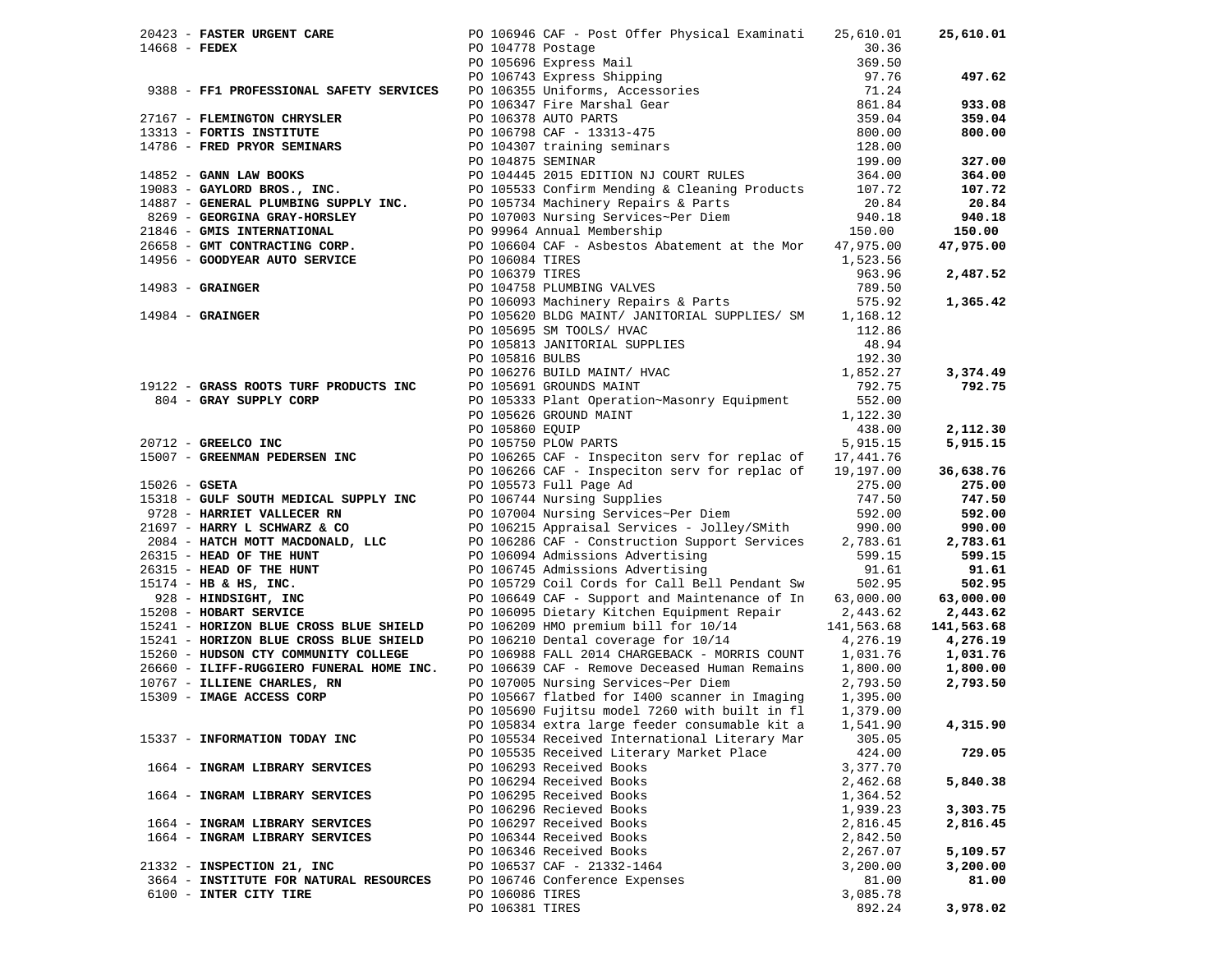|                                                                                                                                                                                                                                                                                              |                 |                                                                                                                                     |                   | 580.95     |
|----------------------------------------------------------------------------------------------------------------------------------------------------------------------------------------------------------------------------------------------------------------------------------------------|-----------------|-------------------------------------------------------------------------------------------------------------------------------------|-------------------|------------|
|                                                                                                                                                                                                                                                                                              |                 |                                                                                                                                     |                   | 2,200.00   |
|                                                                                                                                                                                                                                                                                              |                 |                                                                                                                                     |                   | 1,792.50   |
|                                                                                                                                                                                                                                                                                              |                 |                                                                                                                                     |                   | 8.65       |
| 17605 - J.A. SEXAUER<br>1842 - JAMES HANG PO 106748 Machinery Repairs and Parts<br>19127 - JAMES HANG PO 106749 CAF - Psychiatric Consulting Service<br>27125 - JAMES MASKER PO 106750 CAF - Qualified Physician to Overse<br>27125 -                                                        |                 |                                                                                                                                     |                   | 30.00      |
|                                                                                                                                                                                                                                                                                              |                 |                                                                                                                                     |                   | 60.00      |
|                                                                                                                                                                                                                                                                                              |                 |                                                                                                                                     |                   | 112.30     |
|                                                                                                                                                                                                                                                                                              |                 |                                                                                                                                     |                   | 46.71      |
|                                                                                                                                                                                                                                                                                              |                 |                                                                                                                                     |                   | 1,794.90   |
|                                                                                                                                                                                                                                                                                              |                 |                                                                                                                                     |                   | 292.00     |
|                                                                                                                                                                                                                                                                                              |                 |                                                                                                                                     |                   | 52.87      |
|                                                                                                                                                                                                                                                                                              |                 |                                                                                                                                     |                   |            |
|                                                                                                                                                                                                                                                                                              |                 |                                                                                                                                     |                   | 1,396.87   |
| 960 - JERSEY CENTRAL POWER & LIGHT                                                                                                                                                                                                                                                           | PO 106617 JCP&L |                                                                                                                                     | 34.65             | 34.65      |
| 960 - JERSEY CENTRAL POWER & LIGHT                                                                                                                                                                                                                                                           |                 | PO 106752 Electric Usage<br>PO 105761 CAFL - Carrier -                                                                              | 58,075.43         | 58,075.43  |
| 16888 - JERSEY PAPER PLUS INC                                                                                                                                                                                                                                                                |                 | PO 105761 CAF - Coarse Paper & Household Supp 7,761.30                                                                              |                   |            |
|                                                                                                                                                                                                                                                                                              |                 | PO 106026 CAF - Coarse Paper & Household Supp                                                                                       | 910.30            |            |
|                                                                                                                                                                                                                                                                                              |                 | PO 106458 CAF - Coarse Paper & Household Supp                                                                                       | 3,356.80          | 12,028.40  |
| 1622 - JERSEY TRACTOR-TRAILER                                                                                                                                                                                                                                                                |                 | PO 106512 CAF - 1622-1524<br>PO 106807 CAF - 1622-1201<br>PO 106808 CAF - 1622-1361<br>PO 106812 CAF - 1622-842                     | 3,200.00          |            |
|                                                                                                                                                                                                                                                                                              |                 |                                                                                                                                     | 800.00            |            |
|                                                                                                                                                                                                                                                                                              |                 |                                                                                                                                     | 800.00            |            |
|                                                                                                                                                                                                                                                                                              |                 |                                                                                                                                     | 800.00            | 5,600.00   |
|                                                                                                                                                                                                                                                                                              |                 |                                                                                                                                     | 178.15            | 178.15     |
|                                                                                                                                                                                                                                                                                              |                 |                                                                                                                                     | 23, 210.92        | 23,210.92  |
|                                                                                                                                                                                                                                                                                              |                 |                                                                                                                                     | 60.82             | 60.82      |
|                                                                                                                                                                                                                                                                                              |                 |                                                                                                                                     | 60.00             | 60.00      |
|                                                                                                                                                                                                                                                                                              |                 |                                                                                                                                     | 3,250.00          | 3,250.00   |
|                                                                                                                                                                                                                                                                                              |                 |                                                                                                                                     | 141.09            |            |
|                                                                                                                                                                                                                                                                                              |                 |                                                                                                                                     | 99.24             |            |
| 11570 - <b>JESSICA REYMUNDO</b><br>1570 - <b>JESSICA REYMUNDO</b><br>15508 - <b>JML MEDICAL INC.</b><br>16957 - <b>JOHN PECORARO</b><br>26528 - <b>JOHN PECORARO</b><br>27185 - <b>JOHNS HOPKINS</b><br>2695 - <b>JOHNSTONE SUPPLY</b><br>2695 - <b>JOHNSTONE SUPPLY</b><br>2695 - <b>JO</b> |                 |                                                                                                                                     | 1,135.96          | 1,376.29   |
|                                                                                                                                                                                                                                                                                              |                 |                                                                                                                                     | 4,000.00          | 4,000.00   |
|                                                                                                                                                                                                                                                                                              |                 |                                                                                                                                     |                   | 105.00     |
|                                                                                                                                                                                                                                                                                              |                 |                                                                                                                                     | 105.00            |            |
|                                                                                                                                                                                                                                                                                              |                 |                                                                                                                                     | 475.00            | 475.00     |
|                                                                                                                                                                                                                                                                                              |                 |                                                                                                                                     | 7.20              | 7.20       |
|                                                                                                                                                                                                                                                                                              |                 |                                                                                                                                     | $60.00$<br>351.74 | 60.00      |
|                                                                                                                                                                                                                                                                                              |                 |                                                                                                                                     |                   | 351.74     |
|                                                                                                                                                                                                                                                                                              |                 |                                                                                                                                     | $15.40$<br>204 70 | 15.40      |
|                                                                                                                                                                                                                                                                                              |                 |                                                                                                                                     | 204.78            | 204.78     |
|                                                                                                                                                                                                                                                                                              |                 |                                                                                                                                     | 112.71            | 112.71     |
| 2695 - JOHNSTONE SUPPLY<br>PO 106146 HVAC<br>PO 106641 W073250/RE: B&G/10-02-14<br>PO 106641 W073250/RE: B&G/10-02-14<br>PO 106641 W073250/RE: B&G/10-02-14<br>PO 106234 DRE Grant Administrator Pay<br>27212 - JOSEPH CGRO SR<br>PO 106173                                                  |                 |                                                                                                                                     | 25.54             |            |
|                                                                                                                                                                                                                                                                                              |                 | PO 105710 TRUCK PARTS                                                                                                               | 53.01             | 78.55      |
| 15228 - KEY TECH                                                                                                                                                                                                                                                                             |                 | PO 106273 CAF - Materials Testing for Paving                                                                                        | 2,900.00          |            |
|                                                                                                                                                                                                                                                                                              |                 | PO 106274 CAF - Materials Testing for Paving                                                                                        | 2,900.00          |            |
|                                                                                                                                                                                                                                                                                              |                 | PO 106615 CAF - Materials Testing for Paving                                                                                        | 168.00            |            |
|                                                                                                                                                                                                                                                                                              |                 | PO 106616 CAF - Materials Testing for Paving                                                                                        | 1,390.00          | 7,358.00   |
| $12535 - KEY-TECH$                                                                                                                                                                                                                                                                           |                 | PO 106609 CAF - Materials Testing of County - 3,000.00                                                                              |                   | 3,000.00   |
| 11406 - KONKUS CORPORATION                                                                                                                                                                                                                                                                   |                 | PO 106975 CAF - Replacement of County Bridge<br>PO 106975 CAF - Replacement of County Bridge<br>PO 106097 Machinery Repairs & Parts | 218,381.83        | 218,381.83 |
| 19318 - KUIKEN BROTHERS CO. INC.                                                                                                                                                                                                                                                             |                 |                                                                                                                                     | 164.18            | 164.18     |
| 7434 - LABORATORY CORPORATION OF                                                                                                                                                                                                                                                             |                 | PO 105651 DNA testing from 8/2/14 to 8/30/14                                                                                        | 387.00            | 387.00     |
| 25486 - LASZLO CSENGETO                                                                                                                                                                                                                                                                      |                 | PO 106648 Mileage reimb. for 9/14                                                                                                   | 17.50             | 17.50      |
| 25383 - LAW OFFICE OF ROBERT J. GREENBAUM                                                                                                                                                                                                                                                    |                 | PO 106553 Legal services                                                                                                            | 2,016.00          | 2,016.00   |
| 15709 - LAWMEN SUPPLY CO OF NJ, INC.                                                                                                                                                                                                                                                         |                 | PO 105427 QUOTE#00233959-4/bscott/"2013" - (A                                                                                       | 5,808.00          | 5,808.00   |
| 20653 - LEGAL SERVICES OF NORTHWEST                                                                                                                                                                                                                                                          |                 | PO 106729 CAF - 2014 Funding through the Olde                                                                                       | 17,955.00         | 17,955.00  |
| $27072$ - LEIGH CARTER                                                                                                                                                                                                                                                                       |                 | PO 106517 travel reimbursement                                                                                                      | 102.13            | 102.13     |
| 5855 - LEXIS NEXIS                                                                                                                                                                                                                                                                           |                 | PO 105536 Monthly Billing On-Line August 1- A                                                                                       | 174.00            | 174.00     |
|                                                                                                                                                                                                                                                                                              |                 |                                                                                                                                     |                   |            |
| 6489 - LIBERTY SOD FARMS                                                                                                                                                                                                                                                                     |                 | PO 105652 GROUND MAINT                                                                                                              | 166.00            | 166.00     |
| 15816 - LONGFELLOWS SANDWICH DELI                                                                                                                                                                                                                                                            |                 | PO 106217 CBA dinner for 9-25-14 meeting                                                                                            | 87.92             | 87.92      |
| 15816 - LONGFELLOWS SANDWICH DELI                                                                                                                                                                                                                                                            |                 | PO 106250 Refreshments for COC meeting oct 20                                                                                       | 98.99             | 98.99      |
| 8307 - LOREEN RAFISURA                                                                                                                                                                                                                                                                       |                 | PO 107006 Nursing Services~Per Diem                                                                                                 | 884.30            | 884.30     |
| 21100 - LOUISE R. MACCHIA                                                                                                                                                                                                                                                                    |                 | PO 107007 Nursing Services~Per Diem                                                                                                 | 1,480.00          | 1,480.00   |
| 53 - LOVEYS PIZZA & GRILL                                                                                                                                                                                                                                                                    | PO 105184 Meals |                                                                                                                                     | 299.00            | 299.00     |
| 15899 - M.C. ORGANIZATION FOR                                                                                                                                                                                                                                                                |                 | PO 106732 CAF - 2014 Funding through the Olde                                                                                       | 6,214.00          | 6,214.00   |
| 8448 - M.L. LOCK & SAFE CO INC.                                                                                                                                                                                                                                                              |                 | PO 106005 Investigative Expense                                                                                                     | 228.25            | 228.25     |
| 20783 - MA. LIZA IMPERIAL                                                                                                                                                                                                                                                                    |                 | PO 107009 Nursing Services~Per Diem                                                                                                 | 3,551.26          | 3,551.26   |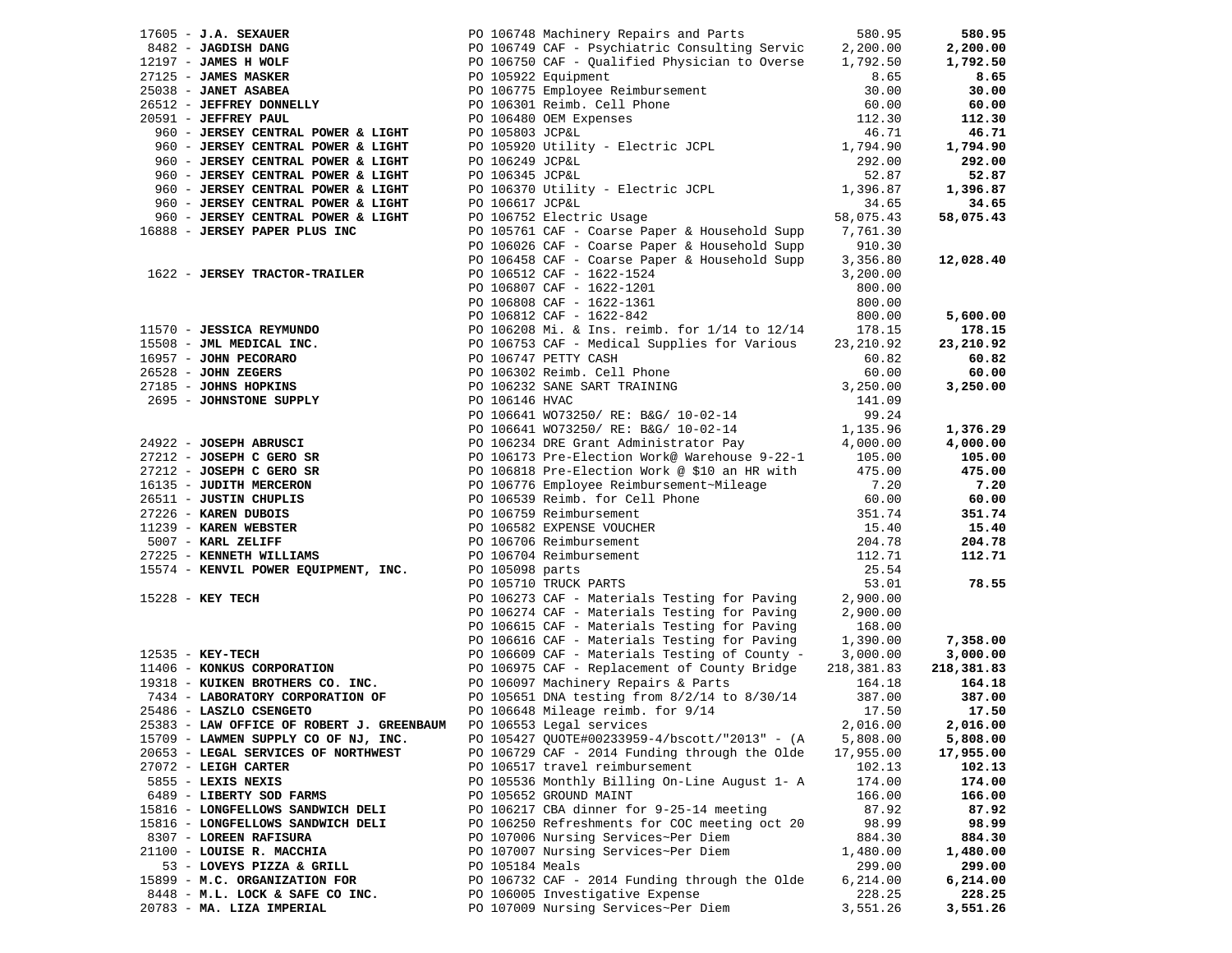|                                                                                                                                                                              | 7568 - MADUKWE IMO IBOKO, RN PO 107010 Nursing Services~Per Diem                                                                                                                                                                                             | 592.00    | 592.00           |
|------------------------------------------------------------------------------------------------------------------------------------------------------------------------------|--------------------------------------------------------------------------------------------------------------------------------------------------------------------------------------------------------------------------------------------------------------|-----------|------------------|
|                                                                                                                                                                              | 3210 - MANPOWER MOTBOKO, RN<br>3210 - MANPOWER PO 107010 Nursing Services-Per Diem<br>25080 - MARIA CARMELITA OBLINA PO 105566 temporary staffing<br>25080 - MARIA CARMELITA OBLINA PO 107012 Nursing Services-Per Diem<br>26678 - MA                        |           |                  |
|                                                                                                                                                                              |                                                                                                                                                                                                                                                              |           |                  |
|                                                                                                                                                                              |                                                                                                                                                                                                                                                              |           |                  |
|                                                                                                                                                                              |                                                                                                                                                                                                                                                              |           | 3,327.96         |
|                                                                                                                                                                              |                                                                                                                                                                                                                                                              |           | 696.00           |
|                                                                                                                                                                              |                                                                                                                                                                                                                                                              |           | 960.00           |
|                                                                                                                                                                              |                                                                                                                                                                                                                                                              |           | 49.12            |
|                                                                                                                                                                              |                                                                                                                                                                                                                                                              |           | 882.82           |
|                                                                                                                                                                              |                                                                                                                                                                                                                                                              |           | 377,801.00       |
|                                                                                                                                                                              |                                                                                                                                                                                                                                                              |           | 165.48           |
|                                                                                                                                                                              | 1065 - MAC VOCATIONAL SCHOOL DISTRICT PO 106516 DISTRICT TAALS IN DET AND 1605 - MC VOCATIONAL SCHOOL DISTRICT PO 105826 Misc. Supplies 16581 - MECHANIC'S EDUCATION ASSOC. PO 105727 INSPECTION CLASS 275.00<br>20839 - MEDLINE                             |           | 275.00           |
|                                                                                                                                                                              |                                                                                                                                                                                                                                                              |           | 285.13           |
|                                                                                                                                                                              |                                                                                                                                                                                                                                                              |           | 1,184.00         |
|                                                                                                                                                                              |                                                                                                                                                                                                                                                              |           | 131.00           |
|                                                                                                                                                                              |                                                                                                                                                                                                                                                              |           | 60.00            |
|                                                                                                                                                                              |                                                                                                                                                                                                                                                              |           |                  |
|                                                                                                                                                                              |                                                                                                                                                                                                                                                              |           | 2,414.25         |
| 24951 - MICHELLE CAPILI<br>295 - MID-ATLANTIC TRUCK CENTRE INC<br>16207 - MILLER & CHITTY CO INC<br>6408 - MIRION TECHNOLOGIES (GDS) INC<br>PO 105959 TELE<br>PO 105957 Film |                                                                                                                                                                                                                                                              |           | 2,363.19         |
|                                                                                                                                                                              |                                                                                                                                                                                                                                                              |           | 734.44           |
| 16207 - MILLER & CHITTY CO INC                                                                                                                                               |                                                                                                                                                                                                                                                              |           | 269.00           |
|                                                                                                                                                                              | 734.44<br>PO 106755 CAF - Boiler Services & Repairs<br>PO 103904 TLD Badge<br>PO 105057 Film<br>PO 105057 Film<br>202.00                                                                                                                                     |           |                  |
|                                                                                                                                                                              |                                                                                                                                                                                                                                                              |           | 1,298.36         |
| 25428 - MIRLENE ESTRIPLET                                                                                                                                                    | PO 107017 Nursing Services~Per Diem                                                                                                                                                                                                                          | 4,199.50  | 4,199.50         |
| $13106$ - MORRIS ARTS                                                                                                                                                        | PO 106676 CAF - Freeholder Special Projects                                                                                                                                                                                                                  | 5,062.50  | 5,062.50         |
|                                                                                                                                                                              |                                                                                                                                                                                                                                                              |           | 910.10           |
|                                                                                                                                                                              |                                                                                                                                                                                                                                                              |           |                  |
|                                                                                                                                                                              |                                                                                                                                                                                                                                                              |           |                  |
|                                                                                                                                                                              |                                                                                                                                                                                                                                                              |           | 660.00           |
|                                                                                                                                                                              |                                                                                                                                                                                                                                                              |           | 7,145.12         |
|                                                                                                                                                                              |                                                                                                                                                                                                                                                              |           | 209.28           |
|                                                                                                                                                                              |                                                                                                                                                                                                                                                              |           | 7,077.38         |
|                                                                                                                                                                              |                                                                                                                                                                                                                                                              |           | 221.70           |
|                                                                                                                                                                              |                                                                                                                                                                                                                                                              |           | 6,374.95         |
|                                                                                                                                                                              |                                                                                                                                                                                                                                                              |           | 320.00           |
|                                                                                                                                                                              |                                                                                                                                                                                                                                                              |           |                  |
|                                                                                                                                                                              |                                                                                                                                                                                                                                                              |           |                  |
|                                                                                                                                                                              |                                                                                                                                                                                                                                                              |           |                  |
|                                                                                                                                                                              |                                                                                                                                                                                                                                                              |           | 190.91           |
|                                                                                                                                                                              | 13106 <b>- MORRIS ARTS</b><br>1623 <b>- MORRIS BUCK AND STONE CO.</b> PO 106676 CAF - Freeholder Special Projects<br>6213 <b>- MORRIS COUNTY ENGRAVING LLC</b> PO 105129 L&FS Directory<br>1910.00 105644 OTHER OPER PERFORE WORK AND PO 105440 OT           |           |                  |
|                                                                                                                                                                              |                                                                                                                                                                                                                                                              |           |                  |
|                                                                                                                                                                              | PO 106631 PARKING MAINTENANCE FEE - 170 $35,700.00$                                                                                                                                                                                                          |           |                  |
|                                                                                                                                                                              | PO 106633 PARKING MAINTENANCE FEE - ADDITIONA 5,040.00                                                                                                                                                                                                       |           | 47,741.95        |
|                                                                                                                                                                              |                                                                                                                                                                                                                                                              |           | 1,500.00         |
|                                                                                                                                                                              | 16342 - POSTMASTER<br>21791 - MOTOROLA SOLUTIONS INC<br>21791 - MOTOROLA SOLUTIONS INC<br>22,712.80<br>22,712.80<br>22,712.80<br>22,712.80<br>22,712.80<br>22,712.80<br>22,712.80<br>22,712.80<br>22,712.80<br>22,712.80<br>22,712.80<br>22,712.80<br>22,712 |           | 22,712.80        |
|                                                                                                                                                                              | 19501 - MSC INDUSTRIAL SUPPLY CO.<br>21858 - MUNICIPAL CAPITAL CORP<br>21858 - MUNICIPAL CAPITAL CORP<br>21858 - MUNICIPAL CAPITAL CORP<br>21858 - MUNICIPAL CAPITAL CORP<br>21858 - MUNICIPAL CAPITAL CORP<br>21858 - MUNICIPAL CAPITAL C                   |           |                  |
|                                                                                                                                                                              |                                                                                                                                                                                                                                                              |           |                  |
|                                                                                                                                                                              |                                                                                                                                                                                                                                                              | 856.19    | 538.56<br>856.19 |
|                                                                                                                                                                              |                                                                                                                                                                                                                                                              |           |                  |
|                                                                                                                                                                              |                                                                                                                                                                                                                                                              | 1,508.59  | 1,508.59         |
|                                                                                                                                                                              |                                                                                                                                                                                                                                                              | 856.19    | 856.19           |
|                                                                                                                                                                              | PO 106451 RICOH MP C4502A DIGITAL COPIER                                                                                                                                                                                                                     | 1,029.09  | 1,029.09         |
| 21858 - MUNICIPAL CAPITAL CORP                                                                                                                                               | PO 106757 Office Equipment Rental                                                                                                                                                                                                                            | 4,744.85  | 4,744.85         |
| 19523 - N.J. NATURAL GAS COMPANY                                                                                                                                             | PO 106610 NATURAL GAS - DOVER PROBATION                                                                                                                                                                                                                      | 25.98     |                  |
|                                                                                                                                                                              | PO 106611 NATURAL GAS - WHARTON OFF -                                                                                                                                                                                                                        | 26.79     |                  |
|                                                                                                                                                                              | PO 106612 NATURAL GAS - WHARTON BRIDGE GEN                                                                                                                                                                                                                   | 26.21     |                  |
|                                                                                                                                                                              | PO 106613 NATURAL GAS - WHARTON BRIDGES                                                                                                                                                                                                                      | 238.95    |                  |
|                                                                                                                                                                              | PO 106614 NATURAL GAS - WHARTON ROADS                                                                                                                                                                                                                        | 157.06    | 474.99           |
| 12481 - NATIONAL CAREER INSTITUTE                                                                                                                                            | PO 106498 CAF - 12481-1409                                                                                                                                                                                                                                   | 3,200.00  | 3,200.00         |
| 26801 - NATIONAL COMMUNICATIONS                                                                                                                                              | PO 105568 Internet service for WIB - service                                                                                                                                                                                                                 | 74.85     | 74.85            |
| 21122 - NATIONAL FUEL OIL INC.                                                                                                                                               | PO 107076 FUEL CHARGES 9/14                                                                                                                                                                                                                                  | 11,121.77 |                  |
|                                                                                                                                                                              | PO 107076 FUEL CHARGES 9/14                                                                                                                                                                                                                                  | 64,813.11 | 75,934.88        |
| 8496 - NELLIE THOMPSON                                                                                                                                                       | PO 106072 Medicare B Reimbursement January 20                                                                                                                                                                                                                | 629.40    | 629.40           |
| 16552 - NEWBRIDGE SERVICES INC                                                                                                                                               | PO 106526 CAF - NEWSER-15M-WIA                                                                                                                                                                                                                               | 3,637.00  |                  |
|                                                                                                                                                                              | PO 106527 CAF - NEWSER-15M-WIA                                                                                                                                                                                                                               | 3,637.00  |                  |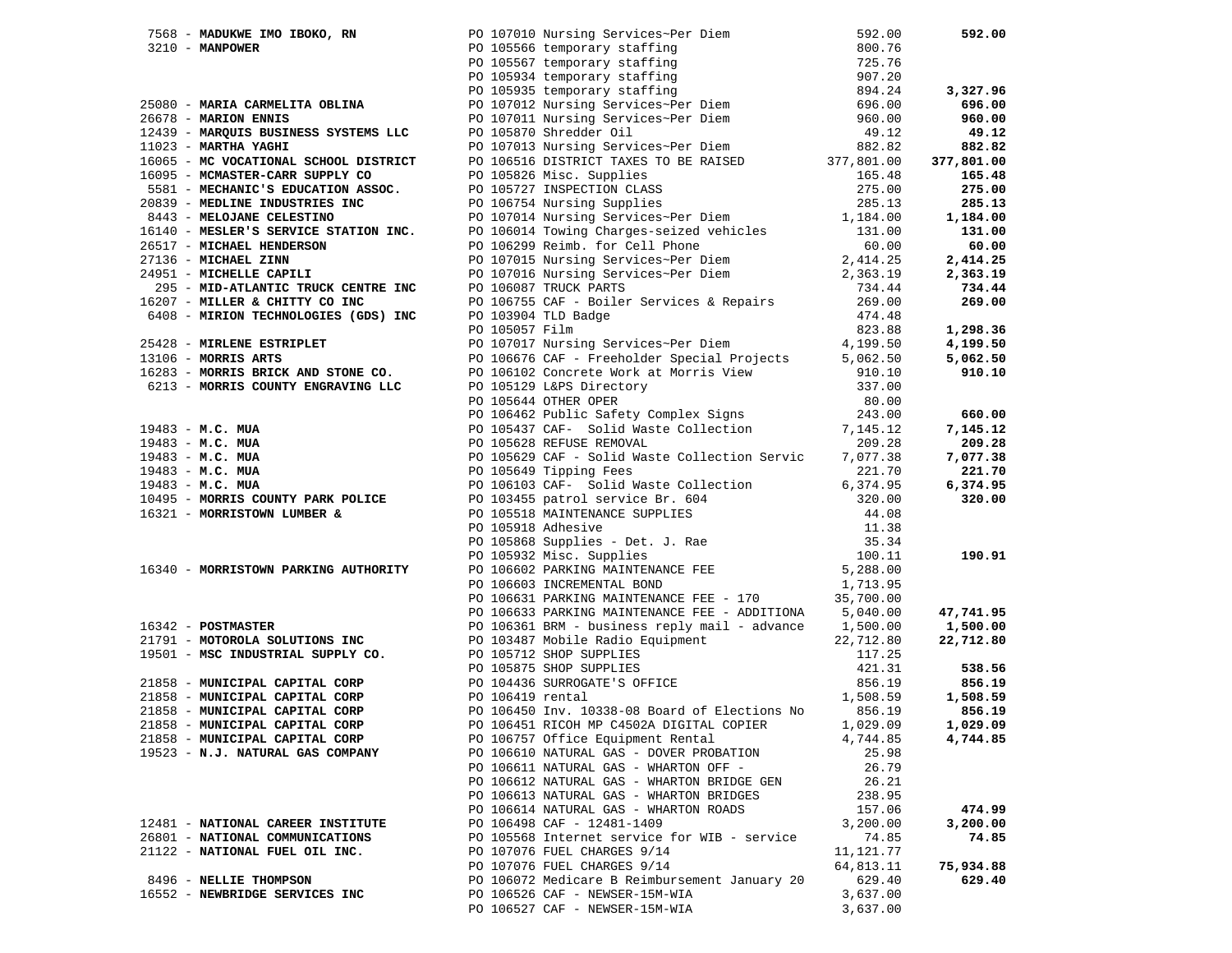|                                            |                        | PO 106528 CAF - NEWSER-15M-WIA                                                                  | 505.00          |                 |
|--------------------------------------------|------------------------|-------------------------------------------------------------------------------------------------|-----------------|-----------------|
|                                            |                        | PO 106529 CAF - NEWSER-14M-WIA                                                                  | 1,000.00        |                 |
|                                            |                        | PO 106532 CAF - NEWSER-14M-WIA                                                                  | 500.00          |                 |
|                                            |                        | PO 106533 CAF - NEWSER-14M-WIA                                                                  | 500.00          |                 |
|                                            |                        | PO 106534 CAF - NEWSER-14M-WIA                                                                  | 500.00          |                 |
|                                            |                        | PO 106503 CAF - NEWSER-14M-WIA                                                                  | 500.00          | 10,779.00       |
| 16552 - NEWBRIDGE SERVICES INC             |                        | PO 106561 CAF - Grant in Aid Funding 2014                                                       | 1,548.00        |                 |
|                                            |                        | PO 106562 CAF - Grant in Aid Funding 2014                                                       | 392.00          |                 |
|                                            | PO 106563 No Caf #     |                                                                                                 | 3,938.00        |                 |
|                                            |                        | PO 106564 CAF - 2014 Funding through the Olde                                                   | 3,628.00        |                 |
|                                            |                        | PO 106565 CAF - 2014 Funding through the Olde                                                   | 4,499.00        |                 |
|                                            |                        | PO 106566 CAF - 2014 Funding through the Peer                                                   | 95.00           | 14,100.00       |
| 24712 - NICHOLAS L. ROCCAFORTE             |                        | PO 106758 Resident Activities                                                                   | 75.00           | 75.00           |
| 23981 - NIELSEN DODGE - C-J-R              | PO 105874 AUTO PARTS   |                                                                                                 | 336.56          | 336.56          |
| 16660 - NJ ST ASSOC CHIEFS OF POLICE       |                        | PO 105700 Re-Accreditation Fee                                                                  | 2,000.00        | 2,000.00        |
| 16670 - NJ STATE LEAGUE OF                 |                        |                                                                                                 | 55.00           |                 |
|                                            |                        | PO 105898 Conference Registration<br>PO 106134 NJSLOM Conference<br>PO 105809 CEVO 3 Fire Books | 55.00           | 110.00          |
| 16674 - NJ STATE SAFETY COUNCIL            |                        | PO 105809 CEVO 3 Fire Books                                                                     | 162.30          | 162.30          |
| 12317 - NJICLE                             |                        | PO 105832 Election law & Political Campaigns 144.00                                             |                 | 144.00          |
| 10488 - NORITSU AMERICA CORPORATION        |                        | PO 105449 Please Order - Ink/Digital Media Un                                                   | 965.00          | 965.00          |
| 16752 - NORWESCAP INC                      |                        | PO 106728 CAF - 2014 Funding through the Olde                                                   | 2,500.00        | 2,500.00        |
| 16786 - O'MULLAN & BRADY P.C.              |                        | PO 106555 County Counsel legal services                                                         | 21,242.00       | 21,242.00       |
| 26178 - OBP MEDICAL                        |                        | PO 105576 Acct #11197 ER Spec Vaginal Speculu                                                   | 497.76          | 497.76          |
| 21565 - OCLC ONLINE COMPUTER               |                        | PO 105538 Confirm On-Line Servcie for August                                                    | 3,754.01        | 3,754.01        |
| 10246 - OFFICE OF TEMPORARY ASSISTANCE     |                        | PO 106667 Estimated Co. Share of TANF for 10/                                                   | 8,000.00        | 8,000.00        |
| 10246 - OFFICE OF TEMPORARY ASSISTANCE     |                        | PO 106668 Estimated Co. Share of ASSIR for 10                                                   | 45,000.00       | 45,000.00       |
| 4654 - OFFICE TEAM                         |                        | PO 105950 J. Morris Week Ending 8/29/14 Treas                                                   | 631.25          | 631.25          |
| 4654 - OFFICE TEAM                         |                        | PO 105953 J.Morris W/E 8/29/14 & 9/5/14 & Sep                                                   | 793.75          | 793.75          |
| 4654 - OFFICE TEAM                         |                        | PO 105958 J.Morris w/e 9/12/14 Treas. Temp.                                                     | 875.00          | 875.00          |
| 4654 - OFFICE TEAM                         |                        | PO 106245 J. Morris W/E 9/19/14 Treas. Temp.                                                    | 875.00          | 875.00          |
| 10846 - OLD DOMINION BRUSH COMPANY         | PO 105350 TRUCK PARTS  |                                                                                                 | 3,247.00        | 3,247.00        |
| 25021 - ONE SOURCE OF NEW JERSEY LLC       | PO 105715 KEYS         |                                                                                                 | 145.25          | 145.25          |
| 14076 - OPHELIA V. CRUSE                   |                        | PO 106454 EXPENSE VOUCHER                                                                       | 44.90           | 44.90           |
| 4193 - P4A.COM.LTD                         |                        | PO 105539 Confirm Annual Antiques Reference D                                                   | 445.00          | 445.00          |
| 10287 - PANCIELLO CONSTRUCTION LLC         |                        | PO 106843 CAF - Labor Rates Concrete Replacem                                                   | 9,120.00        | 9,120.00        |
| 16887 - PAPER MART INC                     | PO 105697 Copy Paper   |                                                                                                 | 1,234.00        | 1,234.00        |
| 14997 - PARKHURST DISTRIBUTING CO INC      | PO 106152 REPLACE PUMP |                                                                                                 | 433.20          | 433.20          |
| 27277 - PARSIPPANY-TROY HILLS              |                        | PO 106578 Primary Election-June 3, 2014 Polli                                                   | 50.00           | 50.00           |
| 26214 - PATRICK MCNICHOL                   |                        | PO 105554 DRE GRANT REIMUBURSEMENT- 2014 CON                                                    | 1,024.00        | 1,024.00        |
| 17495 - PATTERSON MEDICAL SUPPLY, INC.     |                        | PO 106760 Rehabilitation Supplies                                                               | 2,328.45        | 2,328.45        |
| 7632 - PESI INC.<br>4934 - PHYLLIS COPPOLA | PO 104978 TRAINING     |                                                                                                 | 415.88<br>75.39 | 415.88<br>75.39 |
| 19681 - PITNEY BOWES CREDIT CORP           |                        | PO 106185 Office & Election Day Supplies - Co<br>PO 100235 Rental charges for Postage & mail m  | 2,067.00        |                 |
|                                            |                        | PO 105664 Rental charges for Postage & Mail m                                                   | 2,067.00        |                 |
|                                            |                        | PO 105731 Pitney Bowes Quarterly Charge for M                                                   | 618.00          | 4,752.00        |
| 17066 - PLAINSMAN AUTO SUPPLY              | PO 105716 AUTO PARTS   |                                                                                                 | 2,197.48        |                 |
|                                            | PO 106119 AUTO PARTS   |                                                                                                 | 2,119.80        |                 |
|                                            |                        | PO 106237 Car wash, jack oil, fuel stabilizer,                                                  | 62.84           |                 |
|                                            | PO 106384 AUTO PARTS   |                                                                                                 | 1,039.07        | 5,419.19        |
| 17084 - POLAND SPRING WATER CO.            |                        | PO 106268 Poland Spring Water/Rental Inv. 14H                                                   | 39.66           | 39.66           |
| 810 - POLAND SPRING                        |                        | PO 105873 bottled water for the office                                                          | 47.82           |                 |
|                                            |                        | PO 106244 Treasury Water & Cooler Rental                                                        | 24.91           | 72.73           |
| 26363 - PRAXAIR DISTRIBUTION               |                        | PO 105717 WELDING SUPPLIES                                                                      | 265.61          | 265.61          |
| 26363 - PRAXAIR DISTRIBUTION               |                        | PO 106761 Resident Oxygen                                                                       | 1,672.56        | 1,672.56        |
| 25535 - PRECIOUSGEMS MUSIC, LLC            |                        | PO 106762 Resident Activities                                                                   | 125.00          | 125.00          |
| 10503 - PREMIER HEALTHCARE                 |                        | PO 106773 CAF - Management Services                                                             | 78,278.30       | 78,278.30       |
| 3316 - PROJECT SELF SUFFICIENCY            |                        | PO 106803 CAF - Work First New Jersey - PSS3                                                    | 400.00          |                 |
|                                            |                        | PO 106804 CAF - Work First New Jersey - PSS3                                                    | 870.00          | 1,270.00        |
| 17189 - PSE&G CO                           | PO 106774 Gas Usage    |                                                                                                 | 637.17          |                 |
|                                            | PO 106702 Gas Usage    |                                                                                                 | 1,852.88        | 2,490.05        |
| 264 - R & J CONTROL, INC.                  |                        | PO 105758 CAF - Generator Repair Services                                                       | 2,145.00        |                 |
|                                            |                        | PO 105645 CAF - Generator Repair Services                                                       | 297.50          |                 |
|                                            |                        | PO 105733 Machinery Repairs & Parts                                                             | 314.00          |                 |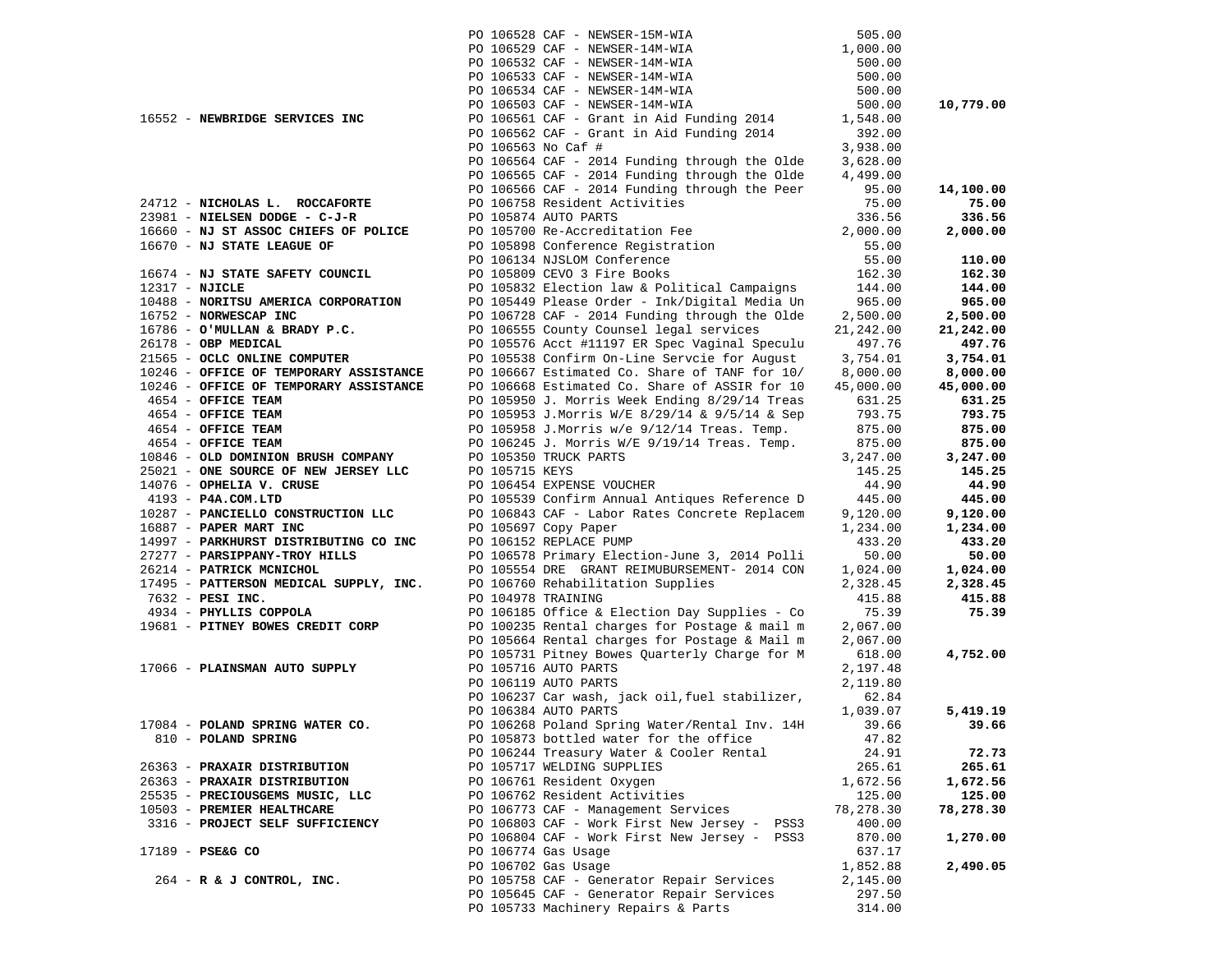| 264 R. A. J. CONTROL, IRC. 52 105899 CMP - Generation Repair Services 2144.00<br>172345 R. A. CONTROL, IRC. 52 105910 CMP - Generation Repair Services 2,145.00 2,144.00<br>273516 - R. A. CONTROL, INC. 200359 R. ARENT MOTOR C |                                                                                                                             |          |            |
|----------------------------------------------------------------------------------------------------------------------------------------------------------------------------------------------------------------------------------|-----------------------------------------------------------------------------------------------------------------------------|----------|------------|
|                                                                                                                                                                                                                                  |                                                                                                                             |          |            |
|                                                                                                                                                                                                                                  |                                                                                                                             |          |            |
|                                                                                                                                                                                                                                  |                                                                                                                             |          |            |
|                                                                                                                                                                                                                                  |                                                                                                                             |          |            |
|                                                                                                                                                                                                                                  |                                                                                                                             |          |            |
|                                                                                                                                                                                                                                  |                                                                                                                             |          |            |
|                                                                                                                                                                                                                                  |                                                                                                                             |          |            |
|                                                                                                                                                                                                                                  |                                                                                                                             |          |            |
|                                                                                                                                                                                                                                  |                                                                                                                             |          |            |
|                                                                                                                                                                                                                                  |                                                                                                                             |          |            |
|                                                                                                                                                                                                                                  |                                                                                                                             |          |            |
|                                                                                                                                                                                                                                  |                                                                                                                             |          |            |
|                                                                                                                                                                                                                                  |                                                                                                                             |          |            |
|                                                                                                                                                                                                                                  |                                                                                                                             |          |            |
|                                                                                                                                                                                                                                  |                                                                                                                             |          |            |
|                                                                                                                                                                                                                                  |                                                                                                                             |          |            |
|                                                                                                                                                                                                                                  |                                                                                                                             |          |            |
|                                                                                                                                                                                                                                  |                                                                                                                             |          |            |
|                                                                                                                                                                                                                                  |                                                                                                                             |          |            |
|                                                                                                                                                                                                                                  |                                                                                                                             |          |            |
|                                                                                                                                                                                                                                  |                                                                                                                             |          |            |
|                                                                                                                                                                                                                                  |                                                                                                                             |          |            |
|                                                                                                                                                                                                                                  |                                                                                                                             |          |            |
|                                                                                                                                                                                                                                  |                                                                                                                             |          |            |
|                                                                                                                                                                                                                                  |                                                                                                                             |          |            |
|                                                                                                                                                                                                                                  |                                                                                                                             |          |            |
|                                                                                                                                                                                                                                  |                                                                                                                             |          |            |
|                                                                                                                                                                                                                                  |                                                                                                                             |          |            |
|                                                                                                                                                                                                                                  |                                                                                                                             |          |            |
|                                                                                                                                                                                                                                  |                                                                                                                             |          |            |
|                                                                                                                                                                                                                                  |                                                                                                                             |          |            |
|                                                                                                                                                                                                                                  |                                                                                                                             |          |            |
|                                                                                                                                                                                                                                  |                                                                                                                             |          |            |
|                                                                                                                                                                                                                                  | PO 106873 CAF - Milling & Resurfacing of Mill 218,129.26                                                                    |          | 222,945.56 |
|                                                                                                                                                                                                                                  | PO 97394 Elevator Maintenance 6 0 9,706.00 9,706.00                                                                         |          |            |
| 21319 - SCHINDLER ELEVATOR CORPORATION<br>21319 - SCHINDLER ELEVATOR CORPORATION                                                                                                                                                 | PO 104467 CAF - Materials to Upgrade Elevator 8,892.00 8,892.00                                                             |          |            |
|                                                                                                                                                                                                                                  |                                                                                                                             |          |            |
| 21319 - SCHINDLER ELEVATOR CORPORATION<br>705 - SCOTT DIGIRALOMO                                                                                                                                                                 | PO 106705 Service Agreement and Machinery Rep 4,999.87<br>PO 106490 UASI Training Expenses 1,361.76<br>1,361.76<br>1,361.76 |          |            |
|                                                                                                                                                                                                                                  |                                                                                                                             |          |            |
|                                                                                                                                                                                                                                  |                                                                                                                             |          |            |
|                                                                                                                                                                                                                                  |                                                                                                                             |          |            |
|                                                                                                                                                                                                                                  |                                                                                                                             |          |            |
|                                                                                                                                                                                                                                  |                                                                                                                             |          |            |
|                                                                                                                                                                                                                                  |                                                                                                                             |          |            |
|                                                                                                                                                                                                                                  |                                                                                                                             |          |            |
|                                                                                                                                                                                                                                  |                                                                                                                             |          |            |
|                                                                                                                                                                                                                                  |                                                                                                                             |          |            |
|                                                                                                                                                                                                                                  |                                                                                                                             |          |            |
|                                                                                                                                                                                                                                  |                                                                                                                             |          |            |
|                                                                                                                                                                                                                                  |                                                                                                                             |          |            |
| 6981 - SODEXO INC & AFFILIATES                                                                                                                                                                                                   | PO 106242 REFRESHMENTS FOR FAMILY MEMBERS ATT                                                                               | 18.00    | 18.00      |
| 6981 - SODEXO INC & AFFILIATES                                                                                                                                                                                                   | PO 106396 ADVISORY COUNCIL MEETING                                                                                          | 243.90   | 243.90     |
| 17755 - SOUTHEAST MORRIS COUNTY                                                                                                                                                                                                  | PO 106159 WATER - HIGHVIEW                                                                                                  | 609.50   | 609.50     |
| 17755 - SOUTHEAST MORRIS COUNTY                                                                                                                                                                                                  | PO 106466 WATER - HILL                                                                                                      | 3,458.79 | 3,458.79   |
| 17772 - SPEEDWELL ELECTRIC MOTORS                                                                                                                                                                                                | PO 106277 CAF - On-Site Labor Rates, Electric                                                                               | 1,052.40 | 1,052.40   |
| 5031 - SPRINT NEXTEL                                                                                                                                                                                                             | PO 105012 cell phone service                                                                                                | 101.04   | 101.04     |
| 5031 - SPRINT NEXTEL                                                                                                                                                                                                             | PO 105659 Air Cards                                                                                                         | 119.97   | 119.97     |
| 17804 - STANDARD & POOR'S FINANCIAL                                                                                                                                                                                              | PO 105540 Confirm Annual Renewal NetAdvantage                                                                               | 8,346.00 | 8,346.00   |
| 4611 - STAPLES BUSINESS ADVANTAGE                                                                                                                                                                                                | PO 103240 Medical Services - Office Supplies                                                                                | 120.74   | 120.74     |
| 4611 - STAPLES BUSINESS ADVANTAGE                                                                                                                                                                                                | PO 105055 Invoice 3241677592 Account 1032154                                                                                | 90.47    | 90.47      |
| 4611 - STAPLES BUSINESS ADVANTAGE                                                                                                                                                                                                | PO 105465 mis.office supplies                                                                                               | 1,390.65 | 1,390.65   |
| 4611 - STAPLES BUSINESS ADVANTAGE                                                                                                                                                                                                | PO 105516 OFFICE SUPPLIES                                                                                                   | 506.35   | 506.35     |
| 4611 - STAPLES BUSINESS ADVANTAGE                                                                                                                                                                                                | PO 105542 Confirm Supplies                                                                                                  | 244.46   | 244.46     |
| 4611 - STAPLES BUSINESS ADVANTAGE                                                                                                                                                                                                | PO 105799 Office supplies                                                                                                   | 133.58   | 133.58     |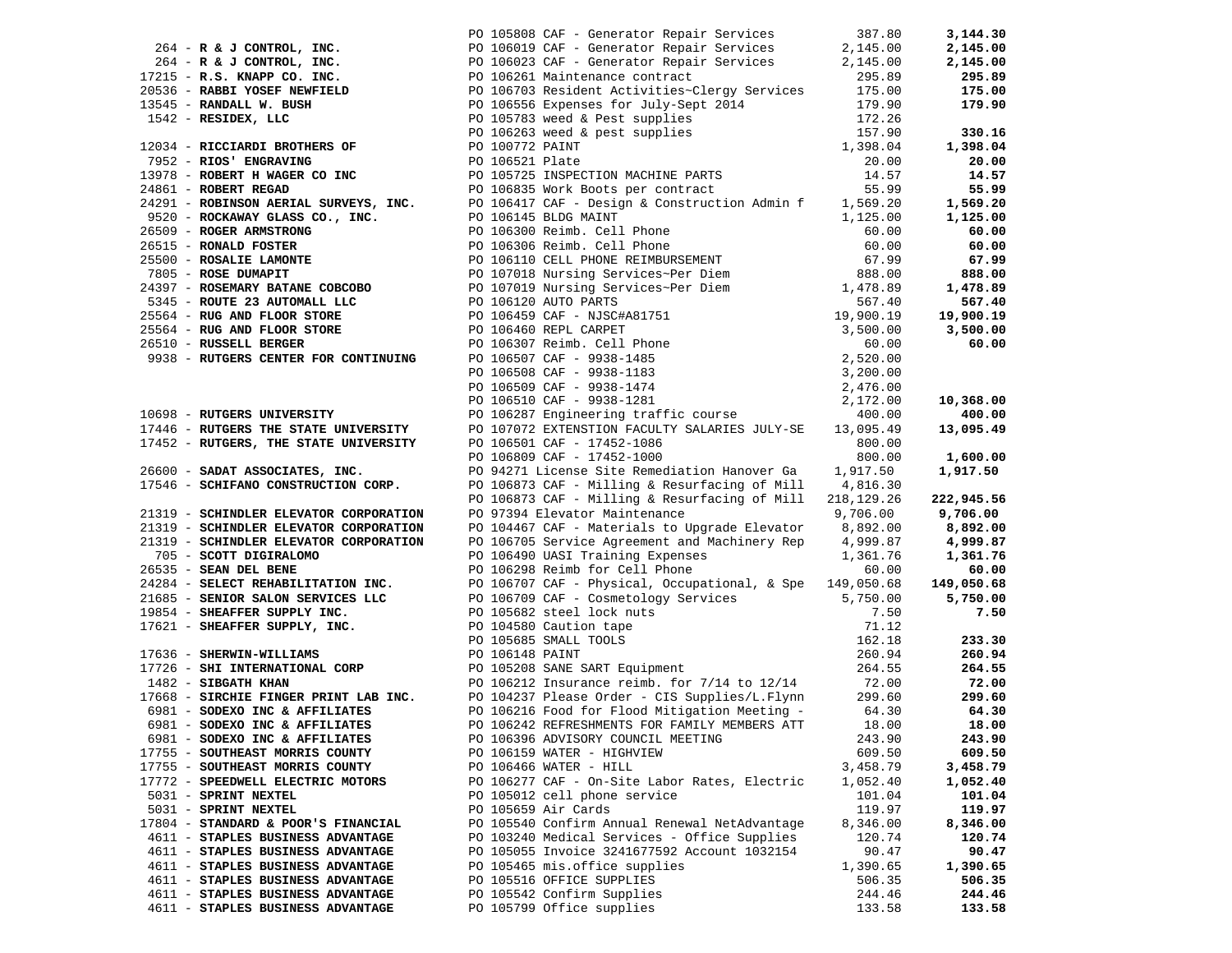| 4611 - STAPLES BUSINESS ADVANTAGE       |                | PO 106012 Office Supplies                                                                                                                                                                                                                                                                                                  | 537.19           | 537.19                |
|-----------------------------------------|----------------|----------------------------------------------------------------------------------------------------------------------------------------------------------------------------------------------------------------------------------------------------------------------------------------------------------------------------|------------------|-----------------------|
| 4611 - STAPLES BUSINESS ADVANTAGE       |                | PO 106020 Office supplies                                                                                                                                                                                                                                                                                                  | 616.31           | 616.31                |
| 4611 - STAPLES BUSINESS ADVANTAGE       |                | PO 106122 OFFICE SUPPLIES                                                                                                                                                                                                                                                                                                  | 92.10            | 92.10                 |
| 4611 - STAPLES BUSINESS ADVANTAGE       |                | PO 106175 Staples Invoice #3243290697 - Accou 373.86                                                                                                                                                                                                                                                                       |                  | 373.86                |
| 4611 - STAPLES BUSINESS ADVANTAGE       |                |                                                                                                                                                                                                                                                                                                                            |                  | 90.06                 |
| 4611 - STAPLES BUSINESS ADVANTAGE       |                |                                                                                                                                                                                                                                                                                                                            |                  | 449.99                |
| 4611 - STAPLES BUSINESS ADVANTAGE       |                |                                                                                                                                                                                                                                                                                                                            |                  | 140.78                |
| 4611 - STAPLES BUSINESS ADVANTAGE       |                |                                                                                                                                                                                                                                                                                                                            |                  | 549.90                |
| 4611 - STAPLES BUSINESS ADVANTAGE       |                |                                                                                                                                                                                                                                                                                                                            |                  | 380.77                |
| 4611 - STAPLES BUSINESS ADVANTAGE       |                |                                                                                                                                                                                                                                                                                                                            |                  | 368.79                |
| 4611 - STAPLES BUSINESS ADVANTAGE       |                | PO 106175 Staples INVOICE #5245250057 - ACCOUNTER 2010175 OF 106176 Order for copy paper<br>PO 106204 Office Supplies<br>PO 106352 Office Supplies<br>PO 106352 Office Supplies<br>PO 106391 OFFICE SUPPLIES<br>PO 106457 OFFICE SUPPLIE                                                                                   |                  | 1,510.54              |
| $19919 - STR LEDGER$                    |                |                                                                                                                                                                                                                                                                                                                            |                  | 57.16                 |
| 208 - STATE TOXICOLOGY LABORATORY       |                |                                                                                                                                                                                                                                                                                                                            |                  | 45.00                 |
| 5021 - AEROFUND FINANCIAL INC.          |                | PO 106511 CAF - Agreement STATSHUT-14M-JARC                                                                                                                                                                                                                                                                                | 3,742.20         | 3,742.20              |
| 12311 - STATEWIDE COMMUNICATIONS INC    |                |                                                                                                                                                                                                                                                                                                                            |                  | 3,950.00              |
| 9513 - STRONGWEAR GARMENT CORP          |                |                                                                                                                                                                                                                                                                                                                            |                  | 3,492.35              |
| 24132 - STS TIRE & AUTO CENTERS         |                |                                                                                                                                                                                                                                                                                                                            |                  | 1,617.82              |
| 17901 - SUBURBAN CONSULTING             |                |                                                                                                                                                                                                                                                                                                                            |                  | 4,313.29              |
| 8621 - SUBURBAN PROPANE -2347           |                |                                                                                                                                                                                                                                                                                                                            |                  | 1,865.19              |
| 17937 - SUSSEX COUNTY COMMUNITY COLLEGE |                |                                                                                                                                                                                                                                                                                                                            |                  |                       |
|                                         |                | PO 106722 0/S SERV<br>PO 106157 Uniforms<br>PO 106157 Uniforms<br>PO 106123 TIRES<br>PO 106270 old Ref# CF20001511000<br>PO 106270 old Ref# CF20001511000<br>4,313.29<br>PO 105650 Propane Delivery<br>1,865.19<br>PO 106530 CAF - 17937-1122<br>4                                                                         |                  |                       |
|                                         |                |                                                                                                                                                                                                                                                                                                                            |                  | 7,963.31              |
| 25400 - SUZIE COLLIN                    |                |                                                                                                                                                                                                                                                                                                                            |                  | 3,177.25              |
| 6265 - T & M ASSOCIATES                 |                | PO 106412 CAF - Preliminary Assessment of th                                                                                                                                                                                                                                                                               | 3,237.78         |                       |
|                                         |                | PO 106622 Central Park                                                                                                                                                                                                                                                                                                     | 424.06           | 3,661.84              |
|                                         |                | 20814 - T.Y. LIN INTERNATIONAL PO 106819 CAF - Construction Support Services                                                                                                                                                                                                                                               | 9,459.15         | 9,459.15              |
| 25079 - TARA L. LEGATES                 |                | PO 106701 Reimbursement                                                                                                                                                                                                                                                                                                    | 111.46           | 111.46                |
| 5611 - TBS CONTROLS LLC                 |                | PO 106108 CAF - Environmental Control and HVA                                                                                                                                                                                                                                                                              | 1,527.00         | 1,527.00              |
| 17990 - TELESEARCH INC                  |                | PO 105560 temporary staffing                                                                                                                                                                                                                                                                                               | 4,190.49         |                       |
|                                         |                | PO 105561 temporary staffing                                                                                                                                                                                                                                                                                               | 2,046.10         |                       |
|                                         |                | PO 105562 temporary staffing<br>PO 105569 temporary staffing                                                                                                                                                                                                                                                               | 600.60           |                       |
|                                         |                |                                                                                                                                                                                                                                                                                                                            | 1,636.88         |                       |
|                                         |                | PO 105570 temporary staffing<br>no 105575 temporary staffing                                                                                                                                                                                                                                                               | 800.80           |                       |
|                                         |                |                                                                                                                                                                                                                                                                                                                            | 2,730.60         |                       |
|                                         |                | PO 105951 Adjuster & Purchasing Temps w/e 8/3                                                                                                                                                                                                                                                                              | 2,161.50         |                       |
|                                         |                | PO 105912 temporary staffing                                                                                                                                                                                                                                                                                               | 4,080.63         | 18,247.60             |
| 17990 - TELESEARCH INC                  |                | PO 105913 temporary staffing<br>PO 105914 temporary staffing                                                                                                                                                                                                                                                               | 3,564.75         |                       |
|                                         |                |                                                                                                                                                                                                                                                                                                                            | 1,001.00         |                       |
|                                         |                | PO 105915 temporary staffing                                                                                                                                                                                                                                                                                               | 2,046.10         |                       |
|                                         |                | PO 105957 Adjuster & Purchasing Temps w/e 9/1                                                                                                                                                                                                                                                                              | 1,062.76         |                       |
|                                         |                | PO 106069 Temporary staffing                                                                                                                                                                                                                                                                                               | 1,001.00         |                       |
|                                         |                | PO 106070 temporary staffing<br>PO 106071 temporary staffing                                                                                                                                                                                                                                                               | 2,060.72         |                       |
|                                         |                | PO 106071 temporary staffing                                                                                                                                                                                                                                                                                               | 3,188.25         |                       |
| 26677 - TEODORA O. DELEON               |                | PO 106243 Adjuster & Purchasing Temps w/e 9/2                                                                                                                                                                                                                                                                              | 965.25           | 14,889.83<br>1,184.00 |
|                                         |                | PO 107021 Nursing Services~Per Diemn<br>PO 107022 Nursing Services~Per Diem 888.00<br>The LAW OFFICE OF THE RAN OFFICE OF THE RAN OFFICE OF THE RAN OFFICE OF THE MUSIAL GROUP PA PO 106551 Legal services-collections Morris V<br>17242 - THE MUSIAL GROUP PA PO 106551 Legal services-collections Morris V<br>19739 - TH |                  | 888.00                |
|                                         |                |                                                                                                                                                                                                                                                                                                                            |                  | 980.00                |
|                                         |                |                                                                                                                                                                                                                                                                                                                            | 980.00<br>960.00 | 960.00                |
|                                         |                |                                                                                                                                                                                                                                                                                                                            | 11,600.00        | 11,600.00             |
|                                         |                | PO 106874 old Ref# CF09001500000                                                                                                                                                                                                                                                                                           | 5,490.59         | 5,490.59              |
| 12497 - THE RONED GROUP                 |                | PO 105786 batteries                                                                                                                                                                                                                                                                                                        | 450.00           | 450.00                |
| 122 - TILCON NEW YORK INC.              |                | PO 106830 CAF - Milling and Resurfacing 2014                                                                                                                                                                                                                                                                               | 30,709.56        |                       |
|                                         |                | PO 106830 CAF - Milling and Resurfacing 2014                                                                                                                                                                                                                                                                               | 7,865.00         | 38,574.56             |
| 281 - TOMAR INDUSTRIES INC              |                | PO 105724 JANITORIAL SUPPLIES                                                                                                                                                                                                                                                                                              | 174.20           | 174.20                |
| 11350 - TOMCO CONSTRUCTION              |                | PO 106784 CAF - Drainage Improvements for Ber                                                                                                                                                                                                                                                                              | 129,671.38       | 129,671.38            |
| 9099 - TONY SANCHEZ LTD                 |                | PO 106121 TRUCK PARTS                                                                                                                                                                                                                                                                                                      | 355.00           | 355.00                |
| 20788 - TOP LINE CONSTRUCTION CORP      |                | PO 106782 CAF - Milling & Resurfacing of Bart                                                                                                                                                                                                                                                                              | 132, 313.57      |                       |
|                                         |                | PO 106782 CAF - Milling & Resurfacing of Bart                                                                                                                                                                                                                                                                              | 444,725.10       | 577,038.67            |
| 20788 - TOP LINE CONSTRUCTION CORP      |                | PO 106783 CAF - Milling & Resurfacing of Spri                                                                                                                                                                                                                                                                              | 543,241.87       | 543,241.87            |
| 19736 - TOWNSHIP OF RANDOLPH            |                | PO 105656 DWI Grant Reimbursement                                                                                                                                                                                                                                                                                          | 1,500.00         | 1,500.00              |
| 11837 - TOWNSHIP OF ROXBURY             |                | PO 106398 CAF - SCADRTAP Subgrant# SC005                                                                                                                                                                                                                                                                                   | 1,527.75         | 1,527.75              |
| 3049 - TRANE                            | PO 105646 HVAC |                                                                                                                                                                                                                                                                                                                            | 77.76            | 77.76                 |
| 27159 - TREASURER STATE OF NEW JERSEY   |                | PO 105382 Pesticide Operators Licenses                                                                                                                                                                                                                                                                                     | 120.00           | 120.00                |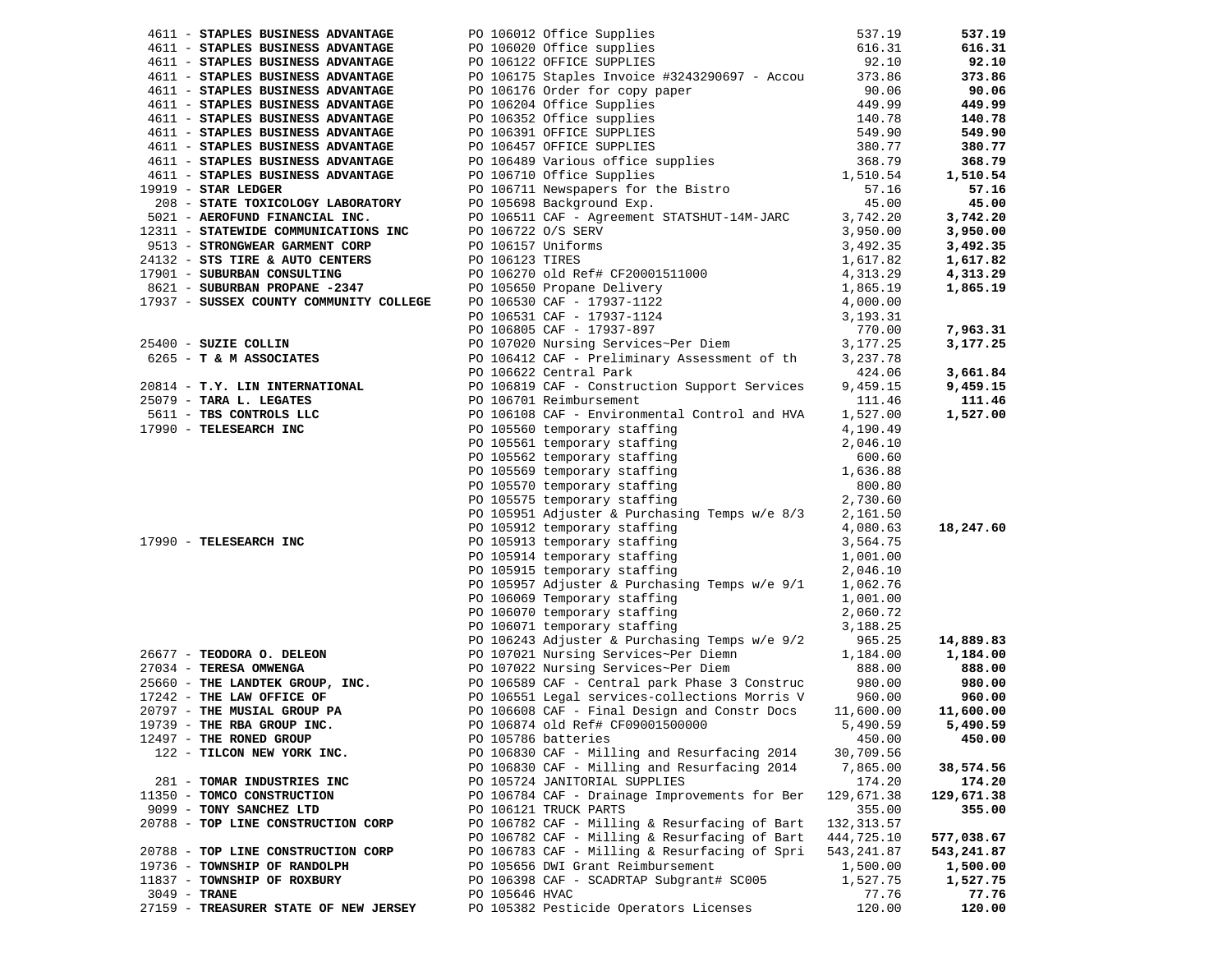|               | 11781 - TREASURER. ST OF NJ                                                                                                                                                                                                                                             |                    | PO 105662 Data processing & EBT Statements fo 33,838.96                                                                                                                                                    |            | 33,838.96  |
|---------------|-------------------------------------------------------------------------------------------------------------------------------------------------------------------------------------------------------------------------------------------------------------------------|--------------------|------------------------------------------------------------------------------------------------------------------------------------------------------------------------------------------------------------|------------|------------|
|               | 12333 - TRIMBOLI & PRUSINOWSKI, LLC                                                                                                                                                                                                                                     |                    | PO 106560 Legal services-County Counsel's Off 1,898.90                                                                                                                                                     |            | 1,898.90   |
|               | 24804 - TRITEC OFFICE EQUIPMENT INC                                                                                                                                                                                                                                     |                    | PO 105923 Copier service                                                                                                                                                                                   | 170.00     | 170.00     |
|               | 24804 - TRITEC OFFICE EQUIPMENT INC                                                                                                                                                                                                                                     |                    |                                                                                                                                                                                                            | 526.05     | 526.05     |
|               | 24804 - TRITEC OFFICE EQUIPMENT INC                                                                                                                                                                                                                                     |                    |                                                                                                                                                                                                            | 569.59     | 569.59     |
|               | 24804 - TRITEC OFFICE EQUIPMENT INC                                                                                                                                                                                                                                     |                    | PO 106161 Color copies<br>PO 106248 RICOH COPIER MPC3502<br>PO 106264 color usage<br>PO 106264 color usage<br>PO 106264 color usage<br>PO 106283 Color Copies Ricoh Copier                                 | 284.76     | 284.76     |
|               | 24804 - TRITEC OFFICE EQUIPMENT INC                                                                                                                                                                                                                                     |                    |                                                                                                                                                                                                            | 71.33      | 71.33      |
|               | 24804 - TRITEC OFFICE EQUIPMENT INC                                                                                                                                                                                                                                     |                    | PO 106606 OFFICE MACHINES                                                                                                                                                                                  | 36.54      | 36.54      |
|               | 21352 - TROPICANA CASINO & RESORT                                                                                                                                                                                                                                       |                    | PO 104418 Hotel Reservations                                                                                                                                                                               | 570.00     | 570.00     |
|               | 26599 - TSUJ CORPORATION                                                                                                                                                                                                                                                |                    | PO 105558 CAF - Emergency Backup Generator In                                                                                                                                                              | 76,063.09  | 76,063.09  |
|               | 4144 - U-LINE SHIPPING SUPPLY                                                                                                                                                                                                                                           |                    | PO 104721 Please Order - Paper & Bags W.Stitt                                                                                                                                                              | 587.57     | 587.57     |
|               | 217 - US LIFE INSURANCE COMPANY                                                                                                                                                                                                                                         |                    | PO 105563 group life insurance                                                                                                                                                                             | 297.70     | 297.70     |
|               | 9285 - U.S. SECURITY ASSOCIATES, INC.                                                                                                                                                                                                                                   |                    | PO 105867 CAF - Unarmed Security Guards                                                                                                                                                                    | 6,661.42   |            |
|               |                                                                                                                                                                                                                                                                         |                    | PO 106665 Security Officer                                                                                                                                                                                 | 715.40     | 7,376.82   |
|               | 15732 - UNIVERSAL UNIFORM SALES CO INC                                                                                                                                                                                                                                  | PO 105829 Uniform  |                                                                                                                                                                                                            | 607.75     | 607.75     |
| $21942 - VDA$ |                                                                                                                                                                                                                                                                         |                    | PO 106255 CAF - On-Call Professional Engineer                                                                                                                                                              | 3,500.00   | 3,500.00   |
|               | 1855 - VERA BLOSSOM                                                                                                                                                                                                                                                     |                    | PO 106581 EXPENSE VOUCHER<br>PO 105936 phone service<br>PO 106007 Land Line<br>PO 106008 Land Line<br>PO 106021 Land Line<br>PO 106111 Telephone pobox4833<br>PO 106111 Telephone pobox4833                | 177.40     | 177.40     |
|               |                                                                                                                                                                                                                                                                         |                    |                                                                                                                                                                                                            | 264.39     | 264.39     |
|               |                                                                                                                                                                                                                                                                         |                    |                                                                                                                                                                                                            | 262.45     | 262.45     |
|               |                                                                                                                                                                                                                                                                         |                    |                                                                                                                                                                                                            | 60.58      | 60.58      |
|               |                                                                                                                                                                                                                                                                         |                    |                                                                                                                                                                                                            | 261.70     | 261.70     |
|               |                                                                                                                                                                                                                                                                         |                    |                                                                                                                                                                                                            | 151.56     | 151.56     |
|               |                                                                                                                                                                                                                                                                         |                    | PO 106367 Telephone pobox 4833 (III) RTL                                                                                                                                                                   | 452.19     | 452.19     |
|               |                                                                                                                                                                                                                                                                         |                    | PO 106368 telephone - T1's                                                                                                                                                                                 | 11,336.09  | 11,336.09  |
|               |                                                                                                                                                                                                                                                                         |                    | PO 106369 Telephone Services - pobox 4833 (II                                                                                                                                                              | 56.58      | 56.58      |
|               |                                                                                                                                                                                                                                                                         |                    | PO 106397 PHONE BILL                                                                                                                                                                                       | 846.93     | 846.93     |
|               |                                                                                                                                                                                                                                                                         |                    | PO 106712 Telephone Bill                                                                                                                                                                                   | 28.29      | 28.29      |
|               | 1855 - VERA BLOSSOM<br>1286 - VERIZON<br>1286 - VERIZON<br>1286 - VERIZON<br>1286 - VERIZON<br>1286 - VERIZON<br>1286 - VERIZON<br>1286 - VERIZON<br>1286 - VERIZON<br>1286 - VERIZON<br>1286 - VERIZON<br>1286 - VERIZON<br>1286 - VERIZON<br>1286 - VERIZON<br>1286 - |                    | PO 105257 Telephone Services (NUMS)                                                                                                                                                                        | 464.00     | 464.00     |
|               | 1348 - VERIZON WIRELESS                                                                                                                                                                                                                                                 |                    | PO 105176 Cell phones                                                                                                                                                                                      | 6,934.12   |            |
|               |                                                                                                                                                                                                                                                                         |                    | PO 105212 Cell phones                                                                                                                                                                                      | 830.88     |            |
|               |                                                                                                                                                                                                                                                                         |                    | PO 105853 Monthly Statement -                                                                                                                                                                              | 1,481.63   | 9,246.63   |
|               | 7037 - VILLAGE SUPER MARKET, INC.                                                                                                                                                                                                                                       |                    | PO 105704 UASI Meeting Expense                                                                                                                                                                             | 730.55     | 730.55     |
|               | 27009 - VIRTRA SYSTEMS                                                                                                                                                                                                                                                  |                    | PO 103153 CAF - One New, Unused Use of Force                                                                                                                                                               | 266,233.00 | 266,233.00 |
|               | 18331 - VIRTU WATER METER SERVICES INC                                                                                                                                                                                                                                  |                    | PO 105653 METER TESTING                                                                                                                                                                                    | 785.00     | 785.00     |
|               | 14319 - VISITING NURSE ASSOC. OF                                                                                                                                                                                                                                        |                    | PO 106768 CAF - 2014 Funding through the Peer                                                                                                                                                              | 32,545.67  |            |
|               |                                                                                                                                                                                                                                                                         |                    | PO 106769 CAF - 2014 Funding through the Peer                                                                                                                                                              | 9,651.00   |            |
|               |                                                                                                                                                                                                                                                                         |                    | PO 106770 CAF - 2014 Funding through the Peer                                                                                                                                                              | 22,729.00  |            |
|               |                                                                                                                                                                                                                                                                         |                    | PO 106724 CAF - 2014 Funding through the Olde                                                                                                                                                              | 4,000.00   |            |
|               |                                                                                                                                                                                                                                                                         |                    | PO 106721 CAF - 2014 Funding through the Olde                                                                                                                                                              | 10,705.00  |            |
|               |                                                                                                                                                                                                                                                                         |                    | PO 106714 CAF - 2014 Funding through the Olde                                                                                                                                                              | 15,480.00  |            |
|               |                                                                                                                                                                                                                                                                         |                    | PO 106715 CAF - 2014 Funding through the Olde                                                                                                                                                              | 1,856.00   |            |
|               |                                                                                                                                                                                                                                                                         |                    | PO 106716 CAF - Grant in Aid Funding 2014                                                                                                                                                                  | 12,166.00  | 109,132.67 |
|               | 6146 - W.B. MASON COMPANY INC                                                                                                                                                                                                                                           |                    | PO 105543 Confirm Calendar Order & Supplies                                                                                                                                                                | 729.73     |            |
|               |                                                                                                                                                                                                                                                                         |                    | PO 106006 Office Supplies                                                                                                                                                                                  | 459.12     |            |
|               |                                                                                                                                                                                                                                                                         |                    |                                                                                                                                                                                                            | 245.07     |            |
|               |                                                                                                                                                                                                                                                                         |                    |                                                                                                                                                                                                            | 132.66     |            |
|               |                                                                                                                                                                                                                                                                         |                    |                                                                                                                                                                                                            | 203.94     | 1,770.52   |
|               | 26518 - WALTER JONES                                                                                                                                                                                                                                                    |                    | PO 106006 Office Supplies<br>PO 106262 office Supplies<br>PO 106262 office supplies<br>PO 106455 OFFICE SUPPLIES<br>PO 106304 Reimb Cell Phone<br>PO 106499 CAF - 18388-1484<br>PO 106500 CAF - 18388-1495 | 60.00      | 60.00      |
|               | 18388 - WARREN COUNTY COMMUNITY COLL.                                                                                                                                                                                                                                   |                    |                                                                                                                                                                                                            | 419.58     |            |
|               |                                                                                                                                                                                                                                                                         |                    | PO 106500 CAF - 18388-1495                                                                                                                                                                                 | 999.00     |            |
|               |                                                                                                                                                                                                                                                                         |                    | PO 106502 CAF - 18388-1485                                                                                                                                                                                 | 999.00     | 2,417.58   |
|               | 18389 - WARREN COUNTY TECHNICAL SCHOOL                                                                                                                                                                                                                                  |                    | PO 106810 CAF - 18389-467                                                                                                                                                                                  | 379.96     |            |
|               |                                                                                                                                                                                                                                                                         |                    | PO 106811 CAF - 18389-929                                                                                                                                                                                  | 755.60     | 1,135.56   |
|               | 18400 - WASTE MANAGEMENT OF NEW JERSEY                                                                                                                                                                                                                                  |                    | PO 105635 REFUSE REMOVAL                                                                                                                                                                                   | 11,204.96  | 11,204.96  |
|               | 21268 - WATER WORKS SUPPLY CO., INC.                                                                                                                                                                                                                                    | PO 105642 PLUMBING |                                                                                                                                                                                                            | 277.73     | 277.73     |
|               | 13392 - WEBSTER PLUMBING &                                                                                                                                                                                                                                              |                    | PO 106275 CAF - Labor Rates Plumbing                                                                                                                                                                       | 987.60     |            |
|               |                                                                                                                                                                                                                                                                         |                    | PO 106275 CAF - Labor Rates Plumbing                                                                                                                                                                       | 10.00      | 997.60     |
|               | 10812 - WEST PAYMENT CENTER                                                                                                                                                                                                                                             |                    | PO 105466 west information charges                                                                                                                                                                         | 517.42     | 517.42     |
|               | 5455 - WEST PAYMENT CENTER                                                                                                                                                                                                                                              |                    | PO 105544 Confirm On-Line Service - Aug 1, 20                                                                                                                                                              | 861.24     | 861.24     |
|               | 10812 - WEST PAYMENT CENTER                                                                                                                                                                                                                                             |                    | PO 105871 subscription charges                                                                                                                                                                             | 508.00     | 508.00     |
|               | 10707 - WESTERN PEST SERVICES                                                                                                                                                                                                                                           |                    | PO 105768 OTHER OUTSIDE                                                                                                                                                                                    | 4,770.00   | 4,770.00   |
|               | 10826 - WHITES HEALTHCARE                                                                                                                                                                                                                                               |                    | PO 106493 Resident Medications - August 2014                                                                                                                                                               | 460.69     | 460.69     |
|               | 13246 - WILLIAM F. BARNISH                                                                                                                                                                                                                                              |                    | PO 106601 CAF - Use of Property located at 91                                                                                                                                                              | 7,087.72   |            |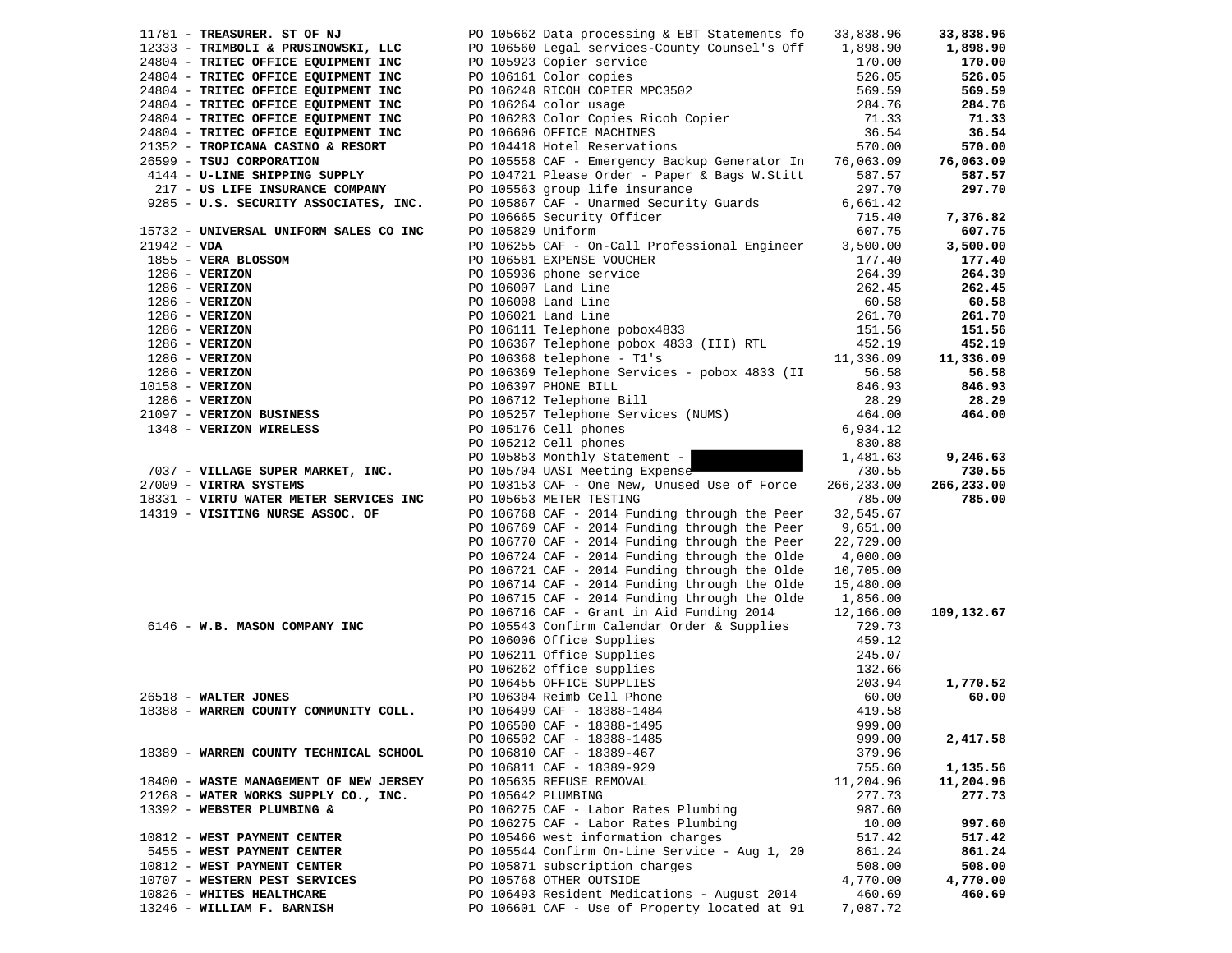|                                               | PO 106897 CAF - Use of Property located at 91 | 8,221.28 |              |
|-----------------------------------------------|-----------------------------------------------|----------|--------------|
|                                               | PO 106898 CAF - Use of Property located at 91 | 3,566.16 | 18,875.16    |
| $26215$ - WILLIAM J BECK                      | PO 105556 DRE Conference Reimbursement        | 1,311.55 | 1,311.55     |
| $26523 -$ WILLIAM MOTT                        | PO 106305 Reimb. Cell Phone                   | 60.00    | 60.00        |
| 3793 - WOODRUFF ENERGY                        | PO 106713 Gas Usage                           | 7,374.66 | 7,374.66     |
| $18564$ - XEROX CORP                          | PO 104596 maintenance plan for wide format xe | 158.44   | 158.44       |
| 20129 - YORK MOTORS, INC.                     | PO 105833 EOUIP RPR                           | 319.90   | 319.90       |
| TOTAL                                         |                                               |          | 5,410,966.12 |
|                                               |                                               |          |              |
| Total to be paid from Fund 01 Current Fund    | 2,453,579.99                                  |          |              |
|                                               |                                               |          |              |
| Total to be paid from Fund 02 Grant Fund      | 776,244.48                                    |          |              |
| Total to be paid from Fund 04 County Capital  | 1,613,010.64                                  |          |              |
| Total to be paid from Fund 13 Dedicated Trust | 568,131.01                                    |          |              |

 **------------- 5,410,966.12**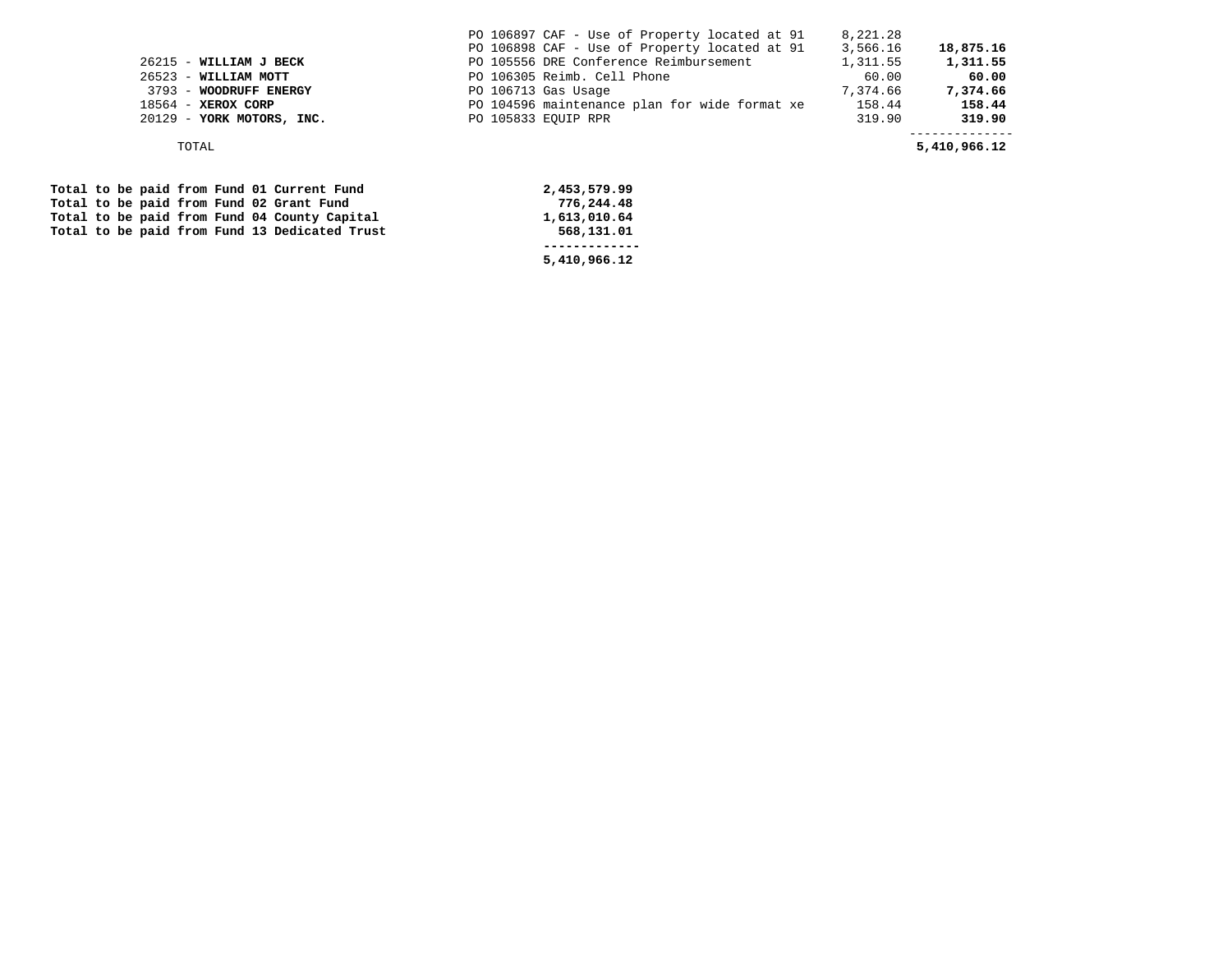# **List of Bills (Department/Account Detail) - CENTRALIZED DISBURSEMENT ACCOUNT**

| Account                            | P0 #                        | Vendor                                               | Description                                  | Payment    | Account Total                |
|------------------------------------|-----------------------------|------------------------------------------------------|----------------------------------------------|------------|------------------------------|
|                                    |                             |                                                      | <b>Current Fund</b>                          |            |                              |
| <b>County Administrator</b>        |                             |                                                      |                                              |            |                              |
|                                    |                             | 106489 STAPLES BUSINESS ADVANTAGE                    | 12pk yellow 1.5x2 stickies, 12pk yellow      | 368.79     |                              |
| 01-201-20-100100-058               |                             | Office Supplies & Stationery                         | TOTAL FOR ACCOUNT                            |            | 368.79                       |
|                                    |                             | 107070 COUNTY OF MORRIS                              | 1ST HALF 10/14 METERED MAIL                  | 62.75      |                              |
| 01-201-20-100100-068               |                             | Postage & Metered Mail                               | TOTAL FOR ACCOUNT                            |            | 62.75                        |
|                                    |                             | 106161 TRITEC OFFICE EQUIPMENT INC                   | Color copies 7/1/2014 - 9/30/2014            | 526.05     |                              |
| 01-201-20-100100-164               |                             | Office Machines - Rental                             | TOTAL FOR ACCOUNT                            |            | 526.05                       |
|                                    |                             | TOTAL for County Administrator                       |                                              |            | <b>EEEEEEEEEEE</b><br>957.59 |
|                                    |                             |                                                      |                                              |            |                              |
| <b>Personnel</b>                   |                             |                                                      |                                              |            |                              |
|                                    |                             | 107070 COUNTY OF MORRIS                              | 1ST HALF 10/14 METERED MAIL                  | 146.63     |                              |
| 01-201-20-105100-068               |                             | Postage & Metered Mail                               | TOTAL FOR ACCOUNT                            |            | 146.63                       |
|                                    |                             |                                                      |                                              |            | ============                 |
|                                    | TOTAL for Personnel         |                                                      |                                              |            | 146.63                       |
| <b>DEPARTMENT 105115</b>           |                             |                                                      |                                              |            |                              |
|                                    |                             | 103240 STAPLES BUSINESS ADVANTAGE                    | General Office Supplies - July 2014 (see     | 120.74     |                              |
| 01-201-20-105115-058               |                             | Office Supplies & Stationery                         | TOTAL FOR ACCOUNT                            |            | 120.74                       |
|                                    |                             | 106946 FASTER URGENT CARE                            | Medical Services/Fee - September 2014 (s)    | 25, 155.01 |                              |
|                                    |                             | 106946 FASTER URGENT CARE                            | Diagnostic/Lab Tests - September 2014 (s     | 455.00     |                              |
|                                    |                             | 106800 FASTER URGENT CARE                            | Diagnostic/Lab Tests - Sept 2014(see att     | 3,318.00   |                              |
| 01-201-20-105115-084               |                             | Other Outside Services                               | TOTAL FOR ACCOUNT                            |            | 28,928.01                    |
|                                    |                             |                                                      |                                              |            | ============                 |
|                                    | TOTAL for DEPARTMENT 105115 |                                                      |                                              |            | 29,048.75                    |
| <b>Board of Chosen Freeholders</b> |                             |                                                      |                                              |            |                              |
|                                    |                             | 107070 COUNTY OF MORRIS                              | 1ST HALF 10/14 METERED MAIL                  | 58.95      |                              |
|                                    |                             | 107070 COUNTY OF MORRIS                              | 1ST HALF 10/14 METERED MAIL                  | 323.54     |                              |
| 01-201-20-110100-068               |                             | Postage & Metered Mail                               | TOTAL FOR ACCOUNT                            |            | 382.49                       |
|                                    | 106676 MORRIS ARTS          |                                                      | Art Services to Morris View Third Quarte     | 1,375.00   |                              |
|                                    | 106676 MORRIS ARTS          |                                                      | Atrium Art Gallery Third Quarter 2014        | 1,437.50   |                              |
|                                    | 106676 MORRIS ARTS          |                                                      | Annual Contribution Third Quarter 2014       | 2,250.00   |                              |
|                                    |                             | 105898 NJ STATE LEAGUE OF                            | Registration for John Sette                  | 55.00      |                              |
|                                    |                             | 104418 TROPICANA CASINO & RESORT                     | Reservations for Nicole Fox and Vincent      | 510.00     |                              |
| 01-201-20-110100-079               |                             | 104418 TROPICANA CASINO & RESORT<br>Special Projects | Additional room charges<br>TOTAL FOR ACCOUNT | 60.00      | 5,687.50                     |
|                                    |                             |                                                      |                                              |            |                              |
|                                    |                             | TOTAL for Board of Chosen Freeholders                |                                              |            | ============<br>6,069.99     |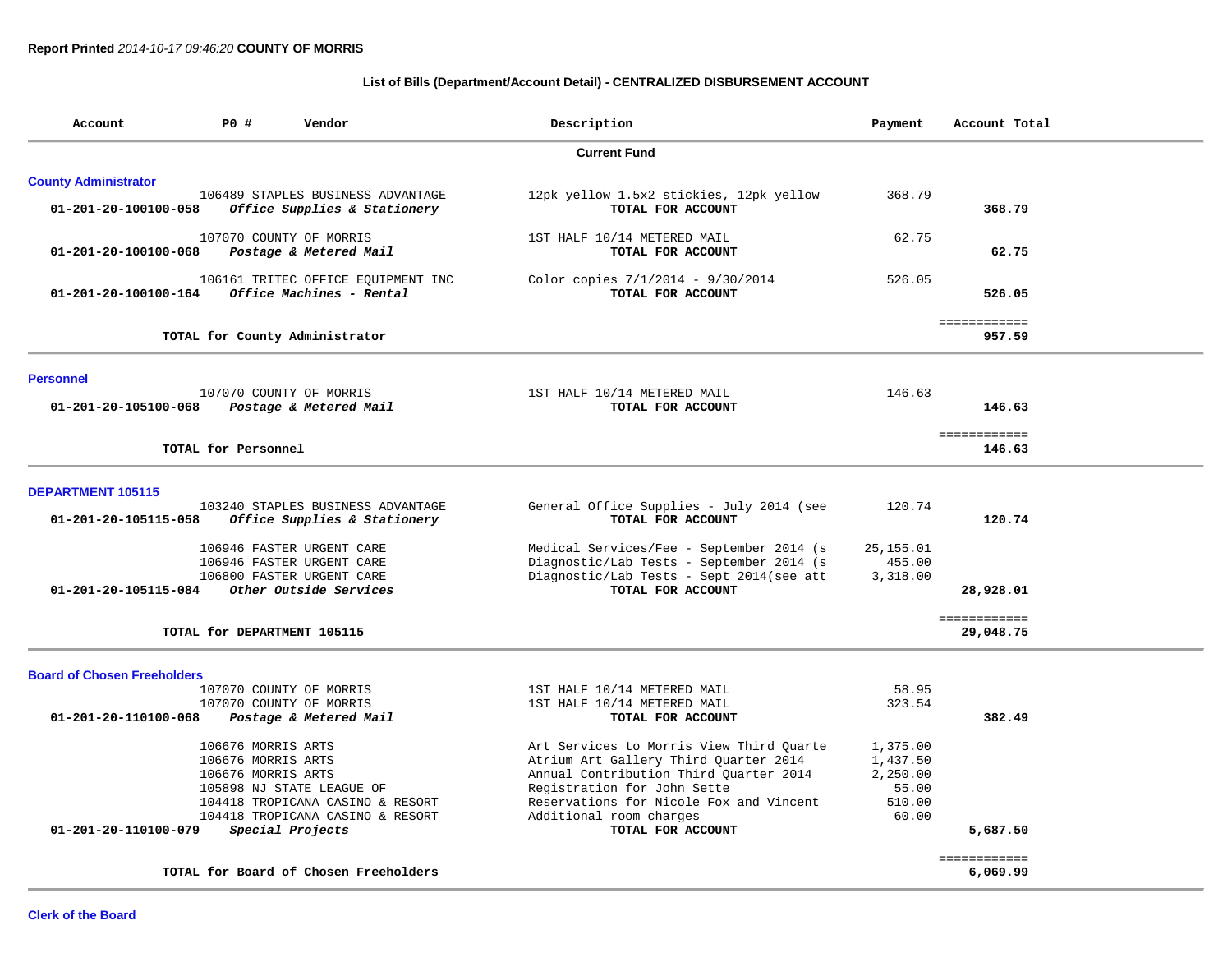| 106585 DAILY RECORD                                                                       | ASB-03668474 SEALED PROPOSAL 10/03/14                         | 90.00          |                          |  |
|-------------------------------------------------------------------------------------------|---------------------------------------------------------------|----------------|--------------------------|--|
| 106505 DAILY RECORD                                                                       | ASB-70021774 The RBA Group(p/d 9/30)                          | 57.00          |                          |  |
| Advertising<br>01-201-20-110105-022                                                       | TOTAL FOR ACCOUNT                                             |                | 568.56                   |  |
| 106630 AMERICAN VENDING COFFEE                                                            | 2 Boxes of Regular Coffee                                     | 80.00          |                          |  |
| 106630 AMERICAN VENDING COFFEE                                                            | Fuel Charge                                                   | 5.00           |                          |  |
| Other Administrative Supplies<br>01-201-20-110105-095                                     | TOTAL FOR ACCOUNT                                             |                | 85.00                    |  |
|                                                                                           |                                                               |                |                          |  |
| TOTAL for Clerk of the Board                                                              |                                                               |                | ============<br>653.56   |  |
| <b>County Clerk</b>                                                                       |                                                               |                |                          |  |
| 105871 WEST PAYMENT CENTER                                                                | 1000433730 subscription charges nj sess                       | 508.00         |                          |  |
| 105466 WEST PAYMENT CENTER                                                                | west information charges for database A                       | 517.42         |                          |  |
| <i>Books &amp; Periodicals</i><br>01-201-20-120100-028                                    | TOTAL FOR ACCOUNT                                             |                | 1,025.42                 |  |
| 105834 IMAGE ACCESS CORP                                                                  | kodak i4000extra large feeder consumable                      | 1,541.90       |                          |  |
| 104596 XEROX CORP                                                                         | maintenance plan for ser.#FRX-359968 5-1                      | 90.54          |                          |  |
| 104596 XEROX CORP                                                                         | base charge on 6204cp Ser.#AGF421251 jul                      | 67.90          |                          |  |
| Equipment Service Agreements<br>01-201-20-120100-044                                      | TOTAL FOR ACCOUNT                                             |                | 1,700.34                 |  |
|                                                                                           |                                                               |                |                          |  |
| 107070 COUNTY OF MORRIS<br>01-201-20-120100-068<br>Postage & Metered Mail                 | 1ST HALF 10/14 METERED MAIL<br>TOTAL FOR ACCOUNT              | 1,414.76       | 1,414.76                 |  |
|                                                                                           |                                                               |                |                          |  |
| 105873 POLAND SPRING                                                                      | 0429033129 8/15/14-9/14/14 - bottled                          | 47.82          |                          |  |
| Other Administrative Supplies<br>01-201-20-120100-095                                     | TOTAL FOR ACCOUNT                                             |                | 47.82                    |  |
| 105667 IMAGE ACCESS CORP                                                                  | A3 flatbed for the I4000 scanner                              | 1,395.00       |                          |  |
| Office Machines<br>01-201-20-120100-163                                                   | TOTAL FOR ACCOUNT                                             |                | 1,395.00                 |  |
|                                                                                           |                                                               |                |                          |  |
|                                                                                           |                                                               |                |                          |  |
| TOTAL for County Clerk                                                                    |                                                               |                | ============<br>5,583.34 |  |
|                                                                                           |                                                               |                |                          |  |
| <b>County Board of Elections</b>                                                          |                                                               |                |                          |  |
| 106540 DAILY RECORD                                                                       | ASB-54031274 - 10/01/14 Board of Electi                       | 8.80           |                          |  |
| 106540 DAILY RECORD                                                                       | Faffidavit of Publication Charge                              | 35.00          |                          |  |
| Advertising<br>01-201-20-121100-022                                                       | TOTAL FOR ACCOUNT                                             |                | 43.80                    |  |
| 105832 NJICLE                                                                             |                                                               | 144.00         |                          |  |
| $01-201-20-121100-039$ Education Schools & Training                                       | Election Law & Political Campaigns Semin<br>TOTAL FOR ACCOUNT |                | 144.00                   |  |
|                                                                                           |                                                               |                |                          |  |
| 105055 STAPLES BUSINESS ADVANTAGE                                                         | Item # 490935 Pastels 8.5 x 11 Pink Pape                      | 33.50          |                          |  |
| 105055 STAPLES BUSINESS ADVANTAGE                                                         | Item# 490947 Pastels 8.5xBlue Paper RM                        | 33.50          |                          |  |
| 105055 STAPLES BUSINESS ADVANTAGE                                                         | Item # 707950 Glue Stick 1oz                                  | 8.28           |                          |  |
| 105055 STAPLES BUSINESS ADVANTAGE<br>01-201-20-121100-058<br>Office Supplies & Stationery | Item # 472993 Interoffice Env. Kraft 10x<br>TOTAL FOR ACCOUNT | 15.19          | 90.47                    |  |
|                                                                                           |                                                               |                |                          |  |
| 106185 PHYLLIS COPPOLA                                                                    | Plastic Spoons                                                | 10.79          |                          |  |
| 106185 PHYLLIS COPPOLA                                                                    | Paper Plates                                                  | 12.79          |                          |  |
| 106185 PHYLLIS COPPOLA                                                                    | KS Red Cups                                                   | 11.49          |                          |  |
| 106185 PHYLLIS COPPOLA                                                                    | PLST Knives                                                   | 10.49          |                          |  |
| 106185 PHYLLIS COPPOLA<br>106185 PHYLLIS COPPOLA                                          | PLST Forks<br>8.5 in. Plates                                  | 10.79<br>15.99 |                          |  |
| 106185 PHYLLIS COPPOLA                                                                    | Tax                                                           | 3.05           |                          |  |
| 01-201-20-121100-059<br>Other General Expenses                                            | TOTAL FOR ACCOUNT                                             |                | 75.39                    |  |
|                                                                                           |                                                               |                |                          |  |
| 107070 COUNTY OF MORRIS<br>01-201-20-121100-068<br>Postage & Metered Mail                 | 1ST HALF 10/14 METERED MAIL<br>TOTAL FOR ACCOUNT              | 23.13          | 23.13                    |  |

106635 DAILY RECORD ASB-70021774 - Desman, Inc. 57.88

ASB-03668474 SEALED BIDS 9/19/14, 9/26/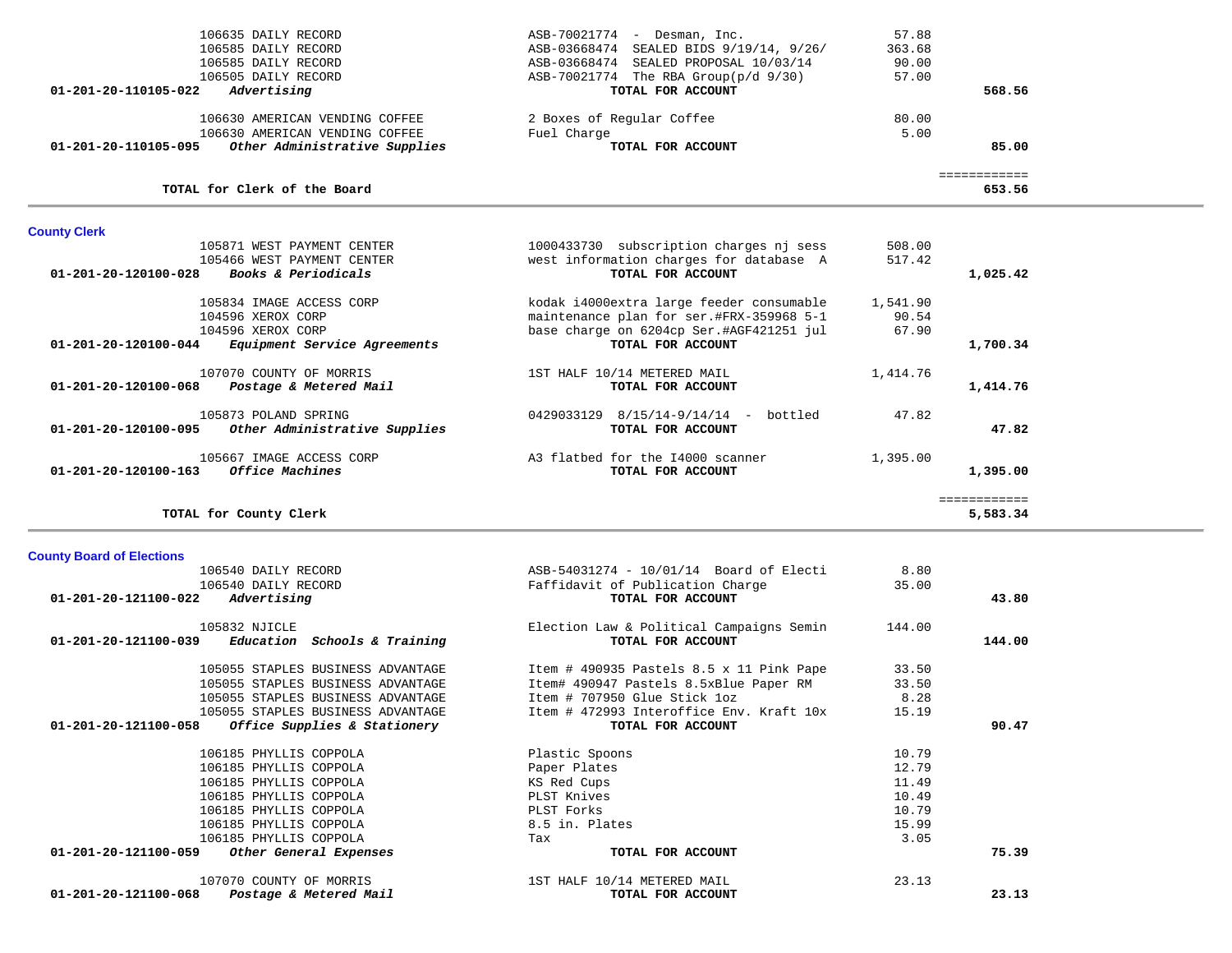| 106817 DIANA KRUG                                                     | Tuesday, October 7, 2014 8:30AM-4:30PM (       | 75.00    |              |  |
|-----------------------------------------------------------------------|------------------------------------------------|----------|--------------|--|
| 106817 DIANA KRUG                                                     | Wednesday, October 8, 2014 8:30AM-4:30PM       | 75.00    |              |  |
| 106817 DIANA KRUG                                                     | Thursday, October 9, 2014 8:30AM-4:30PM        | 75.00    |              |  |
| 106817 DIANA KRUG                                                     | Friday, October 10, 2014 8:30AM-4:30PM (       | 75.00    |              |  |
| 106818 JOSEPH C GERO SR                                               | Tuesday, September 30, 2014 8:30AM-4:00P       | 70.00    |              |  |
| 106818 JOSEPH C GERO SR                                               | Wednesday, October 1, 2014 8:30AM-4:00PM       | 70.00    |              |  |
| 106818 JOSEPH C GERO SR                                               | Thursday, October 2, 2014 8:30AM-4:00PM        | 70.00    |              |  |
| 106818 JOSEPH C GERO SR                                               | Friday, October 3, 2014 8:30AM-4:00PM (1       | 70.00    |              |  |
| 106818 JOSEPH C GERO SR                                               | Monday, October 6, 2014 8:30AM-4:00PM (1       | 70.00    |              |  |
| 106818 JOSEPH C GERO SR                                               | Tuesday, October 7, 2014 8:30AM-10:30PM        | 20.00    |              |  |
| 106818 JOSEPH C GERO SR                                               | Tuesday, October 7, 2014 12:30PM-4:00PM        | 35.00    |              |  |
| 106818 JOSEPH C GERO SR                                               | Wednesday, October 8, 2014 8:30AM-4:00PM       | 70.00    |              |  |
| 01-201-20-121100-096<br>Election Officer                              | TOTAL FOR ACCOUNT                              |          | 1,225.00     |  |
|                                                                       |                                                |          |              |  |
| 106450 MUNICIPAL CAPITAL CORP                                         | Contract 10338 Board of Elections Office       | 856.19   |              |  |
| Office Machines - Rental<br>01-201-20-121100-164                      | TOTAL FOR ACCOUNT                              |          | 856.19       |  |
|                                                                       |                                                |          | ============ |  |
| TOTAL for County Board of Elections                                   |                                                |          | 2,457.98     |  |
|                                                                       |                                                |          |              |  |
| <b>Superintendent of Elections</b>                                    |                                                |          |              |  |
| 106173 JOSEPH C GERO SR                                               | Monday-September 22, 2014 10:00AM - 1:00       | 30.00    |              |  |
| 106173 JOSEPH C GERO SR                                               | Friday-September 26, 2014 8:00AM-4:00PM        | 75.00    |              |  |
| 01-201-20-121105-016<br>Outside Salaries & Wages                      | TOTAL FOR ACCOUNT                              |          | 105.00       |  |
| 106578 PARSIPPANY-TROY HILLS                                          | Primary Election-JUne 3, 2014 Polling Pl       | 50.00    |              |  |
| 105731 PITNEY BOWES CREDIT CORP                                       | Pitney Bowes Ouarterly Charge for Mailin       | 618.00   |              |  |
| National Voter Registration<br>01-201-20-121105-057                   | TOTAL FOR ACCOUNT                              |          | 668.00       |  |
|                                                                       |                                                |          |              |  |
| 106175 STAPLES BUSINESS ADVANTAGE                                     | Item 163865 Pads WDE Rule 8.5x11.75 12 P       | 5.30     |              |  |
| 106175 STAPLES BUSINESS ADVANTAGE                                     | Item 490882 Staples White Cover Stock          | 47.28    |              |  |
| 106175 STAPLES BUSINESS ADVANTAGE                                     | Item 614584 HP Q5950A Toner Black              | 130.78   |              |  |
| 106175 STAPLES BUSINESS ADVANTAGE                                     | Item 614589 HP Q5953A Toner Magenta            | 190.50   |              |  |
| Office Supplies & Stationery<br>01-201-20-121105-058                  | TOTAL FOR ACCOUNT                              |          | 373.86       |  |
| 107070 COUNTY OF MORRIS                                               | 1ST HALF 10/14 METERED MAIL                    | 1,003.08 |              |  |
| 01-201-20-121105-068<br>Postage & Metered Mail                        | TOTAL FOR ACCOUNT                              |          | 1,003.08     |  |
|                                                                       |                                                |          |              |  |
| 106268 POLAND SPRING WATER CO.                                        | $8/1/14$ - $8/31/14$ Inv. Date: $8/31/14$ Acct | 39.66    |              |  |
| Other Administrative Supplies<br>01-201-20-121105-095                 | TOTAL FOR ACCOUNT                              |          | 39.66        |  |
|                                                                       |                                                |          | ============ |  |
| TOTAL for Superintendent of Elections                                 |                                                |          | 2,189.60     |  |
|                                                                       |                                                |          |              |  |
| <b>County Elections (Cty Clerk)</b>                                   |                                                |          |              |  |
| 107070 COUNTY OF MORRIS                                               | 1ST HALF 10/14 METERED MAIL                    | 454.57   |              |  |
| 01-201-20-121110-068<br>Postage & Metered Mail                        | TOTAL FOR ACCOUNT                              |          | 454.57       |  |
| 105861 ACE LITHOGRAPHERS                                              | absentee ballot envelopes #11 inner requ       | 6,050.00 |              |  |
| 105465 STAPLES BUSINESS ADVANTAGE                                     | mis toner and supplies for the office          | 981.80   |              |  |
| 105465 STAPLES BUSINESS ADVANTAGE                                     |                                                | 298.74   |              |  |
|                                                                       | mis supplies for office toner                  | 72.91    |              |  |
| 105465 STAPLES BUSINESS ADVANTAGE                                     | cleaning cartridge ultrium                     |          |              |  |
| 105465 STAPLES BUSINESS ADVANTAGE<br>01-201-20-121110-069<br>Printing | light cyan printhead<br>TOTAL FOR ACCOUNT      | 37.20    | 7,440.65     |  |
|                                                                       |                                                |          |              |  |
|                                                                       |                                                |          |              |  |
|                                                                       |                                                |          |              |  |

 106817 DIANA KRUG Monday, September 29, 2014 8:30AM-4:30PM 75.00 106817 DIANA KRUG Tuesday, September 30, 2014 8:30AM-4:30P 75.00 106817 DIANA KRUG Wednesday, October 1, 2014 8:30AM-4:30PM 75.00 106817 DIANA KRUG Thursday, October 2, 2014 8:30AM-4:30PM 75.00 106817 DIANA KRUG Friday, October 3, 2014 8:30AM-4:30PM (1 75.00 106817 DIANA KRUG Monday, October 6, 2014 8:30AM-4:30PM (1 75.00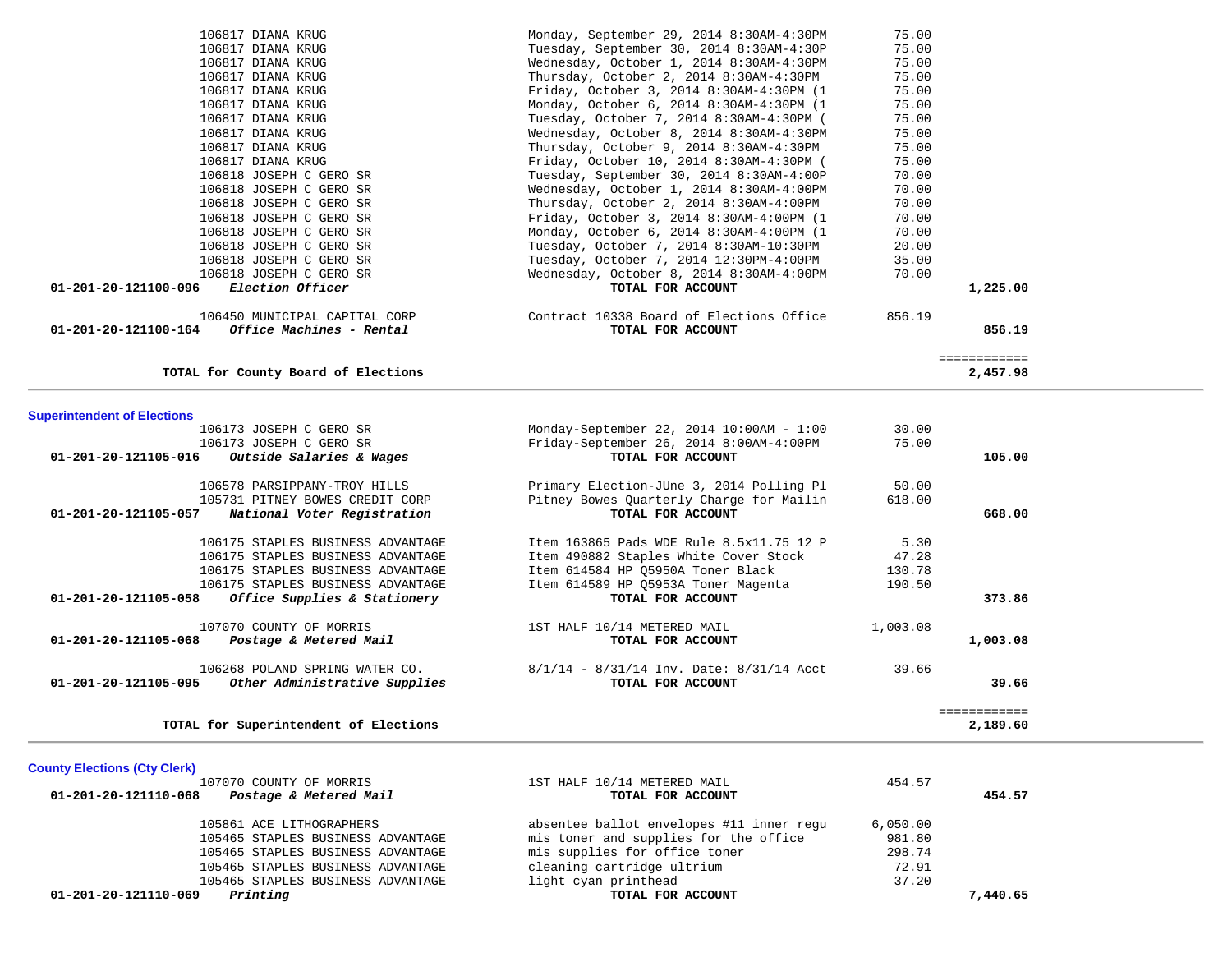============

| <b>County Treasurer</b>                            |                                          |          |              |
|----------------------------------------------------|------------------------------------------|----------|--------------|
| 105959 ACCOUNTEMPS                                 | A. Hack $w/e$ 9/12/14 Treas Temp         | 1,398.25 |              |
| 105959 ACCOUNTEMPS                                 | A.Hack Sept 2014 Parking Fee             | 75.00    |              |
| 105949 ACCOUNTEMPS                                 | Treas. Temp Week Ending 8/22/14 Andrew H | 1,398.25 |              |
| 105949 ACCOUNTEMPS                                 | Treas. Temp Week Ending 8/29/14 Andrew H | 1,398.25 |              |
| 105954 ACCOUNTEMPS                                 | A.Hack W/E 9/5/14 Treas. Temp            | 1,118.60 |              |
| 105953 OFFICE TEAM                                 | J.Morris W/E 8/29/14 Sept 2014 Parking F | 75.00    |              |
| 105953 OFFICE TEAM                                 | J.Morris W/E 9/5/14 Treasurer Temp       | 718.75   |              |
| 105950 OFFICE TEAM                                 | J. Morris Week Ending 8/29/14 Treas. Tem | 631.25   |              |
| 105958 OFFICE TEAM                                 | J.Morris w/e 9/12/14 Treas. Temp         | 875.00   |              |
| 106245 OFFICE TEAM                                 | J. Morris W/E 9/19/14 Treas. Temp.       | 875.00   |              |
| 106246 ACCOUNTEMPS                                 | A. Hack $w/e$ 9/19/14 Treas. Temp        | 1,398.25 |              |
| Outside Salaries & Wages<br>01-201-20-130100-016   | TOTAL FOR ACCOUNT                        |          | 9,961.60     |
| 107070 COUNTY OF MORRIS                            | 1ST HALF 10/14 METERED MAIL              | 239.39   |              |
| 01-201-20-130100-068<br>Postage & Metered Mail     | TOTAL FOR ACCOUNT                        |          | 239.39       |
| 106244 POLAND SPRING                               | 0441273851, Water, 8/15/14-9/14/14       | 23.92    |              |
| 106244 POLAND SPRING                               | Treasurey Cooler Rental                  | 0.99     |              |
| 01-201-20-130100-084<br>Other Outside Services     | TOTAL FOR ACCOUNT                        |          | 24.91        |
|                                                    |                                          |          | ============ |
| TOTAL for County Treasurer                         |                                          |          | 10,225.90    |
| <b>Purchasing Division</b>                         |                                          |          |              |
| 105957 TELESEARCH INC                              | C.Kristiansen w/e 9/14 Purchasing Temp   | 472.88   |              |
| 105951 TELESEARCH INC                              | C.Kristiansen w/e 8/31 Purchasing Temp   | 507.00   |              |
| 105951 TELESEARCH INC                              | C.Kristiansen w/e 9/7 Purchasing Temp    | 409.50   |              |
| 105951 TELESEARCH INC                              | C.Kristiansen September Parking Fees     | 75.00    |              |
| 106243 TELESEARCH INC                              | C.Kristiansen w/e 9/21/14 Purchasing Tem | 419.25   |              |
| 01-201-20-130105-016<br>Outside Salaries and Wages | TOTAL FOR ACCOUNT                        |          | 1,883.63     |

 **01-201-20-130105-016** *Outside Salaries and Wages* **TOTAL FOR ACCOUNT 1,883.63**

| 107070 COUNTY OF MORRIS<br>01-201-20-130105-068<br>Postage & Metered Mail         | 1ST HALF 10/14 METERED MAIL<br>TOTAL FOR ACCOUNT  | 237.64<br>237.64     |
|-----------------------------------------------------------------------------------|---------------------------------------------------|----------------------|
| 106451 MUNICIPAL CAPITAL CORP<br>Office Machines - Rental<br>01-201-20-130105-164 | 9821 FOR SEPT, OCT, NOV 2014<br>TOTAL FOR ACCOUNT | 1,029.09<br>1,029.09 |

 ============ **TOTAL for Purchasing Division 3,150.36**

## **Information Technology Div**

| 99964 GMIS INTERNATIONAL                             | GMIS International Membership            | 150.00 |        |
|------------------------------------------------------|------------------------------------------|--------|--------|
| 01-201-20-140100-023<br>Associations and Memberships | TOTAL FOR ACCOUNT                        |        | 150.00 |
| 105799 STAPLES BUSINESS ADVANTAGE                    | DYMO LabelWriter® White Address Labels,  | 18.54  |        |
| 105799 STAPLES BUSINESS ADVANTAGE                    | Staples® Paper Clips, #1, Smooth, 1,000  | 0.81   |        |
| 105799 STAPLES BUSINESS ADVANTAGE                    | Zebra Z-Mulsion EX Retractable Ballpoint | 11.44  |        |
| 105799 STAPLES BUSINESS ADVANTAGE                    | Zebra Z-Mulsion EX Retractable Ballpoint | 7.62   |        |
| 105799 STAPLES BUSINESS ADVANTAGE                    | Memorex Double-Layer DVD+R Spindle, 8.5G | 30.88  |        |
| 105799 STAPLES BUSINESS ADVANTAGE                    | Staples® Chairmat, For Flat-Pile Carpet  | 37.66  |        |
| 105799 STAPLES BUSINESS ADVANTAGE                    | Innovera Gel Keyboard Wrist Rest, Purple | 15.19  |        |
| 105799 STAPLES BUSINESS ADVANTAGE                    | Zebra Z-Mulsion EX Retractable Ballpoint | 11.44  |        |
| Office Supplies & Stationery<br>01-201-20-140100-058 | TOTAL FOR ACCOUNT                        |        | 133.58 |
| 107070 COUNTY OF MORRIS                              | 1ST HALF 10/14 METERED MAIL              | 5.28   |        |
| 01-201-20-140100-068<br>Postage & Metered Mail       | TOTAL FOR ACCOUNT                        |        | 5.28   |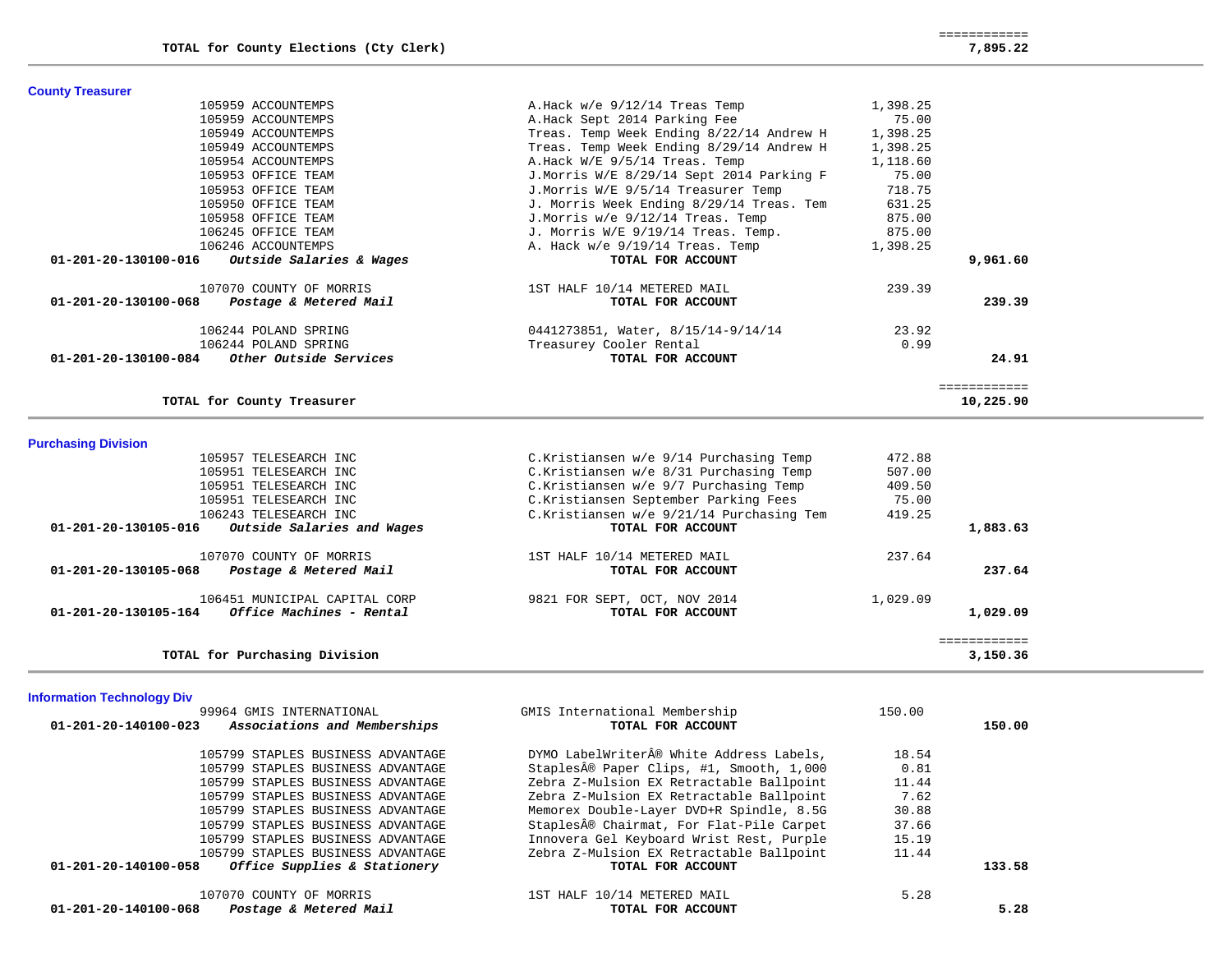| 01-201-20-140100-073                 | 106935 CITYSIDE ARCHIVES, LTD<br>Records Managment Services                              | 0803 OFFICE SERVICES DTD 9/4/2014<br>TOTAL FOR ACCOUNT         | 4,243.73         | 4,243.73                 |  |
|--------------------------------------|------------------------------------------------------------------------------------------|----------------------------------------------------------------|------------------|--------------------------|--|
| 01-201-20-140100-078                 | 103358 DELL MARKETING L.P.<br>Software Maintenance                                       | Server Warranty Extension<br>TOTAL FOR ACCOUNT                 | 1,261.64         | 1,261.64                 |  |
|                                      | 104623 EREVIVAL LLC                                                                      | Shredding of Hard Drives, Data Tapes and                       | 430.19           |                          |  |
|                                      | 104623 EREVIVAL LLC                                                                      | Pick up Service                                                | 75.00            |                          |  |
| 01-201-20-140100-098                 | Other Operating&Repair Supply                                                            | TOTAL FOR ACCOUNT                                              |                  | 505.19                   |  |
|                                      | TOTAL for Information Technology Div                                                     |                                                                |                  | ============<br>6,299.42 |  |
| <b>County Board of Taxation</b>      |                                                                                          |                                                                |                  |                          |  |
|                                      | 107070 COUNTY OF MORRIS                                                                  | 1ST HALF 10/14 METERED MAIL                                    | 136.85           |                          |  |
| 01-201-20-150100-068                 | Postage & Metered Mail                                                                   | TOTAL FOR ACCOUNT                                              |                  | 136.85                   |  |
|                                      | TOTAL for County Board of Taxation                                                       |                                                                |                  | ============<br>136.85   |  |
|                                      |                                                                                          |                                                                |                  |                          |  |
| <b>County Counsel</b>                |                                                                                          |                                                                |                  |                          |  |
|                                      | 106559 BARBARULA LAW OFFICES<br>106559 BARBARULA LAW OFFICES                             | Marrow Discipline<br>Palmer Discipline                         | 228.00<br>120.00 |                          |  |
|                                      | 106559 BARBARULA LAW OFFICES                                                             | Campbell v. Carlucci                                           | 156.00           |                          |  |
|                                      | 106559 BARBARULA LAW OFFICES                                                             | Civil Commitment                                               | 360.00           |                          |  |
|                                      | 106559 BARBARULA LAW OFFICES                                                             | Deposition of O'Gorman                                         | 156.00           |                          |  |
|                                      | 106554 CLEARY GIACOBBE ALFIERI &                                                         | Pigeon Hill                                                    | 588.00           |                          |  |
|                                      | 106554 CLEARY GIACOBBE ALFIERI &                                                         | Labor                                                          | 4,080.00         |                          |  |
|                                      | 106554 CLEARY GIACOBBE ALFIERI &                                                         | General                                                        | 564.88           |                          |  |
|                                      | 106554 CLEARY GIACOBBE ALFIERI &                                                         | Construction Bd. of App.                                       | 876.00           |                          |  |
|                                      | 106554 CLEARY GIACOBBE ALFIERI &                                                         | JG Drywall                                                     | 372.00           |                          |  |
|                                      | 106552 DIEGNAN & BROPHY, LLC.                                                            | Keefe, Owen                                                    | 132.00           |                          |  |
|                                      | 106552 DIEGNAN & BROPHY, LLC.                                                            | Petersen, Darryl                                               | 540.00           |                          |  |
|                                      | 106552 DIEGNAN & BROPHY, LLC.                                                            | Quinn, Martin                                                  | 132.00           |                          |  |
|                                      | 106552 DIEGNAN & BROPHY, LLC.                                                            | Pepe, Constance                                                | 132.00           |                          |  |
|                                      | 106552 DIEGNAN & BROPHY, LLC.                                                            | Noah's Ark/Sheriff's Canine                                    | 60.00            |                          |  |
|                                      | 106552 DIEGNAN & BROPHY, LLC.                                                            | Frank, Earl & Mary                                             | 72.00            |                          |  |
|                                      | 106552 DIEGNAN & BROPHY, LLC.                                                            | Valosky, Joseph                                                | 36.00            |                          |  |
|                                      | 106553 LAW OFFICE OF ROBERT J. GREENBAUM                                                 | Paskowski v. MCPO                                              | 876.00           |                          |  |
|                                      | 106553 LAW OFFICE OF ROBERT J. GREENBAUM                                                 | Grunow v. MCSO                                                 | 960.00           |                          |  |
|                                      | 106553 LAW OFFICE OF ROBERT J. GREENBAUM                                                 | MCCF                                                           | 180.00           |                          |  |
|                                      | 106555 O'MULLAN & BRADY P.C.                                                             | County administration                                          | 21,242.00        |                          |  |
|                                      | 106560 TRIMBOLI & PRUSINOWSKI, LLC                                                       | Nemeth, C. (disc)                                              | 1,030.50         |                          |  |
|                                      | 106560 TRIMBOLI & PRUSINOWSKI, LLC                                                       | Jeudy, Anne Marie                                              | 84.00            |                          |  |
|                                      | 106560 TRIMBOLI & PRUSINOWSKI, LLC                                                       | Marlene, Charles                                               | 24.00            |                          |  |
|                                      | 106560 TRIMBOLI & PRUSINOWSKI, LLC                                                       | Bergen County PBA v. Donovan                                   | 760.40           |                          |  |
|                                      | 106551 THE LAW OFFICE OF                                                                 | Poculosky                                                      | 576.00           |                          |  |
|                                      | 106551 THE LAW OFFICE OF                                                                 | Steele & Staley                                                | 384.00           |                          |  |
| $01 - 201 - 20 - 155100 - 051$ Legal |                                                                                          | TOTAL FOR ACCOUNT                                              |                  | 34,721.78                |  |
|                                      | 106176 STAPLES BUSINESS ADVANTAGE<br>$01-201-20-155100-058$ Office Supplies & Stationery | Order for copy paper<br>TOTAL FOR ACCOUNT                      | 90.06            | 90.06                    |  |
|                                      |                                                                                          |                                                                |                  |                          |  |
| 01-201-20-155100-059                 | 106922 DANIEL W. O'MULLAN<br>Other General Expenses                                      | Reimbursement for checks: #1587 - \$35.00<br>TOTAL FOR ACCOUNT | 95.00            | 95.00                    |  |
|                                      | 107070 COUNTY OF MORRIS                                                                  | 1ST HALF 10/14 METERED MAIL                                    | 41.10            |                          |  |
| 01-201-20-155100-068                 | Postage & Metered Mail                                                                   | TOTAL FOR ACCOUNT                                              |                  | 41.10                    |  |
|                                      | 106556 RANDALL W. BUSH                                                                   | Expenses for July-Sept 2014                                    | 179.90           |                          |  |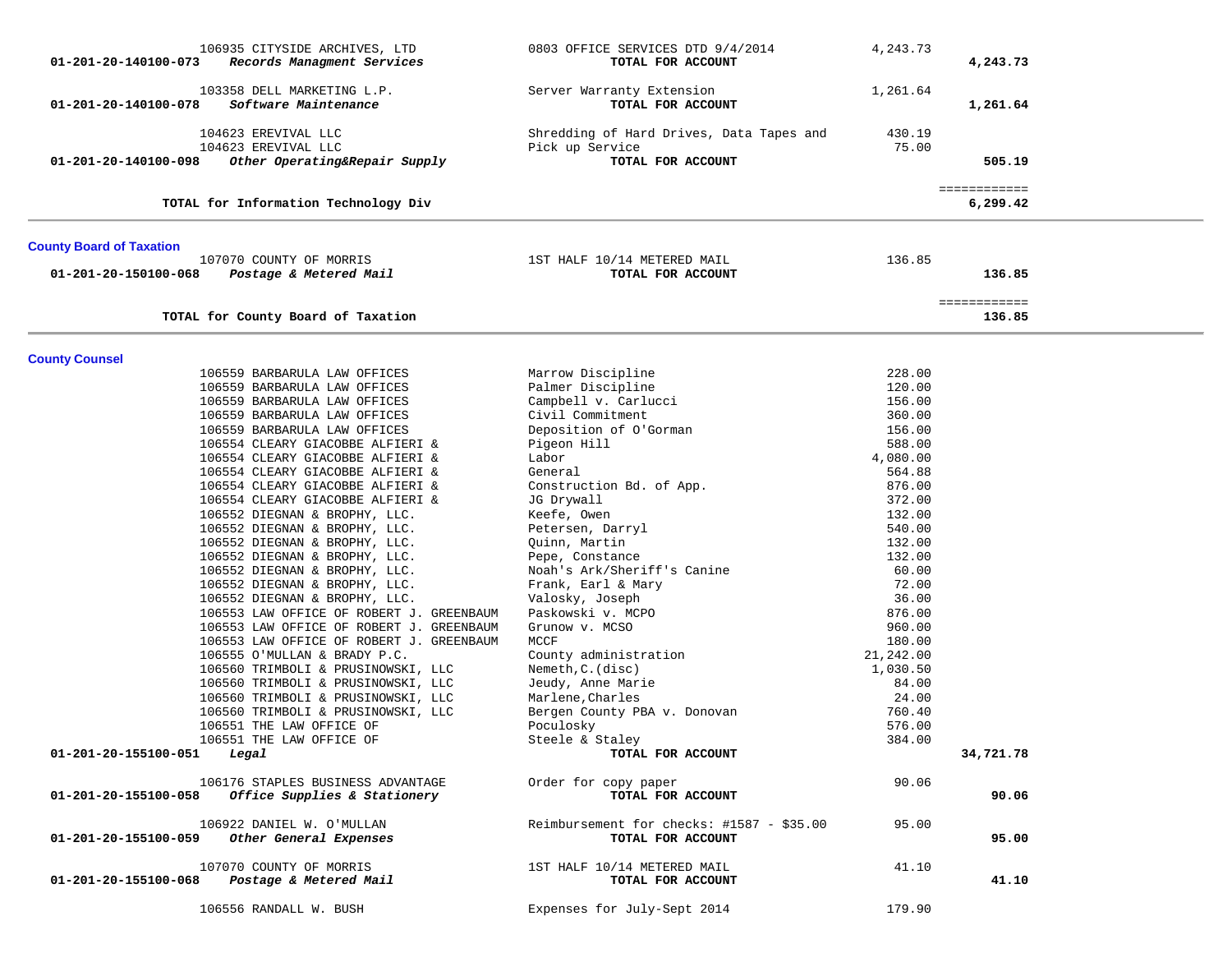| 106279 DEER PARK<br>106262 W.B. MASON COMPANY INC                                  | $0434495495 - 8/15/14-9/14/14$<br>Toner HP Ink Cartridges     | 16.93<br>132.66 |          |
|------------------------------------------------------------------------------------|---------------------------------------------------------------|-----------------|----------|
| 01-201-20-165100-058 Office Supplies & Stationery                                  | TOTAL FOR ACCOUNT                                             |                 | 149.59   |
| 107070 COUNTY OF MORRIS                                                            | 1ST HALF 10/14 METERED MAIL                                   | 7.20            |          |
| 107070 COUNTY OF MORRIS                                                            | 1ST HALF 10/14 METERED MAIL                                   | 56.71           |          |
| 107070 COUNTY OF MORRIS                                                            | 1ST HALF 10/14 METERED MAIL                                   | 2.40            |          |
| 01-201-20-165100-068 Postage & Metered Mail                                        | TOTAL FOR ACCOUNT                                             |                 | 66.31    |
| 106264 TRITEC OFFICE EQUIPMENT INC<br>Software Maintenance<br>01-201-20-165100-078 | Ricoh MPC 3002Machine ID 5955Bill Dates:<br>TOTAL FOR ACCOUNT | 284.76          | 284.76   |
| 106622 T & M ASSOCIATES<br>$01-201-20-165100-084$ Other Outside Services           | Central Park of Morris County<br>TOTAL FOR ACCOUNT            | 424.06          | 424.06   |
| 106419 MUNICIPAL CAPITAL CORP                                                      | $(1)$ Ricoh MP C3002/ $(1)$ MP 4002SPC Copier                 | 1,508.59        |          |
| 106261 R.S. KNAPP CO. INC.                                                         | PW300 Print EngineMonthly base Chg nappa                      | 229.25          |          |
| 106261 R.S. KNAPP CO. INC.                                                         | HP DesignJet Monthly svc contractfrom 9/                      | 66.64           |          |
| $01 - 201 - 20 - 165100 - 164$ Office Machines - Rental                            | TOTAL FOR ACCOUNT                                             |                 | 1,804.48 |
| 106263 RESIDEX, LLC                                                                | Contrac Meal Place Pacs                                       | 143.42          |          |
| 106263 RESIDEX, LLC                                                                | Freight Chg                                                   | 14.48           |          |
| 105783 RESIDEX, LLC                                                                | Drione Insecticide (11b. 8 per case)                          | 162.76          |          |
| 105783 RESIDEX, LLC                                                                | Freight Charge                                                | 9.50            |          |
| 01-201-20-165100-225 Chemicals & Sprays                                            | TOTAL FOR ACCOUNT                                             |                 | 330.16   |
| 105786 THE RONED GROUP                                                             | BDC-18 Batteries                                              | 450.00          |          |
| 01-201-20-165100-258<br>Equipment                                                  | TOTAL FOR ACCOUNT                                             |                 | 450.00   |

**Engineering** 

| <b>County Surrogate</b>                               |                                           |          |          |
|-------------------------------------------------------|-------------------------------------------|----------|----------|
| 104436 MUNICIPAL CAPITAL CORP                         | RICOH MP 5002SP, 8/26/14                  | 856.19   |          |
| 01-201-20-160100-044<br>Equipment Service Agreements  | TOTAL FOR ACCOUNT                         |          | 856.19   |
| 104445 GANN LAW BOOKS                                 | 2015 EDITION NJ COURT RULES               | 364.00   |          |
| Law Books<br>01-201-20-160100-050                     | TOTAL FOR ACCOUNT                         |          | 364.00   |
| 107070 COUNTY OF MORRIS                               | 1ST HALF 10/14 METERED MAIL               | 297.25   |          |
| Postage & Metered Mail<br>01-201-20-160100-068        | TOTAL FOR ACCOUNT                         |          | 297.25   |
| 104441 E-PROBATE LLC                                  | COMPUTER SOFTWARE MAINTENANCE: JULY, AUGU | 2,250.00 |          |
| 104441 E-PROBATE LLC                                  | HOSTING MORRIS COUNTY SURROGATE'S OFFICE  | 450.00   |          |
| 104441 E-PROBATE LLC                                  | TO DISPLAY GUARDIAN CASES WITHOUT DISPLA  | 1,700.00 |          |
| 01-201-20-160100-078<br>Software Maintenance          | TOTAL FOR ACCOUNT                         |          | 4,400.00 |
| 104437 DEER PARK                                      | 0434552170<br>$6/15/14 - 7/14/14$         | 9.96     |          |
| 106747 JOHN PECORARO                                  | PETTY CASH                                | 60.82    |          |
| Other Administrative Supplies<br>01-201-20-160100-095 | TOTAL FOR ACCOUNT                         |          | 70.78    |
|                                                       |                                           |          |          |
| TOTAL for County Surrogate                            |                                           |          | 5,988.22 |

106287 RUTGERS UNIVERSITY Class: Traffic Signal DesignLocation: Ru 200.00

 **01-201-20-165100-039** *Education, Schools & Training* **TOTAL FOR ACCOUNT 400.00**

106287 RUTGERS UNIVERSITY Debbie Dellagiacoma Assistant Traffi 200.00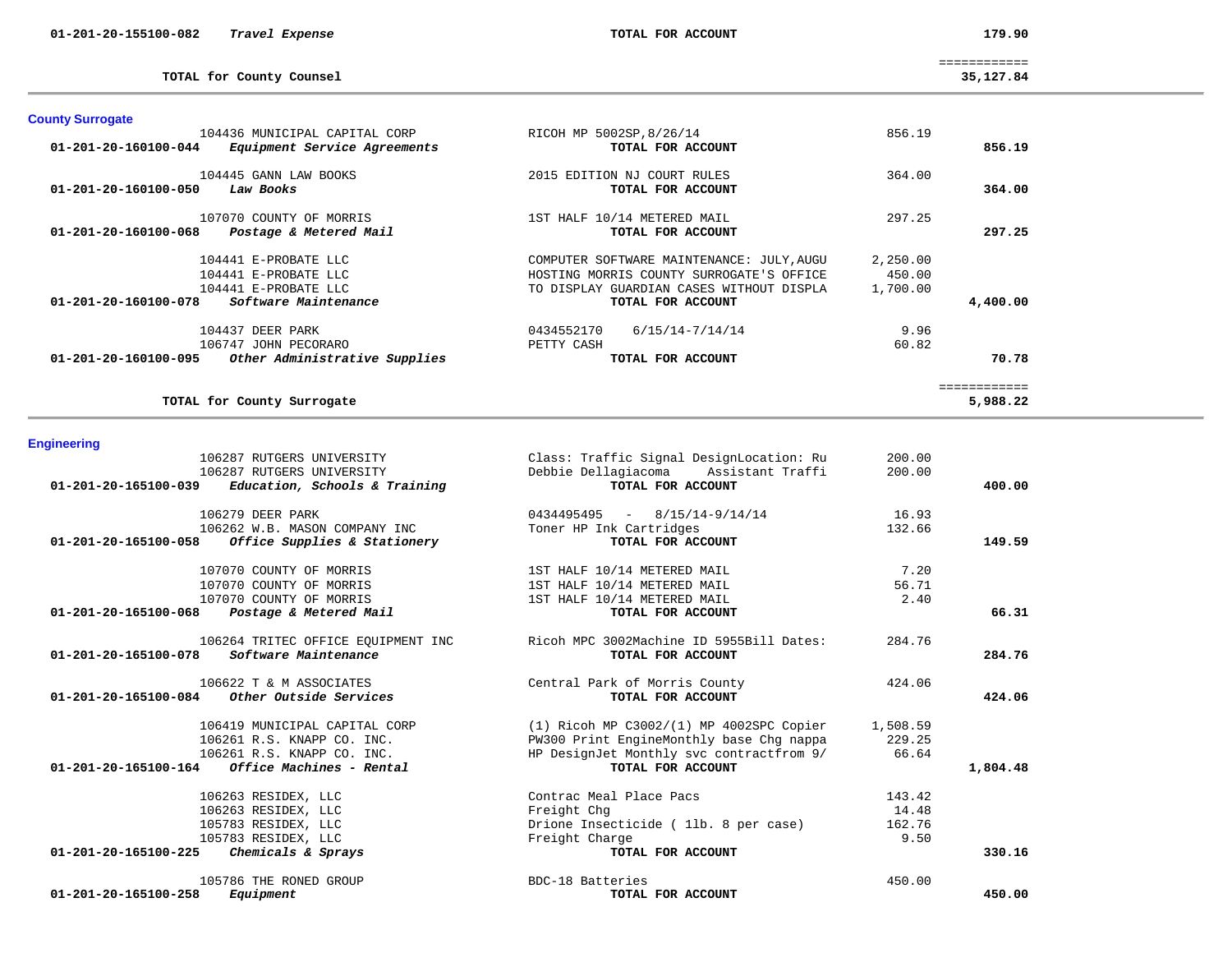|                                                                                                                                                           |                                                                                                                                                                     |                                     | ============             |  |
|-----------------------------------------------------------------------------------------------------------------------------------------------------------|---------------------------------------------------------------------------------------------------------------------------------------------------------------------|-------------------------------------|--------------------------|--|
| TOTAL for Engineering                                                                                                                                     |                                                                                                                                                                     |                                     | 3,909.36                 |  |
| <b>Heritage Commission</b>                                                                                                                                |                                                                                                                                                                     |                                     |                          |  |
| 107070 COUNTY OF MORRIS<br>01-201-20-175100-068<br>Postage & Metered Mail                                                                                 | 1ST HALF 10/14 METERED MAIL<br>TOTAL FOR ACCOUNT                                                                                                                    | 619.98                              | 619.98                   |  |
| 105432 AASLH<br>Special Projects<br>01-201-20-175100-079                                                                                                  | INSTITUTIONAL BASIC MEMBERSHIP# 321897<br>TOTAL FOR ACCOUNT                                                                                                         | 115.00                              | 115.00                   |  |
| TOTAL for Heritage Commission                                                                                                                             |                                                                                                                                                                     |                                     | ============<br>734.98   |  |
| <b>Planning Board</b>                                                                                                                                     |                                                                                                                                                                     |                                     |                          |  |
| 106217 LONGFELLOWS SANDWICH DELI<br>01-201-20-180100-059<br>Other General Expenses                                                                        | Dinner and refreshments for 9-25-2014 CB<br>TOTAL FOR ACCOUNT                                                                                                       | 87.92                               | 87.92                    |  |
| 107070 COUNTY OF MORRIS<br>01-201-20-180100-068<br>Postage & Metered Mail                                                                                 | 1ST HALF 10/14 METERED MAIL<br>TOTAL FOR ACCOUNT                                                                                                                    | 117.96                              | 117.96                   |  |
| 106134 NJ STATE LEAGUE OF<br>01-201-20-180100-082<br>Travel Expense                                                                                       | Registration for Christine Marion to att<br>TOTAL FOR ACCOUNT                                                                                                       | 55.00                               | 55.00                    |  |
| TOTAL for Planning Board                                                                                                                                  |                                                                                                                                                                     |                                     | ============<br>260.88   |  |
| <b>County Weights &amp; Measures</b>                                                                                                                      |                                                                                                                                                                     |                                     |                          |  |
| 107070 COUNTY OF MORRIS<br>01-201-22-201100-068<br>Postage & Metered Mail                                                                                 | 1ST HALF 10/14 METERED MAIL<br>TOTAL FOR ACCOUNT                                                                                                                    | 0.96                                | 0.96                     |  |
| 107076 NATIONAL FUEL OIL INC.<br>Gas Purchases<br>01-201-22-201100-140                                                                                    | FUEL CHARGES 9/14<br>TOTAL FOR ACCOUNT                                                                                                                              | 718.76                              | 718.76                   |  |
| 106497 AT&T<br>106403 AT&T<br>01-201-22-201100-146<br>Telephone                                                                                           | CTY W&M 1001-102-9542<br>7/01/2014<br>CTY W&M 1001-102-9542<br>DATED 6/01/14<br>TOTAL FOR ACCOUNT                                                                   | 20.29<br>20.79                      | 41.08                    |  |
| TOTAL for County Weights & Measures                                                                                                                       |                                                                                                                                                                     |                                     | ============<br>760.80   |  |
| <b>Employee Group Insurance</b>                                                                                                                           |                                                                                                                                                                     |                                     |                          |  |
| 106072 NELLIE THOMPSON<br>101464 ELIZABETH BAUERLE<br>01-201-23-220100-090<br>Employee Group Insurance Expenditures                                       | Medicare B Reimbursement January 2014 th<br>Medicare B Reimbursement January 2014 th<br>TOTAL FOR ACCOUNT                                                           | 629.40<br>629.40                    | 1,258.80                 |  |
| TOTAL for Employee Group Insurance                                                                                                                        |                                                                                                                                                                     |                                     | ============<br>1,258.80 |  |
| <b>Office of Emergency Management</b>                                                                                                                     |                                                                                                                                                                     |                                     |                          |  |
| 105704 VILLAGE SUPER MARKET, INC.<br>106490 SCOTT DIGIRALOMO<br>Education Schools & Training<br>01-201-25-252100-039                                      | UASI Quarterly Meeting - 9/18/14 at Morr<br>Detailed expenses per attached voucher<br>TOTAL FOR ACCOUNT                                                             | 730.55<br>1,361.76                  | 2,092.31                 |  |
| 106347 FF1 PROFESSIONAL SAFETY SERVICES<br>105129 MORRIS COUNTY ENGRAVING LLC<br>106462 MORRIS COUNTY ENGRAVING LLC<br>106462 MORRIS COUNTY ENGRAVING LLC | Fire Marshal gear per attached Quote #13<br>Public Safety Complex Directory per Ouot<br>PSC aigns per inv dated 10/2/14<br>PSC signs - Sheriff's Office per inv dat | 861.84<br>337.00<br>150.00<br>93.00 |                          |  |

106480 JEFFREY PAUL OEM Response equipment - 9/28/14 112.30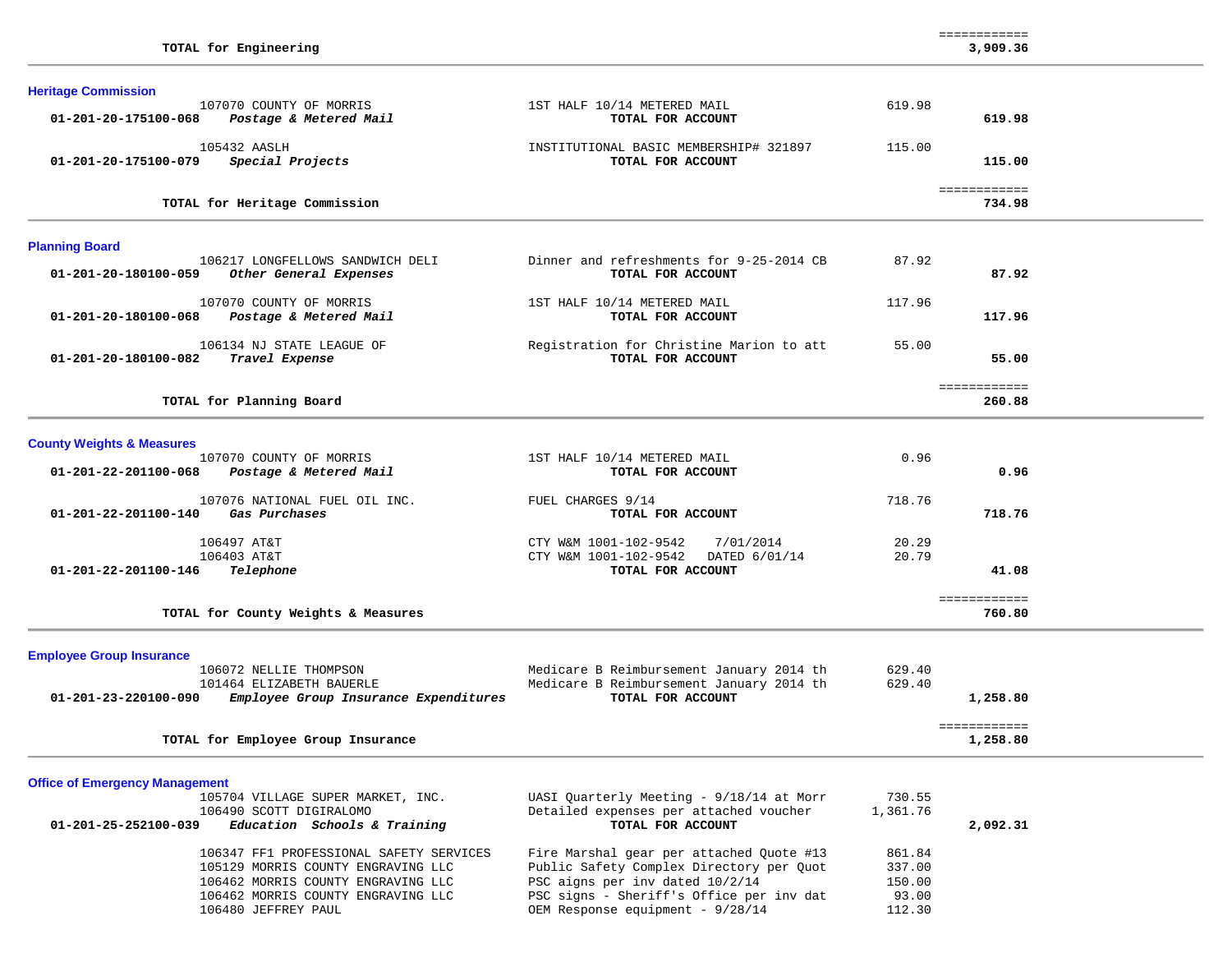| 01-201-25-252100-059<br>Other General Expenses                                                                                                                                                                                         | TOTAL FOR ACCOUNT                                                                                                                                                                                                                                                   |                                                          | 1,554.14                 |  |
|----------------------------------------------------------------------------------------------------------------------------------------------------------------------------------------------------------------------------------------|---------------------------------------------------------------------------------------------------------------------------------------------------------------------------------------------------------------------------------------------------------------------|----------------------------------------------------------|--------------------------|--|
| 107070 COUNTY OF MORRIS<br>Postage & Metered Mail<br>01-201-25-252100-068                                                                                                                                                              | 1ST HALF 10/14 METERED MAIL<br>TOTAL FOR ACCOUNT                                                                                                                                                                                                                    | 4.32                                                     | 4.32                     |  |
| 105821 BREAKING NEWS NETWORK INC<br>Telephone<br>01-201-25-252100-146                                                                                                                                                                  | Annual Service Inv Date 9/15/14<br>TOTAL FOR ACCOUNT                                                                                                                                                                                                                | 1,614.60                                                 | 1,614.60                 |  |
| TOTAL for Office of Emergency Management                                                                                                                                                                                               |                                                                                                                                                                                                                                                                     |                                                          | ============<br>5,265.37 |  |
| <b>Communications Center</b>                                                                                                                                                                                                           |                                                                                                                                                                                                                                                                     |                                                          |                          |  |
| 105763 CHATHAM PRINT & DESIGN<br>$01-201-25-252105-039$ Education Schools & Training                                                                                                                                                   | 9/19/14, Deluxe retractable banner<br>TOTAL FOR ACCOUNT                                                                                                                                                                                                             | 343.02                                                   | 343.02                   |  |
| 106352 STAPLES BUSINESS ADVANTAGE<br><i>Office Supplies &amp; Stationery</i><br>01-201-25-252105-058                                                                                                                                   | 9/19/14, NYC1054187, Office supplies, or<br>TOTAL FOR ACCOUNT                                                                                                                                                                                                       | 140.78                                                   | 140.78                   |  |
| 104778 FEDEX<br>107070 COUNTY OF MORRIS<br>01-201-25-252105-068<br>Postage & Metered Mail                                                                                                                                              | 3876-2044-3, 8/25/14, Postage<br>1ST HALF 10/14 METERED MAIL<br>TOTAL FOR ACCOUNT                                                                                                                                                                                   | 30.36<br>18.23                                           | 48.59                    |  |
| 104790 AMERICAN TOWER CORPORATION<br>01-201-25-252105-131<br>County Wide Radio System                                                                                                                                                  | Tower rental October 2014, Green Pond Ro<br>TOTAL FOR ACCOUNT                                                                                                                                                                                                       | 1,836.00                                                 | 1,836.00                 |  |
| 105920 JERSEY CENTRAL POWER & LIGHT<br>105920 JERSEY CENTRAL POWER & LIGHT<br>105920 JERSEY CENTRAL POWER & LIGHT<br>106370 JERSEY CENTRAL POWER & LIGHT<br>106370 JERSEY CENTRAL POWER & LIGHT<br>106370 JERSEY CENTRAL POWER & LIGHT | 100 100 194 933, 9/18/14, High Ridge Rd<br>100 097 970 519, 9/19/14, W Hanover Dr R<br>100 097 920 035, 9/19/14, W Springtown R<br>100 078 770 714, 9/24/14, Conkling Rd Fl<br>100 078 774 427, 9/24/14, Ross Dr Boonto<br>100 082 995 745, 9/26/14, Conkling Rd An | 279.40<br>1,099.23<br>416.27<br>726.93<br>666.51<br>3.43 |                          |  |
| 01-201-25-252105-137<br>Electricity<br>106355 FF1 PROFESSIONAL SAFETY SERVICES<br>Uniform And Accessories<br>01-201-25-252105-202                                                                                                      | TOTAL FOR ACCOUNT<br>$9/26/14$ , Boots, J.DeVoe<br>TOTAL FOR ACCOUNT                                                                                                                                                                                                | 71.24                                                    | 3,191.77<br>71.24        |  |
| 105922 JAMES MASKER<br>01-201-25-252105-258<br>Equipment                                                                                                                                                                               | 9/19/14, Driller toggle drywall anchors<br>TOTAL FOR ACCOUNT                                                                                                                                                                                                        | 8.65                                                     | 8.65                     |  |
| TOTAL for Communications Center                                                                                                                                                                                                        |                                                                                                                                                                                                                                                                     |                                                          | ============<br>5,640.05 |  |
| <b>County Medical Examiner Office</b><br>106639 ILIFF-RUGGIERO FUNERAL HOME INC.<br>Other General Expenses<br>01-201-25-254100-059                                                                                                     | Liver Service 9/14, 6 Cases<br>TOTAL FOR ACCOUNT                                                                                                                                                                                                                    | 1,800.00                                                 | 1,800.00                 |  |
| 107070 COUNTY OF MORRIS<br>Postage & Metered Mail<br>01-201-25-254100-068                                                                                                                                                              | 1ST HALF 10/14 METERED MAIL<br>TOTAL FOR ACCOUNT                                                                                                                                                                                                                    | 20.45                                                    | 20.45                    |  |
| 106221 CENTENNIAL PRODUCTS INC.<br>106221 CENTENNIAL PRODUCTS INC.<br>01-201-25-254100-203 X-Ray & Medical Supplies                                                                                                                    | Cust#CP25584, 9/23/14<br>Shipping<br>TOTAL FOR ACCOUNT                                                                                                                                                                                                              | 1,085.76<br>161.08                                       | 1,246.84                 |  |
| TOTAL for County Medical Examiner Office                                                                                                                                                                                               |                                                                                                                                                                                                                                                                     |                                                          | ============<br>3,067.29 |  |

**County Sheriff's Department**

105856 AWARENESS PROTECTIVE Aaron Tomasini, 9/29/14 - 10/3/14, Inv d 350.00  **01-201-25-270100-039** *Education Schools & Training* **TOTAL FOR ACCOUNT 350.00**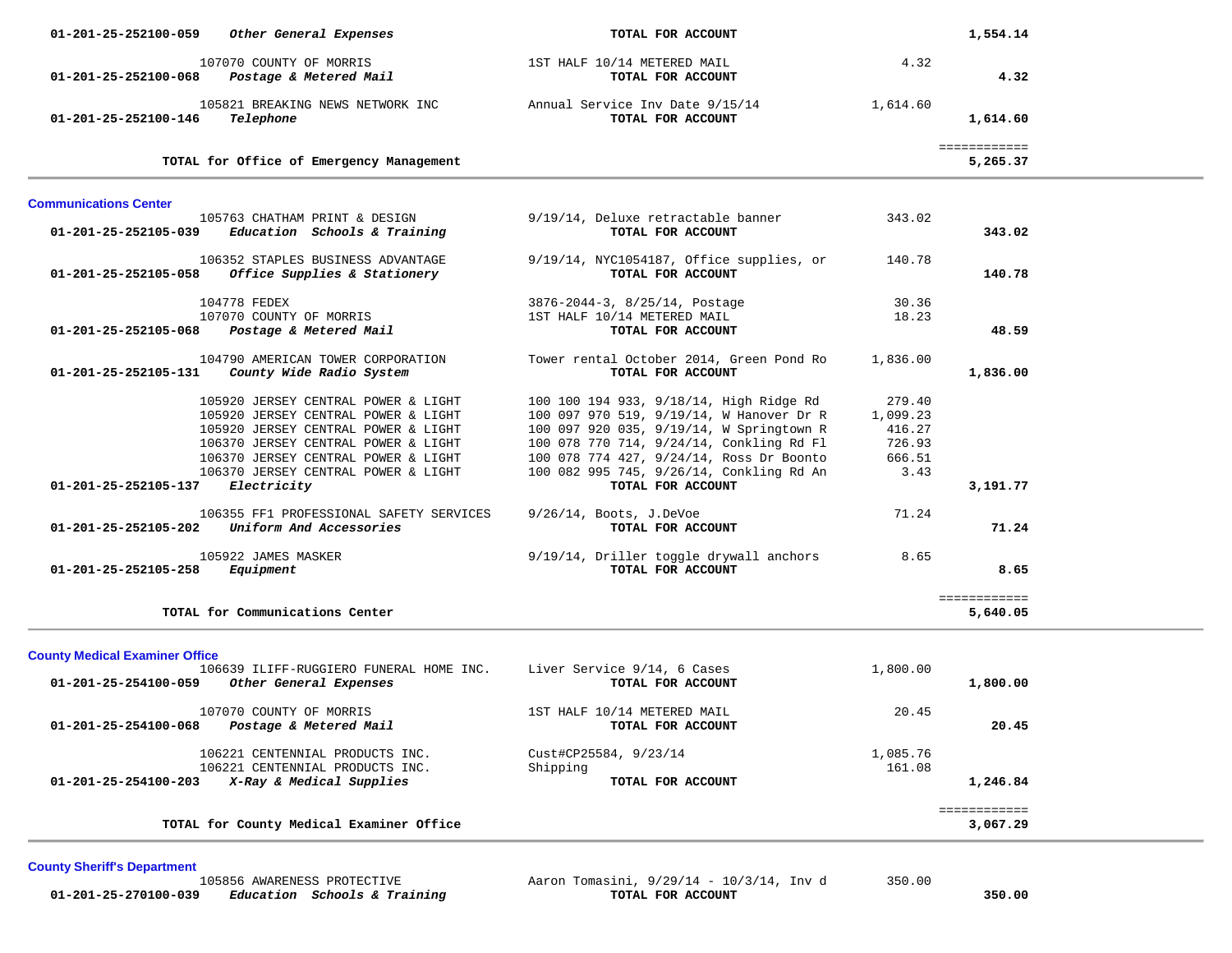| 104721 U-LINE SHIPPING SUPPLY<br>104721 U-LINE SHIPPING SUPPLY<br>104721 U-LINE SHIPPING SUPPLY<br>104721 U-LINE SHIPPING SUPPLY<br>104721 U-LINE SHIPPING SUPPLY                                                                          | Kraft Paper - (36") Item#S-2210, \$39.00<br>Kraft Paper - (15") Item#S-11417, \$21.00<br>Paper Bags - 1/6 BL Item#S9751 (12x7x17"<br>Paper Bags - (6) Item#S7083 (6x3 5/8x11,<br>Shipping & Handling                    | 117.00<br>42.00<br>240.00<br>72.00<br>116.57  |                           |
|--------------------------------------------------------------------------------------------------------------------------------------------------------------------------------------------------------------------------------------------|-------------------------------------------------------------------------------------------------------------------------------------------------------------------------------------------------------------------------|-----------------------------------------------|---------------------------|
| 01-201-25-270100-047<br>Identification Equip&Supplies                                                                                                                                                                                      | TOTAL FOR ACCOUNT                                                                                                                                                                                                       |                                               | 587.57                    |
| 105869 DEER PARK<br>105868 MORRISTOWN LUMBER &<br>104237 SIRCHIE FINGER PRINT LAB INC.<br>104237 SIRCHIE FINGER PRINT LAB INC.<br>Other General Expenses<br>01-201-25-270100-059                                                           | Billing Period $8/15/14 - 9/14/14$ , Inv dt<br>$(2)$ Blue - Item#6190169 & $(4)$ Red - Item<br>Two Compartment Aluminum Clipboard/Item#<br>Phenolphthalein DISCHAPS (Set of 6) ITEM<br>TOTAL FOR ACCOUNT                | 273.84<br>35.34<br>199.80<br>99.80            | 608.78                    |
| 105449 NORITSU AMERICA CORPORATION<br>105449 NORITSU AMERICA CORPORATION<br>105449 NORITSU AMERICA CORPORATION<br>105449 NORITSU AMERICA CORPORATION<br>105449 NORITSU AMERICA CORPORATION<br>01-201-25-270100-064<br>Photographic Suppies | Cartridges - 500 ML Black Item#H086075-0<br>Cartridge - 500 ML CYAN Item#H086076-00<br>Cartridge - 500 ML MAGENTA Item#H086077-<br>Cartridge - 500 ML YELLOW Item#H086078-0<br>Shipping & Handling<br>TOTAL FOR ACCOUNT | 187.00<br>187.00<br>374.00<br>187.00<br>30.00 | 965.00                    |
| 107070 COUNTY OF MORRIS                                                                                                                                                                                                                    | 1ST HALF 10/14 METERED MAIL                                                                                                                                                                                             | 511.93                                        |                           |
| 01-201-25-270100-068<br>Postage & Metered Mail                                                                                                                                                                                             | TOTAL FOR ACCOUNT                                                                                                                                                                                                       |                                               | 511.93                    |
| 105852 DAILY RECORD CIRCULATION<br>01-201-25-270100-070<br>Publication & Subscriptions                                                                                                                                                     | 4/3/14 - 7/2/14, Acct#DR0129026 for MCSO<br>TOTAL FOR ACCOUNT                                                                                                                                                           | 65.74                                         | 65.74                     |
| 105867 U.S. SECURITY ASSOCIATES, INC.<br>105867 U.S. SECURITY ASSOCIATES, INC.<br>105867 U.S. SECURITY ASSOCIATES, INC.<br>01-201-25-270100-084<br>Other Outside Services                                                                  | GUARDS - 8/22/14 - 8/28/14, Inv dtd 8/28<br>GUARDS - 8/29/14 - 9/4/14, Inv dtd 9/4/1<br>GUARDS - $9/5/14$ - $9/11/14$ , Inv dtd $9/11/$<br>TOTAL FOR ACCOUNT                                                            | 2,372.38<br>1,906.24<br>2,382.80              | 6,661.42                  |
| 99619 EAGLE POINT GUN SHOP<br>99619 EAGLE POINT GUN SHOP<br>96982 EAGLE POINT GUN SHOP<br>Ammunition<br>01-201-25-270100-115                                                                                                               | CASES - .40 cal. 180gr. Golden Saber Hol<br>CASES - 12ga. 9 pellet reduced recoil Ta<br>20,000 rounds of 40 cal. 180gr Golden Sa<br>TOTAL FOR ACCOUNT                                                                   | 8,899.20<br>879.60<br>5,644.40                | 15,423.20                 |
| 105853 VERIZON WIRELESS<br>01-201-25-270100-161<br>Communications Equipment                                                                                                                                                                | $482559481 - 00001 - 8/2/2013 - 9/1/2014$ ,<br>TOTAL FOR ACCOUNT                                                                                                                                                        | 1,481.63                                      | 1,481.63                  |
| 103904 MIRION TECHNOLOGIES (GDS) INC<br>105057 MIRION TECHNOLOGIES (GDS) INC<br>01-201-25-270100-203<br>X-Ray & Medical Supplies                                                                                                           | (36) TLD Badge/Code#M0187, (36) TLD Badg<br>TD Badges/New Badges/Special Handling Ch<br>TOTAL FOR ACCOUNT                                                                                                               | 474.48<br>823.88                              | 1,298.36                  |
| 105870 MARQUIS BUSINESS SYSTEMS LLC<br>105870 MARQUIS BUSINESS SYSTEMS LLC<br>01-201-25-270100-262<br>Machinery Repairs & Parts                                                                                                            | Bottles of Oil for Admin Shredder Item#S<br>Shippling & Handling<br>TOTAL FOR ACCOUNT                                                                                                                                   | 39.80<br>9.32                                 | 49.12                     |
| 105427 LAWMEN SUPPLY CO OF NJ, INC.<br>105427 LAWMEN SUPPLY CO OF NJ, INC.<br>89130 ATLANTIC TACTICAL OF NJ, INC.<br>89130 ATLANTIC TACTICAL OF NJ, INC.<br>(2013) Ammunition<br>01-203-25-270100-115                                      | CASES - SPEER GOLD DOT HIGH_PERFORMANCE<br>CASES - SPEER LAWMAN BRASS CASE CENTERFI<br>Cases - Winchester Ranger .223 55G, ITEM<br>Cases - Winchester 168 grSierra Matchkin<br>TOTAL FOR ACCOUNT                        | 3,030.00<br>2,778.00<br>20,796.00<br>2,019.00 | 28,623.00                 |
| TOTAL for County Sheriff's Department                                                                                                                                                                                                      |                                                                                                                                                                                                                         |                                               | ============<br>56,625.75 |

**County Prosecutor's Office**<br>105212 VERIZON WIRELESS 105212 VERIZON WIRELESS Account 982471570-00001 (7/13-8/12/14) 830.88<br>105176 VERIZON WIRELESS Account #242004961-00001 (7/24-8/23) MC 6,934.12 10506110 10506116 VERIZON WIRELESS Account #242004961-00001 (7/24-8/23) MC 6,934.12  **01-201-25-275100-031** *Cellular Phones/Pagers* **TOTAL FOR ACCOUNT 7,765.00**

106228 AWARENESS PROTECTIVE Police Sevice Rifle/Sub-Gun Operator's 250.00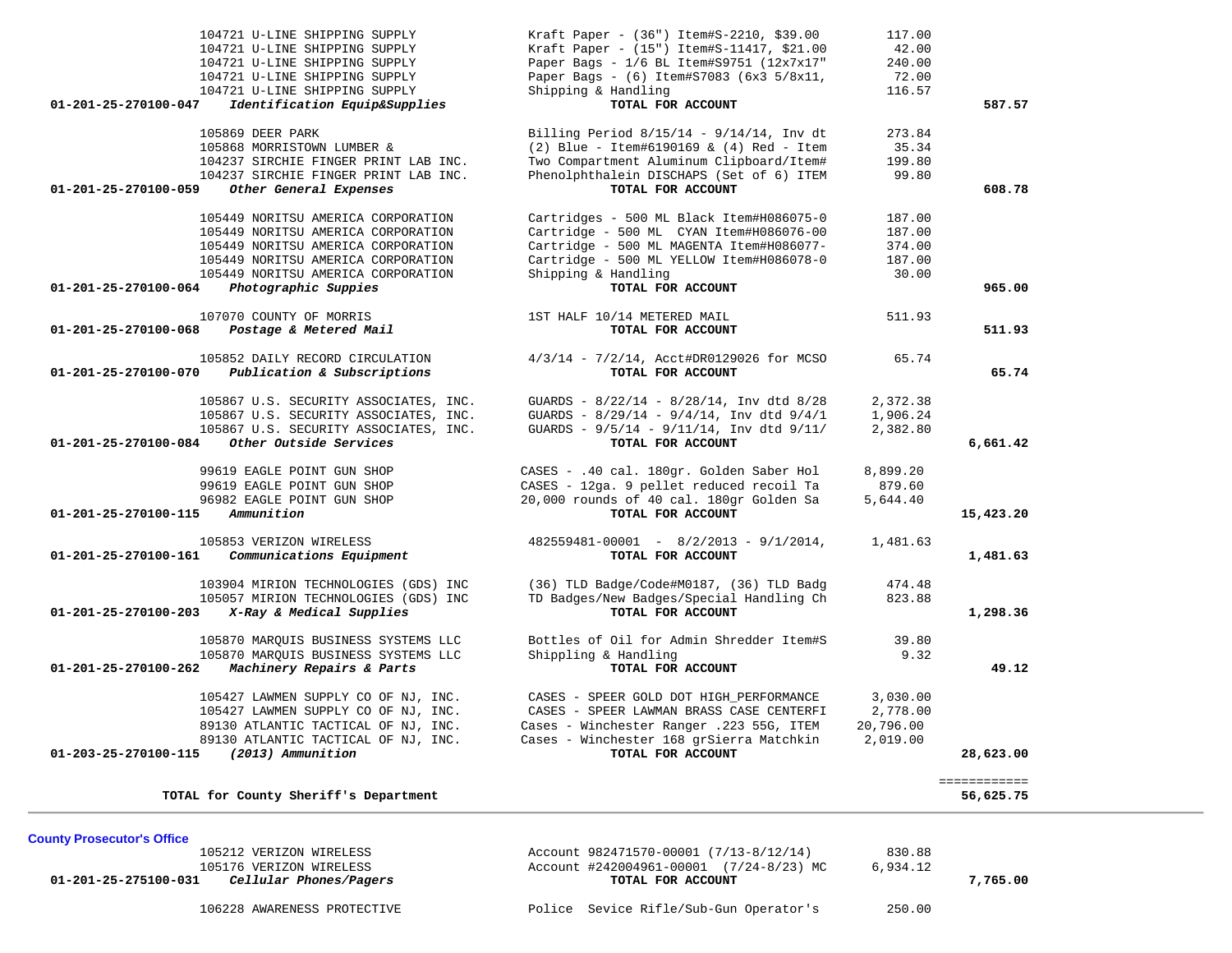| 01-201-25-275100-039<br>Education Schools & Training            | TOTAL FOR ACCOUNT                                             |          | 250.00       |
|-----------------------------------------------------------------|---------------------------------------------------------------|----------|--------------|
| 105700 NJ ST ASSOC CHIEFS OF POLICE                             | Re-Accreditation Fee for 2014 (**Re-Accr                      | 2,000.00 |              |
| 01-201-25-275100-044<br>Equipment Service Agreements            | TOTAL FOR ACCOUNT                                             |          | 2,000.00     |
| 105658 ALM MEDIA LLC                                            | NJ Law Journal (NJL): Prosecutor Fredrick                     | 1,694.70 |              |
| 01-201-25-275100-050<br>Law Books                               | TOTAL FOR ACCOUNT                                             |          | 1,694.70     |
|                                                                 |                                                               |          |              |
| 105634 ALPHA GRAPHICS MORRISTOWN                                | 11x14 Certificate: Christopher F. Schellh                     | 17.50    |              |
| 105697 PAPER MART INC                                           | Customer #47130 8 1/2x11 Paper                                | 1,234.00 |              |
| 106012 STAPLES BUSINESS ADVANTAGE                               | Office Supplies - Account #NYC 1054187                        | 71.72    |              |
| 106012 STAPLES BUSINESS ADVANTAGE                               | Binders & Rulers                                              | 311.10   |              |
| 106012 STAPLES BUSINESS ADVANTAGE                               | 10.5x16 KRFT 25PK#5                                           | 35.19    |              |
| 106012 STAPLES BUSINESS ADVANTAGE                               | Foam cups, P-touch tape, Prongs and staple                    | 116.78   |              |
| 106012 STAPLES BUSINESS ADVANTAGE                               | Rulers                                                        | 2.40     |              |
| 106006 W.B. MASON COMPANY INC                                   | Rubberbands and 2015 Desk Calendars.                          | 459.12   |              |
| Office Supplies & Stationery<br>01-201-25-275100-058            | TOTAL FOR ACCOUNT                                             |          | 2,247.81     |
| 105696 FEDEX                                                    | Account #1051-0576-2 9/9-9/11/14                              | 255.17   |              |
| 105696 FEDEX                                                    | $1051 - 0576 - 2$ 9/2-9/3/14                                  | 114.33   |              |
| 107070 COUNTY OF MORRIS                                         | 1ST HALF 10/14 METERED MAIL                                   | 1,355.02 |              |
| Postage & Metered Mail<br>01-201-25-275100-068                  | TOTAL FOR ACCOUNT                                             |          | 1,724.52     |
|                                                                 |                                                               |          |              |
| 105557 COMMUNICATIONS SERVICE                                   | Account 350MCP Install Ligting and Radio                      | 1,548.73 |              |
| Radio Repairs<br>01-201-25-275100-072                           | TOTAL FOR ACCOUNT                                             |          | 1,548.73     |
| 105699 DIVISION OF CRIMINAL JUSTICE                             | Attendees: Deb. Bost, Edwards (Waiver),                       | 5,200.00 |              |
| 106007 VERIZON                                                  | Account #973 285-4391 669 50Y (8/14-                          | 262.45   |              |
| 106008 VERIZON                                                  | 973 285-5371 820 57Y 8/14/14-9/13/14                          | 30.29    |              |
| 106008 VERIZON                                                  | 973 285-5371 820 57Y 9/14/14-10/13/14                         | 30.29    |              |
| 106014 MESLER'S SERVICE STATION INC.                            | RE: State v Santana (2014x-00580) Mazda 3                     | 131.00   |              |
| 106005 M.L. LOCK & SAFE CO INC.                                 | RE: State v ZapataOpened Locked Vault (M                      | 228.25   |              |
| 105659 SPRINT NEXTEL                                            |                                                               | 119.97   |              |
|                                                                 | Account #296629811- (8/07-9/06/2014)                          |          |              |
| 106021 VERIZON<br>Investigation Expense<br>01-201-25-275100-118 | Account #973285439166950Y (9/14-10/13/14<br>TOTAL FOR ACCOUNT | 261.70   | 6,263.95     |
|                                                                 |                                                               |          |              |
| 105994 BRIAN WALSH                                              | Fuel purchase- Fugitive Extradition (Cas                      | 52.00    |              |
| 01-201-25-275100-126<br>Court Expenses-Extradition              | TOTAL FOR ACCOUNT                                             |          | 52.00        |
| 105698 STATE TOXICOLOGY LABORATORY                              | Background Drug Test (Gutierrez)                              | 45.00    |              |
| Medical<br>01-201-25-275100-189                                 | TOTAL FOR ACCOUNT                                             |          | 45.00        |
|                                                                 |                                                               |          |              |
| 103346 ATLANTIC TACTICAL OF NJ, INC.                            | Smith & Warren S158B Finish Assistant Pr                      | 99.50    |              |
| 01-201-25-275100-202 Uniform And Accessories                    | TOTAL FOR ACCOUNT                                             |          | 99.50        |
|                                                                 |                                                               |          |              |
|                                                                 |                                                               |          | ============ |
| TOTAL for County Prosecutor's Office                            |                                                               |          | 23,691.21    |
|                                                                 |                                                               |          |              |
| <b>County Jail</b>                                              |                                                               | 225.89   |              |
| 104978 PESI INC.                                                | TRAINING FOR S.DAVENPORT ON 10.7.14                           | 189.99   |              |
| 104978 PESI INC.<br>01-201-25-280100-039                        | TRAINING FOR M.WULFF ON 10.7.14<br>TOTAL FOR ACCOUNT          |          |              |
| Education Schools & Training                                    |                                                               |          | 415.88       |
| 105516 STAPLES BUSINESS ADVANTAGE                               | OFFICE SUPPLIES DATED 8.29.14                                 | 419.27   |              |
| 105516 STAPLES BUSINESS ADVANTAGE                               | OFFICE SUPPLIES DATED 8.29.14                                 | 87.08    |              |
| 01-201-25-280100-058<br>Office Supplies & Stationery            | TOTAL FOR ACCOUNT                                             |          | 506.35       |
|                                                                 |                                                               |          |              |
| 107070 COUNTRY OF MORRIE                                        |                                                               | 0.100    |              |

107070 COUNTY OF MORRIS 1ST HALF 10/14 METERED MAIL 84.96  **01-201-25-280100-068** *Postage & Metered Mail* **TOTAL FOR ACCOUNT 84.96**

 104759 ACME AMERICAN REPAIRS INC. PARTS FOR STEAMER DATED 8.22.14 301.98 104759 ACME AMERICAN REPAIRS INC. PARTS FOR COFFEE URN DATED 8.22.14 863.80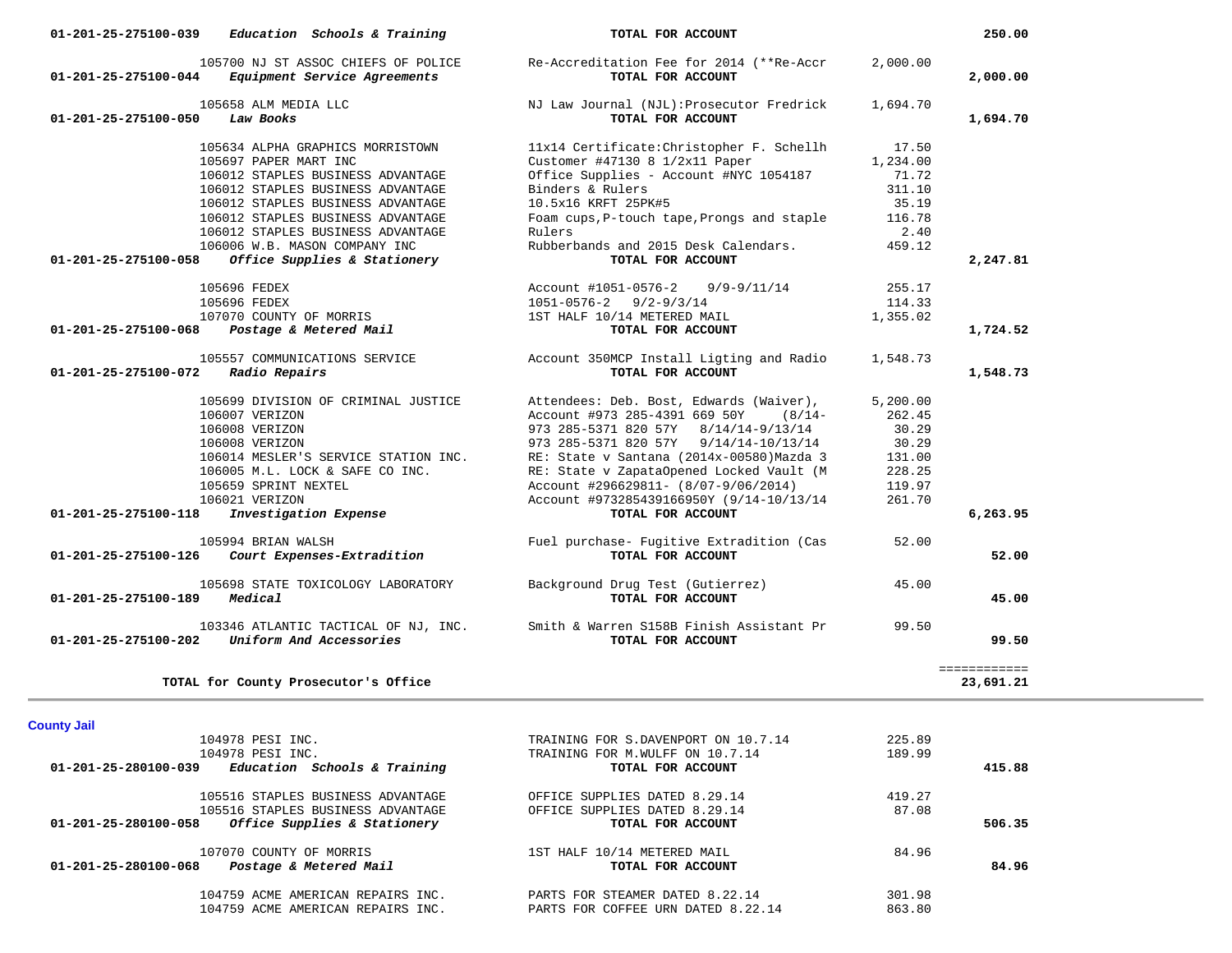| 104759 ACME AMERICAN REPAIRS INC.<br>Other Outside Services<br>01-201-25-280100-084                          | BROILER DATED 8.22.14<br>PARTS FOR<br>TOTAL FOR ACCOUNT                                 | 1,902.81            | 3,068.59  |
|--------------------------------------------------------------------------------------------------------------|-----------------------------------------------------------------------------------------|---------------------|-----------|
| 104256 ATLANTIC TACTICAL OF NJ, INC.<br>Security Equipment<br>01-201-25-280100-128                           | DEPARTMENT FIREARMS WITH CREDIT FOR OLD<br>TOTAL FOR ACCOUNT                            | 3,108.00            | 3,108.00  |
| 105520 ARAMARK CORRECTIONAL SERVICES<br>105520 ARAMARK CORRECTIONAL SERVICES<br>01-201-25-280100-185<br>Food | STAFF AND INMATE MEALS DATED 9.4.14<br>STAFF MEALS DATED 9.4.14<br>TOTAL FOR ACCOUNT    | 13,983.20<br>112.50 | 14,095.70 |
| 104965 ATLANTIC AMBULANCE CORP.<br>Medical<br>01-201-25-280100-189                                           | MEDICAL CARE FOR N.RODRIGUEZ DATED 8.15.<br>TOTAL FOR ACCOUNT                           | 772.33              | 772.33    |
| 104758 GRAINGER<br>105518 MORRISTOWN LUMBER &<br>$01 - 201 - 25 - 280100 - 249$<br>Bldg Maintenance Supplies | PLUMBING VALVES DATED 8.27.14<br>MAINTENANCE SUPPLIES DATED 9.8.14<br>TOTAL FOR ACCOUNT | 789.50<br>44.08     | 833.58    |
| TOTAL for County Jail                                                                                        |                                                                                         |                     | 22,885.39 |

# **County Youth Detention Facilit**

|        | 111.46 | Accommodations for NJJDA Conference      | 106704 KENNETH WILLIAMS                                     |
|--------|--------|------------------------------------------|-------------------------------------------------------------|
| 111.46 |        | TOTAL FOR ACCOUNT                        | Education Schools & Training<br>01-201-25-281100-039        |
|        | 149.00 | C-fold                                   | 105839 ALLEN PAPER & SUPPLY CO                              |
|        | 20.00  | Brass Plate - Kenneth Williams           | 106521 RIOS' ENGRAVING                                      |
|        | 204.78 | Accommodations for NJJDA Conference 3 ni | 106706 KARL ZELIFF                                          |
|        | 314.22 | Accommodations for NJJDA Conference 3 ni | 106759 KAREN DUBOIS                                         |
|        | 24.27  | dining Expenses                          | 106759 KAREN DUBOIS                                         |
|        | 111.46 | Accommodations for NJJDA Conference      | 106701 TARA L. LEGATES                                      |
| 823.73 |        | TOTAL FOR ACCOUNT                        | 01-201-25-281100-059<br>Other General Expenses              |
|        | 42.42  | 1ST HALF 10/14 METERED MAIL              | 107070 COUNTY OF MORRIS                                     |
| 42.42  |        | TOTAL FOR ACCOUNT                        | 01-201-25-281100-068<br>Postage & Metered Mail              |
|        | 1.25   | Tolls                                    | 106704 KENNETH WILLIAMS                                     |
|        | 13.25  | Tolls and parking                        | 106759 KAREN DUBOIS                                         |
| 14.50  |        | TOTAL FOR ACCOUNT                        | 01-201-25-281100-082<br>Travel Expense                      |
|        | 607.75 | Uniform components - Officer Matthews--b | 105829 UNIVERSAL UNIFORM SALES CO INC                       |
| 607.75 |        | TOTAL FOR ACCOUNT                        | 01-201-25-281100-202<br>Uniform And Accessories             |
|        | 868.76 | Furnish and install total 4 new Lexan/Po | 105846 CHEROKEE GLASS INC                                   |
| 868.76 |        | TOTAL FOR ACCOUNT                        | $01 - 201 - 25 - 281100 - 262$<br>Machinery Repairs & Parts |

# **Road Repairs**

| 01-201-26-290100-188<br>Meals                        | TOTAL FOR ACCOUNT                       |        | 299.00 |
|------------------------------------------------------|-----------------------------------------|--------|--------|
| 105184 LOVEYS PIZZA & GRILL                          | 15% Gratuity                            | 39.00  |        |
| 105184 LOVEYS PIZZA & GRILL                          | meals $6/11-8/11/2014$                  | 260.00 |        |
| 01-201-26-290100-068<br>Postage & Metered Mail       | TOTAL FOR ACCOUNT                       |        | 118.99 |
| 107070 COUNTY OF MORRIS                              | 1ST HALF 10/14 METERED MAIL             | 118.99 |        |
| Office Supplies & Stationery<br>01-201-26-290100-058 | TOTAL FOR ACCOUNT                       |        | 71.33  |
| 106283 TRITEC OFFICE EQUIPMENT INC                   | Color Copies for Ricoh MPC2051 ID #5919 | 71.33  |        |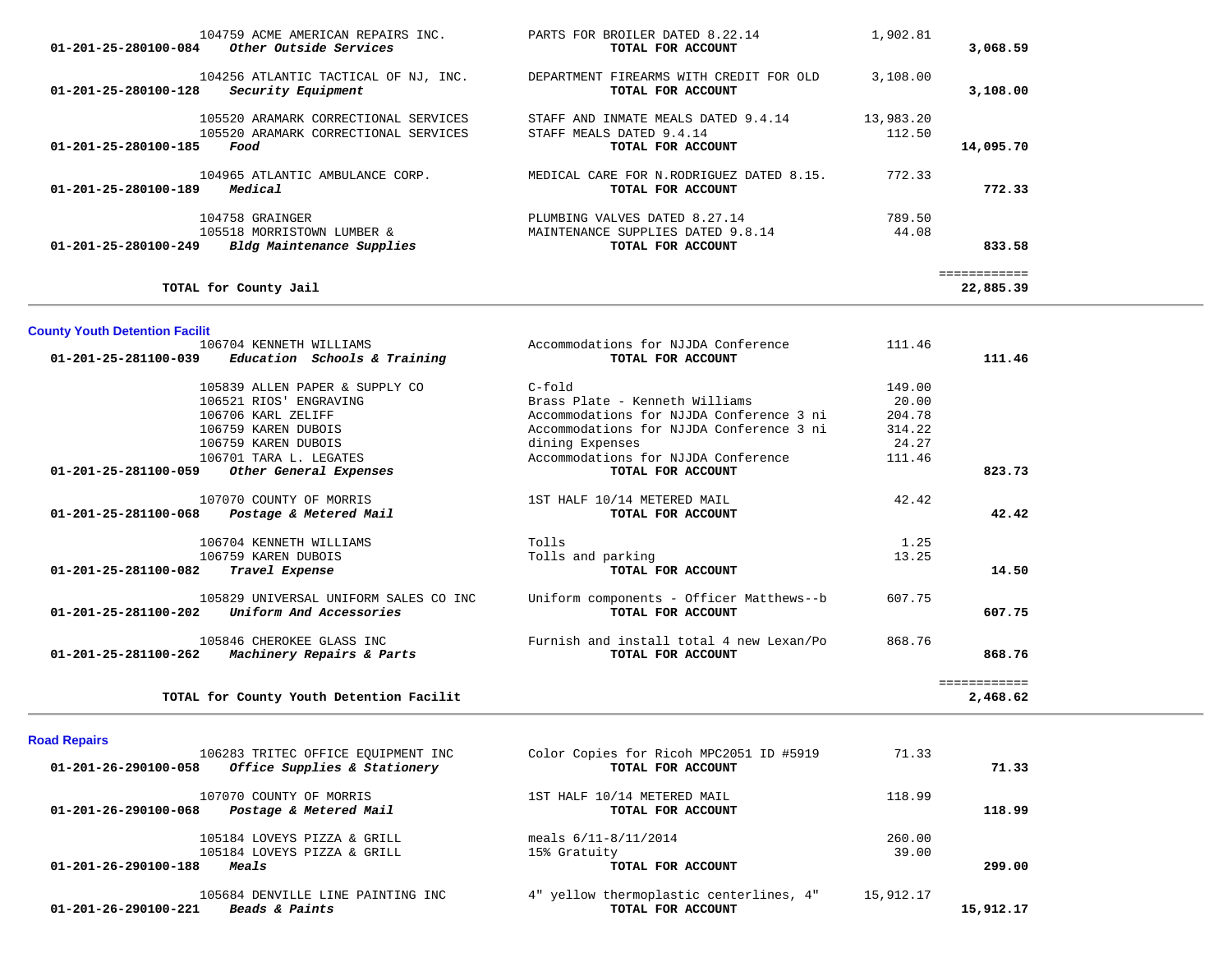|                                | 105918 MORRISTOWN LUMBER &                                   | adhesive 10.6                                                 | 11.38     |                           |  |
|--------------------------------|--------------------------------------------------------------|---------------------------------------------------------------|-----------|---------------------------|--|
| 01-201-26-290100-260           | Construction Materials                                       | TOTAL FOR ACCOUNT                                             |           | 11.38                     |  |
|                                | 105929 DEER PARK                                             | 0434540159 8/15-9/14/2014 bottle water/c                      | 20.82     |                           |  |
|                                | 105930 DEER PARK                                             | 0434540175 bottle water/cups Montville G                      | 25.51     |                           |  |
|                                | 106157 STRONGWEAR GARMENT CORP                               | Balance from Req #106635 (CAF 90119)Deni                      | 3,492.35  |                           |  |
| 01-201-26-290100-266           | Safety Items                                                 | TOTAL FOR ACCOUNT                                             |           | 3,538.68                  |  |
|                                | TOTAL for Road Repairs                                       |                                                               |           | ============<br>19,951.55 |  |
| <b>Bridges and Culverts</b>    |                                                              |                                                               |           |                           |  |
|                                | 107076 NATIONAL FUEL OIL INC.                                | FUEL CHARGES 9/14                                             | 4,425.03  |                           |  |
| 01-201-26-292100-140           | Gas Purchases                                                | TOTAL FOR ACCOUNT                                             |           | 4,425.03                  |  |
|                                | 105098 KENVIL POWER EQUIPMENT, INC.                          | Part No. 4002-710-2191AUTO CUT 25 2                           | 25.54     |                           |  |
| 01-201-26-292100-239           | Small Tools                                                  | TOTAL FOR ACCOUNT                                             |           | 25.54                     |  |
|                                |                                                              |                                                               | 39.96     |                           |  |
|                                | 104580 SHEAFFER SUPPLY, INC.<br>104580 SHEAFFER SUPPLY, INC. | 1000' Yelllow Caution Tape<br>OSHA Gloss Black                | 31.16     |                           |  |
| 01-201-26-292100-266           | Safety Items                                                 | TOTAL FOR ACCOUNT                                             |           | 71.12                     |  |
|                                |                                                              |                                                               |           |                           |  |
|                                | TOTAL for Bridges and Culverts                               |                                                               |           | ============<br>4,521.69  |  |
|                                |                                                              |                                                               |           |                           |  |
| <b>Shade Tree Commission</b>   |                                                              |                                                               |           |                           |  |
|                                | 105682 SHEAFFER SUPPLY INC.                                  | steel lock nuts                                               | 7.50      |                           |  |
| 01-201-26-300100-098           | Other Operating&Repair Supply                                | TOTAL FOR ACCOUNT                                             |           | 7.50                      |  |
|                                | 105904 BRIAN DAVIS                                           | work boots per contract                                       | 90.00     |                           |  |
|                                | 106835 ROBERT REGAD                                          | work boots                                                    | 55.99     |                           |  |
| 01-201-26-300100-207           | Uniform & Clothing Allowance                                 | TOTAL FOR ACCOUNT                                             |           | 145.99                    |  |
|                                |                                                              |                                                               |           | ============              |  |
|                                | TOTAL for Shade Tree Commission                              |                                                               |           | 153.49                    |  |
|                                |                                                              |                                                               |           |                           |  |
| <b>Buildings &amp; Grounds</b> | 106601 WILLIAM F. BARNISH                                    | RENT FOR DOVER PROBATION / NOVEMBER 2014                      | 7,087.72  |                           |  |
|                                | 106897 WILLIAM F. BARNISH                                    | RENT INCREASE FOR DOVER PROBATION - JANU                      | 1,027.66  |                           |  |
|                                | 106897 WILLIAM F. BARNISH                                    | RENT INCREASE FOR DOVER PROBATION - FEBR                      | 1,027.66  |                           |  |
|                                | 106897 WILLIAM F. BARNISH                                    | RENT INCREASE FOR DOVER PROBATION - MARC                      | 1,027.66  |                           |  |
|                                | 106897 WILLIAM F. BARNISH                                    | RENT INCREASE FOR DOVER PROBATION - APRI                      | 1,027.66  |                           |  |
|                                | 106897 WILLIAM F. BARNISH                                    | RENT INCREASE FOR DOVER PROBATION - MAY                       | 1,027.66  |                           |  |
|                                | 106897 WILLIAM F. BARNISH                                    | RENT INCREASE FOR DOVER PROBATION - JUNE                      | 1,027.66  |                           |  |
|                                | 106897 WILLIAM F. BARNISH                                    | RENT INCREASE FOR DOVER PROBATION - JULY                      | 1,027.66  |                           |  |
|                                | 106897 WILLIAM F. BARNISH                                    | RENT INCREASE FOR DOVER PROBATION - AUGU                      | 1,027.66  |                           |  |
|                                | 106898 WILLIAM F. BARNISH                                    | RENT INCREASE FOR DOVER PROBATION - SEPT                      | 1,188.72  |                           |  |
|                                | 106898 WILLIAM F. BARNISH                                    | RENT INCREASE FOR DOVER PROBATION - OCTO                      | 1,188.72  |                           |  |
| 01-201-26-310100-029           | 106898 WILLIAM F. BARNISH<br>Building Rental                 | RENT INCREASE FOR DOVER PROBATION - NOVE<br>TOTAL FOR ACCOUNT | 1,188.72  | 18,875.16                 |  |
|                                |                                                              |                                                               |           |                           |  |
|                                | 106275 WEBSTER PLUMBING &                                    | RE: PSTA/ 08-29-14                                            | 987.60    |                           |  |
| 01-201-26-310100-044           | Equipment Service Agreements                                 | TOTAL FOR ACCOUNT                                             |           | 987.60                    |  |
|                                | 106602 MORRISTOWN PARKING AUTHORITY                          | PARKING MAINTENANCE FEE/ OCTOBER 2014                         | 5,288.00  |                           |  |
|                                | 106631 MORRISTOWN PARKING AUTHORITY                          | OCTOBER 2014 - PARKING MAINTENANCE FEE                        | 11,900.00 |                           |  |
|                                | 106631 MORRISTOWN PARKING AUTHORITY                          | NOVEMBER 2014 - PARKING MAINTENANCE FEE                       | 11,900.00 |                           |  |
|                                | 106631 MORRISTOWN PARKING AUTHORITY                          | DECEMBER 2014 - PARKING MAINTENANCE FEE                       | 11,900.00 |                           |  |
|                                | 106633 MORRISTOWN PARKING AUTHORITY                          | OCTOBER 2014 - PARKING MAINTENANCE FEE                        | 1,680.00  |                           |  |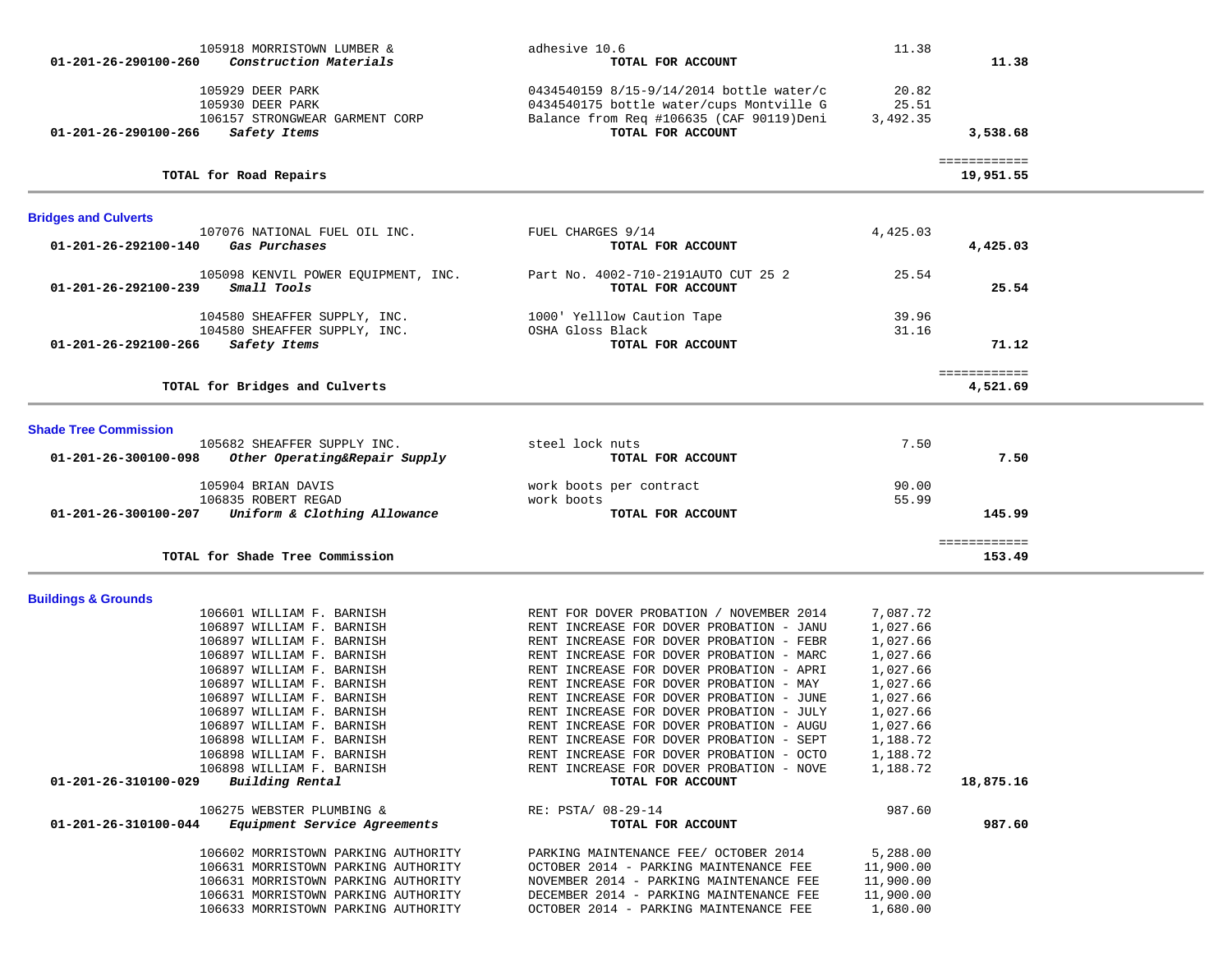| 106633 MORRISTOWN PARKING AUTHORITY<br>01-201-26-310100-062 Parking Lot Rental                                                                                                                                                                      | DECEMBER 2014 - PARKING MAINTENANCE FEE<br>TOTAL FOR ACCOUNT                                                                                                                                                                                  | 1,680.00 | 46,028.00 |
|-----------------------------------------------------------------------------------------------------------------------------------------------------------------------------------------------------------------------------------------------------|-----------------------------------------------------------------------------------------------------------------------------------------------------------------------------------------------------------------------------------------------|----------|-----------|
| 106468 CLIFTON ELEVATOR SERVICE CO INC                                                                                                                                                                                                              | RE: A & R BLDG - COURT ST - $(4)$ CAR $(S)$ 1,472.00                                                                                                                                                                                          |          |           |
| 106468 CLIFTON ELEVATOR SERVICE CO INC                                                                                                                                                                                                              | $RE: CH - ANN ST - (3) CAR(S)$                                                                                                                                                                                                                | 978.00   |           |
| 106468 CLIFTON ELEVATOR SERVICE CO INC                                                                                                                                                                                                              |                                                                                                                                                                                                                                               |          |           |
| 106468 CLIFTON ELEVATOR SERVICE CO INC                                                                                                                                                                                                              | RE: SCHUYLER ANNEX - 30 SCHUYLER - (2) C 600.00<br>RE: LIBRARY - 30 E. HANOVER - (1) CAR(S) 245.00                                                                                                                                            |          |           |
| 106468 CLIFTON ELEVATOR SERVICE CO INC                                                                                                                                                                                                              |                                                                                                                                                                                                                                               | 245.00   |           |
| 106468 CLIFTON ELEVATOR SERVICE CO INC                                                                                                                                                                                                              | RE: CAC COMPLEX - 1 MEDICAL DR - (1) CA<br>RE: SEU - 102 RAYNOR RD - (1) CAR(S)                                                                                                                                                               | 245.00   |           |
| 106468 CLIFTON ELEVATOR SERVICE CO INC                                                                                                                                                                                                              |                                                                                                                                                                                                                                               |          |           |
| 106468 CLIFTON ELEVATOR SERVICE CO INC                                                                                                                                                                                                              | RE: HUMAN SERVICES - 340 W. HANOVER - $(2$ 580.00<br>RE: HOMELESS CENTER- 540 W. HANOVER - $(1$ 315.00                                                                                                                                        |          |           |
| 106468 CLIFTON ELEVATOR SERVICE CO INC                                                                                                                                                                                                              | RE: PSTA - 500 W. HANOVER - (1) CAR(S) - 245.00<br>RE: LPS - 450 W. HANOVER - (2) CAR(S) - 245.00                                                                                                                                             |          |           |
| 106468 CLIFTON ELEVATOR SERVICE CO INC                                                                                                                                                                                                              |                                                                                                                                                                                                                                               |          |           |
|                                                                                                                                                                                                                                                     |                                                                                                                                                                                                                                               |          |           |
|                                                                                                                                                                                                                                                     |                                                                                                                                                                                                                                               |          |           |
| 106722 STATEWIDE COMMUNICATIONS INC<br>105768 WESTERN PEST SERVICES<br>105768 WESTERN PEST SERVICES<br>105768 WESTERN PEST SERVICES<br>105768 WESTERN PEST SERVICES<br>105768 WESTERN PEST SERVICES<br>105768 WESTERN PEST SERVICES<br>1078L FOR AC |                                                                                                                                                                                                                                               |          | 13,890.00 |
| 105941 FASTENAL COMPANY WOT3127/ RE: 911 MEM/ 09-02-14<br><b>01-201-26-310100-095</b> Other Administrative Supplies TOTAL FOR ACCOUNT                                                                                                               |                                                                                                                                                                                                                                               |          |           |
|                                                                                                                                                                                                                                                     |                                                                                                                                                                                                                                               |          | 79.88     |
|                                                                                                                                                                                                                                                     | 105644 MORRIS COUNTY ENGRAVING LLC WO70651/RE: ENGRAVED PLAQUES/ 09-15-14 80.00                                                                                                                                                               |          |           |
|                                                                                                                                                                                                                                                     | WO73165/ RE: B&G/ 08-22-14<br><b>TOTAL FOR ACCOUNT</b> 225.07                                                                                                                                                                                 |          |           |
|                                                                                                                                                                                                                                                     |                                                                                                                                                                                                                                               |          | 305.07    |
| 105628 M.C. MUA                                                                                                                                                                                                                                     | 000291/ RE: REFUSE REMOVAL/ AUGUST 2014/ 209.28                                                                                                                                                                                               |          |           |
| 105635 WASTE MANAGEMENT OF NEW JERSEY                                                                                                                                                                                                               |                                                                                                                                                                                                                                               |          |           |
| 105629 M.C. MUA                                                                                                                                                                                                                                     | W072779/ RE: R-7 BLDG/ 09-01-14 11,204.96<br>100055/ WASTE COLLECTION - AUGUST 2014/ 5,436.60                                                                                                                                                 |          |           |
| 105629 M.C. MUA                                                                                                                                                                                                                                     |                                                                                                                                                                                                                                               |          |           |
| $01-201-26-310100-143$ Rubbish & Trash Removal                                                                                                                                                                                                      | $\frac{100055}{NASTE}$ COLLECTION - AUGUST 2014/09-0 1,640.78<br>100055/TIPPING FEES - AUGUST 2014/09-0 1,640.78                                                                                                                              |          | 18,491.62 |
|                                                                                                                                                                                                                                                     |                                                                                                                                                                                                                                               |          |           |
| $01-201-26-310100-164$ Office Machines - Rental                                                                                                                                                                                                     |                                                                                                                                                                                                                                               |          | 36.54     |
|                                                                                                                                                                                                                                                     |                                                                                                                                                                                                                                               |          |           |
|                                                                                                                                                                                                                                                     |                                                                                                                                                                                                                                               |          |           |
| $01 - 201 - 26 - 310100 - 223$ Building Repairs                                                                                                                                                                                                     |                                                                                                                                                                                                                                               |          | 1,160.37  |
|                                                                                                                                                                                                                                                     | 100772 RICCIARDI BROTHERS OF $\,$ WO72466/ RE: IT/ 06-04-14<br>100772 RICCIARDI BROTHERS OF $\,$ WO72510/ RE: CTY ADMINISTRATOR/ 06-05-14                                                                                                     | 221.73   |           |
|                                                                                                                                                                                                                                                     |                                                                                                                                                                                                                                               | 101.50   |           |
| 100772 RICCIARDI BROTHERS OF                                                                                                                                                                                                                        | WO72505/RE: YOUTH SHELTER/06-05-14                                                                                                                                                                                                            | 46.49    |           |
| 100772 RICCIARDI BROTHERS OF                                                                                                                                                                                                                        | WO72398/ RE: SCHUYLER/ 06-16-14<br>WO72510/ RE: CTY ADMINISTRATOR/ 06-20-14 627.35                                                                                                                                                            | 253.80   |           |
| 100772 RICCIARDI BROTHERS OF                                                                                                                                                                                                                        |                                                                                                                                                                                                                                               |          |           |
|                                                                                                                                                                                                                                                     |                                                                                                                                                                                                                                               |          |           |
|                                                                                                                                                                                                                                                     |                                                                                                                                                                                                                                               |          |           |
| 01-201-26-310100-234                                                                                                                                                                                                                                | 100772 RICCIARDI BROTHERS OF WO74295/ RE: TREASURER/ 06-23-14<br>100772 RICCIARDI BROTHERS OF WO72510/ RE: CTY ADMINISTRATOR/ 06-27-14 126.89<br>106148 SHERWIN-WILLIAMS WO72929/ RE: CTY LIBRARY/ 09-16-14 260.94<br><b>TOTAL FOR ACCOUN</b> |          | 1,658.98  |
|                                                                                                                                                                                                                                                     | 4 Faint<br>105642 WATER WORKS SUPPLY CO., INC. WO72872/ RE: PSTA/ 09-04-14<br><b>TOTAL FOR ACCOUNT</b>                                                                                                                                        |          |           |
| $01 - 201 - 26 - 310100 - 235$ Pipes - Others                                                                                                                                                                                                       |                                                                                                                                                                                                                                               |          | 277.73    |
| 105588 FASTENAL COMPANY                                                                                                                                                                                                                             | WO73132/ RE: SMALL TOOLS/ 08-26-14                                                                                                                                                                                                            | 720.81   |           |
| 105588 FASTENAL COMPANY                                                                                                                                                                                                                             | WO73216/ RE: SMALL TOOLS/ 09-04-14                                                                                                                                                                                                            | 370.46   |           |
| 105695 GRAINGER                                                                                                                                                                                                                                     | WO73201/ RE: SMALL TOOLS/ 09-04-14                                                                                                                                                                                                            | 90.08    |           |
| 105620 GRAINGER                                                                                                                                                                                                                                     | WO73251/ RE: SM TOOLS/ 09-04-14                                                                                                                                                                                                               | 169.85   |           |
| 106469 CERBO LUMBER & HARDWARE                                                                                                                                                                                                                      | WO73316/ RE: B&G/ 09-12-14                                                                                                                                                                                                                    | 65.91    |           |
| 105685 SHEAFFER SUPPLY, INC.                                                                                                                                                                                                                        | WO73187/ RE: SMALL TOOLS/ 08-27-14                                                                                                                                                                                                            | 162.18   |           |
| Small Tools<br>01-201-26-310100-239                                                                                                                                                                                                                 | TOTAL FOR ACCOUNT                                                                                                                                                                                                                             |          | 1,579.29  |
| 105815 COOPER ELECTRIC SUPPLY CO.                                                                                                                                                                                                                   | WO73238/ RE: PSTA/ 09-05-14                                                                                                                                                                                                                   | 63.36    |           |
| 105620 GRAINGER                                                                                                                                                                                                                                     | WO73168/ RE: PLANNING & DEV/ 08-25-14                                                                                                                                                                                                         | 9.60     |           |
| 105620 GRAINGER                                                                                                                                                                                                                                     | WO73135/ RE: JDC/ 08-29-14                                                                                                                                                                                                                    | 106.56   |           |
| 106469 CERBO LUMBER & HARDWARE                                                                                                                                                                                                                      | WO73283/ RE: B&G/ 09-09-14                                                                                                                                                                                                                    | 209.94   |           |

106633 MORRISTOWN PARKING AUTHORITY NOVEMBER 2014 - PARKING MAINTENANCE FEE 1,680.00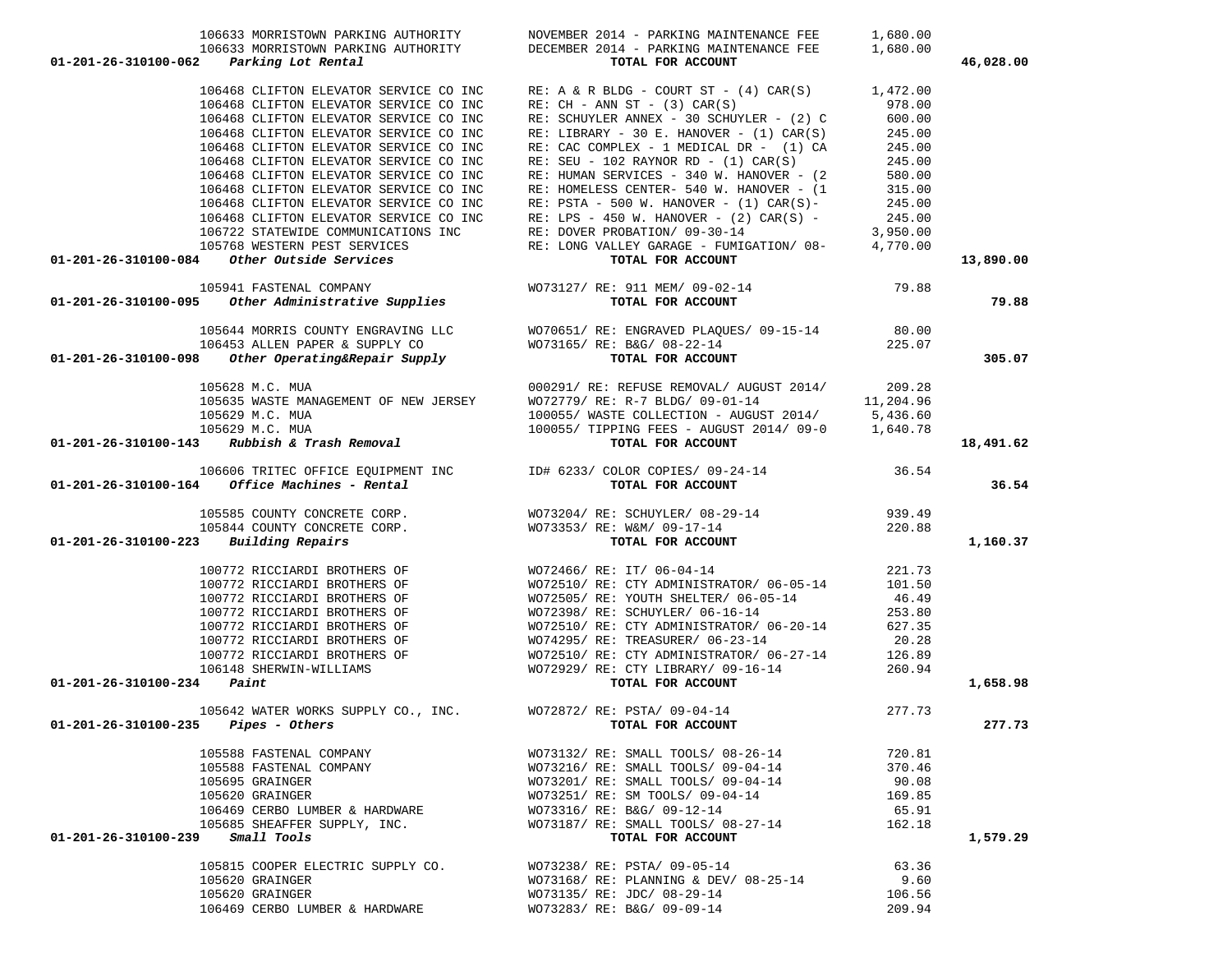|                                                          |                                                                                                                                                                                                                                                                                                                    |                  | 2,818.66  |
|----------------------------------------------------------|--------------------------------------------------------------------------------------------------------------------------------------------------------------------------------------------------------------------------------------------------------------------------------------------------------------------|------------------|-----------|
|                                                          |                                                                                                                                                                                                                                                                                                                    |                  |           |
|                                                          |                                                                                                                                                                                                                                                                                                                    |                  |           |
|                                                          |                                                                                                                                                                                                                                                                                                                    |                  |           |
|                                                          |                                                                                                                                                                                                                                                                                                                    |                  |           |
|                                                          |                                                                                                                                                                                                                                                                                                                    |                  |           |
|                                                          |                                                                                                                                                                                                                                                                                                                    |                  |           |
|                                                          |                                                                                                                                                                                                                                                                                                                    |                  | 2,081.05  |
|                                                          |                                                                                                                                                                                                                                                                                                                    |                  |           |
|                                                          |                                                                                                                                                                                                                                                                                                                    |                  |           |
|                                                          |                                                                                                                                                                                                                                                                                                                    |                  |           |
|                                                          |                                                                                                                                                                                                                                                                                                                    |                  |           |
|                                                          |                                                                                                                                                                                                                                                                                                                    |                  |           |
|                                                          |                                                                                                                                                                                                                                                                                                                    |                  |           |
|                                                          |                                                                                                                                                                                                                                                                                                                    |                  |           |
|                                                          |                                                                                                                                                                                                                                                                                                                    |                  |           |
|                                                          |                                                                                                                                                                                                                                                                                                                    |                  |           |
|                                                          |                                                                                                                                                                                                                                                                                                                    |                  |           |
|                                                          |                                                                                                                                                                                                                                                                                                                    |                  | 12,049.15 |
|                                                          | $\begin{tabular}{cccccccc} 1.5340 & .0480 & .0480 & .0480 & .0480 & .0480 & .0480 & .0480 & .0480 & .0480 & .0480 & .0480 & .0480 & .0480 & .0480 & .0480 & .0480 & .0480 & .0480 & .0480 & .0480 & .0480 & .0480 & .0480 & .0480 & .0480 & .0480 & .0480 & .0480 & .0480 & .0480 & .0480 & .0480 & .0480 & .0480$ |                  |           |
|                                                          |                                                                                                                                                                                                                                                                                                                    |                  | 438.00    |
|                                                          |                                                                                                                                                                                                                                                                                                                    |                  |           |
|                                                          |                                                                                                                                                                                                                                                                                                                    |                  |           |
|                                                          |                                                                                                                                                                                                                                                                                                                    |                  |           |
|                                                          |                                                                                                                                                                                                                                                                                                                    |                  |           |
|                                                          |                                                                                                                                                                                                                                                                                                                    |                  |           |
|                                                          |                                                                                                                                                                                                                                                                                                                    |                  |           |
|                                                          |                                                                                                                                                                                                                                                                                                                    |                  |           |
|                                                          |                                                                                                                                                                                                                                                                                                                    |                  |           |
|                                                          |                                                                                                                                                                                                                                                                                                                    |                  |           |
|                                                          |                                                                                                                                                                                                                                                                                                                    |                  |           |
|                                                          |                                                                                                                                                                                                                                                                                                                    |                  |           |
|                                                          |                                                                                                                                                                                                                                                                                                                    |                  |           |
|                                                          |                                                                                                                                                                                                                                                                                                                    |                  |           |
|                                                          |                                                                                                                                                                                                                                                                                                                    |                  |           |
|                                                          |                                                                                                                                                                                                                                                                                                                    |                  |           |
|                                                          |                                                                                                                                                                                                                                                                                                                    |                  |           |
|                                                          |                                                                                                                                                                                                                                                                                                                    |                  |           |
|                                                          |                                                                                                                                                                                                                                                                                                                    |                  |           |
|                                                          |                                                                                                                                                                                                                                                                                                                    |                  |           |
|                                                          |                                                                                                                                                                                                                                                                                                                    |                  |           |
|                                                          |                                                                                                                                                                                                                                                                                                                    |                  |           |
| 106019 R & J CONTROL, INC.                               | 003109/ MONTVILLE                                                                                                                                                                                                                                                                                                  | 165.00           |           |
| 106019 R & J CONTROL, INC.                               | 002838/ PSTA                                                                                                                                                                                                                                                                                                       | 330.00           |           |
| 106019 R & J CONTROL, INC.                               | 002869/ SCHUYLER                                                                                                                                                                                                                                                                                                   | 165.00           |           |
| 106019 R & J CONTROL, INC.                               | 003114/ SEU                                                                                                                                                                                                                                                                                                        | 165.00           |           |
| 106019 R & J CONTROL, INC.                               | 002868/ WHARTON                                                                                                                                                                                                                                                                                                    | 165.00           |           |
| 106019 R & J CONTROL, INC.                               | 002866/ YOUTH SHELTER                                                                                                                                                                                                                                                                                              | 165.00           |           |
| 106023 R & J CONTROL, INC.                               | 002839/ A & R BLDG-KOHLER                                                                                                                                                                                                                                                                                          | 165.00           |           |
| 106023 R & J CONTROL, INC.                               | $002840/$ A & R BLDG - ONAN                                                                                                                                                                                                                                                                                        | 165.00           |           |
| 106023 R & J CONTROL, INC.                               | 003113/ CAC BLDG                                                                                                                                                                                                                                                                                                   | 165.00           |           |
| 106023 R & J CONTROL, INC.                               | 002867/ COUNTY GARAGE                                                                                                                                                                                                                                                                                              | 165.00           |           |
| 106023 R & J CONTROL, INC.                               | 003108/ HEALTH MNGMNT                                                                                                                                                                                                                                                                                              | 165.00           |           |
| 106023 R & J CONTROL, INC.                               | 002841/ JDC                                                                                                                                                                                                                                                                                                        | 165.00           |           |
| 106023 R & J CONTROL, INC.<br>106023 R & J CONTROL, INC. | 003109/ MONTVILLE<br>002838/ PSTA                                                                                                                                                                                                                                                                                  | 165.00<br>330.00 |           |
|                                                          |                                                                                                                                                                                                                                                                                                                    |                  |           |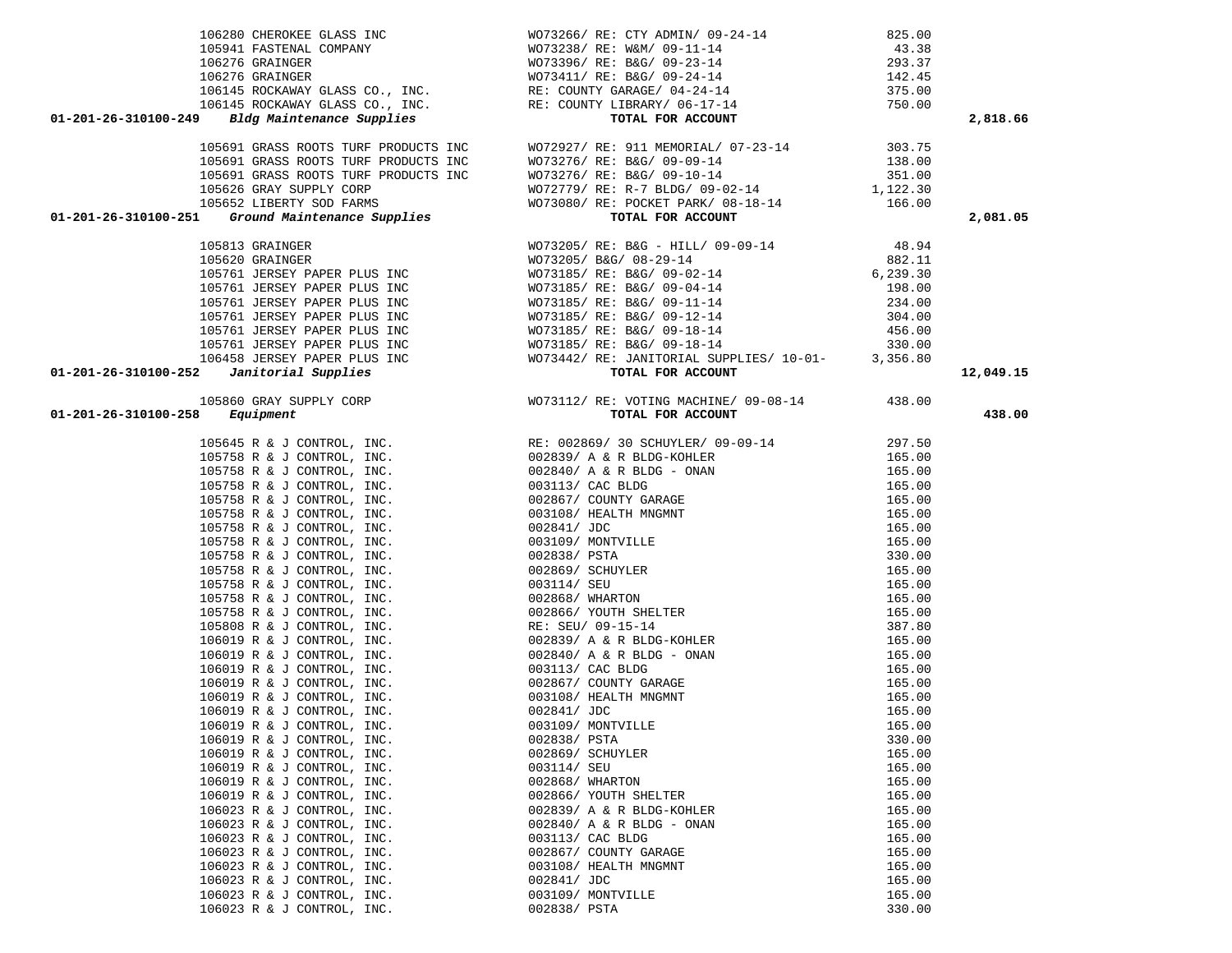| 106122 STAPLES BUSINESS ADVANTAGE<br>106122 STAPLES BUSINESS ADVANTAGE<br>106391 STAPLES BUSINESS ADVANTAGE | INK CART, MOUSE PAD<br>BIN<br>INK CART, PADS | 84.11<br>7.99<br>128.14 |          |
|-------------------------------------------------------------------------------------------------------------|----------------------------------------------|-------------------------|----------|
| 106391 STAPLES BUSINESS ADVANTAGE                                                                           | TONER CARTRIDGES                             | 421.76                  |          |
| Office Supplies & Stationery<br>01-201-26-315100-058                                                        | TOTAL FOR ACCOUNT                            |                         | 642.00   |
| 106376 BOONTON AUTO PARTS                                                                                   | CHROMABASE                                   | 94.04                   |          |
| 106075 BOONTON AUTO PARTS                                                                                   |                                              | 111.36                  |          |
| 106081 DEER PARK                                                                                            | $8/15/14 - 9/14/14$                          | 283.90                  |          |
| 105875 MSC INDUSTRIAL SUPPLY CO.                                                                            |                                              | 40.08                   |          |
| 105875 MSC INDUSTRIAL SUPPLY CO.                                                                            | RAIN JACKET                                  | 84.52                   |          |
| 105875 MSC INDUSTRIAL SUPPLY CO.                                                                            | DRILL BIT                                    | 206.71                  |          |
| 105875 MSC INDUSTRIAL SUPPLY CO.                                                                            | TOWELETTE, BLADE                             | 72.48                   |          |
| 105875 MSC INDUSTRIAL SUPPLY CO.                                                                            | SOAP                                         | 17.52                   |          |
| 105712 MSC INDUSTRIAL SUPPLY CO.                                                                            | SOCKET, BLADE                                | 37.10                   |          |
| 105712 MSC INDUSTRIAL SUPPLY CO.                                                                            | TERMINAL, EYEWEAR, GOGGLE                    | 80.15                   |          |
| 105715 ONE SOURCE OF NEW JERSEY LLC                                                                         | KEY BLANKS                                   | 145.25                  |          |
| 105725 ROBERT H WAGER CO INC                                                                                | BALANCE DUE - FRIEGHT,                       | 14.57                   |          |
| 01-201-26-315100-098<br>Other Operating&Repair Supply                                                       | TOTAL FOR ACCOUNT                            |                         | 1,187.68 |

============

105727 MECHANIC'S EDUCATION ASSOC. INSPECTOR TRAINING COURSE, SEPT. 23 AND 275.00  **01-201-26-315100-039** *Education Schools & Training* **TOTAL FOR ACCOUNT 474.00**

104875 FRED PRYOR SEMINARS HOW TO IMPROVE EMPLOYEE ACCOUNTABILITY, 199.00

### **Motor Services Center**

**TOTAL for Buildings & Grounds 136,933.71**

|                                                                                                           | 002869/ SCHUYLER                                                                                                                                                                                                                                                                                                                                                               | 165.00 |          |
|-----------------------------------------------------------------------------------------------------------|--------------------------------------------------------------------------------------------------------------------------------------------------------------------------------------------------------------------------------------------------------------------------------------------------------------------------------------------------------------------------------|--------|----------|
| 106023 R & J CONTROL, INC.<br>106023 R & J CONTROL, INC.                                                  | 003114/ SEU                                                                                                                                                                                                                                                                                                                                                                    | 165.00 |          |
|                                                                                                           |                                                                                                                                                                                                                                                                                                                                                                                | 165.00 |          |
|                                                                                                           |                                                                                                                                                                                                                                                                                                                                                                                | 165.00 |          |
|                                                                                                           | 106023 R & J CONTROL, INC.<br>106023 R & J CONTROL, INC. 002868/ WHARTON<br>106023 R & J CONTROL, INC. 002866/ YOUTH SHELTER<br>105653 VIRTU WATER METER SERVICES INC 211000045-00/ ADMIN BLDG - 6" HERSEY CT                                                                                                                                                                  | 785.00 |          |
|                                                                                                           |                                                                                                                                                                                                                                                                                                                                                                                | 319.90 |          |
| 105833 YORK MOTORS, INC.<br>01-201-26-310100-262 Machinery Repairs & Parts WOT3166/RE: EQUIP RPR/09-05-14 |                                                                                                                                                                                                                                                                                                                                                                                |        | 8,225.20 |
|                                                                                                           | $\begin{array}{cccccc} 105695 & \text{GRAINGER} & & & & & & & & & & 22.78 \\ 106146 & \text{JOHNSTONE} & \text{SUPPLY} & & & & & & & & 22.78 \\ 106276 & \text{GRAINGER} & & & & & & & & 141.09 \\ 106276 & \text{GRAINGER} & & & & & & & & 141.09 \\ 106641 & \text{JOHNSTONE} & \text{SUPPLY} & & & & & & & 106446 & 1000000 \\ 106641 & \text{JOHNSTONE} & \text{SUPPLY} &$ |        |          |
|                                                                                                           |                                                                                                                                                                                                                                                                                                                                                                                |        |          |
|                                                                                                           |                                                                                                                                                                                                                                                                                                                                                                                |        |          |
|                                                                                                           |                                                                                                                                                                                                                                                                                                                                                                                |        |          |
|                                                                                                           |                                                                                                                                                                                                                                                                                                                                                                                |        |          |
| 01-201-26-310100-264 Heat & A/C                                                                           |                                                                                                                                                                                                                                                                                                                                                                                |        | 1,757.32 |
| 105590 COOPER ELECTRIC SUPPLY CO.                                                                         | WO73238/ RE: PSTA - BULBS/ 09-04-14 1,210.00                                                                                                                                                                                                                                                                                                                                   |        |          |
| 105590 COOPER ELECTRIC SUPPLY CO.                                                                         | WO73167/ RE: PSTA/ 09-04-14                                                                                                                                                                                                                                                                                                                                                    | 79.71  |          |
|                                                                                                           |                                                                                                                                                                                                                                                                                                                                                                                |        |          |
| 105590 COOPER ELECTRIC SUPPLY CO.<br>105590 COOPER ELECTRIC SUPPLY CO.                                    | WO73167/RE: PSTA/09-05-14<br>WO73179/RE: CH/09-05-14 45.59                                                                                                                                                                                                                                                                                                                     |        |          |
| 105590 COOPER ELECTRIC SUPPLY CO.                                                                         | RE: CREDIT MEMO - BULBS/ 09-08-14 -605.00                                                                                                                                                                                                                                                                                                                                      |        |          |
| 105816 GRAINGER                                                                                           | $WO73324/RE: CTY COUNSEL - BULBS/ 09-18- 192.30$                                                                                                                                                                                                                                                                                                                               |        |          |
| 106147 COOPER ELECTRIC SUPPLY CO.                                                                         | WO73272/ RE: HEALTH MGMT/ 09-09-14 53.90                                                                                                                                                                                                                                                                                                                                       |        |          |
| 106147 COOPER ELECTRIC SUPPLY CO.                                                                         | WO73152/RE: PSTA/09-12-14<br>WO71485/RE: STOCK/09-12-14<br>NOT1485/RE: STOCK/09-12-14<br>211.66                                                                                                                                                                                                                                                                                |        |          |
| 105837 COOPER ELECTRIC SUPPLY CO.                                                                         |                                                                                                                                                                                                                                                                                                                                                                                |        |          |
| 105837 COOPER ELECTRIC SUPPLY CO.                                                                         | WO71485/ RE: STOCK/ 09-12-14 1,994.60                                                                                                                                                                                                                                                                                                                                          |        |          |
| 105838 COOPER ELECTRIC SUPPLY CO.                                                                         | WO73238/ RE: PSTA - BULBS/ 09-09-14 97.44                                                                                                                                                                                                                                                                                                                                      |        |          |
| 105838 COOPER ELECTRIC SUPPLY CO.                                                                         | WO73337/ RE: B&G - BULBS/ 09-17-14 58.20                                                                                                                                                                                                                                                                                                                                       |        |          |
|                                                                                                           | 105838 COOPER ELECTRIC SUPPLY CO. WO72889/RE: WARRANTS - BULBS/09-17-14                                                                                                                                                                                                                                                                                                        | 524.64 |          |
| $01 - 201 - 26 - 310100 - 265$ Electrical                                                                 | TOTAL FOR ACCOUNT                                                                                                                                                                                                                                                                                                                                                              |        | 4,480.14 |
|                                                                                                           | 1,713.95 106603 MORRISTOWN PARKING AUTHORITY TIMCREMENTAL BOND/ OCTOBER 2014                                                                                                                                                                                                                                                                                                   |        |          |
| $01-201-26-310100-267$ Incremental Bond Costs                                                             | TOTAL FOR ACCOUNT                                                                                                                                                                                                                                                                                                                                                              |        | 1,713.95 |
|                                                                                                           |                                                                                                                                                                                                                                                                                                                                                                                |        |          |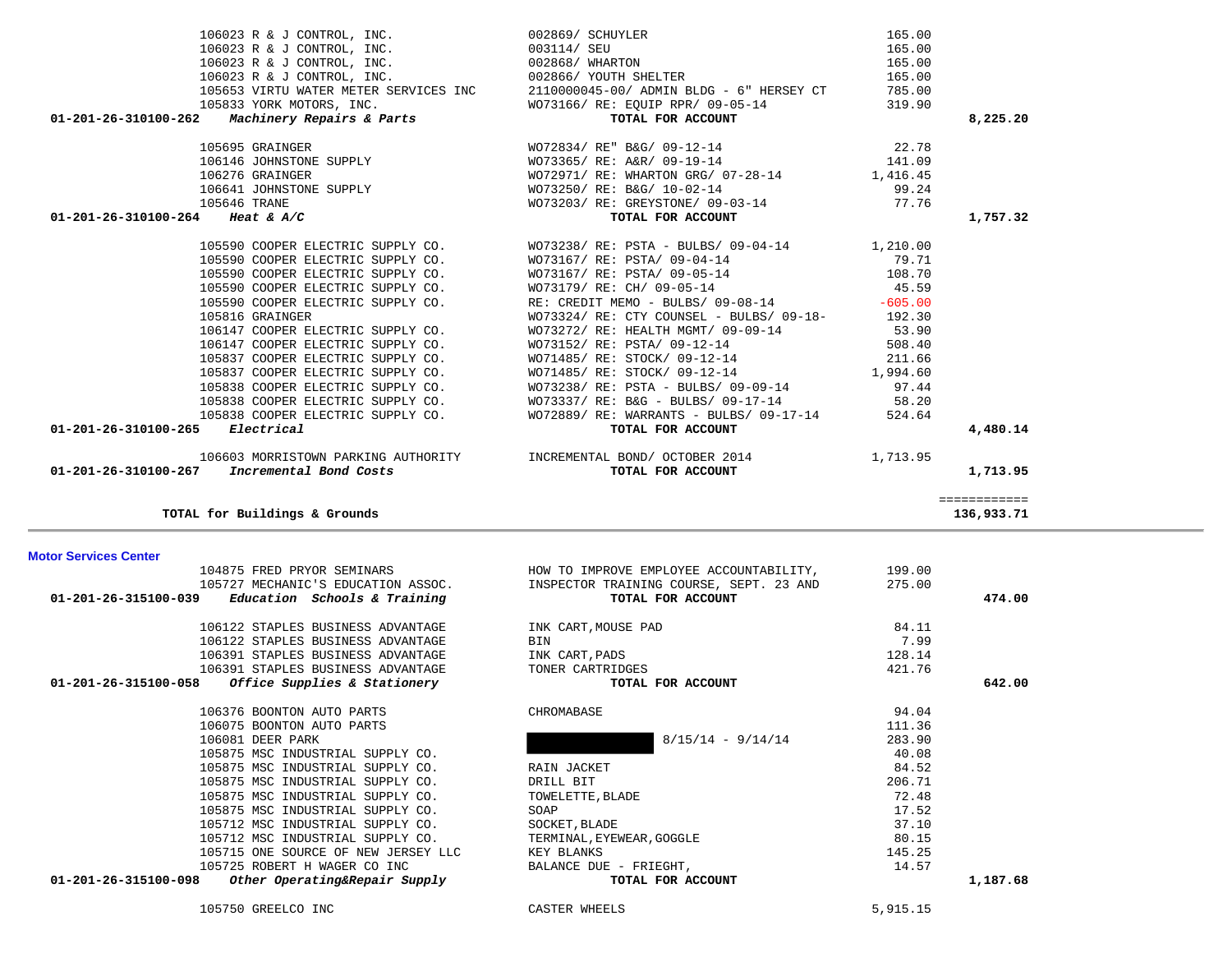| 106084 GOODYEAR AUTO SERVICE                                                                         | TIRES                                                          | 443.56    |          |
|------------------------------------------------------------------------------------------------------|----------------------------------------------------------------|-----------|----------|
| 106086 INTER CITY TIRE                                                                               | TIRES                                                          | 1,368.60  |          |
| 106086 INTER CITY TIRE                                                                               | TIRES                                                          | 936.47    |          |
| 106086 INTER CITY TIRE                                                                               | TIRES                                                          | 780.71    |          |
| 106381 INTER CITY TIRE                                                                               | TIRES                                                          | 892.24    |          |
| 106123 STS TIRE & AUTO CENTERS                                                                       | TIRES                                                          | 274.78    |          |
| 106123 STS TIRE & AUTO CENTERS                                                                       | TIRES                                                          | 89.83     |          |
| 106123 STS TIRE & AUTO CENTERS                                                                       | TIRES                                                          | 300.68    |          |
| 106123 STS TIRE & AUTO CENTERS                                                                       | TIRES                                                          | 772.68    |          |
| Tires<br>01-201-26-315100-245                                                                        | TOTAL FOR ACCOUNT                                              |           | 7,903.51 |
|                                                                                                      |                                                                |           |          |
| 105717 PRAXAIR DISTRIBUTION                                                                          | CYLINDER, HELISTAR                                             | 243.23    |          |
| 105717 PRAXAIR DISTRIBUTION                                                                          | WIRE SS                                                        | 22.38     |          |
| Welding-Oxygen-Acetylene Etc<br>01-201-26-315100-248                                                 | TOTAL FOR ACCOUNT                                              |           | 265.61   |
|                                                                                                      |                                                                |           |          |
| 105724 TOMAR INDUSTRIES INC                                                                          | SOAP, BAG, PAPER TOWEL                                         | 174.20    |          |
| Janitorial Supplies<br>01-201-26-315100-252                                                          | TOTAL FOR ACCOUNT                                              |           | 174.20   |
| 106073 AMERICAN HOSE & HYDRAULICS                                                                    | ADAPTER                                                        | 41.60     |          |
| 105710 KENVIL POWER EQUIPMENT, INC.                                                                  | CARBURETOR, PICK UP BODY                                       | 53.01     |          |
| 106087 MID-ATLANTIC TRUCK CENTRE INC                                                                 | THRM                                                           | 110.42    |          |
| 106087 MID-ATLANTIC TRUCK CENTRE INC                                                                 |                                                                |           |          |
|                                                                                                      | MOTOR                                                          | 152.82    |          |
| 106087 MID-ATLANTIC TRUCK CENTRE INC                                                                 | PIPE, CLAMP                                                    | 157.85    |          |
| 106087 MID-ATLANTIC TRUCK CENTRE INC                                                                 | EVAPORATOR, RING, SEAL                                         | 313.35    |          |
| 105350 OLD DOMINION BRUSH COMPANY                                                                    | CENTER DEBRIS, PICKUP HEAD, BROOM DISC, CL                     | 3,247.00  |          |
| 106121 TONY SANCHEZ LTD                                                                              | DRIVE ELECTRIC MOTOR                                           | 355.00    |          |
| 105744 DUECO INC.                                                                                    | TRUCK REPAIR (9-22)                                            | 3,045.93  |          |
| 01-201-26-315100-261<br><i>Spare Parts for Equipment</i>                                             | TOTAL FOR ACCOUNT                                              |           | 7,476.98 |
| 105737 AYERS CHEVROLET OLDS                                                                          | VEHICLE REPAIR (11-12)                                         | 115.00    |          |
| 106078 D&B AUTO SUPPLY                                                                               | FILTER, CLAMP, PADS, BULB, WHEEL CHECK, BUMPE                  | 850.29    |          |
| 106078 D&B AUTO SUPPLY                                                                               | FILTER, PADS, RESISTOR, PIPE, INSULATOR, MUFF                  | 553.51    |          |
|                                                                                                      | FLOOR MAT, ACTUATOR, DRIVE SHAFT, RESONATO                     | 552.38    |          |
| 106078 D&B AUTO SUPPLY<br>106078 D&B AUTO SUPPLY<br>106078 D&B AUTO SUPPLY<br>106078 D&B AUTO SUPPLY | FILTER, SENSOR, PADS, MALLET, CALIPER PRESS,                   | 469.71    |          |
|                                                                                                      | CREDIT                                                         | $-44.00$  |          |
|                                                                                                      |                                                                |           |          |
| 106078 D&B AUTO SUPPLY<br>106377 D&B AUTO SUPPLY                                                     | CREDIT                                                         | $-138.90$ |          |
|                                                                                                      | FILTER, BELT, PADS, PIPE, MUFFLER, CONVERTOR                   | 707.26    |          |
| 106377 D&B AUTO SUPPLY                                                                               | ROTOR, PADS, BULB, SHOES, LUBE, SENSOR, HEADL                  | 1,131.93  |          |
| 106377 D&B AUTO SUPPLY                                                                               | SOCKET, ARM, SWAY BAR, DROP LIGHT, WRENCH S                    | 703.57    |          |
| 106377 D&B AUTO SUPPLY                                                                               | FILTER, PLUG, PADS, TUBE NUT, FITTING, BRAKE                   | 272.04    |          |
| 106377 D&B AUTO SUPPLY                                                                               | CREDIT                                                         | $-9.11$   |          |
| 106377 D&B AUTO SUPPLY                                                                               | CREDIT                                                         | $-258.97$ |          |
| 106378 FLEMINGTON CHRYSLER                                                                           | BLOCK                                                          | 269.94    |          |
| 106378 FLEMINGTON CHRYSLER                                                                           | MIRROR                                                         | 89.10     |          |
| 105874 NIELSEN DODGE - C-J-R                                                                         | BOTTLE, HOUSING                                                | 160.16    |          |
| 105874 NIELSEN DODGE - C-J-R                                                                         | ANTIFREEZE                                                     | 74.24     |          |
| 105874 NIELSEN DODGE - C-J-R                                                                         |                                                                | 83.68     |          |
| 105874 NIELSEN DODGE - C-J-R                                                                         |                                                                | 75.44     |          |
| 105874 NIELSEN DODGE - C-J-R                                                                         | LEVER, SHIFTER<br>THERMOSTAT, HOUSING, BELT<br>PAD KIT, NOZZLE | 107.00    |          |
| 105874 NIELSEN DODGE - C-J-R                                                                         | SENSOR                                                         | 58.68     |          |
| 105874 NIELSEN DODGE - C-J-R                                                                         | NOZZLE                                                         | 60.00     |          |
| 105874 NIELSEN DODGE - C-J-R                                                                         | NOZZLE                                                         | 30.00     |          |
| 105874 NIELSEN DODGE - C-J-R                                                                         | CREDIT                                                         | $-312.64$ |          |
| 106119 PLAINSMAN AUTO SUPPLY                                                                         | BULB, FILTER, RIVET, TIE ROD END, CREDIT                       | $-105.26$ |          |
| 106119 PLAINSMAN AUTO SUPPLY                                                                         | FILTER, ROTOR                                                  | 152.21    |          |
| 106119 PLAINSMAN AUTO SUPPLY                                                                         | PAD, ROTOR                                                     | 251.17    |          |
| 106119 PLAINSMAN AUTO SUPPLY                                                                         | A/C CONDENSOR, TERMINAL, PIPE, MUFFLER, ROT                    | 897.06    |          |
| 106119 PLAINSMAN AUTO SUPPLY                                                                         | PAD, ROTOR, FILTER, CHAMOIS, BATTERY                           | 375.62    |          |
|                                                                                                      |                                                                |           |          |

 106379 GOODYEAR AUTO SERVICE TIRES 443.56 106379 GOODYEAR AUTO SERVICE TIRES 520.40

106084 GOODYEAR AUTO SERVICE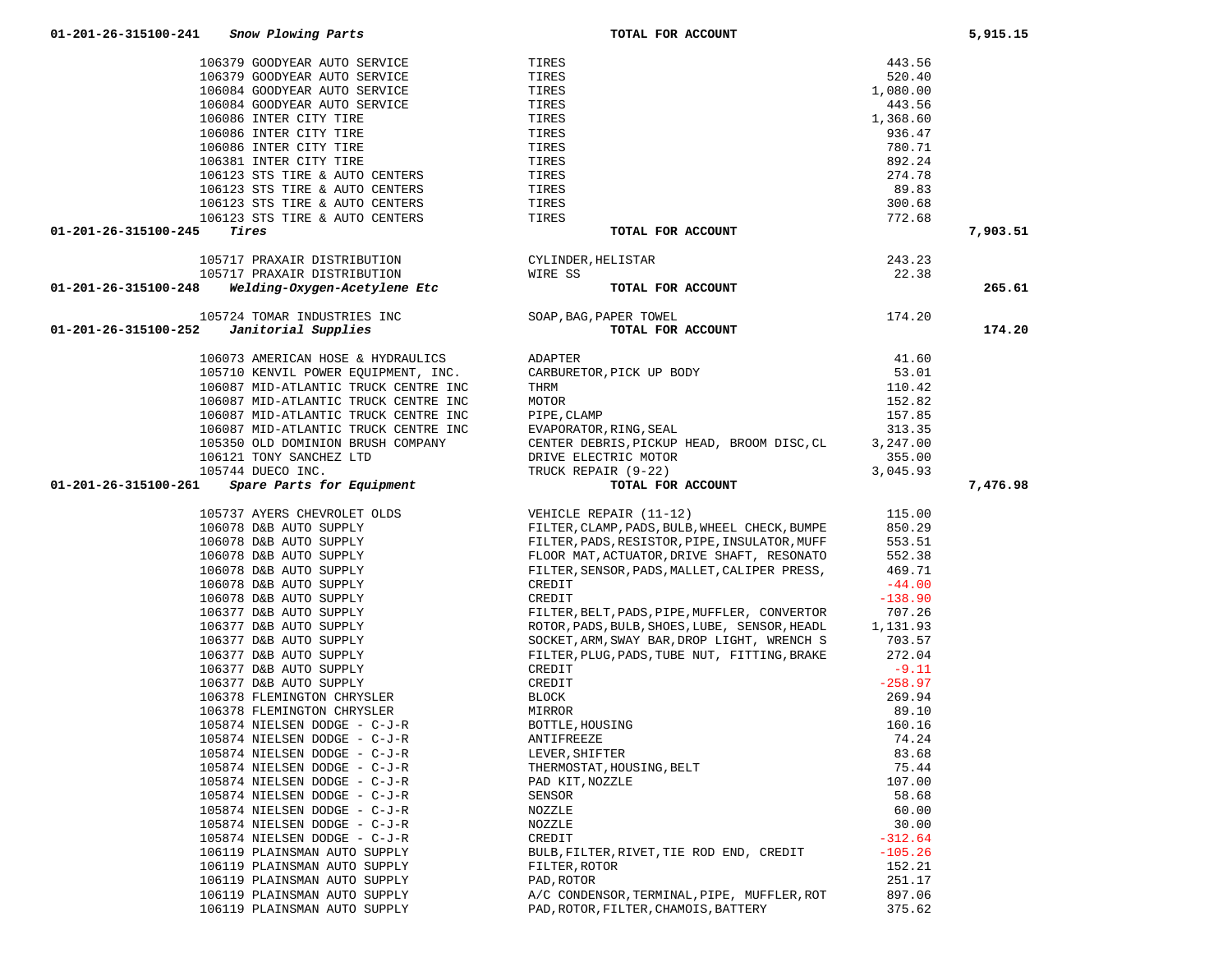| TOTAL for Motor Services Center                                 |                                               |        | 35,743.04 |
|-----------------------------------------------------------------|-----------------------------------------------|--------|-----------|
| <b>Mosquito Extermination</b>                                   |                                               |        |           |
| 106301 JEFFREY DONNELLY                                         | Reimb. for Cell Phone July, August & Sep      | 60.00  |           |
| 106302 JOHN ZEGERS                                              | Reimb. for Cell Phone July, August & Sep      | 60.00  |           |
| 106299 MICHAEL HENDERSON                                        | Reimb. for Cell Phone July, August & Sep      | 60.00  |           |
| 106306 RONALD FOSTER                                            | Reimb. for Cell Phone July, August & Sep      | 60.00  |           |
| 106307 RUSSELL BERGER                                           | Reimb. for Cell Phone July, August & Sep      | 60.00  |           |
| 106300 ROGER ARMSTRONG                                          | Reimb. for Cell Phone July, August & Sep      | 60.00  |           |
| 106298 SEAN DEL BENE                                            | Reimb. for Cell Phone - July, August & S      | 60.00  |           |
| 106305 WILLIAM MOTT                                             | Reimb. for Cell Phone July, August & Sep      | 60.00  |           |
| 106304 WALTER JONES                                             | Reimb. for Cell Phone July, August & Sep      | 60.00  |           |
| 106539 JUSTIN CHUPLIS                                           | Reimb. for Cell Phone for July, August a      | 60.00  |           |
| 01-201-26-320100-031<br>Cellular Phones/Pagers                  | TOTAL FOR ACCOUNT                             |        | 600.00    |
|                                                                 |                                               |        |           |
| 105382 TREASURER STATE OF NEW JERSEY                            | Sean DelBene Pesticide Operator License       | 30.00  |           |
| 105382 TREASURER STATE OF NEW JERSEY                            | Walter Jones Pesticide Operator License       | 30.00  |           |
| 105382 TREASURER STATE OF NEW JERSEY                            | Charles Moore Pesticide Operator License      | 30.00  |           |
| 105382 TREASURER STATE OF NEW JERSEY                            | Errol Wollary Pesticide Operator License      | 30.00  |           |
| $01 - 201 - 26 - 320100 - 084$<br><i>Other Outside Services</i> | TOTAL FOR ACCOUNT                             |        | 120.00    |
|                                                                 |                                               |        |           |
| 106225 DEER PARK                                                | 8450007060 Spring Water 8/1/14 - 8/31/1       | 159.40 |           |
| 105826 MCMASTER-CARR SUPPLY CO                                  | Ventilated Dust-Protection Safety Goggle      | 6.27   |           |
| 105826 MCMASTER-CARR SUPPLY CO                                  | Disposable Alkaline Battery, Size D, Pac      | 7.32   |           |
| 105826 MCMASTER-CARR SUPPLY CO                                  | Disposable Alkaline Battery, Size AAA, P      | 16.46  |           |
| 105826 MCMASTER-CARR SUPPLY CO                                  | Sure-Grip Light Duty Work Glove, with Gr      | 11.52  |           |
| 105826 MCMASTER-CARR SUPPLY CO                                  | Pruner, $8 - 5/8$ " Overall Length, $2 - 1/4$ | 45.93  |           |
| 105826 MCMASTER-CARR SUPPLY CO                                  | Adhesive-Backed Vinyl Caution Sign, 14"       | 16.54  |           |
| 105826 MCMASTER-CARR SUPPLY CO                                  | Plastic Caution Sign, 14: X 10", "eye Pr      | 24.72  |           |
| 105826 MCMASTER-CARR SUPPLY CO                                  | Adhesive-Backed Vinyl Danger Sign, 10" X      | 12.46  |           |
| 105826 MCMASTER-CARR SUPPLY CO                                  | Plastic Danger Sign, 10" X 7", Compresse      | 17.64  |           |
| 105826 MCMASTER-CARR SUPPLY CO                                  | Shipping and Handling                         | 6.62   |           |
| 105932 MORRISTOWN LUMBER &                                      | 1/2" X 48" Wood Dowel #4441523                | 8.94   |           |
| 105932 MORRISTOWN LUMBER &                                      | 48-32-4401 Driver Bit Set 29PC #1542653       | 19.99  |           |
| 105932 MORRISTOWN LUMBER &                                      | V32 4-1/2" Swivel Safety Hasp ZC #102-92      | 8.05   |           |
| 105932 MORRISTOWN LUMBER &                                      | V280 4 Light Strap Hinges Zinc #127-514       | 5.71   |           |
| 105932 MORRISTOWN LUMBER &                                      | 1-1/2X5/8 Brace GLV #208-736                  | 14.44  |           |
| 105932 MORRISTOWN LUMBER &                                      | 18401 Axel-Plus Crystal Clear #7521131        | 3.99   |           |
| 105932 MORRISTOWN LUMBER &                                      | 1533 Floor LTX LT Gray Gal #6393045           | 38.99  |           |
| Equipment<br>01-201-26-320100-258                               | TOTAL FOR ACCOUNT                             |        | 424.99    |
|                                                                 |                                               |        |           |
| 105110 DAVID WEBER OIL COMPANY                                  | 55 Gal Drum of 5W/30 Powerflo - #530POWE      | 350.00 |           |
| 106237 PLAINSMAN AUTO SUPPLY                                    | Purple power car wash                         | 6.52   |           |

105716 PLAINSMAN AUTO SUPPLY<br>105716 PLAINSMAN AUTO SUPPLY 10W 105716 PLAINSMAN AUTO SUPPLY 10W<br>105716 PLAINSMAN AUTO SUPPLY 10W300,BAC 105716 PLAINSMAN AUTO SUPPLY RACK RACK RACK BULAINSMAN AUTO SUPPLY RESERVE 105716 PLAINSMAN AUTO SUPPLY STARTER, STARTER, STARTER, STARTER, STARTER, STARTER, STARTER, STARTER, STARTER,<br>The starter, switch, gas in the starter, switch, and starter, starter, starter, starter, starter, starter, sta 105716 PLAINSMAN AUTO SUPPLY RADIATOR HOSE 113.03 105716 PLAINSMAN AUTO SUPPLY JB<br>106384 PLAINSMAN AUTO SUPPLY BUCK 106384 PLAINSMAN AUTO SUPPLY HOSE, HOSE, HOSE, HOSE, HOSE, HOSE, HOSE, HOSE, HOSE, HOSE, HOSE, HOSE, HOSE, HOS<br>ILANT, TARINI, HOSE, HOSE, HOSE, HOSE, HOSE, HOSE, HOSE, HOSE, HOSE, HOSE, HOSE, HOSE, HOSE, HOSE, HOSE, HOSE, 106384 PLAINSMAN AUTO SUPPLY LAMP, LAMP, LAMP, LAMP, LAMP, SOLENO SUPPLY SOLENOID, HARRY SOLENOID, SENSOR, 492<br>106384 PLAINSMAN AUTO SUPPLY SOLENOID, HARRY SOLENOID, HARRY SOLENOID, HARRY SOLENOID, HARRY SOLENOID, HARRY S 106384 PLAINSMAN AUTO SUPPLY HARDWARE KIT, HARDWARE KIT, CABLE, SWARE CHABRE.<br>106384 PLAINSMAN AUTO SUPPLY 106384 PLAINSMAN AUTO SUPPLY DUS<br>106123 STS TIRE & AUTO CENTERS ALL 106123 STS TIRE & AUTO CENTERS ALIGNALIA ALIGNALISM CONTERS ALIGNALISM. 106123 STS TIRE & AUTO CENTERS ALIGNALIGNALISTS TIRE & AUTO CENTERS ALI 106123 STS TIRE & AUTO CENTERS ALIGNALL ALIGNALLY CONTROLLER ALIGNALLY STATE RESERVE THE STATE OF STATE STATE STATE STATE STATE STATE STATE STATE STATE STATE STATE STATE STATE STATE STATE STATE STATE STATE STATE STATE STAT 106120 ROUTE 23 AUTOMALL LLC FILTER ASY 57.72 106120 ROUTE 23 AUTOMALL LLC 01-201-26-315100-291 Vehicle Repairs

| <i>Vehicle Repairs</i>         | TOTAL FOR ACCOUNT                             |        | 11,703.91 |
|--------------------------------|-----------------------------------------------|--------|-----------|
| 106120 ROUTE 23 AUTOMALL LLC   | CONVERTOR ASY                                 | 509.68 |           |
| 106120 ROUTE 23 AUTOMALL LLC   | FILTER ASY                                    | 57.72  |           |
| 106123 STS TIRE & AUTO CENTERS | ALIGNMENT (OV82)                              | 59.95  |           |
| 106123 STS TIRE & AUTO CENTERS | ALIGNMENT (4-25)                              | 59.95  |           |
| 106123 STS TIRE & AUTO CENTERS | ALIGNMENT (6-47)                              | 59.95  |           |
| 106384 PLAINSMAN AUTO SUPPLY   | DUSLLY BUDDY, ROTOR, WASHER PUMP, BULB, SOC   | 408.61 |           |
| 106384 PLAINSMAN AUTO SUPPLY   | HARDWARE KIT, CABLE, SWAY BAR LINK 694.88     |        |           |
| 106384 PLAINSMAN AUTO SUPPLY   | LAMP, LED, VENT SOLENOID, MITTOR, SENSOR,     | 492.76 |           |
| 106384 PLAINSMAN AUTO SUPPLY   | HOSE, FILTER, PENETRANT, GASKET               | 42.82  |           |
| 105716 PLAINSMAN AUTO SUPPLY   | JB WELD STICK, ADAPTER, CLEANER, LAMP, BULB   | 342.27 |           |
| 105716 PLAINSMAN AUTO SUPPLY   | RADIATOR HOSE                                 | 113.03 |           |
| 105716 PLAINSMAN AUTO SUPPLY   | STARTER, CONNECTOR, SWITCH, GASKET, PADS, ROT | 359.06 |           |
| 105716 PLAINSMAN AUTO SUPPLY   | RACK & PINION, TIE ROD END, WATER PUMP, THE   | 566.77 |           |
| 105716 PLAINSMAN AUTO SUPPLY   | 10W30, BELT, MUFFLER, PIPE, BOLT, ADHESIVE, P | 202.24 |           |
| 105716 PLAINSMAN AUTO SUPPLY   | DRIVE AXLE, LOCK NUT, 10W30, BRAKE SHOE, HAR  | 614.11 |           |
| 106119 PLAINSMAN AUTO SUPPLY   | PIN, GASKET, BELT, PADS, ROTOR, TOOL, BELT,   | 549.00 |           |
|                                |                                               |        |           |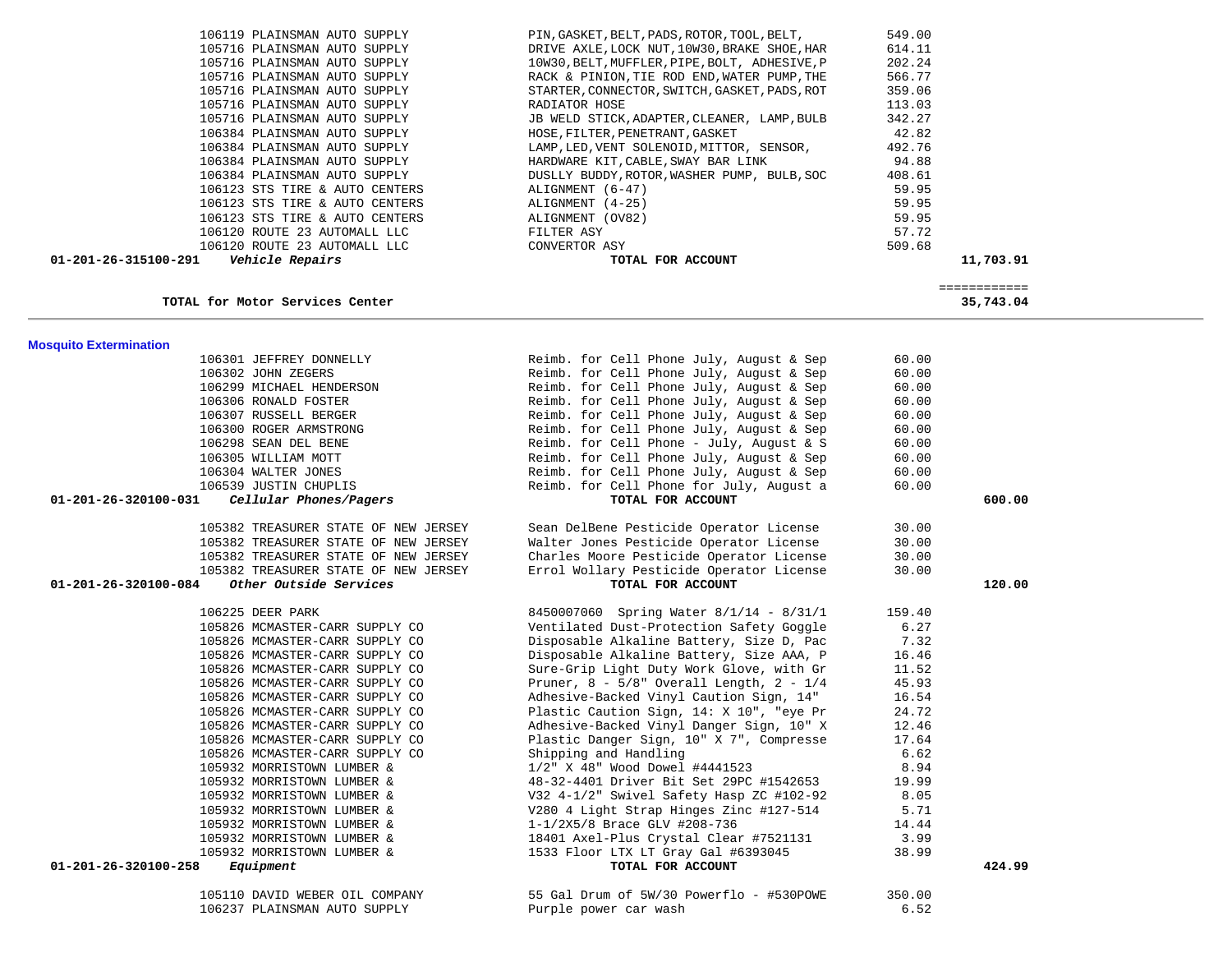|                          | 106237 PLAINSMAN AUTO SUPPLY<br>106237 PLAINSMAN AUTO SUPPLY           | 32oz Hydraulic Jack oil<br>Prem start fl 11oz                 | 9.52<br>5.12       |                           |  |
|--------------------------|------------------------------------------------------------------------|---------------------------------------------------------------|--------------------|---------------------------|--|
|                          | 106237 PLAINSMAN AUTO SUPPLY                                           | Anti-seize lubricant                                          | 8.52               |                           |  |
|                          | 106237 PLAINSMAN AUTO SUPPLY                                           | Sta-bil fuel stabilizr                                        | 6.50               |                           |  |
|                          | 106237 PLAINSMAN AUTO SUPPLY<br>106237 PLAINSMAN AUTO SUPPLY           | Gl blac<br>Clamp                                              | 9.38<br>6.40       |                           |  |
|                          | 106237 PLAINSMAN AUTO SUPPLY                                           | Reflector                                                     | 5.44               |                           |  |
|                          | 106237 PLAINSMAN AUTO SUPPLY                                           | Reflector                                                     | 5.44               |                           |  |
| 01-201-26-320100-291     | Vehicle Repairs                                                        | TOTAL FOR ACCOUNT                                             |                    | 412.84                    |  |
|                          | TOTAL for Mosquito Extermination                                       |                                                               |                    | ============<br>1,557.83  |  |
| <b>Health Management</b> |                                                                        |                                                               |                    |                           |  |
|                          | 106496 AHS HOSPITAL CORP                                               | For the Month of September 2014                               | 10,000.00          |                           |  |
|                          | 106132 AHS HOSPITAL CORP                                               | For the Month of August 2014                                  | 10,000.00          |                           |  |
| 01-201-27-330100-079     | Special Projects                                                       | TOTAL FOR ACCOUNT                                             |                    | 20,000.00                 |  |
|                          | TOTAL for Health Management                                            |                                                               |                    | ============<br>20,000.00 |  |
| <b>Human Services</b>    |                                                                        |                                                               |                    |                           |  |
|                          | 107070 COUNTY OF MORRIS                                                | 1ST HALF 10/14 METERED MAIL                                   | 18.62              |                           |  |
| 01-201-27-331100-068     | Postage & Metered Mail                                                 | TOTAL FOR ACCOUNT                                             |                    | 18.62                     |  |
|                          | 106250 LONGFELLOWS SANDWICH DELI                                       | sandwiches for 10 people for the CoC Hud                      | 90.00              |                           |  |
|                          | 106250 LONGFELLOWS SANDWICH DELI                                       | gallon of water                                               | 2.99               |                           |  |
|                          | 106250 LONGFELLOWS SANDWICH DELI                                       | liters of soda                                                | 6.00               |                           |  |
| 01-201-27-331100-088     | 106242 SODEXO INC & AFFILIATES<br>Meeting Exp Advisory Board Etc       | REFRESHMENTS FOR FAMILY MEMBERS ATTENDIN<br>TOTAL FOR ACCOUNT | 18.00              | 116.99                    |  |
| 01-201-27-331100-164     | 106248 TRITEC OFFICE EQUIPMENT INC<br>Office Machines - Rental         | COST PER COPY FOR RICOH MPC3502 FOR COLO<br>TOTAL FOR ACCOUNT | 569.59             | 569.59                    |  |
|                          |                                                                        |                                                               |                    |                           |  |
|                          | TOTAL for Human Services                                               |                                                               |                    | ============<br>705.20    |  |
| <b>Youth Shelter</b>     |                                                                        |                                                               |                    |                           |  |
|                          | 106020 STAPLES BUSINESS ADVANTAGE                                      | Medical file folders                                          | 241.60             |                           |  |
|                          | 106020 STAPLES BUSINESS ADVANTAGE                                      | HP 131A-(CF211A)                                              | 76.70              |                           |  |
|                          | 106020 STAPLES BUSINESS ADVANTAGE                                      | HP 131A-CF2113A)                                              | 76.70              |                           |  |
|                          | 106020 STAPLES BUSINESS ADVANTAGE                                      | HP 131A-(CF212A)                                              | 76.70              |                           |  |
|                          | 106020 STAPLES BUSINESS ADVANTAGE                                      | HP131A-(CF210A)                                               | 60.46              |                           |  |
|                          | 106020 STAPLES BUSINESS ADVANTAGE<br>106020 STAPLES BUSINESS ADVANTAGE | correction fluid<br>dymo tape                                 | 2.94<br>45.12      |                           |  |
|                          | 106020 STAPLES BUSINESS ADVANTAGE                                      | 9 volt batteries                                              | 17.09              |                           |  |
|                          | 106020 STAPLES BUSINESS ADVANTAGE                                      | AA batteries                                                  | 19.00              |                           |  |
| 01-201-27-331110-058     | Office Supplies & Stationery                                           | TOTAL FOR ACCOUNT                                             |                    | 616.31                    |  |
| 01-201-27-331110-068     | 107070 COUNTY OF MORRIS<br>Postage and Metered Mail                    | 1ST HALF 10/14 METERED MAIL<br>TOTAL FOR ACCOUNT              | 6.01               | 6.01                      |  |
|                          | 105901 DEER PARK                                                       |                                                               | 0.99               |                           |  |
|                          | $01-201-27-331110-164$ Office Machines - Rental                        | TOTAL FOR ACCOUNT                                             |                    | 0.99                      |  |
| 01-201-27-331110-185     | 105901 DEER PARK<br>Food                                               | Acct# 0434508388 5 gal water bottles<br>TOTAL FOR ACCOUNT     | 47.84              | 47.84                     |  |
|                          | 106515 ATLANTIC HEALTH/<br>106493 WHITES HEALTHCARE                    | Juvenile Resident Services Sept<br>August 2014 CoPays         | 7,037.33<br>460.69 |                           |  |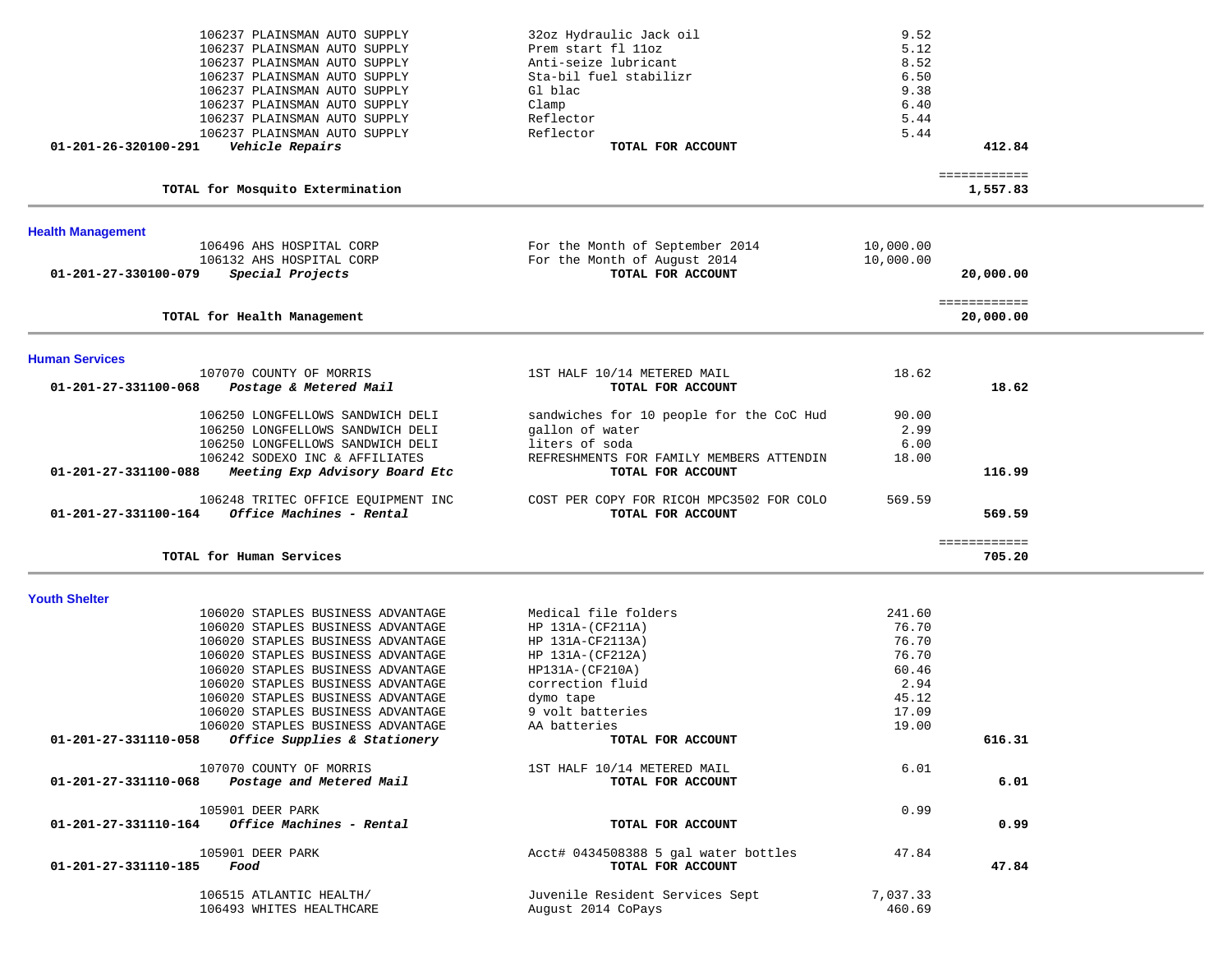| Medical<br>01-201-27-331110-189                                             | TOTAL FOR ACCOUNT                        |                   |           | 7,498.02                 |  |
|-----------------------------------------------------------------------------|------------------------------------------|-------------------|-----------|--------------------------|--|
| 106026 JERSEY PAPER PLUS INC<br>Janitorial Supplies<br>01-201-27-331110-252 | Household Supplies<br>TOTAL FOR ACCOUNT  |                   | 910.30    | 910.30                   |  |
| TOTAL for Youth Shelter                                                     |                                          |                   |           | ============<br>9,079.47 |  |
| <b>Office on Aging</b>                                                      |                                          |                   |           |                          |  |
| 106394 ANDREA BATISTONI                                                     | Car Insurance reimbursement for August-2 |                   | 12.00     |                          |  |
| 106454 OPHELIA V. CRUSE                                                     | Car Insurance Reimbursement for Sept-201 |                   | 12.00     |                          |  |
| 106581 VERA BLOSSOM                                                         | Car Insurance Reimbursement for Septembe |                   | 12.00     |                          |  |
| 01-201-27-333100-048<br>Insurance                                           | TOTAL FOR ACCOUNT                        |                   |           | 36.00                    |  |
| 106457 STAPLES BUSINESS ADVANTAGE                                           | Bag shredder 26x18x48, swingline standar |                   | 113.95    |                          |  |
| 106457 STAPLES BUSINESS ADVANTAGE                                           | Fastener rnd .5 BS 1c                    |                   | 5.89      |                          |  |
| 106455 W.B. MASON COMPANY INC                                               | Paper, flagship bright 8.5x11,98br,20#   |                   | 203.94    |                          |  |
| 01-201-27-333100-058<br>Office Supplies & Stationery                        | TOTAL FOR ACCOUNT                        |                   |           | 323.78                   |  |
| 106396 SODEXO INC & AFFILIATES                                              | Meals for Advisory Council Meeting. 9/11 |                   | 243.90    |                          |  |
| 01-201-27-333100-059<br>Other General Expenses                              | TOTAL FOR ACCOUNT                        |                   |           | 243.90                   |  |
| 107070 COUNTY OF MORRIS                                                     | 1ST HALF 10/14 METERED MAIL              |                   | 129.20    |                          |  |
| Postage & Metered Mail<br>01-201-27-333100-068                              | TOTAL FOR ACCOUNT                        |                   |           | 129.20                   |  |
| 106394 ANDREA BATISTONI                                                     | Miles reimbursement for August-2014      |                   | 44.80     |                          |  |
| 106582 KAREN WEBSTER                                                        | Miles Reimbursement for September 2014   |                   | 15.40     |                          |  |
| 106454 OPHELIA V. CRUSE                                                     | Miles reimbursement for Sept-2014        |                   | 32.90     |                          |  |
| 106581 VERA BLOSSOM                                                         | Miles reimbursement for September 2014   |                   | 162.40    |                          |  |
| 106581 VERA BLOSSOM                                                         | Garden State parkway tolls.              |                   | 3.00      |                          |  |
| 01-201-27-333100-082<br>Travel Expense                                      | TOTAL FOR ACCOUNT                        |                   |           | 258.50                   |  |
|                                                                             |                                          |                   |           | ============             |  |
| TOTAL for Office on Aging                                                   |                                          |                   |           | 991.38                   |  |
|                                                                             |                                          |                   |           |                          |  |
| <b>Grant in Aid</b><br>106598 CORNERSTONE FAMILY PROGRAMS                   | #1441 Time-out                           | Period $7/1/14-$  | 5,265.00  |                          |  |
| 106597 CORNERSTONE FAMILY PROGRAMS                                          | #1460 CM                                 | Period $7/1/14$ - | 446.00    |                          |  |
| 01-201-27-342000-462<br>Grant in Aid GIA: FAMILY SERVICES                   | TOTAL FOR ACCOUNT                        |                   |           | 5,711.00                 |  |
| 106735 CFCS - HOPE HOUSE                                                    | CHORE #1439Period 7/1/14-9/30/14143.50 u |                   | 4,889.00  |                          |  |
| 106734 CFCS - HOPE HOUSE                                                    | #1425 Fix-It                             | Period $7/1/14-$  | 1,369.00  |                          |  |
| Grant in Aid GIA: HOPEHOUSEOPERTNFIXIT<br>01-201-27-342000-480              | TOTAL FOR ACCOUNT                        |                   |           | 6,258.00                 |  |
| 106716 VISITING NURSE ASSOC. OF                                             | CHAP #1419                               | Period 7/1/14-    | 12,166.00 |                          |  |

|                                | TOTAL for Grant in Aid                                      |                                          |                  |                 | 26,075.00 |
|--------------------------------|-------------------------------------------------------------|------------------------------------------|------------------|-----------------|-----------|
| 01-201-27-342000-483           | Grant in Aid Aid Ment Hlth Cnt-New Bridg                    | TOTAL FOR ACCOUNT                        |                  |                 | 1,940.00  |
|                                | 106562 NEWBRIDGE SERVICES INC                               | IHMH-60 #1466                            | Period 7/1/14    | 392.00          |           |
|                                | 106561 NEWBRIDGE SERVICES INC                               | CM SAIL #1459                            | Period 7/1/14    | 1,548.00        |           |
| $01 - 201 - 27 - 342000 - 481$ | 106716 VISITING NURSE ASSOC. OF<br>Grant in Aid GIA: VNAANJ | CHAP #1419<br>TOTAL FOR ACCOUNT          | Period $7/1/14-$ | 12,166.00       | 12,166.00 |
| 01-201-27-342000-480           | Grant in Aid GIA: HOPEHOUSEOPERTNFIXIT                      | TOTAL FOR ACCOUNT                        |                  |                 | 6,258.00  |
|                                | 106734 CFCS - HOPE HOUSE                                    | #1425 Fix-It                             | Period 7/1/14-   | 1,369.00        |           |
|                                | 106735 CFCS - HOPE HOUSE                                    | CHORE #1439Period 7/1/14-9/30/14143.50 u |                  | 4,889.00        |           |
| $01 - 201 - 27 - 342000 - 462$ | Grant in Aid GIA: FAMILY SERVICES                           | TOTAL FOR ACCOUNT                        |                  |                 | 5,711.00  |
|                                | 106597 CORNERSTONE FAMILY PROGRAMS                          | #1460 CM                                 | Period $7/1/14-$ | 446.00          |           |
|                                | TUUSIZO UUNINEINOITUNE PAMITII PATARAMO                     | HITTI IIMCTUUL                           | FELIUU 771717    | <b>0,400.00</b> |           |

**County Board of Social Service** 106204 STAPLES BUSINESS ADVANTAGE EPSON EX3220 SVGA 3LCD Project - Order # 449.99<br>106211 W.B. MASON COMPANY INC Purchase of Office Supplies - Order # 502 349.84 106211 W.B. MASON COMPANY INC Purchase of Office Supplies - Order #S02 349.84  **01-201-27-345100-058** *Office Supplies & Stationery* **TOTAL FOR ACCOUNT 695.06**

10621 Credit memo - Returned items from Order -106.777 TOTAL FOR ACCOUNT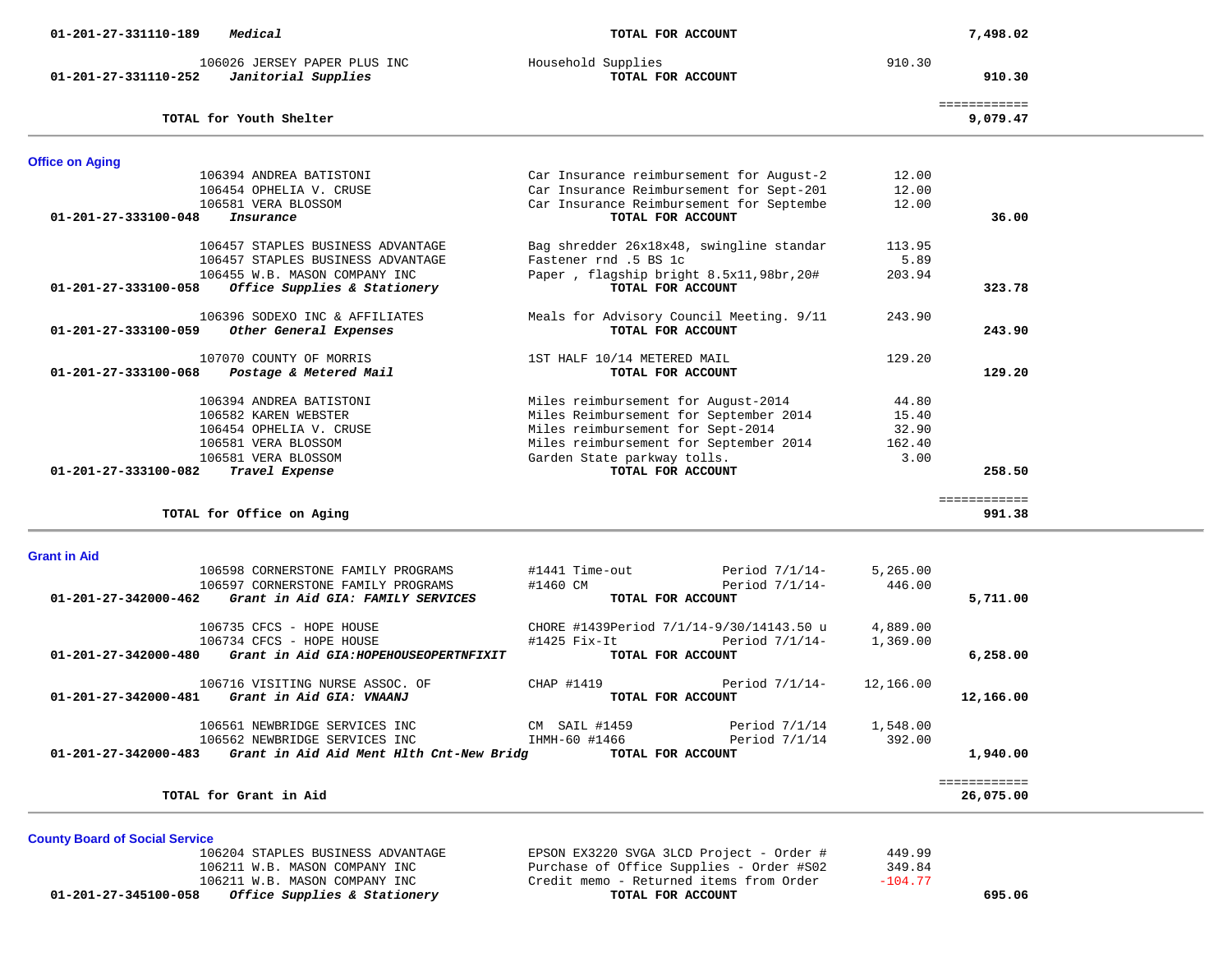| 105662 TREASURER. ST OF NJ<br>FAMIS and ACSES<br>01-201-27-345100-354 | Data processing & EBT Statements for the<br>TOTAL FOR ACCOUNT | 33,838.96<br>33,838.96     |
|-----------------------------------------------------------------------|---------------------------------------------------------------|----------------------------|
| TOTAL for County Board of Social Service                              |                                                               | ============<br>250,330.24 |
| DEPARTMENT 349110                                                     |                                                               |                            |
| 105955 ESSEX COUNTY HOSPITAL                                          | D. H., JULY 1-31, 2014                                        | 3,901.66                   |
| 105955 ESSEX COUNTY HOSPITAL                                          | J. P., JULY 1-31, 2014                                        | 3,901.66                   |
| 105955 ESSEX COUNTY HOSPITAL                                          | J.P., JULY RECOVERIES                                         | $-179.28$                  |
| 105955 ESSEX COUNTY HOSPITAL                                          | N. B., JULY 1-16, 2014                                        | 1,887.90                   |
| 105955 ESSEX COUNTY HOSPITAL                                          | C. M., MARCH 13-31, 2014                                      | 2,391.34                   |
| 105955 ESSEX COUNTY HOSPITAL                                          | C. M., APRIL 1-10, 2014                                       | 881.02                     |
| 01-201-27-349110-090<br>Program Expenditures                          | TOTAL FOR ACCOUNT                                             | 12,784.30                  |
|                                                                       |                                                               | ============               |
| TOTAL for DEPARTMENT 349110                                           |                                                               | 12,784.30                  |

| 106497 AT&T<br>106403 AT&T<br>01-201-27-345100-146<br>Telephone                                                                          | OFFICE OF TEMP ASSISTANCE<br>OFFICE OF TEMP ASSISTANCE<br>TOTAL FOR ACCOUNT                                         | 58.44<br>53.65                           | 112.09     |
|------------------------------------------------------------------------------------------------------------------------------------------|---------------------------------------------------------------------------------------------------------------------|------------------------------------------|------------|
| 100235 PITNEY BOWES CREDIT CORP<br>100235 PITNEY BOWES CREDIT CORP<br>105664 PITNEY BOWES CREDIT CORP<br>105664 PITNEY BOWES CREDIT CORP | Acct#1738162 Rental charges - Schedule 4<br>Schedule 402<br>Rental charges - Schedule 401 / 6-30-14<br>Schedule 402 | 870.00<br>1,197.00<br>870.00<br>1,197.00 |            |
| Office Machines - Rental<br>01-201-27-345100-164                                                                                         | TOTAL FOR ACCOUNT                                                                                                   |                                          | 4,134.00   |
| 106935 CITYSIDE ARCHIVES, LTD<br>$01-201-27-345100-257$ Rental - Other                                                                   | OFFICE OF TEMP ASSISTANCE<br>TOTAL FOR ACCOUNT                                                                      | 831.41                                   | 831.41     |
| 106649 HINDSIGHT, INC                                                                                                                    | Support & Maintenance of Integrated Soft                                                                            | 31,500.00                                |            |
| 106649 HINDSIGHT, INC                                                                                                                    | July to September 2014<br>Payment for Security Officer - Client #5                                                  | 31,500.00<br>715.40                      |            |
| 106665 U.S. SECURITY ASSOCIATES, INC.<br>01-201-27-345100-325<br>Special Services                                                        | TOTAL FOR ACCOUNT                                                                                                   |                                          | 63,715.40  |
| 106210 HORIZON BLUE CROSS BLUE SHIELD                                                                                                    | Dental coverage for the month of October                                                                            | 4,276.19                                 |            |
| 106209 HORIZON BLUE CROSS BLUE SHIELD<br>01-201-27-345100-329<br>Hospital Insurance Premiums                                             | HMO premium bill for the month of Octobe<br>TOTAL FOR ACCOUNT                                                       | 141,563.68                               | 145,839.87 |
|                                                                                                                                          |                                                                                                                     |                                          |            |
| 106208 JESSICA REYMUNDO                                                                                                                  | FSS - Mileage reimb. for January to July                                                                            | 41.65                                    |            |
| 106669 AMY ARCHER                                                                                                                        | ADM - Mileage reimb. for July to Septemb                                                                            | 155.40                                   |            |
| 106666 CHRISTINE HELLYER                                                                                                                 | ADM - Mileage reimb. for $8/14$ & $9/14$                                                                            | 74.90                                    |            |
| 106670 EDILMA ACEVEDO                                                                                                                    | CSP - Mileage reimb. for September & Oct                                                                            | 24.50                                    |            |
| 106648 LASZLO CSENGETO<br>01-201-27-345100-332<br>Mileage                                                                                | ADM - Mileage reimb. for September 2014<br>TOTAL FOR ACCOUNT                                                        | 17.50                                    | 313.95     |
|                                                                                                                                          |                                                                                                                     |                                          |            |
| 106207 ALEXIS ODONOGHUE                                                                                                                  | SSS - Insurance reimb. for May to Decemb                                                                            | 96.00                                    |            |
| 106208 JESSICA REYMUNDO                                                                                                                  | Insurance reimb. for July to December 20                                                                            | 90.00                                    |            |
| 106208 JESSICA REYMUNDO                                                                                                                  | Parking fees                                                                                                        | 46.50                                    |            |
| 106669 AMY ARCHER                                                                                                                        | Parking Fees                                                                                                        | 6.00                                     |            |
| 106212 SIBGATH KHAN                                                                                                                      | ADM - Insurance reimb. for July to Decem                                                                            | 72.00                                    |            |
| 106664 CARLOTA MANJARRES                                                                                                                 | FSS - Insurance reimb. for July to Decem                                                                            | 72.00                                    |            |
| 106651 CHARLES F. ROUFAEAL<br>106670 EDILMA ACEVEDO                                                                                      | FSS - Insurance reimb. for July to Decem<br>Parking Fees                                                            | 72.00<br>8.00                            |            |
| Other Allowances<br>01-201-27-345100-333                                                                                                 | TOTAL FOR ACCOUNT                                                                                                   |                                          | 462.50     |
|                                                                                                                                          |                                                                                                                     |                                          |            |
| 105651 LABORATORY CORPORATION OF<br>01-201-27-345100-351<br>Paternity Expenses                                                           | 29811040<br>- DNA testing from 8/2/14 to<br>TOTAL FOR ACCOUNT                                                       | 387.00                                   | 387.00     |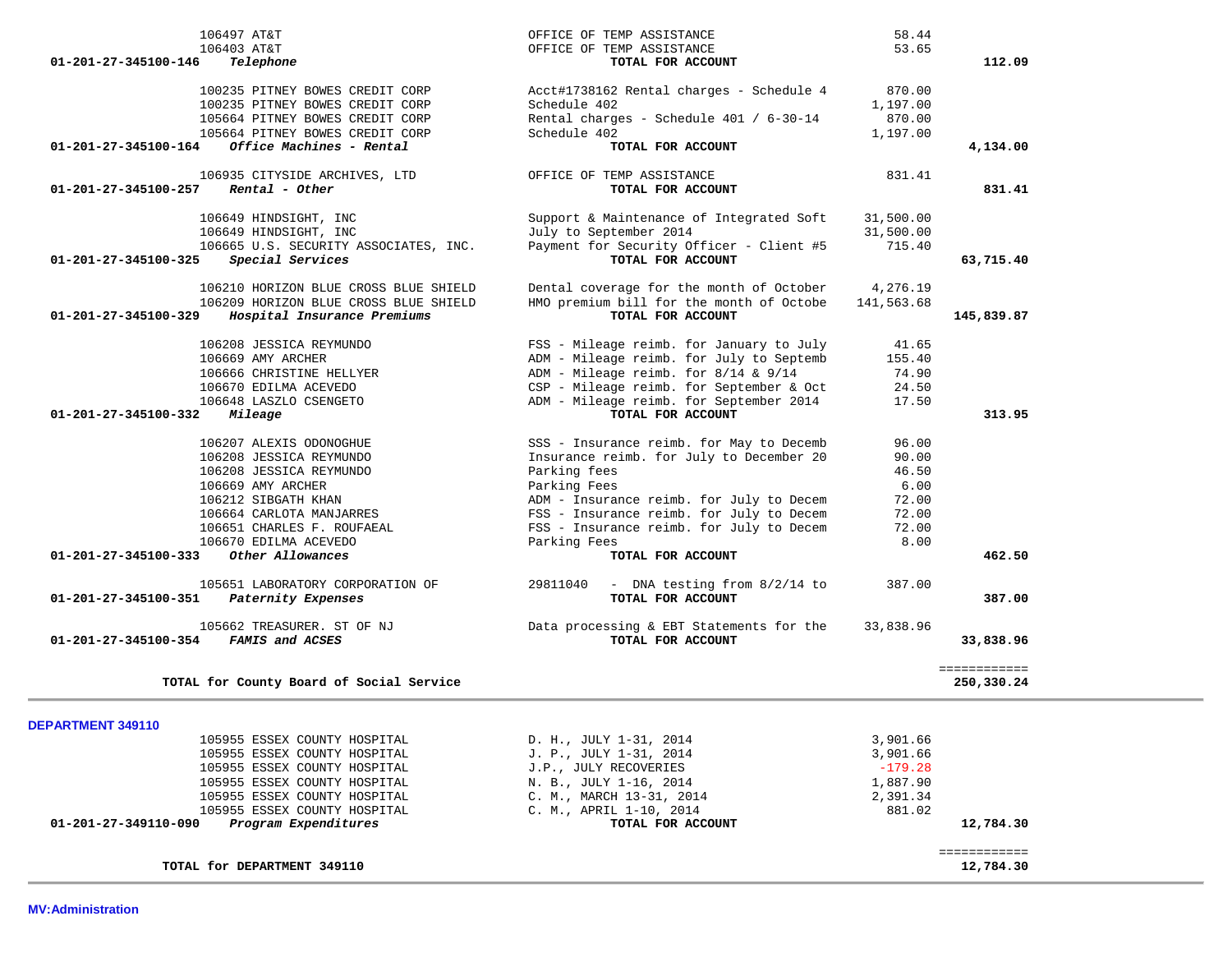|                                              | 107016 MICHELLE CAPILI                                                       | RN, 9-28-2014 thru 10-11-2014<br>RN, 9-28-2014 thru 10-11-2014<br>RN, 9-28-2014 thru 10-11-2014<br>RN, 9-28-2014 thru 10-11-2014<br>RN, 9-28-2014 thru 10-11-2014<br>1, 478.89 |           |           |
|----------------------------------------------|------------------------------------------------------------------------------|--------------------------------------------------------------------------------------------------------------------------------------------------------------------------------|-----------|-----------|
|                                              | 107017 MIRLENE ESTRIPLET                                                     |                                                                                                                                                                                |           |           |
|                                              | 107018 ROSE DUMAPIT<br>107018 ROSE DUMAPIT<br>107019 ROSEMARY BATANE COBCOBO |                                                                                                                                                                                |           |           |
|                                              |                                                                              |                                                                                                                                                                                |           |           |
|                                              | 107020 SUZIE COLLIN                                                          |                                                                                                                                                                                |           |           |
|                                              | 107020 SOZIE COLLIN<br>107021 TEODORA O. DELEON<br>107022 TERESA OMWENGA     |                                                                                                                                                                                |           |           |
|                                              | 107022 TERESA OMWENGA                                                        |                                                                                                                                                                                |           |           |
|                                              |                                                                              |                                                                                                                                                                                |           |           |
| 01-201-27-350100-013                         | Temporary Help - Per Diem Nurses                                             |                                                                                                                                                                                |           | 51,218.59 |
|                                              |                                                                              | RN, 9-28-2014 thru 10-11-2014<br>RN, 9-28-2014 thru 10-11-2014<br>RN, 9-28-2014 thru 10-11-2014<br>TOTAL FOR ACCOUNT                                                           |           |           |
|                                              | 106737 AEQUOR HEALTHCARE SERVICES, LLC                                       |                                                                                                                                                                                |           |           |
|                                              | 106737 AEQUOR HEALTHCARE SERVICES, LLC                                       | Agency Nursing for 9-7 thru 9-11-2014 7,130.79                                                                                                                                 |           |           |
|                                              | 106737 AEQUOR HEALTHCARE SERVICES, LLC                                       |                                                                                                                                                                                |           |           |
|                                              |                                                                              |                                                                                                                                                                                |           |           |
|                                              | 106737 AEQUOR HEALTHCARE SERVICES, LLC                                       | Agency Nursing for 9-14 thru 9-19-2014 8,101.04<br>Agency Nursing for 9-21 thru 9-27-2014 8,709.45<br>Agency Nursing for 9-7 thru 9-11-2014(ad 2,070.95                        |           |           |
| 01-201-27-350100-016                         | Outside Salaries & Wages                                                     |                                                                                                                                                                                |           | 26,012.23 |
|                                              |                                                                              |                                                                                                                                                                                |           |           |
|                                              | 105336 BON VENTURE SERVICES LLC                                              |                                                                                                                                                                                | 377.00    |           |
|                                              | 105336 BON VENTURE SERVICES LLC                                              |                                                                                                                                                                                | 377.00    |           |
|                                              | 105336 BON VENTURE SERVICES LLC                                              |                                                                                                                                                                                | 377.00    |           |
|                                              | 105336 BON VENTURE SERVICES LLC                                              |                                                                                                                                                                                | 377.00    |           |
|                                              | 106094 HEAD OF THE HUNT                                                      |                                                                                                                                                                                | 599.15    |           |
|                                              | 106745 HEAD OF THE HUNT                                                      | T-Shirts, 9-22-2014                                                                                                                                                            | 91.61     |           |
| 01-201-27-350100-022                         | Advertising                                                                  |                                                                                                                                                                                |           | 2,198.76  |
|                                              |                                                                              |                                                                                                                                                                                |           |           |
|                                              | 106773 PREMIER HEALTHCARE                                                    |                                                                                                                                                                                | 68,361.64 |           |
| 01-201-27-350100-035                         | Consultation Fee                                                             | Professional Management~October, 2014<br>TOTAL FOR ACCOUNT                                                                                                                     |           | 68,361.64 |
|                                              |                                                                              |                                                                                                                                                                                |           |           |
|                                              | 106088 DEER PARK                                                             |                                                                                                                                                                                | 0.99      |           |
|                                              | General Stores                                                               | TOTAL FOR ACCOUNT                                                                                                                                                              |           | 0.99      |
|                                              |                                                                              |                                                                                                                                                                                |           |           |
|                                              | 106710 STAPLES BUSINESS ADVANTAGE                                            | 1032198,9-3-2014                                                                                                                                                               | 64.14     |           |
|                                              |                                                                              |                                                                                                                                                                                |           |           |
|                                              | 106710 STAPLES BUSINESS ADVANTAGE                                            | 1032198,9-5-2014                                                                                                                                                               | 241.15    |           |
|                                              | 106710 STAPLES BUSINESS ADVANTAGE                                            | 1032198,9-5-2014                                                                                                                                                               | 1,177.32  |           |
|                                              | 106710 STAPLES BUSINESS ADVANTAGE                                            | 1032198,9-12-2014                                                                                                                                                              | 27.93     |           |
|                                              | Office Supplies & Stationery                                                 | TOTAL FOR ACCOUNT                                                                                                                                                              |           | 1,510.54  |
|                                              |                                                                              |                                                                                                                                                                                |           |           |
| 01-201-27-350100-046<br>01-201-27-350100-058 | 106743 FEDEX                                                                 | 3684-0206-0,9/29/2014                                                                                                                                                          | 97.76     |           |
| 01-201-27-350100-068                         | 107070 COUNTY OF MORRIS<br>Postage & Metered Mail                            | 1ST HALF 10/14 METERED MAIL<br>TOTAL FOR ACCOUNT                                                                                                                               | 230.89    | 328.65    |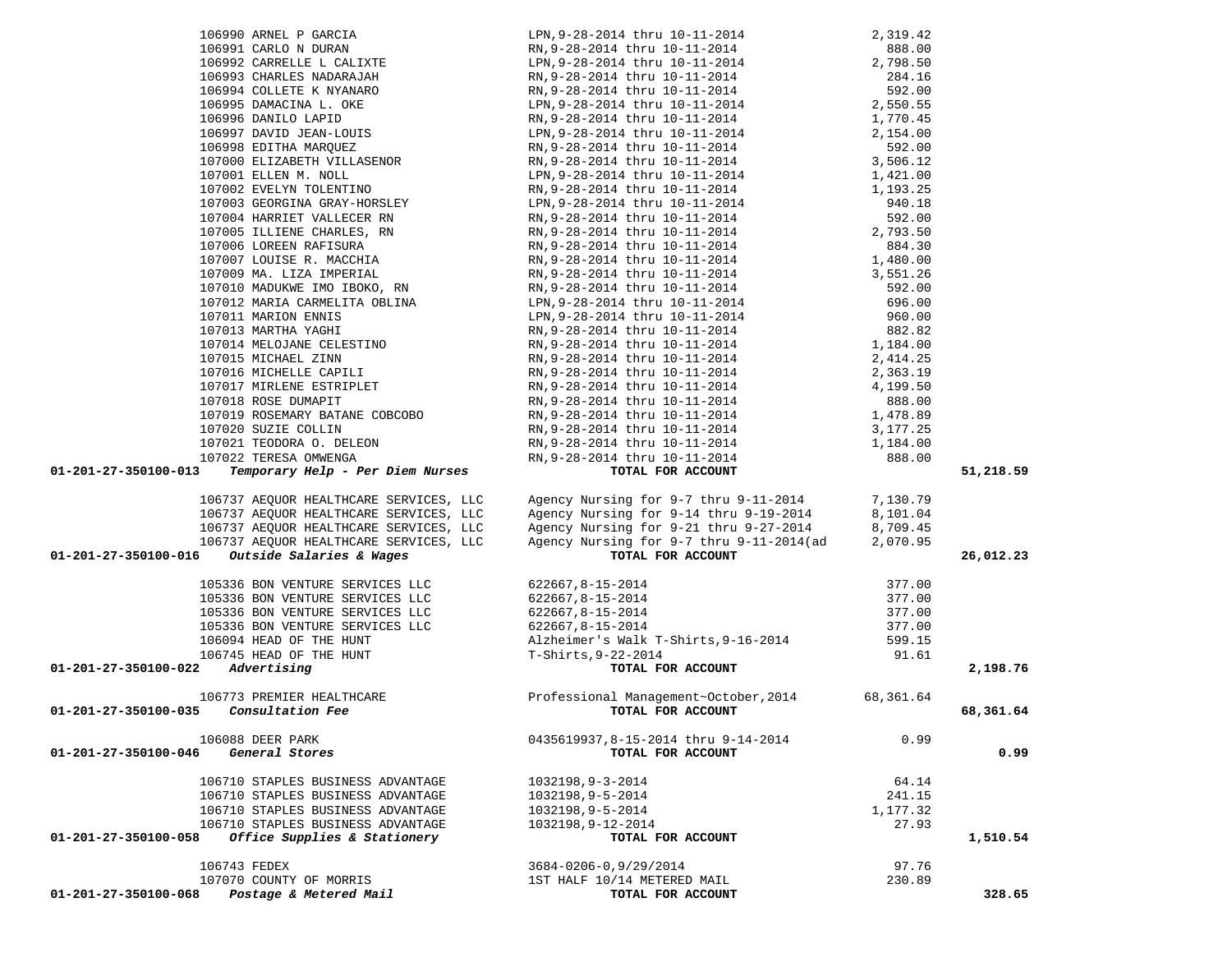| 106497 AT&T                                          | MV: ADMINISTRATION                        | 95.93     |              |  |
|------------------------------------------------------|-------------------------------------------|-----------|--------------|--|
| 106403 AT&T                                          | MV: ADMINISTRATION                        | 82.61     |              |  |
| 106712 VERIZON                                       | 973-984-0357 078 33Y, 9-22 thru 10-21-201 | 28.29     |              |  |
| 01-201-27-350100-146<br>Telephone                    | TOTAL FOR ACCOUNT                         |           | 206.83       |  |
|                                                      |                                           |           |              |  |
| 106757 MUNICIPAL CAPITAL CORP                        | 9724~September thru November, 2014        | 556.30    |              |  |
| 106757 MUNICIPAL CAPITAL CORP                        | 11079~September thru November, 2014       | 451.18    |              |  |
| 106757 MUNICIPAL CAPITAL CORP                        | 12583~September thru November, 2014       | 3,030.80  |              |  |
| 106757 MUNICIPAL CAPITAL CORP                        | 12584~September thru November, 2014       | 706.57    |              |  |
| Office Machines - Rental<br>01-201-27-350100-164     | TOTAL FOR ACCOUNT                         |           | 4,744.85     |  |
| 106077 ACME FIRE DOOR TESTING CORP.                  | Safety Inspection/Repair on Rolling Stee  | 525.00    |              |  |
| 01-201-27-350100-266<br>Safety Items                 | TOTAL FOR ACCOUNT                         |           | 525.00       |  |
|                                                      |                                           |           | ============ |  |
| TOTAL for MV:Administration                          |                                           |           | 155,108.08   |  |
| <b>MV:Building Services</b>                          |                                           |           |              |  |
| 106736 ACORN TERMITE AND PEST                        | Pest Control for September, 2014          | 750.00    |              |  |
| 01-201-27-350110-036<br>Contracted Services          | TOTAL FOR ACCOUNT                         |           | 750.00       |  |
| 106705 SCHINDLER ELEVATOR CORPORATION                | 5000013604, October-2014                  | 2,390.90  |              |  |
| Equipment Service Agreements<br>01-201-27-350110-044 | TOTAL FOR ACCOUNT                         |           | 2,390.90     |  |
|                                                      |                                           |           |              |  |
| 106738 AES-NJ COGEN CO INC                           | Co-Generation Electric for September, 201 | 3,105.98  |              |  |
| 106223 AES-NJ COGEN CO INC                           | Co-Generation Electric for August, 2014   | 3,363.09  |              |  |
| 106752 JERSEY CENTRAL POWER & LIGHT                  | 100 004 803 738~September, 2014           |           |              |  |
|                                                      |                                           | 58,075.43 |              |  |
| Electricity<br>01-201-27-350110-137                  | TOTAL FOR ACCOUNT                         |           | 64,544.50    |  |
| 106774 PSE&G CO                                      |                                           |           |              |  |
|                                                      | 66 472 055 00~September, 2014             | 637.17    |              |  |
| 106702 PSE&G CO                                      | 65 858 068 08~September, 2014             | 1,852.88  |              |  |
| 106713 WOODRUFF ENERGY                               | 508579,8-23 thru 9-23-2014                | 5,667.47  |              |  |
| 106713 WOODRUFF ENERGY                               | 508584,8-23 thru 9-23-2014                | 1,707.19  |              |  |
| Natural Gas<br>01-201-27-350110-141                  | TOTAL FOR ACCOUNT                         |           | 9,864.71     |  |
|                                                      |                                           |           |              |  |
| 105437 M.C. MUA                                      | Transfer Station Pick-Up for July, 2014~C | 4,065.12  |              |  |
| 105437 M.C. MUA                                      | Roll-Off Collection for July, 2014        | 3,080.00  |              |  |
| 106103 M.C. MUA                                      | 100041, August~2014, Tipping Fees         | 3,444.95  |              |  |
| 106103 M.C. MUA                                      | MORRIS55, August~2014, Roll-Offs          | 2,930.00  |              |  |
| 106935 CITYSIDE ARCHIVES, LTD                        | MORRIS VIEW                               | 928.79    |              |  |
| Rubbish & Trash Removal<br>01-201-27-350110-143      | TOTAL FOR ACCOUNT                         |           | 14,448.86    |  |
| 105332 COUNTY CONCRETE CORP.                         | MORR02, 8-14-2014                         | 195.00    |              |  |
| 105332 COUNTY CONCRETE CORP.                         | MORR02, 8-15-2014                         | 676.25    |              |  |
| 105332 COUNTY CONCRETE CORP.                         | MORR02, 8-15-2014                         | 1,445.00  |              |  |
| 105333 GRAY SUPPLY CORP                              | 50-MORRBU, 7-15-2014                      | 119.00    |              |  |
| 105333 GRAY SUPPLY CORP                              | 50-MORRBU, 8-13-2014                      | 433.00    |              |  |
| 106102 MORRIS BRICK AND STONE CO.                    | Crushed Stone, 8-6-2014                   | 101.85    |              |  |
| 106102 MORRIS BRICK AND STONE CO.                    | Crushed Stone, 8-14-2014                  | 101.85    |              |  |
|                                                      | Crushed Stone, 8-14-2014                  |           |              |  |
| 106102 MORRIS BRICK AND STONE CO.                    |                                           | 135.80    |              |  |
| 106102 MORRIS BRICK AND STONE CO.                    | Concrete Supplies, 8-13-2014              | 468.75    |              |  |
| 106102 MORRIS BRICK AND STONE CO.                    | Crushed Stone, 8-11-2014                  | 101.85    |              |  |
| 01-201-27-350110-204<br>Plant Operation              | TOTAL FOR ACCOUNT                         |           | 3,778.35     |  |
| 105732 BACH'S HOME HEALTH CARE SUPPLY                | MORRNURS, Gel Battery for Resident Wheelc | 319.00    |              |  |
| 106091 DIRECT MACHINERY SERVICE CORP.                | Laundry Machine Repair on 9-9-2014        | 600.00    |              |  |
| 106091 DIRECT MACHINERY SERVICE CORP.                | Laundry Machine Repair on 9-17-2014       | 1,198.82  |              |  |
| 105730 DIRECT MACHINERY SERVICE CORP.                | Laundry Repair on 8-28-2014               | 800.00    |              |  |
| 105730 DIRECT MACHINERY SERVICE CORP.                | Laundry Repair on 8-23-2014               | 862.59    |              |  |
| 105730 DIRECT MACHINERY SERVICE CORP.                | Laundry Repair on 8-26-2014               | 875.00    |              |  |
|                                                      |                                           |           |              |  |
| 105734 GENERAL PLUMBING SUPPLY INC.                  | 5999, Plumbing Parts, 8-8-2014            | 20.84     |              |  |
| 106093 GRAINGER                                      | 806843231, 7-7-2014                       | 497.71    |              |  |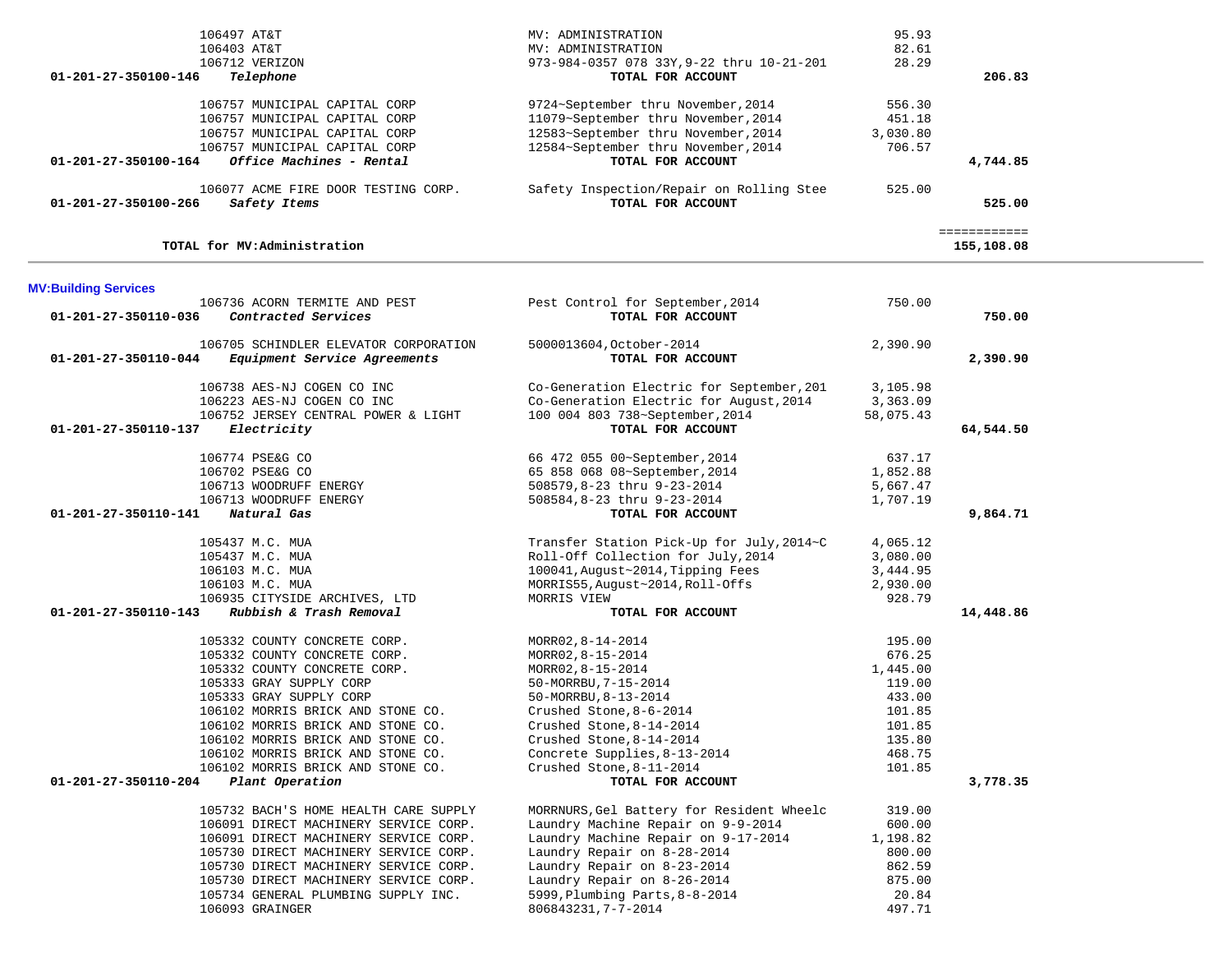| 01-201-27-350110-262 | 106093 GRAINGER<br>106097 KUIKEN BROTHERS CO. INC.<br>106097 KUIKEN BROTHERS CO. INC.<br>105733 R & J CONTROL, INC.<br>106108 TBS CONTROLS LLC<br>106748 J.A. SEXAUER<br>106755 MILLER & CHITTY CO INC<br>106705 SCHINDLER ELEVATOR CORPORATION<br>106705 SCHINDLER ELEVATOR CORPORATION<br>106705 SCHINDLER ELEVATOR CORPORATION<br>106705 SCHINDLER ELEVATOR CORPORATION<br>Machinery Repairs & Parts | 806843231, 8-1-2014<br>$020122, 8 - 4 - 2014$<br>$020122, 8 - 13 - 2014$<br>002657, Preventative Maintenance on Gener<br>M13000,9-9-2014<br>276829, 9-26-2014<br>0014350000,10-2-2014<br>5000013604,9-23-2014<br>5000013604,9-27-2014<br>5000013604,9-27-2014<br>5000013604,9-27-2014<br>TOTAL FOR ACCOUNT | 78.21<br>7.18<br>157.00<br>314.00<br>1,527.00<br>580.95<br>269.00<br>498.44<br>737.69<br>737.69<br>635.15 | 10,716.27<br>============ |  |
|----------------------|---------------------------------------------------------------------------------------------------------------------------------------------------------------------------------------------------------------------------------------------------------------------------------------------------------------------------------------------------------------------------------------------------------|------------------------------------------------------------------------------------------------------------------------------------------------------------------------------------------------------------------------------------------------------------------------------------------------------------|-----------------------------------------------------------------------------------------------------------|---------------------------|--|
|                      | TOTAL for MV: Building Services                                                                                                                                                                                                                                                                                                                                                                         |                                                                                                                                                                                                                                                                                                            |                                                                                                           | 106,493.59                |  |
| <b>MV:Dietary</b>    |                                                                                                                                                                                                                                                                                                                                                                                                         |                                                                                                                                                                                                                                                                                                            |                                                                                                           |                           |  |
| 01-201-27-350115-186 | 106711 STAR LEDGER<br>Coffee / Gift Shop                                                                                                                                                                                                                                                                                                                                                                | 947758, w/e 10-04-2014<br>TOTAL FOR ACCOUNT                                                                                                                                                                                                                                                                | 57.16                                                                                                     | 57.16                     |  |
| 01-201-27-350115-262 | 106095 HOBART SERVICE<br>Machinery Repairs & Parts                                                                                                                                                                                                                                                                                                                                                      | $0267749, 9 - 8 - 2014$<br>TOTAL FOR ACCOUNT                                                                                                                                                                                                                                                               | 2,443.62                                                                                                  | 2,443.62                  |  |
|                      | TOTAL for MV: Dietary                                                                                                                                                                                                                                                                                                                                                                                   |                                                                                                                                                                                                                                                                                                            |                                                                                                           | ============<br>2,500.78  |  |
| <b>MV:Laundry</b>    |                                                                                                                                                                                                                                                                                                                                                                                                         |                                                                                                                                                                                                                                                                                                            |                                                                                                           |                           |  |
| 01-201-27-350125-182 | 106742 EMERALD PROFESSIONAL<br>Diapers                                                                                                                                                                                                                                                                                                                                                                  | 285632,9-24-2014<br>TOTAL FOR ACCOUNT                                                                                                                                                                                                                                                                      | 13,714.48                                                                                                 | 13,714.48                 |  |
|                      | TOTAL for MV: Laundry                                                                                                                                                                                                                                                                                                                                                                                   |                                                                                                                                                                                                                                                                                                            |                                                                                                           | ============<br>13,714.48 |  |
| <b>MV:Nursing</b>    |                                                                                                                                                                                                                                                                                                                                                                                                         |                                                                                                                                                                                                                                                                                                            |                                                                                                           |                           |  |
| 01-201-27-350130-034 | 106746 INSTITUTE FOR NATURAL RESOURCES<br>Conference Expenses                                                                                                                                                                                                                                                                                                                                           | Food Addiction, Obesity & Diabetes-10/1/<br>TOTAL FOR ACCOUNT                                                                                                                                                                                                                                              | 81.00                                                                                                     | 81.00                     |  |
| 01-201-27-350130-036 | 106749 JAGDISH DANG<br>106750 JAMES H WOLF<br>106773 PREMIER HEALTHCARE<br>Contracted Services                                                                                                                                                                                                                                                                                                          | Psychiatric Services for September, 2014<br>Medical Director~9-25, 9-29, 10-02, 10-06-2<br>Admissions Nursing~October, 2014<br>TOTAL FOR ACCOUNT                                                                                                                                                           | 2,200.00<br>1,792.50<br>9,916.66                                                                          | 13,909.16                 |  |
|                      | 105306 ASSOCIATED SALES AND BAG CO.<br>106742 EMERALD PROFESSIONAL<br>106744 GULF SOUTH MEDICAL SUPPLY INC<br>106744 GULF SOUTH MEDICAL SUPPLY INC<br>106753 JML MEDICAL INC.<br>106753 JML MEDICAL INC.<br>106753 JML MEDICAL INC.<br>106753 JML MEDICAL INC.<br>106753 JML MEDICAL INC.<br>106753 JML MEDICAL INC.                                                                                    | 314307,8-15-2014<br>285632, 9-29-2014<br>1225058,9-19-2014<br>1225058,9-18-2014<br>5MOC02,8-28-2014<br>5MOC02, 9-02-2014<br>5MOC02, 9-02-2014<br>5MOC02, 9-02-2014<br>5MOC02, 9-04-2014<br>5MOC02, 9-08-2014                                                                                               | 606.24<br>3,625.00<br>547.50<br>200.00<br>2,044.40<br>2,495.50<br>244.44<br>75.38<br>3,457.60<br>126.72   |                           |  |
|                      | 106753 JML MEDICAL INC.<br>106753 JML MEDICAL INC.<br>106753 JML MEDICAL INC.<br>106753 JML MEDICAL INC.<br>106753 JML MEDICAL INC.<br>106753 JML MEDICAL INC.<br>106753 JML MEDICAL INC.<br>106753 JML MEDICAL INC.                                                                                                                                                                                    | 5MOC02,9-15-2014<br>5MOC02, 9-22-2014<br>5MOC02, 9-25-2014<br>5MOC02, 9-25-2014<br>5MOC02, 9-23-2014<br>5MOC02,10-06-2014<br>5MOC02, 9-22-2014<br>5MOC02, 9-25-2014                                                                                                                                        | 2,049.75<br>291.46<br>520.00<br>370.92<br>759.50<br>$-213.00$<br>4,311.14<br>2,846.71                     |                           |  |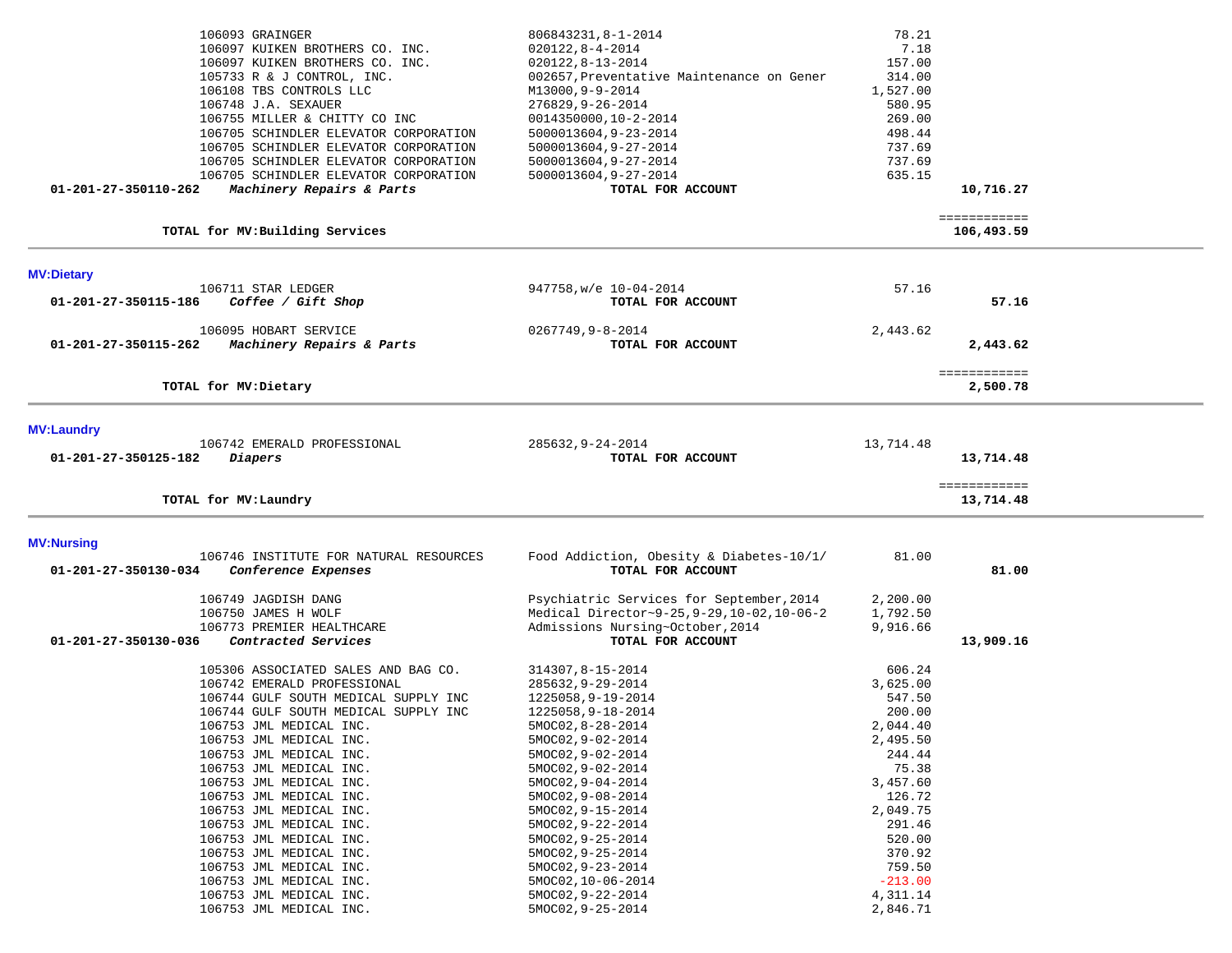| 106753 JML MEDICAL INC.                                                      | 5MOC02, 9-30-2014                          | 559.46     |              |
|------------------------------------------------------------------------------|--------------------------------------------|------------|--------------|
| 106753 JML MEDICAL INC.                                                      | 5MOC02,10-02-2014                          | 93.44      |              |
| 106753 JML MEDICAL INC.                                                      | 5MOC02,9-30-2014                           | 621.50     |              |
| 106753 JML MEDICAL INC.                                                      | 5MOC02,10-02-2014                          | 2,556.00   |              |
| 106754 MEDLINE INDUSTRIES INC                                                | 1183053,9-20-2014                          | 285.13     |              |
| General Stores<br>01-201-27-350130-046                                       | TOTAL FOR ACCOUNT                          |            | 28,474.79    |
| 106776 JUDITH MERCERON                                                       | Round Trip to Class (calculated from Morr  | 7.20       |              |
| Staff Development<br>01-201-27-350130-080                                    | TOTAL FOR ACCOUNT                          |            | 7.20         |
|                                                                              |                                            |            |              |
| 106741 DISCOVER RX                                                           | 5438-Legendary for September, 2014 (Vaccin | 40,563.71  |              |
| Legend Drugs (Prescription)<br>01-201-27-350130-171                          | TOTAL FOR ACCOUNT                          |            | 40,563.71    |
| 106741 DISCOVER RX                                                           | 5438-Stock Supply for September, 2014      | 4,770.39   |              |
| Non-Legend Drugs (OTC)<br>01-201-27-350130-172                               | TOTAL FOR ACCOUNT                          |            | 4,770.39     |
|                                                                              |                                            |            |              |
| 106079 ADVANCED VASCULAR ASSOCIATES                                          | I.D.#059209850,D.O.S.-7/11/2014            | 269.55     |              |
| Medical<br>01-201-27-350130-189                                              | TOTAL FOR ACCOUNT                          |            | 269.55       |
| 106775 JANET ASABEA                                                          | CNA Re-Certification, 9-30-2014            | 30.00      |              |
| 01-201-27-350130-191<br>Nursing                                              | TOTAL FOR ACCOUNT                          |            | 30.00        |
| 106761 PRAXAIR DISTRIBUTION                                                  | LM714,9-19-2014                            | 248.08     |              |
| 106761 PRAXAIR DISTRIBUTION                                                  | LM714,9-20-2014                            | 913.96     |              |
| 106761 PRAXAIR DISTRIBUTION                                                  | LM714, 9-23-2014                           | 255.26     |              |
| 106761 PRAXAIR DISTRIBUTION                                                  | LM714,9-29-2014                            | 255.26     |              |
| 01-201-27-350130-193<br>Oxygen                                               | TOTAL FOR ACCOUNT                          |            | 1,672.56     |
|                                                                              |                                            |            |              |
| 106740 DIRECT SUPPLY INC                                                     | 29406,10-3-2014                            | 453.70     |              |
| 105729 HB & HS, INC.                                                         | 9-322040,8-20-2014                         | 502.95     |              |
| 106760 PATTERSON MEDICAL SUPPLY, INC.                                        | 104022452,7-9-2014                         | 352.37     |              |
| 106760 PATTERSON MEDICAL SUPPLY, INC.                                        | 104022452,7-15-2014                        | 831.87     |              |
| 106760 PATTERSON MEDICAL SUPPLY, INC.                                        | 104022452,7-23-2014                        | 1,028.27   |              |
| 106760 PATTERSON MEDICAL SUPPLY, INC.                                        | 104022452,7-23-2014                        | 115.94     |              |
| Equipment<br>01-201-27-350130-258                                            | TOTAL FOR ACCOUNT                          |            | 3,285.10     |
|                                                                              |                                            |            | ============ |
| TOTAL for MV:Nursing                                                         |                                            |            | 93,063.46    |
|                                                                              |                                            |            |              |
| <b>MV:Recreation/Volunteer Svc</b>                                           |                                            |            |              |
| 106703 RABBI YOSEF NEWFIELD                                                  | Bible Study for Rosh Hoshanah, 9-23-2014   | 175.00     |              |
| 01-201-27-350135-032<br>Clergy Services                                      | TOTAL FOR ACCOUNT                          |            | 175.00       |
| 106709 SENIOR SALON SERVICES LLC                                             | 6409~September, 2014                       | 5,750.00   |              |
| 01-201-27-350135-036 Contracted Services                                     | TOTAL FOR ACCOUNT                          |            | 5,750.00     |
|                                                                              |                                            |            |              |
| 106739 BRUSHSTROKES                                                          | Paint Therapy on 9-24-2014                 | 135.00     |              |
| 106758 NICHOLAS L. ROCCAFORTE                                                | Music & Singing on 2D, 10-8-2014           | 75.00      |              |
| 106762 PRECIOUSGEMS MUSIC, LLC<br>Patient Activities<br>01-201-27-350135-194 | Music Program on 9-25-2014                 | 125.00     | 335.00       |
|                                                                              | TOTAL FOR ACCOUNT                          |            |              |
|                                                                              |                                            |            | ============ |
| TOTAL for MV: Recreation/Volunteer Svc                                       |                                            |            | 6,260.00     |
|                                                                              |                                            |            |              |
| <b>MV:Rehabilitation</b>                                                     |                                            |            |              |
| 106707 SELECT REHABILITATION INC.                                            | Physical Therapy for September, 2014       | 70,646.67  |              |
| 01-201-27-350140-036<br>Contracted Services                                  | TOTAL FOR ACCOUNT                          |            | 70,646.67    |
| 106707 SELECT REHABILITATION INC.                                            | Speech Therapy for September, 2014         | 24, 286.45 |              |
| $01 - 201 - 27 - 350140 - 194$ Patient Activities                            | TOTAL FOR ACCOUNT                          |            | 24,286.45    |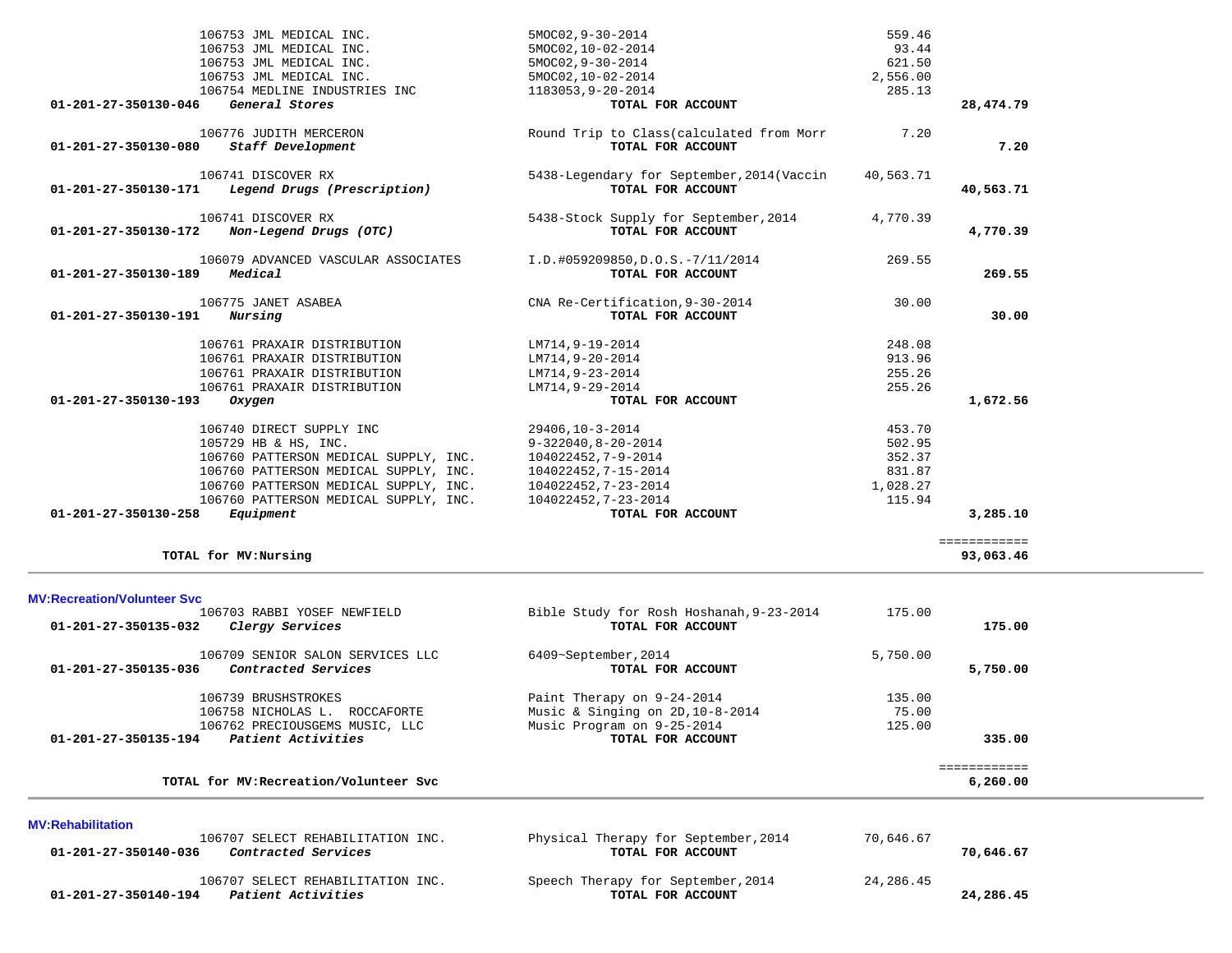| 01-201-27-350140-199                                          | 106707 SELECT REHABILITATION INC.<br>Rehab Therapy                                 | Occupational Therapy for September, 2014<br>TOTAL FOR ACCOUNT | 54,117.56        | 54,117.56                  |  |
|---------------------------------------------------------------|------------------------------------------------------------------------------------|---------------------------------------------------------------|------------------|----------------------------|--|
|                                                               | TOTAL for MV: Rehabilitation                                                       |                                                               |                  | ============<br>149,050.68 |  |
| <b>Assistance Dep Child: Local Shr</b>                        |                                                                                    |                                                               |                  |                            |  |
| 01-201-27-354100-091                                          | 106667 OFFICE OF TEMPORARY ASSISTANCE<br>Assistance Dep Child: Local Shr Program E | For estimated County Share of TANF for t<br>TOTAL FOR ACCOUNT | 8,000.00         | 8,000.00                   |  |
|                                                               | TOTAL for Assistance Dep Child: Local Shr                                          |                                                               |                  | ============<br>8,000.00   |  |
| <b>Assistance SSI Income Recipien</b><br>01-201-27-355100-090 | 106668 OFFICE OF TEMPORARY ASSISTANCE<br>Assistance SSI Income Recipien Expenditu  | For estimated County Share of ASSIR for<br>TOTAL FOR ACCOUNT  | 45,000.00        | 45,000.00                  |  |
|                                                               | TOTAL for Assistance SSI Income Recipien                                           |                                                               |                  | ============<br>45,000.00  |  |
| <b>County Adjuster</b>                                        |                                                                                    |                                                               |                  |                            |  |
|                                                               | 105957 TELESEARCH INC                                                              | T.Kennedy w/e 9/14 Adjuster Temp                              | 589.88           |                            |  |
|                                                               | 105951 TELESEARCH INC                                                              | T.Kennedy w/e 8/31 Adjuster Temp                              | 731.25           |                            |  |
|                                                               | 105951 TELESEARCH INC                                                              | T.Kennedy w/e 9/7 Adjuster Temp                               | 438.75           |                            |  |
|                                                               | 106243 TELESEARCH INC                                                              | T.Kennedy w/e 9/21/14 Adjuster Temp                           | 546.00           |                            |  |
| 01-201-27-357100-016                                          | Outside Salaries & Wages                                                           | TOTAL FOR ACCOUNT                                             |                  | 2,305.88                   |  |
|                                                               | 107070 COUNTY OF MORRIS                                                            | 1ST HALF 10/14 METERED MAIL                                   | 218.82           |                            |  |
| 01-201-27-357100-068                                          | Postage & Metered Mail                                                             | TOTAL FOR ACCOUNT                                             |                  | 218.82                     |  |
|                                                               | 107043 ACQUANETTA KING                                                             |                                                               | 40.00            |                            |  |
| 01-201-27-357100-082                                          | Travel Expense                                                                     | ACQUANETTA KING & CATHERINE GOMES-ALSTON<br>TOTAL FOR ACCOUNT |                  | 40.00                      |  |
|                                                               |                                                                                    |                                                               |                  | ============               |  |
|                                                               | TOTAL for County Adjuster                                                          |                                                               |                  | 2,564.70                   |  |
| <b>County Library</b>                                         |                                                                                    |                                                               |                  |                            |  |
|                                                               | 105535 INFORMATION TODAY INC                                                       | Literary Market Place dated 09/08/14                          | 424.00           |                            |  |
|                                                               | 106296 INGRAM LIBRARY SERVICES                                                     | 20C0083 dated 09/10/14                                        | 879.41           |                            |  |
|                                                               | 106296 INGRAM LIBRARY SERVICES                                                     | 20C0083 dated 09/10/14                                        | 9.90             |                            |  |
|                                                               | 106296 INGRAM LIBRARY SERVICES                                                     | 20C0083 dated 09/12/14                                        | 72.31            |                            |  |
|                                                               | 106296 INGRAM LIBRARY SERVICES<br>106296 INGRAM LIBRARY SERVICES                   | 20C0083 dated 09/12/14<br>20C0083 dated 09/12/14              | 435.78<br>541.83 |                            |  |
|                                                               | 106294 INGRAM LIBRARY SERVICES                                                     | 20C0083 dated 08/29/14                                        | 617.25           |                            |  |
|                                                               | 106294 INGRAM LIBRARY SERVICES                                                     | 20C0083 dated 09/02/14                                        | 61.52            |                            |  |
|                                                               | 106294 INGRAM LIBRARY SERVICES                                                     | 20C0083 dated 09/03/14                                        | 9.74             |                            |  |
|                                                               | 106294 INGRAM LIBRARY SERVICES                                                     | 20C0083 dated 09/03/14                                        | 61.54            |                            |  |
|                                                               | 106294 INGRAM LIBRARY SERVICES                                                     | 20C0083 dated 09/04/14                                        | 94.66            |                            |  |
|                                                               | 106294 INGRAM LIBRARY SERVICES                                                     | 20C0083 dated 09/04/14 Split Object Code                      | 51.38            |                            |  |
|                                                               | 106294 INGRAM LIBRARY SERVICES                                                     | 20C0083 dated 09/05/14                                        | 19.01            |                            |  |
|                                                               | 106294 INGRAM LIBRARY SERVICES                                                     | 20C0083 dated 09/05/14                                        | 1,354.56         |                            |  |
|                                                               | 106294 INGRAM LIBRARY SERVICES                                                     | 20C0083 dated 090/08/14                                       | 13.85            |                            |  |
|                                                               | 106294 INGRAM LIBRARY SERVICES                                                     | 20C0083 dated 09/08/14                                        | 140.70           |                            |  |

106294 INGRAM LIBRARY SERVICES 20C0083 dated 09/08/14 140.70<br>106346 INGRAM LIBRARY SERVICES 20C0083 dated 08/21/14 108.46 106346 INGRAM LIBRARY SERVICES 20C0083 dated 08/21/14 106346 INGRAM LIBRARY SERVICES 20C0083 dated 08/21/14 98.59 106346 INGRAM LIBRARY SERVICES 20C0083 dated 08/21/14 98.59 106346 INGRAM LIBRARY SERVICES 20C0083 dated 08/21/14 17.99 106346 INGRAM LIBRARY SERVICES 20C0083 dated 08/25/14 206.45<br>106346 INGRAM LIBRARY SERVICES 20C0083 dated 08/25/14 109.15 106346 INGRAM LIBRARY SERVICES 20C0083 dated 08/25/14 109.15<br>106346 INGRAM LIBRARY SERVICES 20C0083 dated 08/26/14 109.163.82

106346 INGRAM LIBRARY SERVICES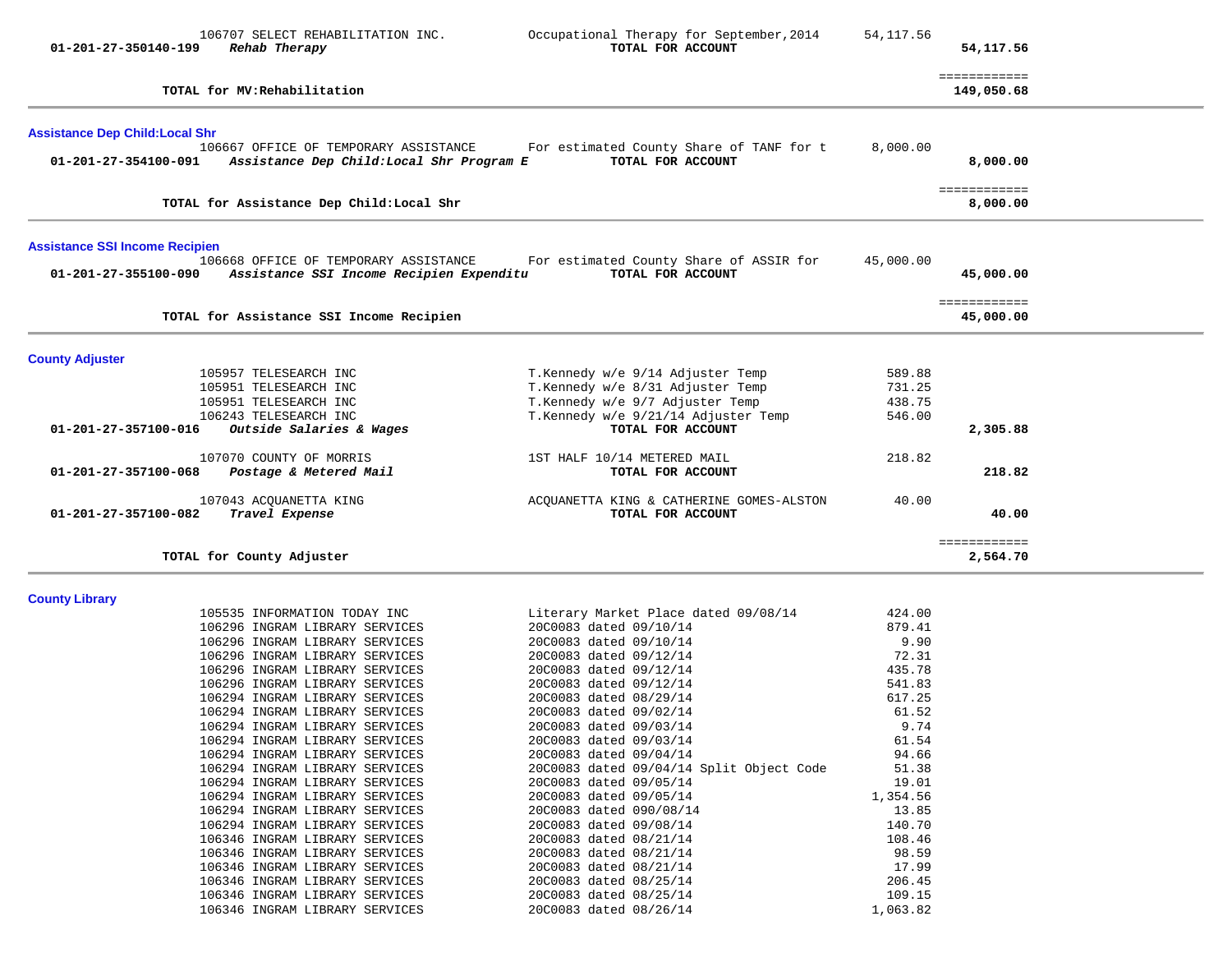| 01-201-29-390100-028 Books & Periodicals                                            |                                              |          | 25,822.60 |
|-------------------------------------------------------------------------------------|----------------------------------------------|----------|-----------|
|                                                                                     |                                              |          |           |
|                                                                                     |                                              | 168.00   |           |
| 103743 COVERBIND CORPORATION<br>- 103743 COVERBIND CORPORATION<br>TOTAL FOR ACCOUNT |                                              |          |           |
| 01-201-29-390100-058                                                                |                                              |          | 168.00    |
|                                                                                     |                                              |          |           |
| 107070 COUNTY OF MORRIS                                                             | 1ST HALF 10/14 METERED MAIL                  | 818.55   |           |
| 01-201-29-390100-068<br>Postage & Metered Mail                                      | TOTAL FOR ACCOUNT                            |          | 818.55    |
|                                                                                     |                                              |          |           |
| 106294 INGRAM LIBRARY SERVICES                                                      | 20C0083 dated 09/04/14 Split Object Code     | 38.47    |           |
| 106295 INGRAM LIBRARY SERVICES                                                      | 20C0083 dated 09/09/14 Split Object Code     | 17.47    |           |
| 106297 INGRAM LIBRARY SERVICES                                                      | 20C0083 dated 09/11/14                       | 166.63   |           |
| 106297 INGRAM LIBRARY SERVICES                                                      | 20C0083 dated 09/12/14                       | 1,580.27 |           |
| Video & Film Materials<br>01-201-29-390100-083                                      | TOTAL FOR ACCOUNT                            |          | 1,802.84  |
|                                                                                     |                                              |          |           |
| 105538 OCLC ONLINE COMPUTER                                                         | 010CLC2051 dated 08/31/14 - NWM Morris C     | 2,039.20 |           |
| 105538 OCLC ONLINE COMPUTER                                                         | $010CLC2051$ dated $08/31/14$ - XTM M.A.I.N. | 1,714.81 |           |
| Other Outside Services<br>01-201-29-390100-084                                      | TOTAL FOR ACCOUNT                            |          | 3,754.01  |
|                                                                                     |                                              |          |           |
| 105527 DICK BLICK                                                                   | 55274 dated 08/26/14                         | 107.13   |           |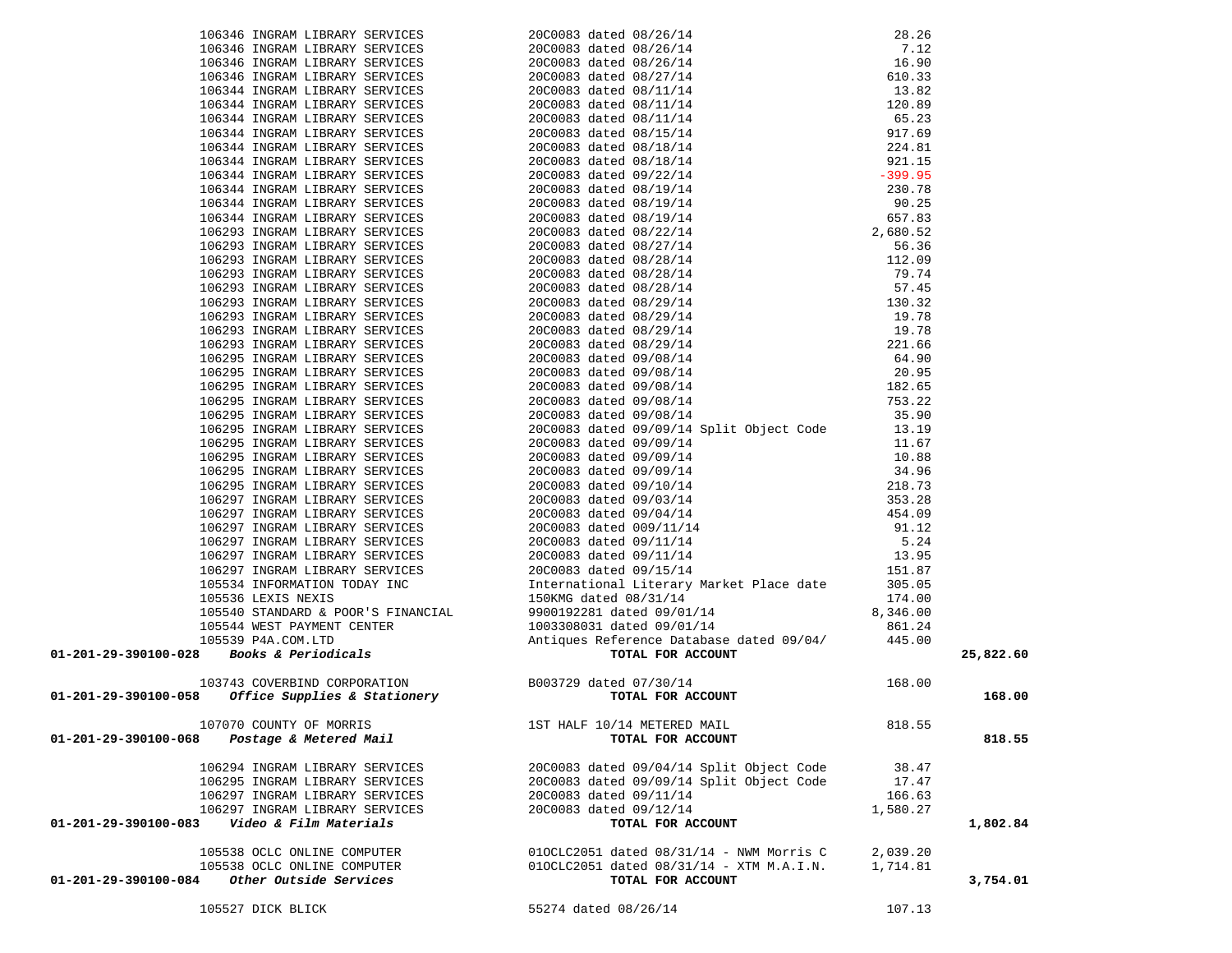| 701393 dated 08/26/14<br>NYC1054187 dated 08/20/14 | 86.00<br>221.42                                                                                                                                                                                                                        |                                                             |                                                                                                  |
|----------------------------------------------------|----------------------------------------------------------------------------------------------------------------------------------------------------------------------------------------------------------------------------------------|-------------------------------------------------------------|--------------------------------------------------------------------------------------------------|
| C1033751 dated 08/15/14                            | 423.76                                                                                                                                                                                                                                 |                                                             |                                                                                                  |
| TOTAL FOR ACCOUNT                                  |                                                                                                                                                                                                                                        | 1,189.04                                                    |                                                                                                  |
|                                                    |                                                                                                                                                                                                                                        | 33,555.04                                                   |                                                                                                  |
|                                                    |                                                                                                                                                                                                                                        |                                                             |                                                                                                  |
| BILL PERIOD: 6/14-7/13                             | 33.51                                                                                                                                                                                                                                  |                                                             |                                                                                                  |
| BILL PERIOD: 7/14 - 8/13                           |                                                                                                                                                                                                                                        |                                                             |                                                                                                  |
|                                                    |                                                                                                                                                                                                                                        |                                                             |                                                                                                  |
| 1ST HALF 10/14 METERED MAIL                        | 78.26                                                                                                                                                                                                                                  |                                                             |                                                                                                  |
| TOTAL FOR ACCOUNT                                  |                                                                                                                                                                                                                                        | 78.26                                                       |                                                                                                  |
|                                                    |                                                                                                                                                                                                                                        | 146.25                                                      |                                                                                                  |
|                                                    |                                                                                                                                                                                                                                        |                                                             |                                                                                                  |
|                                                    |                                                                                                                                                                                                                                        |                                                             |                                                                                                  |
|                                                    |                                                                                                                                                                                                                                        |                                                             |                                                                                                  |
|                                                    |                                                                                                                                                                                                                                        |                                                             |                                                                                                  |
|                                                    |                                                                                                                                                                                                                                        | 398,409.91                                                  |                                                                                                  |
|                                                    |                                                                                                                                                                                                                                        |                                                             |                                                                                                  |
|                                                    |                                                                                                                                                                                                                                        |                                                             |                                                                                                  |
| POMEL, D.                                          | 2,799.00                                                                                                                                                                                                                               |                                                             |                                                                                                  |
| CUNNINGHAM, A.                                     | 2,292.88                                                                                                                                                                                                                               |                                                             |                                                                                                  |
| WITTY, I.                                          | 1,140.00                                                                                                                                                                                                                               |                                                             |                                                                                                  |
| CARBERRY, J.                                       | 1,240.00                                                                                                                                                                                                                               |                                                             |                                                                                                  |
| TOTAL FOR ACCOUNT                                  |                                                                                                                                                                                                                                        | 13,095.49                                                   |                                                                                                  |
| 1ST HALF 10/14 METERED MAIL                        | 33.76                                                                                                                                                                                                                                  |                                                             |                                                                                                  |
| TOTAL FOR ACCOUNT                                  |                                                                                                                                                                                                                                        | 33.76                                                       |                                                                                                  |
|                                                    |                                                                                                                                                                                                                                        |                                                             |                                                                                                  |
| TOTAL FOR ACCOUNT                                  |                                                                                                                                                                                                                                        | 19.62                                                       |                                                                                                  |
|                                                    |                                                                                                                                                                                                                                        |                                                             |                                                                                                  |
|                                                    |                                                                                                                                                                                                                                        |                                                             |                                                                                                  |
|                                                    |                                                                                                                                                                                                                                        |                                                             |                                                                                                  |
| FALL 2014 COUNTY OF MORRIS PORTION OF ED           | 1,031.76                                                                                                                                                                                                                               |                                                             |                                                                                                  |
| CHARGEBACKS FALL 2014 J. GARCIA & S. TSH           | 1,723.04                                                                                                                                                                                                                               |                                                             |                                                                                                  |
| TOTAL FOR ACCOUNT                                  |                                                                                                                                                                                                                                        | 2,754.80                                                    |                                                                                                  |
|                                                    |                                                                                                                                                                                                                                        | ============                                                |                                                                                                  |
|                                                    |                                                                                                                                                                                                                                        | 2,754.80                                                    |                                                                                                  |
|                                                    | NYC1054187 dated 08/20/14<br>C1033751 dated 08/21/14<br>TOTAL FOR ACCOUNT<br>2ND HALF 10/14 OPERATING BUDGET<br>TOTAL FOR ACCOUNT<br>NITZSCHE, P.<br>0434680872 8/23/14-9/22/14 bottled wat<br>Rmb Out of Cty Two Yr Coll Expenditures | 23.04<br>305.97<br>34.48<br>398,409.91<br>5,623.61<br>19.62 | ============<br>67.99<br>============<br>398,409.91<br>============<br>============<br>13,148.87 |

**Cont M.C. School of Tech** 

106516 MC VOCATIONAL SCHOOL DISTRICT DISTRICT TAXES TO BE RAISED FOR THE MONT 377,801.00<br>0 **Cont M.C. School of Tech Expenditures TOTAL FOR ACCOUNT 01-201-29-400100-090** *Cont M.C. School of Tech Expenditures* **TOTAL FOR ACCOUNT 377,801.00**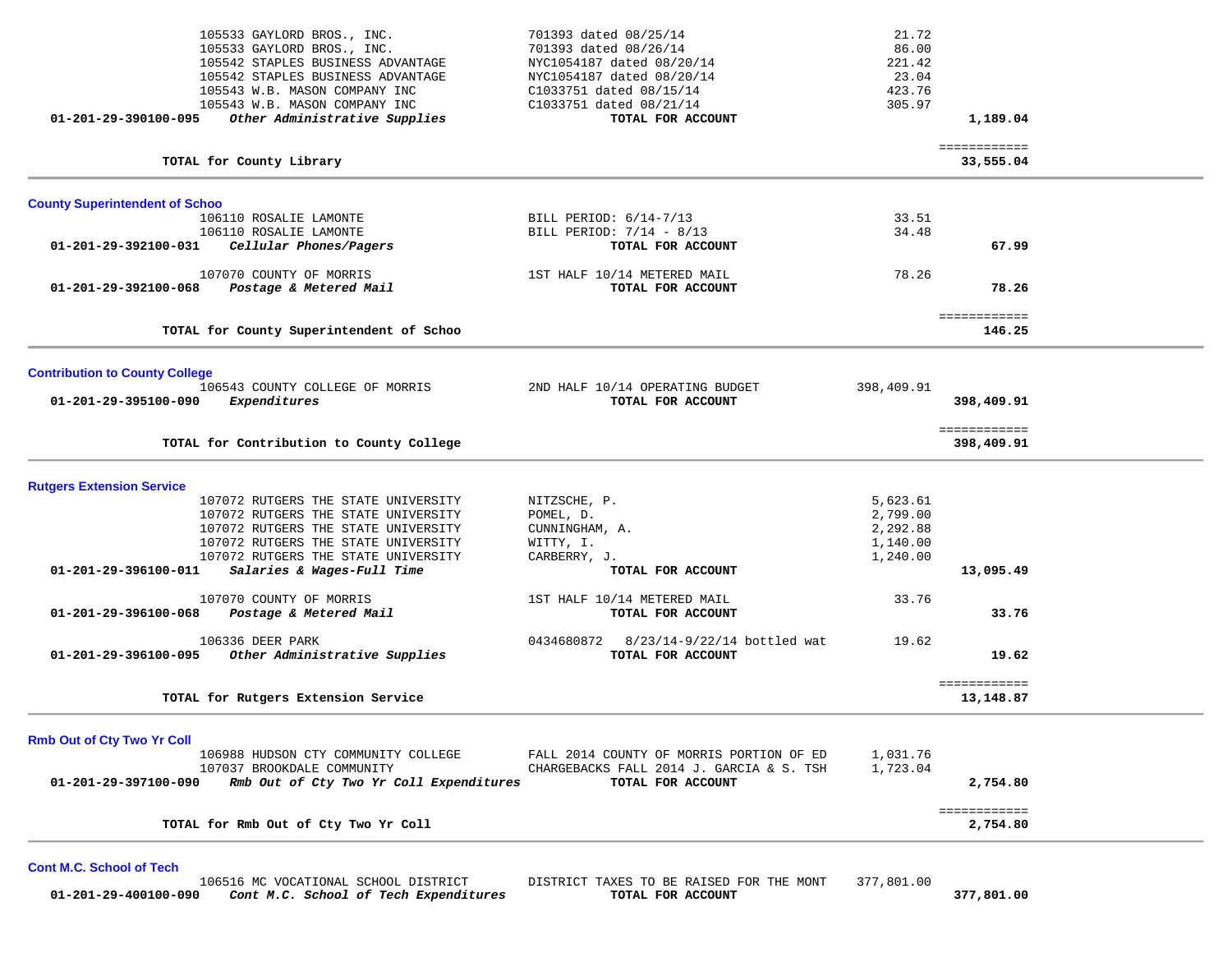| 107070 COUNTY OF MORRIS 18 18T HALF $10/14$ METERED MAIL<br>B <b>Postage &amp; Metered Mail 18T TOTAL FOR ACCOUNT</b><br>81.20<br>81.20<br>01-201-29-407100-068<br>105649 M.C. MUA<br>221.70<br>Tipping Fees<br>01-201-29-407100-143 Rubbish & Trash Removal<br>TOTAL FOR ACCOUNT<br>221.70<br>============<br>TOTAL for Fire and Police Academy<br>465.20<br><b>Utilities</b><br>105803 JERSEY CENTRAL POWER & LIGHT<br>46.71<br>100 105 119 190 9/17/2014<br>105803 JERSEY CENIRAL POWER & LIGHT<br>106249 JERSEY CENTRAL POWER & LIGHT<br>10-00-89-1397-3-5 Rt 206 9/26/2014<br>292.00<br>106345 JERSEY CENTRAL POWER & LIGHT<br>10-00-28-8978-6-4 Mt Arlington<br>52.87<br>106617 JERSEY CENTRAL POWER & LIGHT 10-00-64-2465-3-9 Rt 53 & Diamond Spring 34.65<br>426.23<br>01-201-31-430100-137 Electricity<br>TOTAL FOR ACCOUNT<br>107076 NATIONAL FUEL OIL INC. TUEL CHARGES 9/14<br>55,972.42<br>Gas Purchases<br>01-201-31-430100-140<br>TOTAL FOR ACCOUNT<br>55,972.42<br>106613 N.J. NATURAL GAS COMPANY<br>06-1126-4355-14 RE: WHARTON BRIDGES / 08<br>238.95<br>106611 N.J. NATURAL GAS COMPANY<br>06-1126-4174-12 RE: WHARTON OFF/ 08-04-1<br>26.79<br>106614 N.J. NATURAL GAS COMPANY<br>06-1126-4370-18 RE: WHARTON ROADS/ 08-04<br>157.06<br>106612 N.J. NATURAL GAS COMPANY<br>22-0009-8231-77 RE: WHARTON BRIDGE GEN/<br>26.21<br>106610 N.J. NATURAL GAS COMPANY<br>12-1157-4515-09 RE: DOVER PROBATION/ 08-<br>25.98<br>105650 SUBURBAN PROPANE -2347<br>Propane<br>1,853.98<br>105650 SUBURBAN PROPANE -2347<br>Rounding<br>0.24<br>1.35<br>105650 SUBURBAN PROPANE -2347<br>Transportation<br>105650 SUBURBAN PROPANE -2347<br>9.62<br>Safety P&T Fee<br>01-201-31-430100-141 Natural Gas<br>TOTAL FOR ACCOUNT<br>2,340.18<br>106497 AT&T<br>UTILITIES - TELEPHONE<br>1,681.32<br>106403 AT&T<br>UTILITIES - TELEPHONE<br>1,663.51<br>106354 CENTURYLINK<br>309973303, 9/19/14, T1 Chester (9/19/14-<br>1,785.33<br>07876-628300-02-0 8/14/14-9/21/14 Basi<br>104072 CABLEVISION<br>719.40<br>104072 CABLEVISION<br>Ultra 101<br>600.00<br>104072 CABLEVISION<br>Static IPs (Qty 5)<br>300.00<br>Onr Time Installation Fee<br>46.95<br>104072 CABLEVISION<br>6000057810 X26, 9/1/14, Mthly charge(aut<br>105257 VERIZON BUSINESS<br>464.00<br>973-644-3258 153 04Y, 9/13/14, CAD dial<br>106111 VERIZON<br>151.56<br>201 V03-1289 703 57Y, 9/16/14, Mine Hill<br>106367 VERIZON<br>231.14<br>106367 VERIZON<br>201 V03-1541 818 53Y, 9/16/14, Mt Arling<br>221.05<br>106369 VERIZON<br>973 539-7933 842 07Y, 9/16/14, Randolph<br>28.29<br>106369 VERIZON<br>973-697-0879 521 94Y, 9/22/14, Jefferson<br>28.29<br>201 V03-7261 127 66Y, 9/16/14, 911 Switc<br>11,336.09<br>106368 VERIZON<br>19,256.93<br>01-201-31-430100-146<br>Telephone<br>TOTAL FOR ACCOUNT<br>18.05<br>106159 SOUTHEAST MORRIS COUNTY<br>691220167002/ VOTING MACHINE<br>106159 SOUTHEAST MORRIS COUNTY<br>691220133000/ CNTY GRG<br>346.73<br>106159 SOUTHEAST MORRIS COUNTY<br>44.14<br>691220165000/ 16 HIGHVIEW<br>200.58<br>106159 SOUTHEAST MORRIS COUNTY<br>691220161000/ MOSQUITO - HIGHVIEW<br>106466 SOUTHEAST MORRIS COUNTY<br>7721001924.00/ H/S-MV1<br>1,041.93<br>106466 SOUTHEAST MORRIS COUNTY<br>674.58<br>7721000080.00/ SCHUYLER<br>106466 SOUTHEAST MORRIS COUNTY | 01-201-29-407100-028 Books & Periodicals | 105809 NJ STATE SAFETY COUNCIL<br>105809 NJ STATE SAFETY COUNCIL | CEVO 3 Fire Books<br>Shipping<br>TOTAL FOR ACCOUNT | 151.50<br>10.80 | 162.30 |  |
|-----------------------------------------------------------------------------------------------------------------------------------------------------------------------------------------------------------------------------------------------------------------------------------------------------------------------------------------------------------------------------------------------------------------------------------------------------------------------------------------------------------------------------------------------------------------------------------------------------------------------------------------------------------------------------------------------------------------------------------------------------------------------------------------------------------------------------------------------------------------------------------------------------------------------------------------------------------------------------------------------------------------------------------------------------------------------------------------------------------------------------------------------------------------------------------------------------------------------------------------------------------------------------------------------------------------------------------------------------------------------------------------------------------------------------------------------------------------------------------------------------------------------------------------------------------------------------------------------------------------------------------------------------------------------------------------------------------------------------------------------------------------------------------------------------------------------------------------------------------------------------------------------------------------------------------------------------------------------------------------------------------------------------------------------------------------------------------------------------------------------------------------------------------------------------------------------------------------------------------------------------------------------------------------------------------------------------------------------------------------------------------------------------------------------------------------------------------------------------------------------------------------------------------------------------------------------------------------------------------------------------------------------------------------------------------------------------------------------------------------------------------------------------------------------------------------------------------------------------------------------------------------------------------------------------------------------------------------------------------------------------------------------------------------------------------------------------------------------------------------------------------------------------------------------------------------------------------------------------------------------------------------------------------|------------------------------------------|------------------------------------------------------------------|----------------------------------------------------|-----------------|--------|--|
|                                                                                                                                                                                                                                                                                                                                                                                                                                                                                                                                                                                                                                                                                                                                                                                                                                                                                                                                                                                                                                                                                                                                                                                                                                                                                                                                                                                                                                                                                                                                                                                                                                                                                                                                                                                                                                                                                                                                                                                                                                                                                                                                                                                                                                                                                                                                                                                                                                                                                                                                                                                                                                                                                                                                                                                                                                                                                                                                                                                                                                                                                                                                                                                                                                                                                   |                                          |                                                                  |                                                    |                 |        |  |
|                                                                                                                                                                                                                                                                                                                                                                                                                                                                                                                                                                                                                                                                                                                                                                                                                                                                                                                                                                                                                                                                                                                                                                                                                                                                                                                                                                                                                                                                                                                                                                                                                                                                                                                                                                                                                                                                                                                                                                                                                                                                                                                                                                                                                                                                                                                                                                                                                                                                                                                                                                                                                                                                                                                                                                                                                                                                                                                                                                                                                                                                                                                                                                                                                                                                                   |                                          |                                                                  |                                                    |                 |        |  |
|                                                                                                                                                                                                                                                                                                                                                                                                                                                                                                                                                                                                                                                                                                                                                                                                                                                                                                                                                                                                                                                                                                                                                                                                                                                                                                                                                                                                                                                                                                                                                                                                                                                                                                                                                                                                                                                                                                                                                                                                                                                                                                                                                                                                                                                                                                                                                                                                                                                                                                                                                                                                                                                                                                                                                                                                                                                                                                                                                                                                                                                                                                                                                                                                                                                                                   |                                          |                                                                  |                                                    |                 |        |  |
|                                                                                                                                                                                                                                                                                                                                                                                                                                                                                                                                                                                                                                                                                                                                                                                                                                                                                                                                                                                                                                                                                                                                                                                                                                                                                                                                                                                                                                                                                                                                                                                                                                                                                                                                                                                                                                                                                                                                                                                                                                                                                                                                                                                                                                                                                                                                                                                                                                                                                                                                                                                                                                                                                                                                                                                                                                                                                                                                                                                                                                                                                                                                                                                                                                                                                   |                                          |                                                                  |                                                    |                 |        |  |
|                                                                                                                                                                                                                                                                                                                                                                                                                                                                                                                                                                                                                                                                                                                                                                                                                                                                                                                                                                                                                                                                                                                                                                                                                                                                                                                                                                                                                                                                                                                                                                                                                                                                                                                                                                                                                                                                                                                                                                                                                                                                                                                                                                                                                                                                                                                                                                                                                                                                                                                                                                                                                                                                                                                                                                                                                                                                                                                                                                                                                                                                                                                                                                                                                                                                                   |                                          |                                                                  |                                                    |                 |        |  |
|                                                                                                                                                                                                                                                                                                                                                                                                                                                                                                                                                                                                                                                                                                                                                                                                                                                                                                                                                                                                                                                                                                                                                                                                                                                                                                                                                                                                                                                                                                                                                                                                                                                                                                                                                                                                                                                                                                                                                                                                                                                                                                                                                                                                                                                                                                                                                                                                                                                                                                                                                                                                                                                                                                                                                                                                                                                                                                                                                                                                                                                                                                                                                                                                                                                                                   |                                          |                                                                  |                                                    |                 |        |  |
|                                                                                                                                                                                                                                                                                                                                                                                                                                                                                                                                                                                                                                                                                                                                                                                                                                                                                                                                                                                                                                                                                                                                                                                                                                                                                                                                                                                                                                                                                                                                                                                                                                                                                                                                                                                                                                                                                                                                                                                                                                                                                                                                                                                                                                                                                                                                                                                                                                                                                                                                                                                                                                                                                                                                                                                                                                                                                                                                                                                                                                                                                                                                                                                                                                                                                   |                                          |                                                                  |                                                    |                 |        |  |
|                                                                                                                                                                                                                                                                                                                                                                                                                                                                                                                                                                                                                                                                                                                                                                                                                                                                                                                                                                                                                                                                                                                                                                                                                                                                                                                                                                                                                                                                                                                                                                                                                                                                                                                                                                                                                                                                                                                                                                                                                                                                                                                                                                                                                                                                                                                                                                                                                                                                                                                                                                                                                                                                                                                                                                                                                                                                                                                                                                                                                                                                                                                                                                                                                                                                                   |                                          |                                                                  |                                                    |                 |        |  |
|                                                                                                                                                                                                                                                                                                                                                                                                                                                                                                                                                                                                                                                                                                                                                                                                                                                                                                                                                                                                                                                                                                                                                                                                                                                                                                                                                                                                                                                                                                                                                                                                                                                                                                                                                                                                                                                                                                                                                                                                                                                                                                                                                                                                                                                                                                                                                                                                                                                                                                                                                                                                                                                                                                                                                                                                                                                                                                                                                                                                                                                                                                                                                                                                                                                                                   |                                          |                                                                  |                                                    |                 |        |  |
|                                                                                                                                                                                                                                                                                                                                                                                                                                                                                                                                                                                                                                                                                                                                                                                                                                                                                                                                                                                                                                                                                                                                                                                                                                                                                                                                                                                                                                                                                                                                                                                                                                                                                                                                                                                                                                                                                                                                                                                                                                                                                                                                                                                                                                                                                                                                                                                                                                                                                                                                                                                                                                                                                                                                                                                                                                                                                                                                                                                                                                                                                                                                                                                                                                                                                   |                                          |                                                                  |                                                    |                 |        |  |
|                                                                                                                                                                                                                                                                                                                                                                                                                                                                                                                                                                                                                                                                                                                                                                                                                                                                                                                                                                                                                                                                                                                                                                                                                                                                                                                                                                                                                                                                                                                                                                                                                                                                                                                                                                                                                                                                                                                                                                                                                                                                                                                                                                                                                                                                                                                                                                                                                                                                                                                                                                                                                                                                                                                                                                                                                                                                                                                                                                                                                                                                                                                                                                                                                                                                                   |                                          |                                                                  |                                                    |                 |        |  |
|                                                                                                                                                                                                                                                                                                                                                                                                                                                                                                                                                                                                                                                                                                                                                                                                                                                                                                                                                                                                                                                                                                                                                                                                                                                                                                                                                                                                                                                                                                                                                                                                                                                                                                                                                                                                                                                                                                                                                                                                                                                                                                                                                                                                                                                                                                                                                                                                                                                                                                                                                                                                                                                                                                                                                                                                                                                                                                                                                                                                                                                                                                                                                                                                                                                                                   |                                          |                                                                  |                                                    |                 |        |  |
|                                                                                                                                                                                                                                                                                                                                                                                                                                                                                                                                                                                                                                                                                                                                                                                                                                                                                                                                                                                                                                                                                                                                                                                                                                                                                                                                                                                                                                                                                                                                                                                                                                                                                                                                                                                                                                                                                                                                                                                                                                                                                                                                                                                                                                                                                                                                                                                                                                                                                                                                                                                                                                                                                                                                                                                                                                                                                                                                                                                                                                                                                                                                                                                                                                                                                   |                                          |                                                                  |                                                    |                 |        |  |
|                                                                                                                                                                                                                                                                                                                                                                                                                                                                                                                                                                                                                                                                                                                                                                                                                                                                                                                                                                                                                                                                                                                                                                                                                                                                                                                                                                                                                                                                                                                                                                                                                                                                                                                                                                                                                                                                                                                                                                                                                                                                                                                                                                                                                                                                                                                                                                                                                                                                                                                                                                                                                                                                                                                                                                                                                                                                                                                                                                                                                                                                                                                                                                                                                                                                                   |                                          |                                                                  |                                                    |                 |        |  |
|                                                                                                                                                                                                                                                                                                                                                                                                                                                                                                                                                                                                                                                                                                                                                                                                                                                                                                                                                                                                                                                                                                                                                                                                                                                                                                                                                                                                                                                                                                                                                                                                                                                                                                                                                                                                                                                                                                                                                                                                                                                                                                                                                                                                                                                                                                                                                                                                                                                                                                                                                                                                                                                                                                                                                                                                                                                                                                                                                                                                                                                                                                                                                                                                                                                                                   |                                          |                                                                  |                                                    |                 |        |  |
|                                                                                                                                                                                                                                                                                                                                                                                                                                                                                                                                                                                                                                                                                                                                                                                                                                                                                                                                                                                                                                                                                                                                                                                                                                                                                                                                                                                                                                                                                                                                                                                                                                                                                                                                                                                                                                                                                                                                                                                                                                                                                                                                                                                                                                                                                                                                                                                                                                                                                                                                                                                                                                                                                                                                                                                                                                                                                                                                                                                                                                                                                                                                                                                                                                                                                   |                                          |                                                                  |                                                    |                 |        |  |
|                                                                                                                                                                                                                                                                                                                                                                                                                                                                                                                                                                                                                                                                                                                                                                                                                                                                                                                                                                                                                                                                                                                                                                                                                                                                                                                                                                                                                                                                                                                                                                                                                                                                                                                                                                                                                                                                                                                                                                                                                                                                                                                                                                                                                                                                                                                                                                                                                                                                                                                                                                                                                                                                                                                                                                                                                                                                                                                                                                                                                                                                                                                                                                                                                                                                                   |                                          |                                                                  |                                                    |                 |        |  |
|                                                                                                                                                                                                                                                                                                                                                                                                                                                                                                                                                                                                                                                                                                                                                                                                                                                                                                                                                                                                                                                                                                                                                                                                                                                                                                                                                                                                                                                                                                                                                                                                                                                                                                                                                                                                                                                                                                                                                                                                                                                                                                                                                                                                                                                                                                                                                                                                                                                                                                                                                                                                                                                                                                                                                                                                                                                                                                                                                                                                                                                                                                                                                                                                                                                                                   |                                          |                                                                  |                                                    |                 |        |  |
|                                                                                                                                                                                                                                                                                                                                                                                                                                                                                                                                                                                                                                                                                                                                                                                                                                                                                                                                                                                                                                                                                                                                                                                                                                                                                                                                                                                                                                                                                                                                                                                                                                                                                                                                                                                                                                                                                                                                                                                                                                                                                                                                                                                                                                                                                                                                                                                                                                                                                                                                                                                                                                                                                                                                                                                                                                                                                                                                                                                                                                                                                                                                                                                                                                                                                   |                                          |                                                                  |                                                    |                 |        |  |
|                                                                                                                                                                                                                                                                                                                                                                                                                                                                                                                                                                                                                                                                                                                                                                                                                                                                                                                                                                                                                                                                                                                                                                                                                                                                                                                                                                                                                                                                                                                                                                                                                                                                                                                                                                                                                                                                                                                                                                                                                                                                                                                                                                                                                                                                                                                                                                                                                                                                                                                                                                                                                                                                                                                                                                                                                                                                                                                                                                                                                                                                                                                                                                                                                                                                                   |                                          |                                                                  |                                                    |                 |        |  |
|                                                                                                                                                                                                                                                                                                                                                                                                                                                                                                                                                                                                                                                                                                                                                                                                                                                                                                                                                                                                                                                                                                                                                                                                                                                                                                                                                                                                                                                                                                                                                                                                                                                                                                                                                                                                                                                                                                                                                                                                                                                                                                                                                                                                                                                                                                                                                                                                                                                                                                                                                                                                                                                                                                                                                                                                                                                                                                                                                                                                                                                                                                                                                                                                                                                                                   |                                          |                                                                  |                                                    |                 |        |  |
|                                                                                                                                                                                                                                                                                                                                                                                                                                                                                                                                                                                                                                                                                                                                                                                                                                                                                                                                                                                                                                                                                                                                                                                                                                                                                                                                                                                                                                                                                                                                                                                                                                                                                                                                                                                                                                                                                                                                                                                                                                                                                                                                                                                                                                                                                                                                                                                                                                                                                                                                                                                                                                                                                                                                                                                                                                                                                                                                                                                                                                                                                                                                                                                                                                                                                   |                                          |                                                                  |                                                    |                 |        |  |
|                                                                                                                                                                                                                                                                                                                                                                                                                                                                                                                                                                                                                                                                                                                                                                                                                                                                                                                                                                                                                                                                                                                                                                                                                                                                                                                                                                                                                                                                                                                                                                                                                                                                                                                                                                                                                                                                                                                                                                                                                                                                                                                                                                                                                                                                                                                                                                                                                                                                                                                                                                                                                                                                                                                                                                                                                                                                                                                                                                                                                                                                                                                                                                                                                                                                                   |                                          |                                                                  |                                                    |                 |        |  |
|                                                                                                                                                                                                                                                                                                                                                                                                                                                                                                                                                                                                                                                                                                                                                                                                                                                                                                                                                                                                                                                                                                                                                                                                                                                                                                                                                                                                                                                                                                                                                                                                                                                                                                                                                                                                                                                                                                                                                                                                                                                                                                                                                                                                                                                                                                                                                                                                                                                                                                                                                                                                                                                                                                                                                                                                                                                                                                                                                                                                                                                                                                                                                                                                                                                                                   |                                          |                                                                  |                                                    |                 |        |  |
|                                                                                                                                                                                                                                                                                                                                                                                                                                                                                                                                                                                                                                                                                                                                                                                                                                                                                                                                                                                                                                                                                                                                                                                                                                                                                                                                                                                                                                                                                                                                                                                                                                                                                                                                                                                                                                                                                                                                                                                                                                                                                                                                                                                                                                                                                                                                                                                                                                                                                                                                                                                                                                                                                                                                                                                                                                                                                                                                                                                                                                                                                                                                                                                                                                                                                   |                                          |                                                                  |                                                    |                 |        |  |
|                                                                                                                                                                                                                                                                                                                                                                                                                                                                                                                                                                                                                                                                                                                                                                                                                                                                                                                                                                                                                                                                                                                                                                                                                                                                                                                                                                                                                                                                                                                                                                                                                                                                                                                                                                                                                                                                                                                                                                                                                                                                                                                                                                                                                                                                                                                                                                                                                                                                                                                                                                                                                                                                                                                                                                                                                                                                                                                                                                                                                                                                                                                                                                                                                                                                                   |                                          |                                                                  |                                                    |                 |        |  |
|                                                                                                                                                                                                                                                                                                                                                                                                                                                                                                                                                                                                                                                                                                                                                                                                                                                                                                                                                                                                                                                                                                                                                                                                                                                                                                                                                                                                                                                                                                                                                                                                                                                                                                                                                                                                                                                                                                                                                                                                                                                                                                                                                                                                                                                                                                                                                                                                                                                                                                                                                                                                                                                                                                                                                                                                                                                                                                                                                                                                                                                                                                                                                                                                                                                                                   |                                          |                                                                  |                                                    |                 |        |  |
|                                                                                                                                                                                                                                                                                                                                                                                                                                                                                                                                                                                                                                                                                                                                                                                                                                                                                                                                                                                                                                                                                                                                                                                                                                                                                                                                                                                                                                                                                                                                                                                                                                                                                                                                                                                                                                                                                                                                                                                                                                                                                                                                                                                                                                                                                                                                                                                                                                                                                                                                                                                                                                                                                                                                                                                                                                                                                                                                                                                                                                                                                                                                                                                                                                                                                   |                                          |                                                                  |                                                    |                 |        |  |
|                                                                                                                                                                                                                                                                                                                                                                                                                                                                                                                                                                                                                                                                                                                                                                                                                                                                                                                                                                                                                                                                                                                                                                                                                                                                                                                                                                                                                                                                                                                                                                                                                                                                                                                                                                                                                                                                                                                                                                                                                                                                                                                                                                                                                                                                                                                                                                                                                                                                                                                                                                                                                                                                                                                                                                                                                                                                                                                                                                                                                                                                                                                                                                                                                                                                                   |                                          |                                                                  |                                                    |                 |        |  |
|                                                                                                                                                                                                                                                                                                                                                                                                                                                                                                                                                                                                                                                                                                                                                                                                                                                                                                                                                                                                                                                                                                                                                                                                                                                                                                                                                                                                                                                                                                                                                                                                                                                                                                                                                                                                                                                                                                                                                                                                                                                                                                                                                                                                                                                                                                                                                                                                                                                                                                                                                                                                                                                                                                                                                                                                                                                                                                                                                                                                                                                                                                                                                                                                                                                                                   |                                          |                                                                  |                                                    |                 |        |  |
|                                                                                                                                                                                                                                                                                                                                                                                                                                                                                                                                                                                                                                                                                                                                                                                                                                                                                                                                                                                                                                                                                                                                                                                                                                                                                                                                                                                                                                                                                                                                                                                                                                                                                                                                                                                                                                                                                                                                                                                                                                                                                                                                                                                                                                                                                                                                                                                                                                                                                                                                                                                                                                                                                                                                                                                                                                                                                                                                                                                                                                                                                                                                                                                                                                                                                   |                                          |                                                                  |                                                    |                 |        |  |
|                                                                                                                                                                                                                                                                                                                                                                                                                                                                                                                                                                                                                                                                                                                                                                                                                                                                                                                                                                                                                                                                                                                                                                                                                                                                                                                                                                                                                                                                                                                                                                                                                                                                                                                                                                                                                                                                                                                                                                                                                                                                                                                                                                                                                                                                                                                                                                                                                                                                                                                                                                                                                                                                                                                                                                                                                                                                                                                                                                                                                                                                                                                                                                                                                                                                                   |                                          |                                                                  |                                                    |                 |        |  |
|                                                                                                                                                                                                                                                                                                                                                                                                                                                                                                                                                                                                                                                                                                                                                                                                                                                                                                                                                                                                                                                                                                                                                                                                                                                                                                                                                                                                                                                                                                                                                                                                                                                                                                                                                                                                                                                                                                                                                                                                                                                                                                                                                                                                                                                                                                                                                                                                                                                                                                                                                                                                                                                                                                                                                                                                                                                                                                                                                                                                                                                                                                                                                                                                                                                                                   |                                          |                                                                  |                                                    |                 |        |  |
|                                                                                                                                                                                                                                                                                                                                                                                                                                                                                                                                                                                                                                                                                                                                                                                                                                                                                                                                                                                                                                                                                                                                                                                                                                                                                                                                                                                                                                                                                                                                                                                                                                                                                                                                                                                                                                                                                                                                                                                                                                                                                                                                                                                                                                                                                                                                                                                                                                                                                                                                                                                                                                                                                                                                                                                                                                                                                                                                                                                                                                                                                                                                                                                                                                                                                   |                                          |                                                                  |                                                    |                 |        |  |
|                                                                                                                                                                                                                                                                                                                                                                                                                                                                                                                                                                                                                                                                                                                                                                                                                                                                                                                                                                                                                                                                                                                                                                                                                                                                                                                                                                                                                                                                                                                                                                                                                                                                                                                                                                                                                                                                                                                                                                                                                                                                                                                                                                                                                                                                                                                                                                                                                                                                                                                                                                                                                                                                                                                                                                                                                                                                                                                                                                                                                                                                                                                                                                                                                                                                                   |                                          |                                                                  |                                                    |                 |        |  |
|                                                                                                                                                                                                                                                                                                                                                                                                                                                                                                                                                                                                                                                                                                                                                                                                                                                                                                                                                                                                                                                                                                                                                                                                                                                                                                                                                                                                                                                                                                                                                                                                                                                                                                                                                                                                                                                                                                                                                                                                                                                                                                                                                                                                                                                                                                                                                                                                                                                                                                                                                                                                                                                                                                                                                                                                                                                                                                                                                                                                                                                                                                                                                                                                                                                                                   |                                          |                                                                  |                                                    |                 |        |  |
|                                                                                                                                                                                                                                                                                                                                                                                                                                                                                                                                                                                                                                                                                                                                                                                                                                                                                                                                                                                                                                                                                                                                                                                                                                                                                                                                                                                                                                                                                                                                                                                                                                                                                                                                                                                                                                                                                                                                                                                                                                                                                                                                                                                                                                                                                                                                                                                                                                                                                                                                                                                                                                                                                                                                                                                                                                                                                                                                                                                                                                                                                                                                                                                                                                                                                   |                                          |                                                                  |                                                    |                 |        |  |
|                                                                                                                                                                                                                                                                                                                                                                                                                                                                                                                                                                                                                                                                                                                                                                                                                                                                                                                                                                                                                                                                                                                                                                                                                                                                                                                                                                                                                                                                                                                                                                                                                                                                                                                                                                                                                                                                                                                                                                                                                                                                                                                                                                                                                                                                                                                                                                                                                                                                                                                                                                                                                                                                                                                                                                                                                                                                                                                                                                                                                                                                                                                                                                                                                                                                                   |                                          |                                                                  |                                                    |                 |        |  |
|                                                                                                                                                                                                                                                                                                                                                                                                                                                                                                                                                                                                                                                                                                                                                                                                                                                                                                                                                                                                                                                                                                                                                                                                                                                                                                                                                                                                                                                                                                                                                                                                                                                                                                                                                                                                                                                                                                                                                                                                                                                                                                                                                                                                                                                                                                                                                                                                                                                                                                                                                                                                                                                                                                                                                                                                                                                                                                                                                                                                                                                                                                                                                                                                                                                                                   |                                          |                                                                  |                                                    |                 |        |  |
|                                                                                                                                                                                                                                                                                                                                                                                                                                                                                                                                                                                                                                                                                                                                                                                                                                                                                                                                                                                                                                                                                                                                                                                                                                                                                                                                                                                                                                                                                                                                                                                                                                                                                                                                                                                                                                                                                                                                                                                                                                                                                                                                                                                                                                                                                                                                                                                                                                                                                                                                                                                                                                                                                                                                                                                                                                                                                                                                                                                                                                                                                                                                                                                                                                                                                   |                                          |                                                                  |                                                    |                 |        |  |
|                                                                                                                                                                                                                                                                                                                                                                                                                                                                                                                                                                                                                                                                                                                                                                                                                                                                                                                                                                                                                                                                                                                                                                                                                                                                                                                                                                                                                                                                                                                                                                                                                                                                                                                                                                                                                                                                                                                                                                                                                                                                                                                                                                                                                                                                                                                                                                                                                                                                                                                                                                                                                                                                                                                                                                                                                                                                                                                                                                                                                                                                                                                                                                                                                                                                                   |                                          |                                                                  |                                                    |                 |        |  |
|                                                                                                                                                                                                                                                                                                                                                                                                                                                                                                                                                                                                                                                                                                                                                                                                                                                                                                                                                                                                                                                                                                                                                                                                                                                                                                                                                                                                                                                                                                                                                                                                                                                                                                                                                                                                                                                                                                                                                                                                                                                                                                                                                                                                                                                                                                                                                                                                                                                                                                                                                                                                                                                                                                                                                                                                                                                                                                                                                                                                                                                                                                                                                                                                                                                                                   |                                          |                                                                  |                                                    |                 |        |  |
|                                                                                                                                                                                                                                                                                                                                                                                                                                                                                                                                                                                                                                                                                                                                                                                                                                                                                                                                                                                                                                                                                                                                                                                                                                                                                                                                                                                                                                                                                                                                                                                                                                                                                                                                                                                                                                                                                                                                                                                                                                                                                                                                                                                                                                                                                                                                                                                                                                                                                                                                                                                                                                                                                                                                                                                                                                                                                                                                                                                                                                                                                                                                                                                                                                                                                   |                                          |                                                                  |                                                    |                 |        |  |
|                                                                                                                                                                                                                                                                                                                                                                                                                                                                                                                                                                                                                                                                                                                                                                                                                                                                                                                                                                                                                                                                                                                                                                                                                                                                                                                                                                                                                                                                                                                                                                                                                                                                                                                                                                                                                                                                                                                                                                                                                                                                                                                                                                                                                                                                                                                                                                                                                                                                                                                                                                                                                                                                                                                                                                                                                                                                                                                                                                                                                                                                                                                                                                                                                                                                                   |                                          |                                                                  | 7721000133.00/ CENTRAL AVE                         | 619.14          |        |  |

**Fire and Police Academy**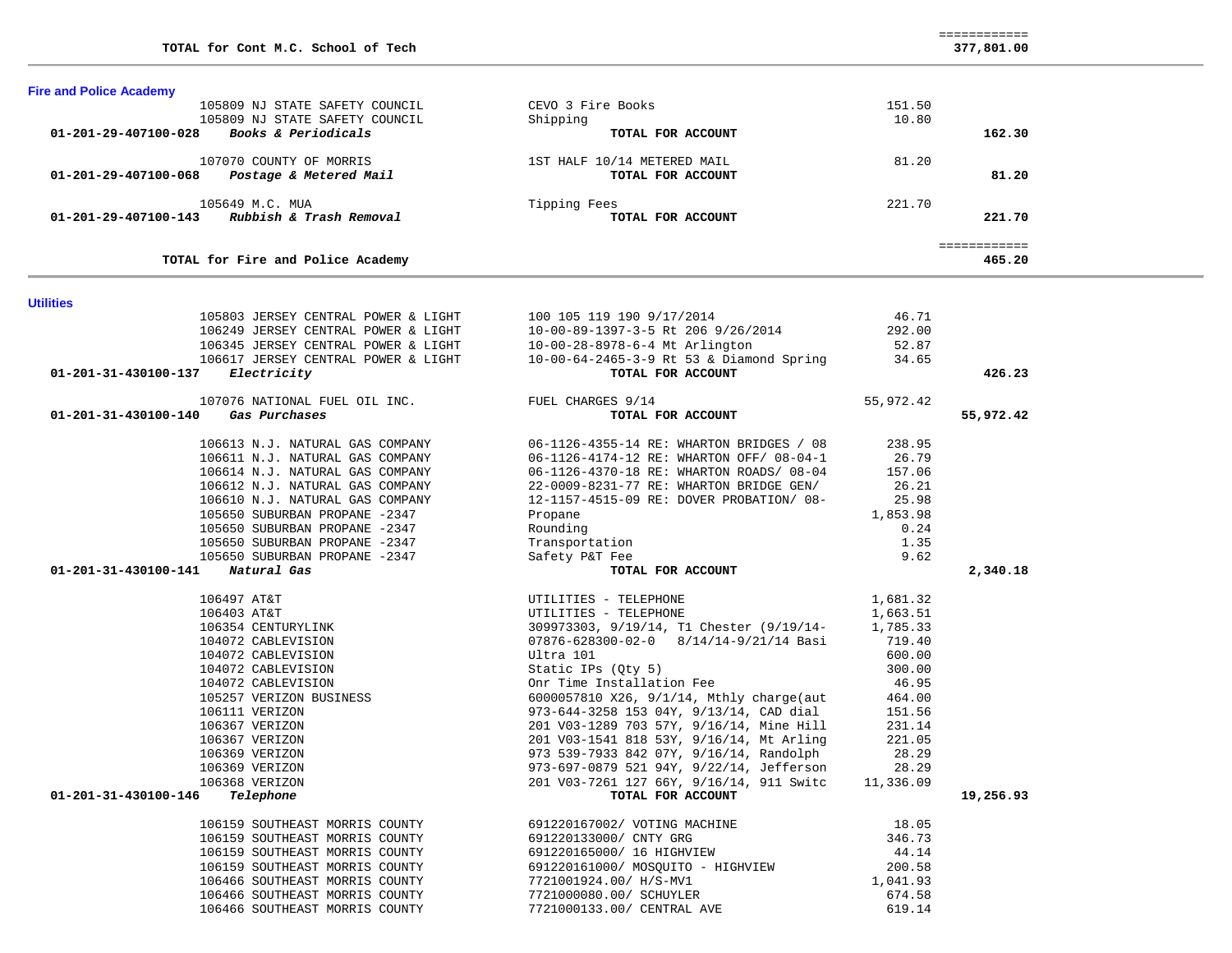| 106466 SOUTHEAST MORRIS COUNTY<br>106466 SOUTHEAST MORRIS COUNTY<br>106466 SOUTHEAST MORRIS COUNTY<br>$01 - 201 - 31 - 430100 - 147$<br>Water | 7721001827.00/ LIBRARY<br>7721000127.00/ SEU<br>7721000131.00/ YOUTH SHELTER<br>TOTAL FOR ACCOUNT | 607.43<br>184.78<br>330.93 | 4,068.29                  |  |
|-----------------------------------------------------------------------------------------------------------------------------------------------|---------------------------------------------------------------------------------------------------|----------------------------|---------------------------|--|
| TOTAL for Utilities                                                                                                                           |                                                                                                   |                            | ============<br>82,064.05 |  |
| <b>Nutrition</b>                                                                                                                              |                                                                                                   |                            |                           |  |
| 106457 STAPLES BUSINESS ADVANTAGE                                                                                                             | Sustainable earth seb128r, exam gloves v                                                          | 112.51                     |                           |  |
| 106457 STAPLES BUSINESS ADVANTAGE                                                                                                             | Seb reman toner canon 104, Exam glove vyl                                                         | 148.42                     |                           |  |
| 01-201-41-716100-058<br>Office Supplies & Stationery                                                                                          | TOTAL FOR ACCOUNT                                                                                 |                            | 260.93                    |  |
| 106395 DIOCELE OLABARRIAGA                                                                                                                    | Long Hill Nutrition Site Picnic9/5/14                                                             | 39.00                      |                           |  |
| 106584 EDWIN GUEVARA                                                                                                                          | Annual Jefferson/Roxbury Site Picnic 8/                                                           | 74.61                      |                           |  |
| 01-201-41-716100-059<br>Other General Expenses                                                                                                | TOTAL FOR ACCOUNT                                                                                 |                            | 113.61                    |  |
| 107076 NATIONAL FUEL OIL INC.                                                                                                                 | FUEL CHARGES 9/14                                                                                 | 3,696.90                   |                           |  |
| 01-201-41-716100-140<br>Gas Purchases                                                                                                         | TOTAL FOR ACCOUNT                                                                                 |                            | 3,696.90                  |  |
| 105300 CENTURYLINK                                                                                                                            | Monthly Service Charge-                                                                           | 43.41                      |                           |  |
| 106397 VERIZON                                                                                                                                | Charge. SEP-2014Acct #20                                                                          | 846.93                     |                           |  |
| $01 - 201 - 41 - 716100 - 146$<br>Telephone                                                                                                   | TOTAL FOR ACCOUNT                                                                                 |                            | 890.34                    |  |
|                                                                                                                                               |                                                                                                   |                            |                           |  |

#### ============ **TOTAL for Nutrition 4,961.78**

#### **Area Plan Gra**

|                        |                                                                                                                                                                                                                                                                                                                                                                                                                                                                                                                 | 5,572.00                                                                                                                                                                                                                     |           |
|------------------------|-----------------------------------------------------------------------------------------------------------------------------------------------------------------------------------------------------------------------------------------------------------------------------------------------------------------------------------------------------------------------------------------------------------------------------------------------------------------------------------------------------------------|------------------------------------------------------------------------------------------------------------------------------------------------------------------------------------------------------------------------------|-----------|
|                        |                                                                                                                                                                                                                                                                                                                                                                                                                                                                                                                 | 4,526.00                                                                                                                                                                                                                     |           |
| OAA CM 14-14-069       | Period 7/1/14                                                                                                                                                                                                                                                                                                                                                                                                                                                                                                   | 3,190.00                                                                                                                                                                                                                     |           |
| OAA 14-14-087 OUTREACH | Period 7/1/1                                                                                                                                                                                                                                                                                                                                                                                                                                                                                                    | 5,101.00                                                                                                                                                                                                                     |           |
|                        | Period 7/1/14                                                                                                                                                                                                                                                                                                                                                                                                                                                                                                   | 1,820.00                                                                                                                                                                                                                     |           |
| CGI 14-14-076          | Period $7/1/14$                                                                                                                                                                                                                                                                                                                                                                                                                                                                                                 | 3,938.00                                                                                                                                                                                                                     |           |
| IHMH+60 14-14-069      | Period 7/1/14                                                                                                                                                                                                                                                                                                                                                                                                                                                                                                   | 3,628.00                                                                                                                                                                                                                     |           |
| INMH+60 14-14-069      | Period 7/1/14                                                                                                                                                                                                                                                                                                                                                                                                                                                                                                   | 4,499.00                                                                                                                                                                                                                     |           |
| SHTP 14-14-051         | Period 7/1/14-                                                                                                                                                                                                                                                                                                                                                                                                                                                                                                  | 4,143.00                                                                                                                                                                                                                     |           |
| SLP OAA 14-14-033      | Period 7/1/14-                                                                                                                                                                                                                                                                                                                                                                                                                                                                                                  | 17,955.00                                                                                                                                                                                                                    |           |
|                        |                                                                                                                                                                                                                                                                                                                                                                                                                                                                                                                 | 6,214.00                                                                                                                                                                                                                     |           |
| HB 14-14-090           | Period 7/1/14-                                                                                                                                                                                                                                                                                                                                                                                                                                                                                                  | 2,500.00                                                                                                                                                                                                                     |           |
| CHAP OAA 14-14-076     | Period 7/1/14-                                                                                                                                                                                                                                                                                                                                                                                                                                                                                                  | 15,480.00                                                                                                                                                                                                                    |           |
| 14-14-076 RESP.        | Period 7/1/14-                                                                                                                                                                                                                                                                                                                                                                                                                                                                                                  | 4,000.00                                                                                                                                                                                                                     |           |
| MM 14-14-076           | Period 7/1/14-                                                                                                                                                                                                                                                                                                                                                                                                                                                                                                  | 1,856.00                                                                                                                                                                                                                     |           |
|                        |                                                                                                                                                                                                                                                                                                                                                                                                                                                                                                                 | 10,705.00                                                                                                                                                                                                                    |           |
|                        |                                                                                                                                                                                                                                                                                                                                                                                                                                                                                                                 |                                                                                                                                                                                                                              | 95,127.00 |
|                        | 106592 CORNERSTONE FAMILY PROGRAMS<br>106594 CORNERSTONE FAMILY PROGRAMS<br>106591 CORNERSTONE FAMILY PROGRAMS<br>106593 CORNERSTONE FAMILY PROGRAMS<br>106595 CORNERSTONE FAMILY PROGRAMS<br>106563 NEWBRIDGE SERVICES INC<br>106564 NEWBRIDGE SERVICES INC<br>106565 NEWBRIDGE SERVICES INC<br>106729 LEGAL SERVICES OF NORTHWEST<br>106732 M.C. ORGANIZATION FOR<br>106714 VISITING NURSE ASSOC. OF<br>106724 VISITING NURSE ASSOC. OF<br>106715 VISITING NURSE ASSOC. OF<br>106721 VISITING NURSE ASSOC. OF | OAA CMM 14-14-086Period 7/1/14-9/30/1433<br>OAA Outreach MM 14-14-087Period 7/1/14-<br>14-14-088 OAA MM Respite<br>OAA SHTP 14-14-084Period 7/1/14-9/30/146<br>14-14-076 CHAP SSBGPeriod 7/1/14-9/30/14<br>TOTAL FOR ACCOUNT |           |

| $114 - 14 - 069$                    | Period $7/1/14$   | 3,190.00  |
|-------------------------------------|-------------------|-----------|
| -14-087 OUTREACH                    | Period $7/1/1$    | 5,101.00  |
| 088 OAA MM Respite                  | Period 7/1/14     | 1,820.00  |
| $-14 - 076$                         | Period 7/1/14     | 3,938.00  |
| 0 14-14-069                         | Period $7/1/14$   | 3,628.00  |
| 0 14-14-069                         | Period $7/1/14$   | 4,499.00  |
| $-4 - 14 - 051$                     | Period $7/1/14$ - | 4,143.00  |
| A 14-14-033                         | Period 7/1/14-    | 17,955.00 |
| ITP 14-14-084Period 7/1/14-9/30/146 |                   | 6,214.00  |
| $-14 - 090$                         | Period $7/1/14$ - | 2,500.00  |
| AA 14-14-076                        | Period $7/1/14$ - | 15,480.00 |
| $-076$ RESP.                        | Period $7/1/14$ - | 4,000.00  |
| $-14 - 076$                         | Period $7/1/14$ - | 1,856.00  |
| 076 CHAP SSBGPeriod 7/1/14-9/30/14  |                   | 10,705.00 |
| <b>TOTAL FOR ACCOUNT</b>            |                   |           |

# ============

| TOTAL for Area Plan Grant          |                    |                  |           | 95,127.00 |
|------------------------------------|--------------------|------------------|-----------|-----------|
|                                    |                    |                  |           |           |
| 106642 CORNERSTONE FAMILY PROGRAMS | CM #1414           | Period $7/1/14-$ | 3,413.00  |           |
| 106599 CORNERSTONE FAMILY PROGRAMS | #1415 Senior Cents | Period 7/1/14    | 9,069,00  |           |
| 106643 CORNERSTONE FAMILY PROGRAMS | TO MVADC<br>#1407  | Period 7/1/14    | 19,110.00 |           |
| 106566 NEWBRIDGE SERVICES INC      | IHMH-60 #1410      | Period $7/1/14-$ | 95.00     |           |

**ALPN** 

| 01-201-41-759000-063<br>ALPN Peer Grouping |               | TOTAL FOR ACCOUNT |           | 102,063.67 |
|--------------------------------------------|---------------|-------------------|-----------|------------|
| 106769 VISITING NURSE ASSOC. OF            | #1409 RC      | Period $7/1/1$    | 9,651.00  |            |
| 106770 VISITING NURSE ASSOC. OF            | #1416 CHAP    | Period $7/1/14-$  | 22,729.00 |            |
| 106768 VISITING NURSE ASSOC. OF            | #1408 FH      | Period 7/1/14     | 32,545.67 |            |
| 106733 CFCS - HOPE HOUSE                   | CHORE #1403   | Period 7/1/14-    | 5,451.00  |            |
| 106566 NEWBRIDGE SERVICES INC              | IHMH-60 #1410 | Period 7/1/14-    | 95.00     |            |
|                                            |               |                   |           |            |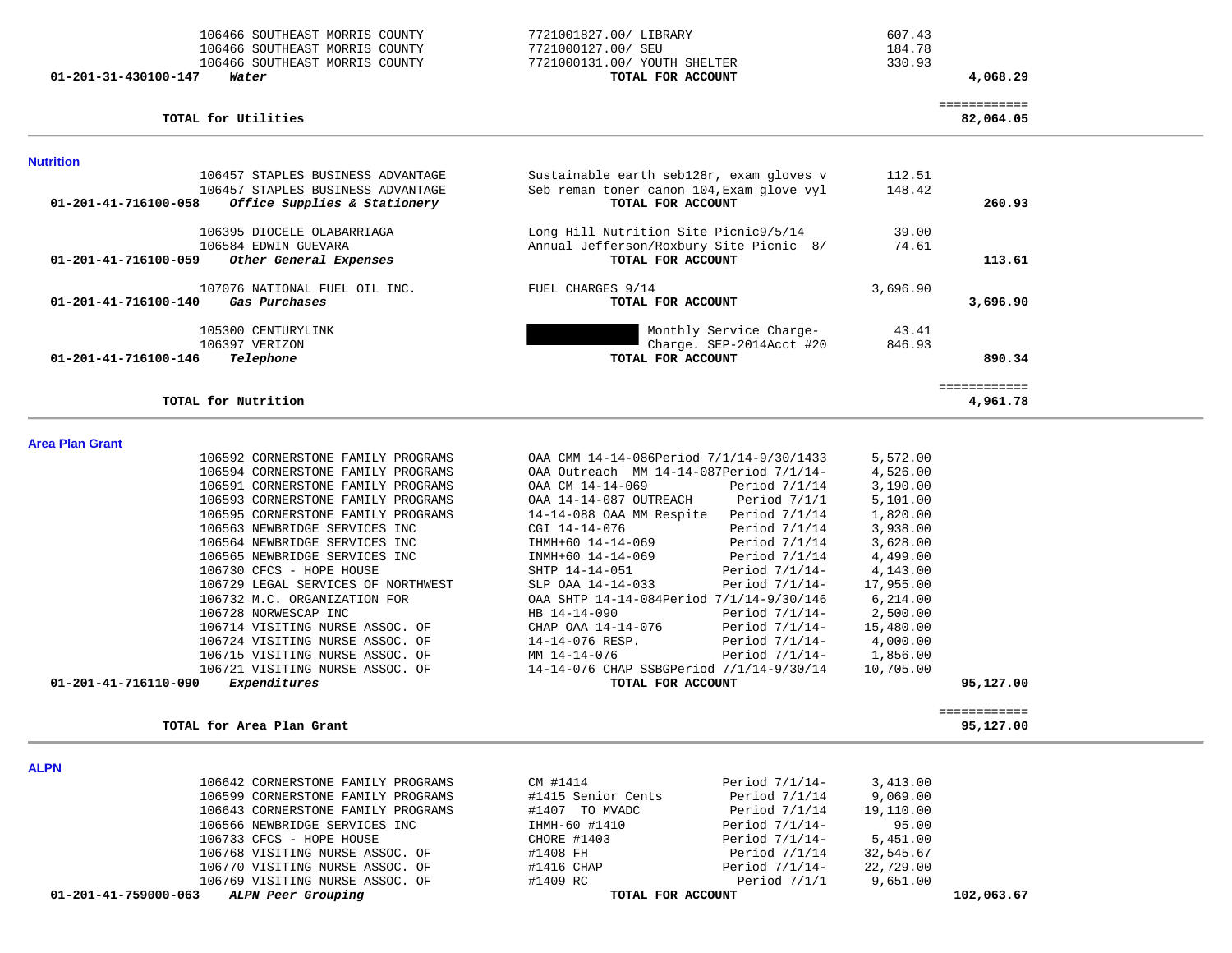## **Grant Fund**

| <b>Bio-Terrorism Grant</b>                                                      |                                         |          |                          |
|---------------------------------------------------------------------------------|-----------------------------------------|----------|--------------------------|
| 107071 COUNTY OF MORRIS                                                         | 1ST HALF10/14 METERED MAIL              | 102.24   |                          |
| 02-213-41-718505-391 Public Health Emer Grant(7/1/14-6/30/15) TOTAL FOR ACCOUNT |                                         |          | 102.24                   |
|                                                                                 |                                         |          | ============             |
| TOTAL for Bio-Terrorism Grant                                                   |                                         |          | 102.24                   |
| <b>DEPARTMENT 741415</b>                                                        |                                         |          |                          |
| 100229 ADELPHIA STEEL EQUIP CO INC                                              | (2) 4-drawer lateral file cabinets. Fog | 1,493.04 |                          |
| 106803 PROJECT SELF SUFFICIENCY                                                 | Seana L.                                | 200.00   |                          |
| 106803 PROJECT SELF SUFFICIENCY                                                 | Faiza J.                                | 200.00   |                          |
| 106804 PROJECT SELF SUFFICIENCY                                                 | Rick K.                                 | 435.00   |                          |
| 106804 PROJECT SELF SUFFICIENCY                                                 | David K.                                | 435.00   |                          |
| $02 - 213 - 41 - 741415 - 392$ WFNJ-TANF $(7/1/13 - 6/30/14)$                   | TOTAL FOR ACCOUNT                       |          | 2,763.04                 |
|                                                                                 |                                         |          |                          |
| TOTAL for DEPARTMENT 741415                                                     |                                         |          | ============<br>2,763.04 |
|                                                                                 |                                         |          |                          |
| DEPARTMENT 741420                                                               |                                         |          |                          |
| 100229 ADELPHIA STEEL EQUIP CO INC (1) 5-drawer vertical file letter #6 Fog     |                                         | 1,407.00 |                          |
| 02-213-41-741420-392 WFNJ-General Assistance(7/1/13-6/30/14) TOTAL FOR ACCOUNT  |                                         |          | 1,407.00                 |
|                                                                                 |                                         |          | ============             |
| TOTAL for DEPARTMENT 741420                                                     |                                         |          | 1,407.00                 |
| <b>DEPARTMENT 741515</b>                                                        |                                         |          |                          |
| 105032 CENTURYLINK                                                              |                                         | 11.72    |                          |
| 105793 AT&T                                                                     |                                         | 2.06     |                          |
| 105937 AT&T                                                                     |                                         | 0.81     |                          |
| 105902 DEER PARK                                                                |                                         | 0.57     |                          |
| 106363 EDWARDS LEARNING CENTER                                                  | August 2014 reimbursable expenses.      | 4,281.16 |                          |
| 104307 FRED PRYOR SEMINARS                                                      |                                         | 6.40     |                          |
| 105568 NATIONAL COMMUNICATIONS                                                  |                                         | 3.75     |                          |
| 106361 POSTMASTER                                                               |                                         | 75.00    |                          |
| 105012 SPRINT NEXTEL                                                            |                                         | 5.05     |                          |
| 105575 TELESEARCH INC                                                           |                                         | 31.40    |                          |
| 105575 TELESEARCH INC                                                           |                                         | 27.51    |                          |
| 105575 TELESEARCH INC                                                           |                                         | 27.51    |                          |
| 105560 TELESEARCH INC                                                           | Jason D., W/E 8/24/14                   | 259.55   |                          |
| 105560 TELESEARCH INC                                                           |                                         | 33.82    |                          |
| 105560 TELESEARCH INC                                                           |                                         | 29.49    |                          |
| 105560 TELESEARCH INC                                                           |                                         | 38.14    |                          |
| 105560 TELESEARCH INC                                                           |                                         | 38.14    |                          |
| 105561 TELESEARCH INC                                                           | Phyllis E.M.; W/E 8/31/14.              | 1,023.05 |                          |
| 105561 TELESEARCH INC                                                           | Brad S., W/E 8/31/14.                   | 1,023.05 |                          |
| 105569 TELESEARCH INC                                                           | Phyllis E.M.; $W/E$ 9/7/14.             | 818.44   |                          |
| 105569 TELESEARCH INC                                                           | Brad S.                                 | 818.44   |                          |
| 105923 TRITEC OFFICE EQUIPMENT INC                                              | Panasonic UF7200 - Copier Service       | 8.50     |                          |
| 105913 TELESEARCH INC                                                           |                                         | 27.65    |                          |
| 105913 TELESEARCH INC                                                           |                                         | 29.49    |                          |
| 105913 TELESEARCH INC                                                           |                                         | 34.39    |                          |
| 105913 TELESEARCH INC                                                           |                                         | 34.39    |                          |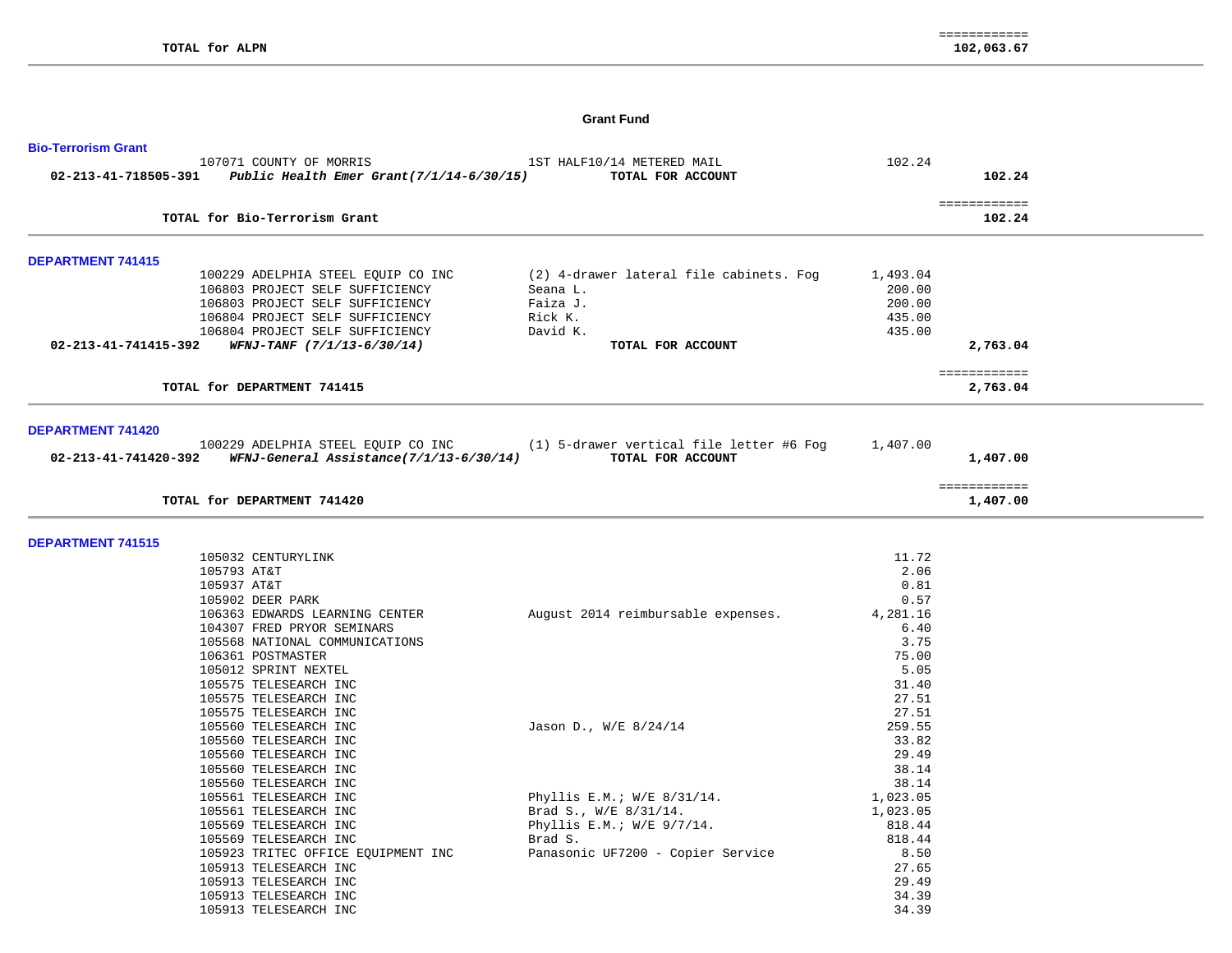| Jason D., W/E 8/31/14.                   |          |           |
|------------------------------------------|----------|-----------|
|                                          | 34.56    |           |
|                                          | 31.93    |           |
|                                          | 34.39    |           |
| Phyllis E.M., $W/E = 9/14/14$ .          | 1,023.05 |           |
| Brad S., $W/E = 9/14/14$ .               | 1,023.05 |           |
| Phyllis E.M.; $W/E$ 9/21/14.             | 1,037.67 |           |
| Brad S.; $W/E$ 9/21/14.                  | 1,023.05 |           |
|                                          | 38.30    |           |
|                                          | 34.39    |           |
|                                          | 34.39    |           |
|                                          | 14.89    |           |
| 908-859-3220; Phillipsburg Sept. 2014 ph | 13.22    |           |
| TOTAL FOR ACCOUNT                        |          | 13,591.45 |
|                                          |          | 559.08    |

### **TOTAL for DEPARTMENT 741515** 13,591.45

============

**DEPARTMENT 741520**

|                      | 105032 CENTURYLINK                                                   |                                                                          | 9.38     |          |
|----------------------|----------------------------------------------------------------------|--------------------------------------------------------------------------|----------|----------|
|                      | 105793 AT&T                                                          |                                                                          | 1.64     |          |
|                      | 105937 AT&T                                                          |                                                                          | 0.65     |          |
|                      | 105902 DEER PARK                                                     |                                                                          | 0.46     |          |
|                      |                                                                      | 106363 EDWARDS LEARNING CENTER August 2014 reimbursable expenses. 475.69 |          |          |
|                      | 104307 FRED PRYOR SEMINARS                                           |                                                                          | 5.12     |          |
|                      | 105566 MANPOWER                                                      | Komi A.; W/E 9/7/14.<br>Sarah D.; W/E 9/14/14.                           | 800.76   |          |
|                      | 105934 MANPOWER                                                      |                                                                          | 907.20   |          |
|                      | 105567 MANPOWER                                                      | Sarah D., W/E 9/7/14.                                                    | 725.76   |          |
|                      | 105568 NATIONAL COMMUNICATIONS                                       |                                                                          | 2.99     |          |
|                      | 106361 POSTMASTER                                                    |                                                                          | 60.00    |          |
|                      | 105012 SPRINT NEXTEL                                                 |                                                                          | 4.04     |          |
|                      | 105575 TELESEARCH INC                                                |                                                                          | 25.12    |          |
|                      | 105575 TELESEARCH INC                                                |                                                                          | 22.01    |          |
|                      | 105575 TELESEARCH INC                                                |                                                                          | 22.01    |          |
|                      | 105562 TELESEARCH INC                                                | Abigail P., W/E 8/31/14.                                                 | 600.60   |          |
|                      | 105570 TELESEARCH INC                                                | Abigail P., W/E 9/7/14.                                                  | 800.80   |          |
|                      | 105560 TELESEARCH INC                                                |                                                                          | 212.36   |          |
|                      | 105560 TELESEARCH INC                                                |                                                                          | 27.06    |          |
|                      | 105560 TELESEARCH INC                                                |                                                                          | 23.59    |          |
|                      | 105560 TELESEARCH INC                                                |                                                                          | 30.51    |          |
|                      | 105560 TELESEARCH INC                                                |                                                                          | 30.51    |          |
|                      | 105923 TRITEC OFFICE EQUIPMENT INC Panasonic UF7200 - Copier Service |                                                                          | 6.80     |          |
|                      | 105913 TELESEARCH INC                                                |                                                                          | 22.12    |          |
|                      | 105913 TELESEARCH INC                                                |                                                                          | 23.59    |          |
|                      | 105913 TELESEARCH INC                                                |                                                                          | 27.51    |          |
|                      | 105913 TELESEARCH INC                                                |                                                                          | 27.51    |          |
|                      | 105912 TELESEARCH INC                                                |                                                                          | 457.43   |          |
|                      | 105912 TELESEARCH INC                                                |                                                                          | 27.65    |          |
|                      | 105912 TELESEARCH INC                                                |                                                                          | 25.55    |          |
|                      | 105912 TELESEARCH INC                                                |                                                                          | 27.50    |          |
|                      | 105914 TELESEARCH INC                                                | Abigail P., W/E 9/14/14.                                                 | 1,001.00 |          |
|                      | 106071 TELESEARCH INC                                                |                                                                          | 30.66    |          |
|                      | 106071 TELESEARCH INC                                                |                                                                          | 27.51    |          |
|                      | 106071 TELESEARCH INC                                                |                                                                          | 27.51    |          |
|                      | 106069 TELESEARCH INC                                                | Abigail P., W/E 9/21/14.                                                 | 1,001.00 |          |
|                      | 105563 US LIFE INSURANCE COMPANY                                     |                                                                          | 11.91    |          |
|                      | 105936 VERIZON                                                       | 908-859-3220; Phillipsburg Sept. 2014 ph                                 | 10.58    |          |
| 02-213-41-741520-392 | WFNJ-General Assistance(7/1/14-12/31/15)                             | TOTAL FOR ACCOUNT                                                        |          | 7,544.09 |

**TOTAL for DEPARTMENT 741520 7,544.09**

============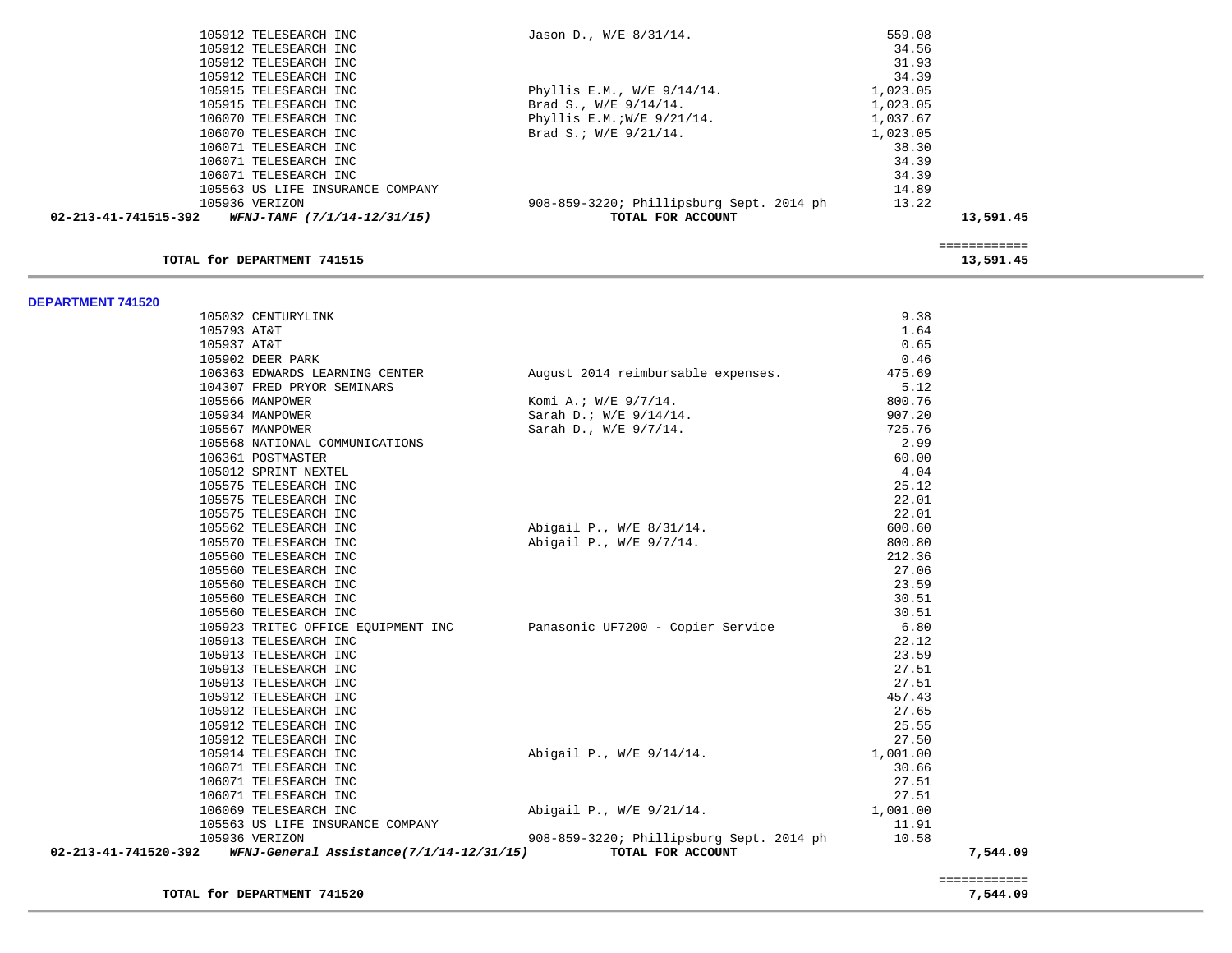| <b>WIA: Adult</b>        | 106798 FORTIS INSTITUTE                                         | Alejandro L.                             | 800.00                 |
|--------------------------|-----------------------------------------------------------------|------------------------------------------|------------------------|
| 02-213-41-742005-391     | WIA: Adult Federal Share                                        | TOTAL FOR ACCOUNT                        | 800.00                 |
|                          | TOTAL for WIA: Adult                                            |                                          | ============<br>800.00 |
|                          |                                                                 |                                          |                        |
| <b>DEPARTMENT 742505</b> |                                                                 |                                          |                        |
|                          | 105793 AT&T                                                     |                                          | 9.04                   |
|                          | 105937 AT&T                                                     |                                          | 3.58                   |
|                          | 105902 DEER PARK                                                |                                          | 2.53                   |
|                          | 105573 GSETA                                                    | Full Page Ad for 32nd Annual 2014 GSETA  | 275.00                 |
|                          | 106812 JERSEY TRACTOR-TRAILER<br>105568 NATIONAL COMMUNICATIONS | Lewis V.<br>Covers 9/15/14 to 12/15/14.  | 800.00<br>16.47        |
|                          | 106361 POSTMASTER                                               |                                          | 330.00                 |
|                          | 106530 SUSSEX COUNTY COMMUNITY COLLEGE                          | Laura W.                                 | 4,000.00               |
|                          | 105575 TELESEARCH INC                                           |                                          | 138.16                 |
|                          | 105575 TELESEARCH INC                                           |                                          | 290.64                 |
|                          | 105575 TELESEARCH INC                                           |                                          | 121.05                 |
|                          | 105575 TELESEARCH INC                                           |                                          | 121.05                 |
|                          | 105560 TELESEARCH INC                                           |                                          | 148.82                 |
|                          | 105560 TELESEARCH INC                                           |                                          | 129.75                 |
|                          | 105560 TELESEARCH INC                                           |                                          | 268.80                 |
|                          | 105560 TELESEARCH INC                                           |                                          | 167.81                 |
|                          | 105560 TELESEARCH INC                                           |                                          | 167.80                 |
|                          | 105923 TRITEC OFFICE EQUIPMENT INC                              | Panasonic UF7200 - Copier Service        | 37.40                  |
|                          | 105913 TELESEARCH INC                                           |                                          | 121.66                 |
|                          | 105913 TELESEARCH INC                                           |                                          | 129.75                 |
|                          | 105913 TELESEARCH INC                                           |                                          | 303.49                 |
|                          | 105913 TELESEARCH INC                                           |                                          | 151.30                 |
|                          | 105913 TELESEARCH INC                                           |                                          | 151.30                 |
|                          | 105912 TELESEARCH INC                                           |                                          | 303.49                 |
|                          | 105912 TELESEARCH INC                                           |                                          | 152.08                 |
|                          | 105912 TELESEARCH INC                                           |                                          | 140.50                 |
|                          | 105912 TELESEARCH INC                                           |                                          | 151.30                 |
|                          | 106071 TELESEARCH INC                                           |                                          | 168.58                 |
|                          | 106071 TELESEARCH INC                                           |                                          | 303.49                 |
|                          | 106071 TELESEARCH INC                                           |                                          | 151.30                 |
|                          | 106071 TELESEARCH INC                                           |                                          | 151.30                 |
|                          | 105563 US LIFE INSURANCE COMPANY                                | $9/19/14$ to $10/18/14$ .                | 65.49                  |
|                          | 105936 VERIZON                                                  | 908-859-3220; Phillipsburg Sept. 2014 ph | 58.17                  |
|                          | 106811 WARREN COUNTY TECHNICAL SCHOOL                           | Teresa F.                                | 755.60                 |
|                          | 107076 NATIONAL FUEL OIL INC.                                   | FUEL CHARGES 9/14                        | 54.51                  |
| 02-213-41-742505-391     | WIA Adult (7/1/13-6/30/15)                                      | TOTAL FOR ACCOUNT                        | 10,341.21              |

**TOTAL for DEPARTMENT 742505** 10,341.21

## **DEPARTMENT 742510**

 $\equiv$ 

| 105793 AT&T                           | 030 515 8956 001 Bill dtd. Aug. 27, 2014 | 21.38    |
|---------------------------------------|------------------------------------------|----------|
| 105937 AT&T                           | $1001-196-9846$ Bill dtd. $9/1/14$ - 908 | 8.48     |
| 105902 DEER PARK                      | Acct# 0434508545 Aug.-Sept. bill.        | 5.97     |
| 106366 DELADE BROTHERS ELECTRIC INC.  | Rachel G.                                | 3,997.50 |
| 106536 FAIRLEIGH DICKINSON UNIVERSITY | Efthimia V.                              | 768.24   |
| 106535 FAIRLEIGH DICKINSON UNIVERSITY | Mary R.                                  | 512.16   |
| 106537 INSPECTION 21, INC             | Lorraine G., 140 hrs.                    | 3,200.00 |
| 106808 JERSEY TRACTOR-TRAILER         | Gregory M.                               | 800.00   |
| 106807 JERSEY TRACTOR-TRAILER         | Serafin C.                               | 800.00   |
| 106498 NATIONAL CAREER INSTITUTE      | Robert T.                                | 3,200.00 |
| 105568 NATIONAL COMMUNICATIONS        | Dynamic Slip/PPP                         | 38.92    |
|                                       |                                          |          |

============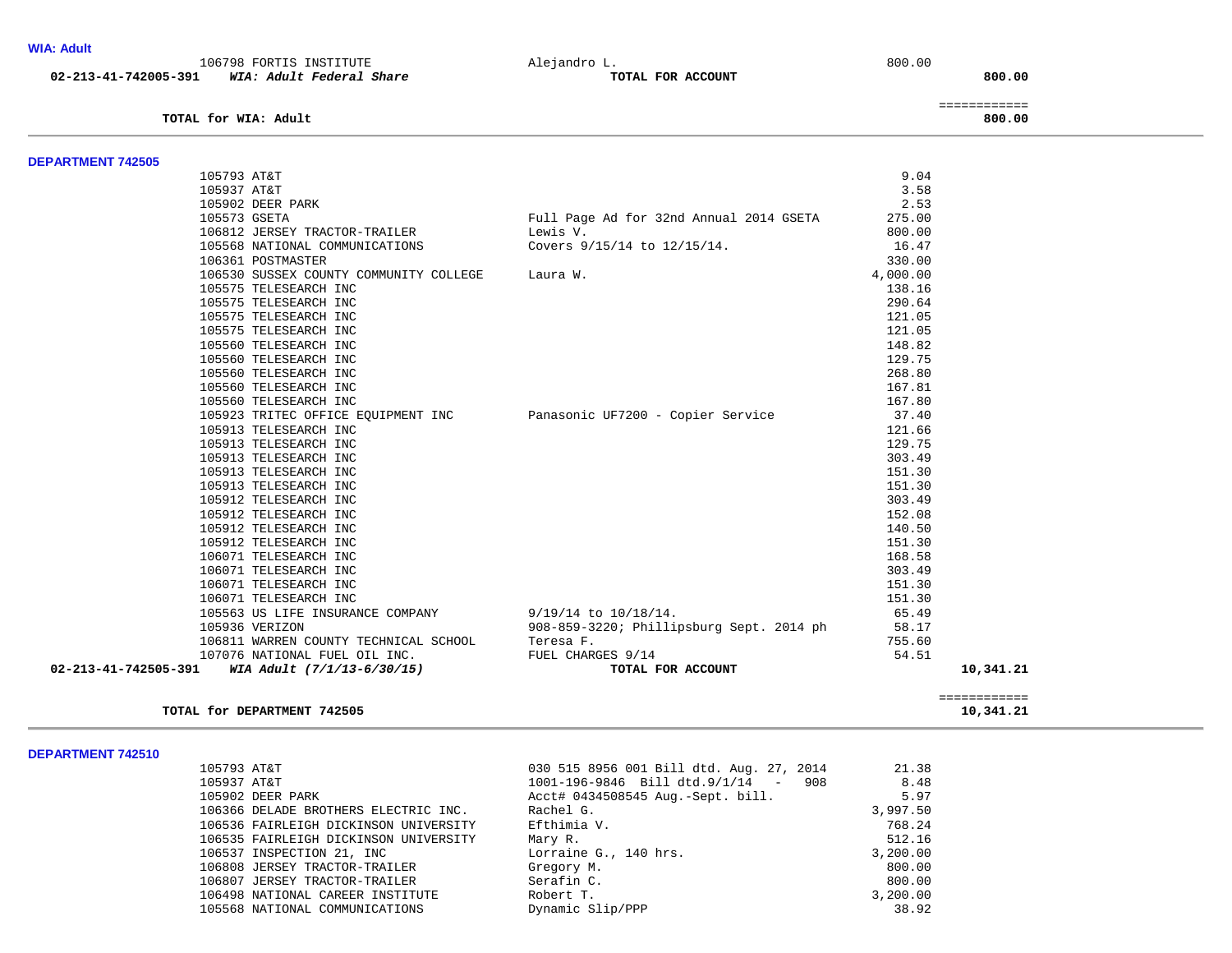| 106361 POSTMASTER                                              | BRM- Permit # 735000                    | 780.00     |           |
|----------------------------------------------------------------|-----------------------------------------|------------|-----------|
| 106510 RUTGERS CENTER FOR CONTINUING                           | Joseph K.                               | 2,172.00   |           |
| 106508 RUTGERS CENTER FOR CONTINUING                           | Rhonda D.                               | 3,200.00   |           |
| 106809 RUTGERS, THE STATE UNIVERSITY                           | Michael V.                              | 800.00     |           |
| 106501 RUTGERS, THE STATE UNIVERSITY                           | Luigi C.                                | 800.00     |           |
| 106507 RUTGERS CENTER FOR CONTINUING                           | Grissely A.                             | 2,520.00   |           |
| 106509 RUTGERS CENTER FOR CONTINUING                           | George D.                               | 2,476.00   |           |
| 106531 SUSSEX COUNTY COMMUNITY COLLEGE                         | Tiffany M.                              | 3, 193. 31 |           |
| 106805 SUSSEX COUNTY COMMUNITY COLLEGE                         | Joan C.<br>Linda B., W/E 9/7/14.        | 770.00     |           |
| 105575 TELESEARCH INC                                          |                                         | 326.56     |           |
| 105575 TELESEARCH INC                                          |                                         | 711.56     |           |
| 105575 TELESEARCH INC                                          | Lilly H., W/E 9/7/14.                   | 286.10     |           |
| 105575 TELESEARCH INC                                          | Lina M.; W/E 9/7/14.                    | 286.10     |           |
| 105560 TELESEARCH INC                                          | Linda B., W/E 8/31/14                   | 351.75     |           |
| 105560 TELESEARCH INC                                          | Huy D., W/E 8/31/14.                    | 306.66     |           |
| 105560 TELESEARCH INC                                          | Shaun G., W/E 8/31/14.                  | 658.10     |           |
| 105560 TELESEARCH INC                                          | Lilly H., W/E 8/31/14.                  | 396.62     |           |
| 105560 TELESEARCH INC                                          | Lina M.; W/E 8/31/14.                   | 396.62     |           |
| 105923 TRITEC OFFICE EQUIPMENT INC                             | Panasonic UF7200 - Copier Service 88.40 |            |           |
| 105913 TELESEARCH INC                                          | Linda B., $W/E$ 8/3/14.                 | 287.56     |           |
| 105913 TELESEARCH INC                                          | Huy D., W/E 8/3/14.                     | 306.66     |           |
| 105913 TELESEARCH INC                                          | Shaun G., W/E 8/3/14.                   | 743.01     |           |
| 105913 TELESEARCH INC                                          | Lilly H., W/E 8/3/14.                   | 357.63     |           |
| 105913 TELESEARCH INC                                          | Lina M., W/E 8/3/14.                    | 357.63     |           |
| 105912 TELESEARCH INC                                          | Shaun G., W/E 8/31/14.                  | 743.01     |           |
| 105912 TELESEARCH INC                                          | Linda B., W/E 8/31/14.                  | 359.45     |           |
| 105912 TELESEARCH INC                                          | Lilly H., W/E 8/31/14.                  | 332.08     |           |
| 105912 TELESEARCH INC                                          | Lina M., $W/E = 8/31/14$ .              | 357.63     |           |
| 106071 TELESEARCH INC                                          | Linda B., W/E 9/21/14.                  | 398.45     |           |
| 106071 TELESEARCH INC                                          | Shaun G., W/E 9/21/14.                  | 743.01     |           |
| 106071 TELESEARCH INC                                          | Lilly H., W/E 9/21/14.                  | 357.63     |           |
| 106071 TELESEARCH INC                                          | Lina M., W/E 9/21/14.                   | 357.63     |           |
| 105563 US LIFE INSURANCE COMPANY                               | Group life insurance policy # GO26433   | 154.80     |           |
| 105936 VERIZON                                                 | 908-859-3220 143 27Y 9/04/14; Phillipsb | 137.47     |           |
| 107071 COUNTY OF MORRIS                                        | 1ST HALF10/14 METERED MAIL              | 187.44     |           |
| 02-213-41-742510-391<br>WIA Dislocated Worker (7/1/13-6/30/15) | TOTAL FOR ACCOUNT                       |            | 40,053.52 |

 ============ **TOTAL for DEPARTMENT 742510 40,053.52**

**DEPARTMENT 742520** 

| DEPARIMENI 742520 |                                    |                                   |          |
|-------------------|------------------------------------|-----------------------------------|----------|
|                   | 105793 AT&T                        |                                   | 6.99     |
|                   | 105937 AT&T                        |                                   | 2.77     |
|                   | 105902 DEER PARK                   |                                   | 1.95     |
|                   | 105935 MANPOWER                    | Komi A.; $W/E$ 9/14/14.           | 894.24   |
|                   | 106534 NEWBRIDGE SERVICES INC      | Dioulie H.                        | 500.00   |
|                   | 106533 NEWBRIDGE SERVICES INC      | Nicole M.                         | 500.00   |
|                   | 106529 NEWBRIDGE SERVICES INC      | Daniela G.P.                      | 1,000.00 |
|                   | 106532 NEWBRIDGE SERVICES INC      | Arianna W.                        | 500.00   |
|                   | 106503 NEWBRIDGE SERVICES INC      | Iris C.                           | 500.00   |
|                   | 105568 NATIONAL COMMUNICATIONS     |                                   | 12.72    |
|                   | 106361 POSTMASTER                  |                                   | 255.00   |
|                   | 105575 TELESEARCH INC              |                                   | 106.76   |
|                   | 105575 TELESEARCH INC              |                                   | 93.53    |
|                   | 105575 TELESEARCH INC              |                                   | 93.53    |
|                   | 105560 TELESEARCH INC              |                                   | 114.99   |
|                   | 105560 TELESEARCH INC              |                                   | 100.26   |
|                   | 105560 TELESEARCH INC              |                                   | 129.67   |
|                   | 105560 TELESEARCH INC              |                                   | 129.67   |
|                   | 105923 TRITEC OFFICE EQUIPMENT INC | Panasonic UF7200 - Copier Service | 28.90    |
|                   | 105913 TELESEARCH INC              |                                   | 94.01    |
|                   | 105913 TELESEARCH INC              |                                   | 100.26   |
|                   |                                    |                                   |          |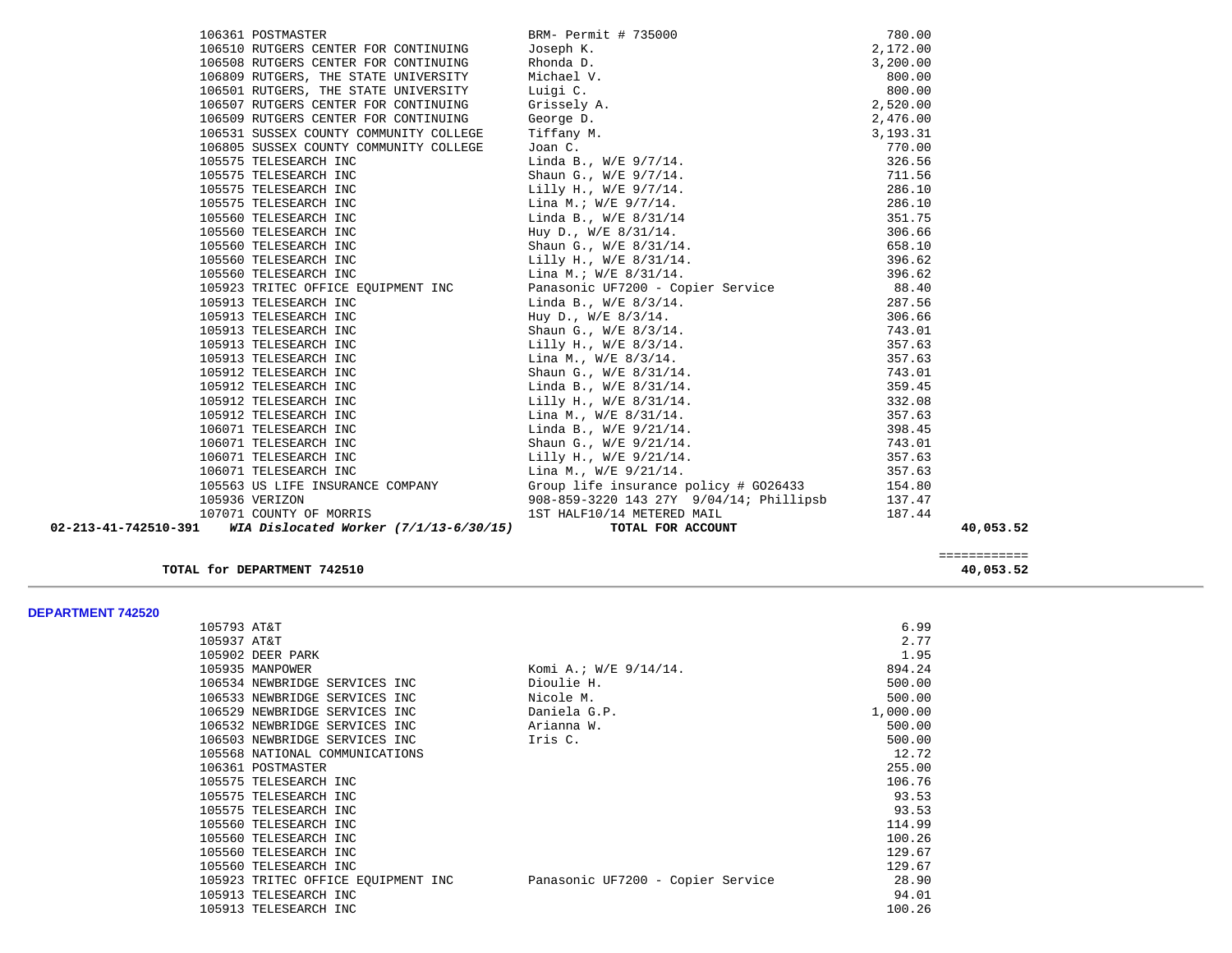|                          | 105913 TELESEARCH INC<br>105913 TELESEARCH INC<br>105912 TELESEARCH INC<br>105912 TELESEARCH INC<br>105912 TELESEARCH INC<br>106071 TELESEARCH INC<br>106071 TELESEARCH INC<br>106071 TELESEARCH INC                                                                    |                                                                                                                                                                               | 116.92<br>116.92<br>117.51<br>108.57<br>116.92<br>130.26<br>116.92<br>116.92 |                          |  |
|--------------------------|-------------------------------------------------------------------------------------------------------------------------------------------------------------------------------------------------------------------------------------------------------------------------|-------------------------------------------------------------------------------------------------------------------------------------------------------------------------------|------------------------------------------------------------------------------|--------------------------|--|
|                          | 105563 US LIFE INSURANCE COMPANY                                                                                                                                                                                                                                        |                                                                                                                                                                               | 50.61                                                                        |                          |  |
|                          | 105936 VERIZON<br>106517 LEIGH CARTER                                                                                                                                                                                                                                   | 908-859-3220; Phillipsburg Sept. 2014 ph<br>Travel reimbursement from 9/3/14 through                                                                                          | 44.95<br>102.13                                                              |                          |  |
| 02-213-41-742520-391     | WIA Youth (7/1/13-6/30/15)                                                                                                                                                                                                                                              | TOTAL FOR ACCOUNT                                                                                                                                                             |                                                                              | 6,303.88                 |  |
|                          | TOTAL for DEPARTMENT 742520                                                                                                                                                                                                                                             |                                                                                                                                                                               |                                                                              | ============<br>6,303.88 |  |
| DEPARTMENT 742605        |                                                                                                                                                                                                                                                                         |                                                                                                                                                                               |                                                                              |                          |  |
| 02-213-41-742605-391     | 105032 CENTURYLINK<br>104307 FRED PRYOR SEMINARS<br>105012 SPRINT NEXTEL<br>106502 WARREN COUNTY COMMUNITY COLL.<br>106810 WARREN COUNTY TECHNICAL SCHOOL<br>106500 WARREN COUNTY COMMUNITY COLL.<br>106499 WARREN COUNTY COMMUNITY COLL.<br>WIA Adult (7/1/14-6/30/16) | Latasha S.<br>Joel F.<br>Karen B.<br>Mecca S.<br>TOTAL FOR ACCOUNT                                                                                                            | 51.57<br>28.16<br>22.23<br>999.00<br>379.96<br>999.00<br>419.58              | 2,899.50                 |  |
|                          | TOTAL for DEPARTMENT 742605                                                                                                                                                                                                                                             |                                                                                                                                                                               |                                                                              | ============<br>2,899.50 |  |
| DEPARTMENT 742610        |                                                                                                                                                                                                                                                                         |                                                                                                                                                                               |                                                                              |                          |  |
| 02-213-41-742610-391     | 105032 CENTURYLINK<br>106806 E-TEK COMPUTER TRAINING<br>104307 FRED PRYOR SEMINARS<br>106512 JERSEY TRACTOR-TRAILER<br>105012 SPRINT NEXTEL<br>WIA Dislocated Worker $(7/1/14-6/30/16)$                                                                                 | Acct# 310372742 Aug. 22, 2014 bill for S<br>Joseph C.<br>Maggie Fleming; training 9/24/14 and 9/2<br>Justin P.<br>564861630 - Jul 27-Aug 26,2014Jack Pat<br>TOTAL FOR ACCOUNT | 121.88<br>1,280.24<br>66.56<br>3,200.00<br>52.54                             | 4,721.22<br>============ |  |
|                          | TOTAL for DEPARTMENT 742610                                                                                                                                                                                                                                             |                                                                                                                                                                               |                                                                              | 4,721.22                 |  |
| <b>DEPARTMENT 742620</b> |                                                                                                                                                                                                                                                                         |                                                                                                                                                                               |                                                                              |                          |  |
| 02-213-41-742620-391     | 105032 CENTURYLINK<br>104307 FRED PRYOR SEMINARS<br>106526 NEWBRIDGE SERVICES INC<br>106528 NEWBRIDGE SERVICES INC<br>106527 NEWBRIDGE SERVICES INC<br>105012 SPRINT NEXTEL<br>WIA Youth (7/1/14-6/30/16)                                                               | Brianna E.<br>Danielle M.<br>David C.<br>TOTAL FOR ACCOUNT                                                                                                                    | 39.85<br>21.76<br>3,637.00<br>505.00<br>3,637.00<br>17.18                    | 7,857.79<br>============ |  |
|                          | TOTAL for DEPARTMENT 742620                                                                                                                                                                                                                                             |                                                                                                                                                                               |                                                                              | 7,857.79                 |  |
| <b>Reach-FIPZ4N</b>      |                                                                                                                                                                                                                                                                         |                                                                                                                                                                               |                                                                              |                          |  |
| 02-213-41-751505-392     | 106511 AEROFUND FINANCIAL INC.<br>Reach Program (7/1/14-6/30/15)                                                                                                                                                                                                        | Transportation from 9/15/14 to 9/21/14.<br>TOTAL FOR ACCOUNT                                                                                                                  | 3,742.20                                                                     | 3,742.20                 |  |
|                          | TOTAL for Reach-FIPZ4N                                                                                                                                                                                                                                                  |                                                                                                                                                                               |                                                                              | ============<br>3,742.20 |  |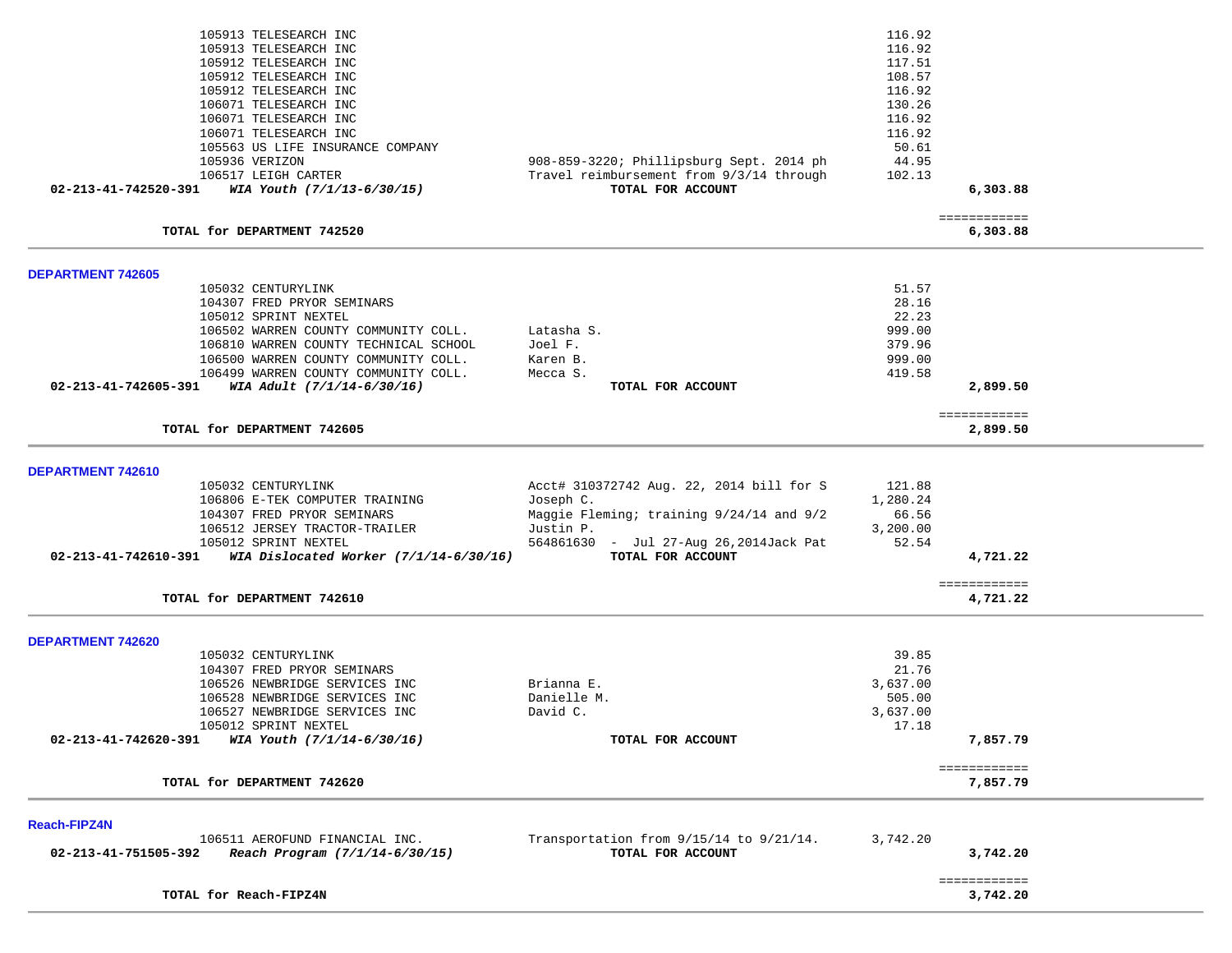| <b>DEPARTMENT 774405</b>                                          |                                                               |           |                          |  |
|-------------------------------------------------------------------|---------------------------------------------------------------|-----------|--------------------------|--|
| 105554 PATRICK MCNICHOL                                           | Registration Fee                                              | 245.00    |                          |  |
| 105554 PATRICK MCNICHOL                                           | Meals                                                         | 284.00    |                          |  |
| 105554 PATRICK MCNICHOL                                           | Airfare                                                       | 425.00    |                          |  |
| 105554 PATRICK MCNICHOL                                           | Transportation                                                | 70.00     |                          |  |
| 105556 WILLIAM J BECK                                             | DRE Conference Registration Fee                               | 245.00    |                          |  |
| 105556 WILLIAM J BECK                                             | Meals $(\$71.00x4)$                                           | 284.00    |                          |  |
| 105556 WILLIAM J BECK                                             | Airfare                                                       | 488.00    |                          |  |
| 105556 WILLIAM J BECK                                             | Hotel                                                         | 224.55    |                          |  |
| 105556 WILLIAM J BECK                                             | Transportation                                                | 70.00     |                          |  |
| 106234 JOSEPH ABRUSCI                                             | Pay for DRE Grant Administrating Service<br>TOTAL FOR ACCOUNT | 4,000.00  |                          |  |
| 02-213-41-774405-391 DRE Call Out (10/1/13-9/30/14)               |                                                               |           | 6,335.55                 |  |
| TOTAL for DEPARTMENT 774405                                       |                                                               |           | ============<br>6,335.55 |  |
| DEPARTMENT 774410                                                 |                                                               |           |                          |  |
| 105656 TOWNSHIP OF RANDOLPH                                       | 9/12/14-9/13/14 DWI Checkpoint 9PM-3AM -                      | 1,500.00  |                          |  |
| $02-213-41-774410-391$ County DWI Grant (10/1/13-9/30/14)         | TOTAL FOR ACCOUNT                                             |           | 1,500.00                 |  |
|                                                                   |                                                               |           | ============             |  |
| TOTAL for DEPARTMENT 774410                                       |                                                               |           | 1,500.00                 |  |
| DEPARTMENT 783410                                                 |                                                               |           |                          |  |
| 106233 COUNTY OF MORRIS                                           | SANE SART - REIMBURSEMENT FOR BLACKBERRY                      | 499.20    |                          |  |
| 105576 OBP MEDICAL                                                | Acct #11197 ER Spec Vaginal Speculums-Sm                      | 447.36    |                          |  |
| 105576 OBP MEDICAL                                                | Shipping Charge                                               | 50.40     |                          |  |
| 106232 JOHNS HOPKINS                                              | Injury Pathology and Advanced Trauma Ass                      | 3,250.00  |                          |  |
| 105208 SHI INTERNATIONAL CORP                                     | Adobe Acrobat XI Pro-(v.11) license- 1 u                      | 264.55    |                          |  |
| 02-213-41-783410-391 SART/SANE Program(10/1/13-9/30/14)           | TOTAL FOR ACCOUNT                                             |           | 4,511.51                 |  |
| TOTAL for DEPARTMENT 783410                                       |                                                               |           | ============<br>4,511.51 |  |
|                                                                   |                                                               |           |                          |  |
| <b>DEPARTMENT 784505</b><br>103487 MOTOROLA SOLUTIONS INC         | APX6000 portable encryption upgrades per                      | 22,712.80 |                          |  |
| 02-213-41-784505-391 FFY13 Homeland Security $(9/1/13 - 8/31/15)$ | TOTAL FOR ACCOUNT                                             |           | 22,712.80                |  |
|                                                                   |                                                               |           | ============             |  |
| TOTAL for DEPARTMENT 784505                                       |                                                               |           | 22,712.80                |  |
| <b>MAPS</b>                                                       |                                                               |           |                          |  |
| 107076 NATIONAL FUEL OIL INC.                                     | FUEL CHARGES 9/14                                             | 11,067.26 |                          |  |
| MAPS (1/1/14-12/31/14)<br>02-213-41-786405-392                    | TOTAL FOR ACCOUNT                                             |           | 11,067.26                |  |
| 106398 TOWNSHIP OF ROXBURY                                        | Q2 Payment request Dial a Ride SCDRTAP.D                      | 1,527.75  |                          |  |
| 02-213-41-786405-394<br>MAPS (1/1/14-12/31/14)                    | TOTAL FOR ACCOUNT                                             |           | 1,527.75                 |  |
|                                                                   |                                                               |           | ============             |  |
| TOTAL for MAPS                                                    |                                                               |           | 12,595.01                |  |
| <b>NYS&amp;W Bicycle/Pedestrian Path</b>                          |                                                               |           |                          |  |
| 106874 THE RBA GROUP INC.                                         | Professional Svcs for the New York, Susq                      | 5,490.59  |                          |  |
| NYS&W Bicycle/Ped Path 9/16/09-xt4/30/16<br>02-213-41-790015-391  | TOTAL FOR ACCOUNT                                             |           | 5,490.59                 |  |

**TOTAL for NYS&W Bicycle/Pedestrian Path 5,490.59**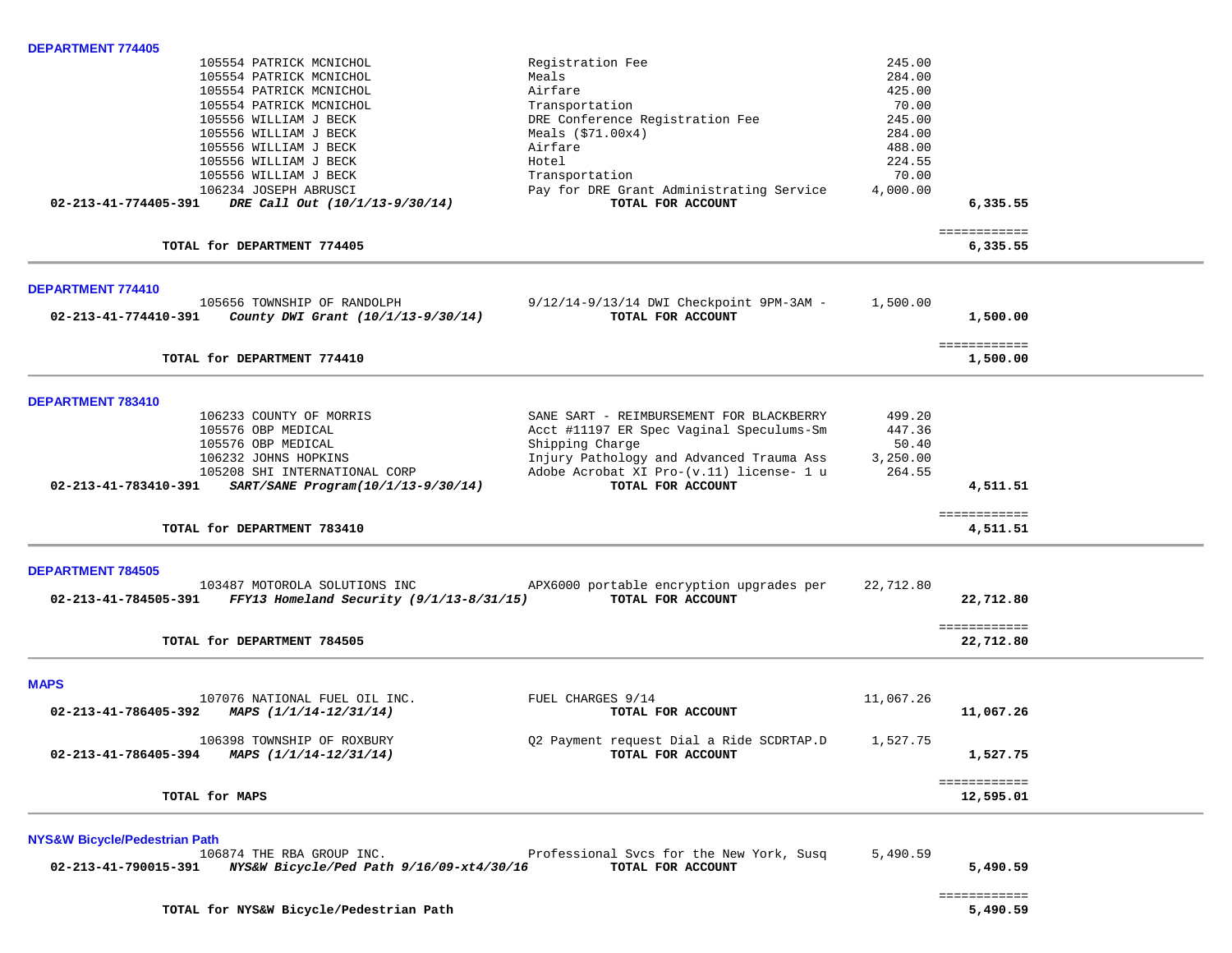| <b>Body Armor Replace - Sheriff</b>                                                                                                                                                                                                                       |                              |
|-----------------------------------------------------------------------------------------------------------------------------------------------------------------------------------------------------------------------------------------------------------|------------------------------|
| Item#90S-APX-NV, Second Chance Summit SM<br>99627 ATLANTIC TACTICAL OF NJ, INC.<br>93F-APX-NV, Second Chance Prism PS-1.0 S<br>99627 ATLANTIC TACTICAL OF NJ, INC.<br>Body Armor-Sheriff (11/27/13-11/26/18)<br>TOTAL FOR ACCOUNT<br>02-213-41-801310-392 | 708.00<br>410.05<br>1,118.05 |
| TOTAL for Body Armor Replace - Sheriff                                                                                                                                                                                                                    | ============<br>1,118.05     |
| <b>FY08 SCAAP</b>                                                                                                                                                                                                                                         |                              |
| 98872 B & G RESTORATION INC.<br>The contract was \$275K of which \$36,884.<br>FY08 SCAAP Federal Share<br>02-213-41-806815-391<br>TOTAL FOR ACCOUNT                                                                                                       | 100,615.87<br>100,615.87     |
| TOTAL for FY08 SCAAP                                                                                                                                                                                                                                      | ============<br>100,615.87   |
| <b>DEPARTMENT 808405</b>                                                                                                                                                                                                                                  |                              |
| Steet Atlas 2014 Plus** MEGAN'S LAW GRAN<br>105661 DELORME<br>105661 DELORME<br>Shipping                                                                                                                                                                  | 159.80<br>15.95              |
| 02-213-41-808405-391<br>Megan's Law & LLEA $(9/1/13 - EXT11/30/14)$<br>TOTAL FOR ACCOUNT                                                                                                                                                                  | 175.75                       |
| TOTAL for DEPARTMENT 808405                                                                                                                                                                                                                               | ============<br>175.75       |
| <b>DEPARTMENT 864495</b>                                                                                                                                                                                                                                  |                              |
| 106873 SCHIFANO CONSTRUCTION CORP.<br>Milling & Resurfacing of Millbrook Avenu                                                                                                                                                                            | 218, 129. 26                 |
| Milling & Resurfacing of 2014 Various Pa<br>106830 TILCON NEW YORK INC.<br>TOTAL FOR ACCOUNT<br>$02 - 213 - 41 - 864495 - 391$<br>2014 ATP- County Aid                                                                                                    | 30,709.56<br>248,838.82      |
| TOTAL for DEPARTMENT 864495                                                                                                                                                                                                                               | ============<br>248,838.82   |
| <b>DEPARTMENT 864505</b>                                                                                                                                                                                                                                  |                              |
| 106821 CHERRY WEBER & ASSOC. PC<br>Replacement of Bi County Bridge No. 1401                                                                                                                                                                               | 2,960.04                     |
| 106266 GREENMAN PEDERSEN INC<br>Construction Inspection/Resident Enginee<br>TOTAL FOR ACCOUNT<br>02-213-41-864505-392<br>Nwbrgh Rd STP-C00S(211)(9/11/12-9/11/15)                                                                                         | 19,197.00<br>22,157.04       |
| TOTAL for DEPARTMENT 864505                                                                                                                                                                                                                               | ============<br>22,157.04    |
| DEPARTMENT 864510                                                                                                                                                                                                                                         |                              |
| 106265 GREENMAN PEDERSEN INC<br>Construction Inspection/Resident Enginee                                                                                                                                                                                  | 17,441.76                    |
| 106819 T.Y. LIN INTERNATIONAL<br>Construction Support for Berkshire Valle<br>TOTAL FOR ACCOUNT<br>02-213-41-864510-392<br>STP-C00S(242)(9/11/12-9/11/15)                                                                                                  | 9,459.15<br>26,900.91        |
| TOTAL for DEPARTMENT 864510                                                                                                                                                                                                                               | ============<br>26,900.91    |
| DEPARTMENT 864515                                                                                                                                                                                                                                         |                              |
| 106975 KONKUS CORPORATION<br>Replacement of Bridge No. 1400-638 on Un<br>TOTAL FOR ACCOUNT<br>UnionSchl/STP-C00S(337)(9/11/12-9/11/15)<br>02-213-41-864515-391                                                                                            | 218,381.83<br>218,381.83     |
| Construction Support Services for Morris<br>106286 HATCH MOTT MACDONALD, LLC<br>UnionSchl/STP-C00S(337)(9/11/12-9/11/15)<br>02-213-41-864515-392<br>TOTAL FOR ACCOUNT                                                                                     | 2,783.61<br>2,783.61         |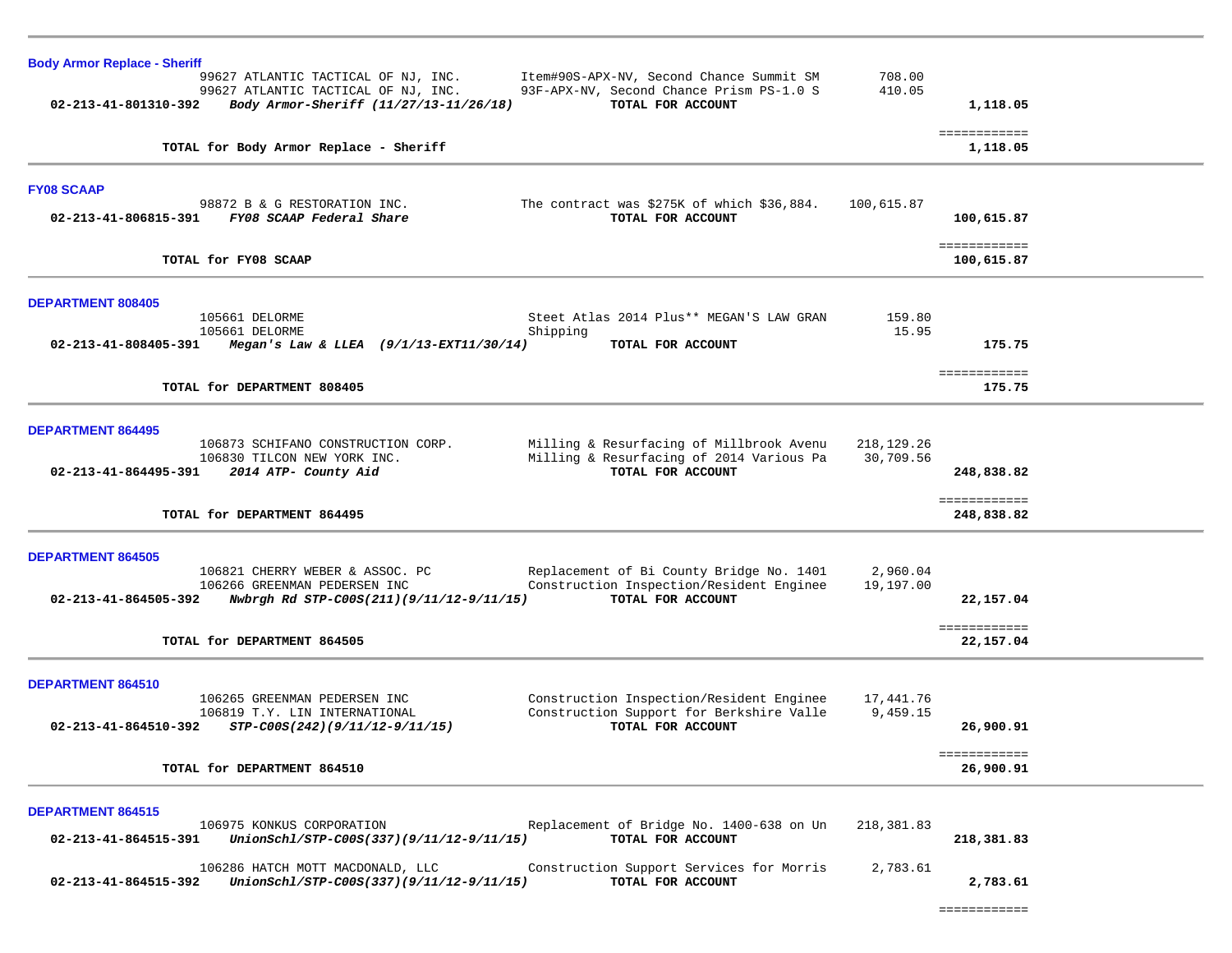# **County Capital**

| Abatmnt/demol-Fac on Greystone                                                    |                                                                                      |                      |                           |
|-----------------------------------------------------------------------------------|--------------------------------------------------------------------------------------|----------------------|---------------------------|
| 106412 T & M ASSOCIATES<br>04-216-55-953087-909<br>Miscellaneous - Other          | Prof Svcs for Greystone Coal Gas House S<br>TOTAL FOR ACCOUNT                        | 3,237.78             | 3,237.78                  |
| TOTAL for Abatmnt/demol-Fac on Greystone                                          |                                                                                      |                      | ============<br>3,237.78  |
| Analy dam condition, rehab dams                                                   |                                                                                      |                      |                           |
| 106936 CIVIL DYNAMICS INC                                                         | Construction Support                                                                 | 5,304.20             |                           |
| 106936 CIVIL DYNAMICS INC<br>Miscellaneous - Other<br>04-216-55-953113-909        | Construction Inspection<br>TOTAL FOR ACCOUNT                                         | 16,500.00            | 21,804.20                 |
| TOTAL for Analy dam condition, rehab dams                                         |                                                                                      |                      | ============<br>21,804.20 |
| <b>Renov CentralAveBldg Greystone</b>                                             |                                                                                      |                      |                           |
| 106608 THE MUSIAL GROUP PA<br>04-216-55-953146-909<br>Miscellaneous - Other       | Central Avenue Complex Bldg. Area Six loc<br>TOTAL FOR ACCOUNT                       | 11,600.00            | 11,600.00                 |
| TOTAL for Renov CentralAveBldg Greystone                                          |                                                                                      |                      | ============<br>11,600.00 |
| <b>FeasibilityStudy Wing CommCtr</b>                                              |                                                                                      |                      |                           |
| 106675 CLEARY GIACOBBE ALFIERI &<br>Miscellaneous - Other<br>04-216-55-953163-909 | legal services<br>TOTAL FOR ACCOUNT                                                  | 24.00                | 24.00                     |
| TOTAL for FeasibilityStudy Wing CommCtr                                           |                                                                                      |                      | ============<br>24.00     |
| <b>Road Design/Construction</b>                                                   |                                                                                      |                      |                           |
| 106616 KEY TECH                                                                   | Union School House Road, Mendham Township                                            | 1,390.00             |                           |
| 106615 KEY TECH                                                                   | Replacement of Bridge # 832 on Berkshire                                             | 168.00               |                           |
| 106274 KEY TECH<br>106274 KEY TECH                                                | W Main St., Twp of Rockaway Key Tech Fil<br>Main Rd/North Rd & Hillside Ave., Twpsof | 1,700.00<br>1,200.00 |                           |
| 106273 KEY TECH                                                                   | Southern Blvd, Twp of Chatham Key Tech F                                             | 1,700.00             |                           |
| 106273 KEY TECH                                                                   | Changebridge Rd Twp of Montville Key Tec                                             | 600.00               |                           |
| 106273 KEY TECH                                                                   | Ridgedale Ave., Twp of E Hanover Key Tec                                             | 600.00               |                           |
| Miscellaneous - Other<br>04-216-55-953165-909                                     | TOTAL FOR ACCOUNT                                                                    |                      | 7,358.00                  |
| TOTAL for Road Design/Construction                                                |                                                                                      |                      | ============<br>7,358.00  |
| <b>Cty Road Drainage Improvements</b>                                             |                                                                                      |                      |                           |
| 106784 TOMCO CONSTRUCTION<br>Building & Improvements<br>04-216-55-953178-951      | Drainage Improvements to County Route 69<br>TOTAL FOR ACCOUNT                        | 124,971.38           | 124,971.38                |
|                                                                                   |                                                                                      |                      | ============              |
| TOTAL for Cty Road Drainage Improvements                                          |                                                                                      |                      | 124,971.38                |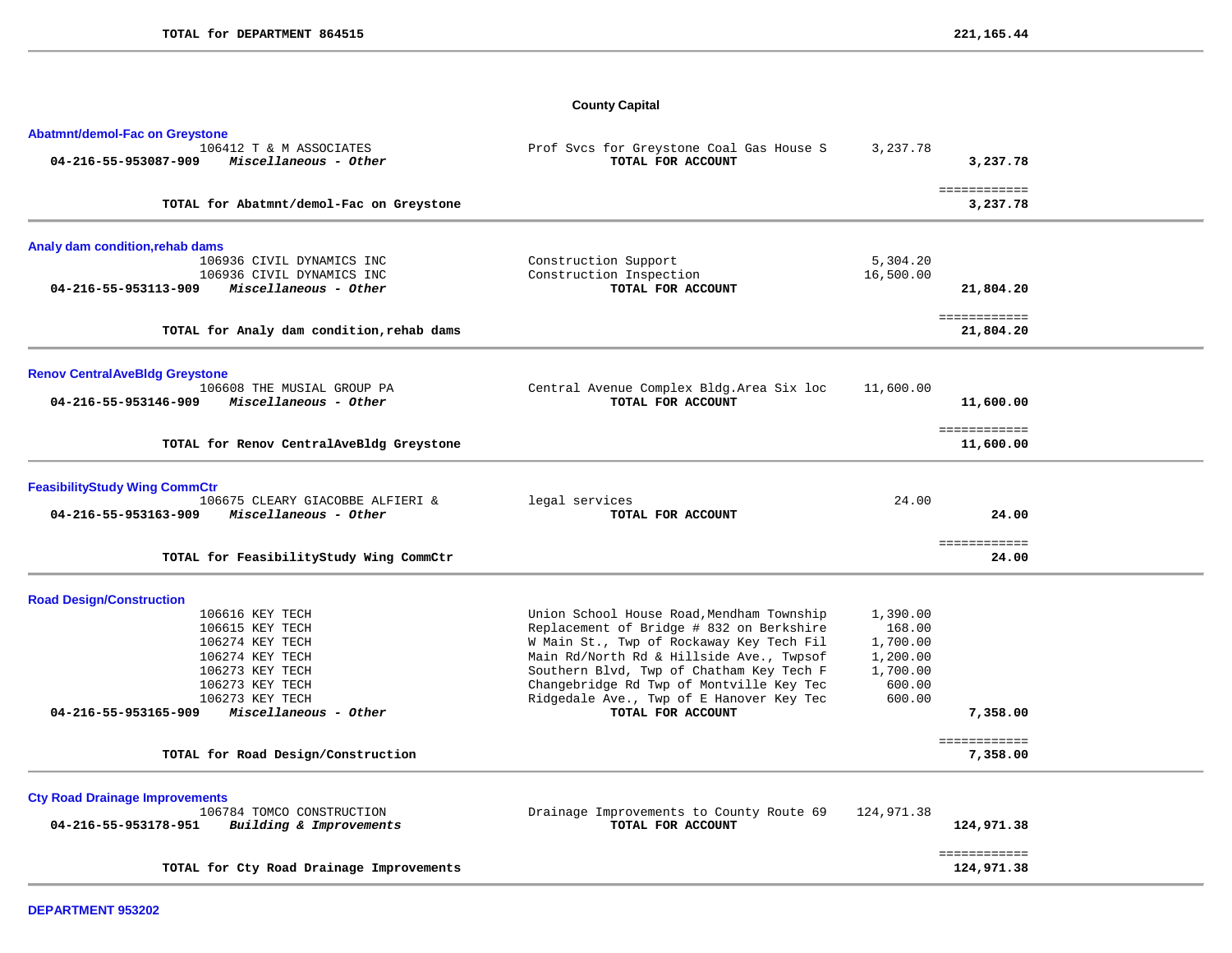|                          | 106609 KEY-TECH<br>106270 SUBURBAN CONSULTING                                                                            | Invoice #42107, Replacement of Bridge No                                                 | 3,000.00<br>2,075.45       |                           |  |
|--------------------------|--------------------------------------------------------------------------------------------------------------------------|------------------------------------------------------------------------------------------|----------------------------|---------------------------|--|
| 04-216-55-953202-909     | Road Resurfacing/Construction/Imprvments                                                                                 | TOTAL FOR ACCOUNT                                                                        |                            | 5,075.45                  |  |
| 04-216-55-953202-951     | 106830 TILCON NEW YORK INC.<br>Road Resurfacing/Construction/Imprvments                                                  | TOTAL FOR ACCOUNT                                                                        | 7,865.00                   | 7,865.00                  |  |
|                          | TOTAL for DEPARTMENT 953202                                                                                              |                                                                                          |                            | ============<br>12,940.45 |  |
| DEPARTMENT 953211        |                                                                                                                          |                                                                                          |                            |                           |  |
| 04-216-55-953211-951     | 106275 WEBSTER PLUMBING &<br>Replace Plumbing Fixtures - Var Facil                                                       | RE: PSTA/ 08-29-14<br>TOTAL FOR ACCOUNT                                                  | 10.00                      | 10.00                     |  |
|                          | TOTAL for DEPARTMENT 953211                                                                                              |                                                                                          |                            | ============<br>10.00     |  |
| <b>DEPARTMENT 953225</b> |                                                                                                                          |                                                                                          |                            |                           |  |
| 04-216-55-953225-909     | 103455 MORRIS COUNTY PARK POLICE<br>Bridge Design, Renov, Construc - Var Loc                                             | Police patrol for Bridge No. 604. For Svc<br>TOTAL FOR ACCOUNT                           | 320.00                     | 320.00                    |  |
|                          | TOTAL for DEPARTMENT 953225                                                                                              |                                                                                          |                            | ============<br>320.00    |  |
| <b>DEPARTMENT 953233</b> |                                                                                                                          |                                                                                          |                            |                           |  |
| 04-216-55-953233-951     | 106784 TOMCO CONSTRUCTION<br>County Roadway Drainage Improvements                                                        | TOTAL FOR ACCOUNT                                                                        | 4,700.00                   | 4,700.00                  |  |
|                          | TOTAL for DEPARTMENT 953233                                                                                              |                                                                                          |                            | ============<br>4,700.00  |  |
| <b>DEPARTMENT 953235</b> |                                                                                                                          |                                                                                          |                            |                           |  |
| 04-216-55-953235-909     | 106417 ROBINSON AERIAL SURVEYS, INC. Prof Svcs for Courthouse Fire Sprinkler<br>Upgrades to Fire/Sprinkler Sys-var Facil | TOTAL FOR ACCOUNT                                                                        | 1,569.20                   | 1,569.20                  |  |
|                          | TOTAL for DEPARTMENT 953235                                                                                              |                                                                                          |                            | ============<br>1,569.20  |  |
| <b>DEPARTMENT 953269</b> |                                                                                                                          |                                                                                          |                            |                           |  |
| 04-216-55-953269-909     | 106820 CHERRY WEBER & ASSOC. PC<br>Bridge Design/Constr - var locations                                                  | Clerk of the Works for the Construction<br>TOTAL FOR ACCOUNT                             | 18,709.00                  | 18,709.00                 |  |
|                          | TOTAL for DEPARTMENT 953269                                                                                              |                                                                                          |                            | ============<br>18,709.00 |  |
| <b>DEPARTMENT 953270</b> |                                                                                                                          |                                                                                          |                            |                           |  |
| 04-216-55-953270-909     | 106550 CENTRAL JERSEY TITLE CO. INC.<br>Road Design/Construc - var locations                                             | Owner's policy premium<br>TOTAL FOR ACCOUNT                                              | 399.00                     | 399.00                    |  |
|                          | TOTAL for DEPARTMENT 953270                                                                                              |                                                                                          |                            | ============<br>399.00    |  |
| <b>DEPARTMENT 953289</b> |                                                                                                                          |                                                                                          |                            |                           |  |
|                          | 106277 SPEEDWELL ELECTRIC MOTORS<br>106277 SPEEDWELL ELECTRIC MOTORS<br>106152 PARKHURST DISTRIBUTING CO INC             | WO73330/ RE: JDC/ 09-18-14<br>WO73360/ RE: ITC/ 09-18-14<br>WO73310/ RE: ROADS/ 09-23-14 | 439.70<br>612.70<br>433.20 |                           |  |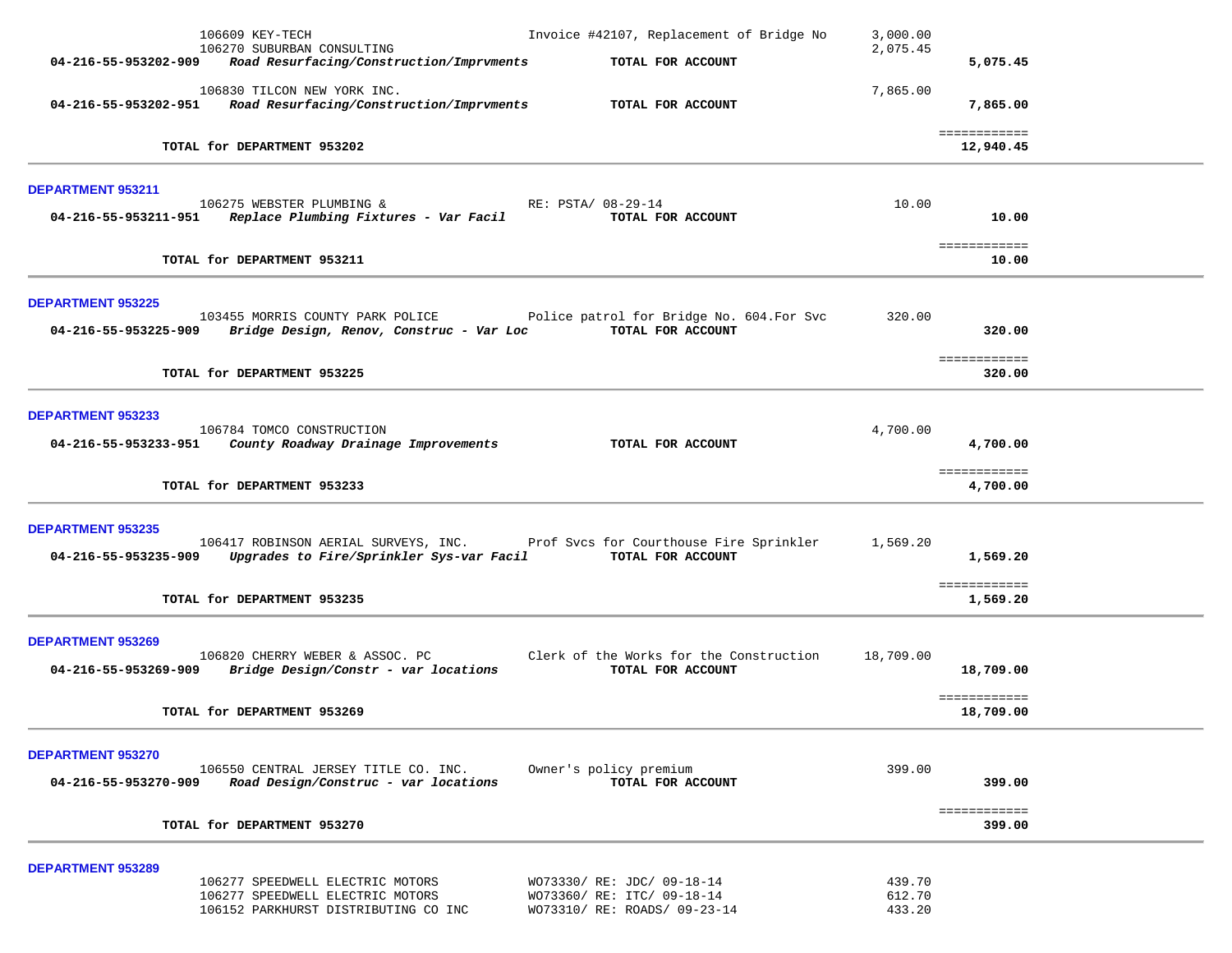| 04-216-55-953289-951                             | Replace Motors, Fans, Pumps-BldgsGrnds                                                                                                                                                                                                                   | TOTAL FOR ACCOUNT                                                                                                                                                                                                                                                                        |                                                                           | 1,485.60                   |  |
|--------------------------------------------------|----------------------------------------------------------------------------------------------------------------------------------------------------------------------------------------------------------------------------------------------------------|------------------------------------------------------------------------------------------------------------------------------------------------------------------------------------------------------------------------------------------------------------------------------------------|---------------------------------------------------------------------------|----------------------------|--|
|                                                  | TOTAL for DEPARTMENT 953289                                                                                                                                                                                                                              |                                                                                                                                                                                                                                                                                          |                                                                           | ============<br>1,485.60   |  |
| <b>DEPARTMENT 953291</b><br>04-216-55-953291-909 | 106260 BOSWELL ENGINEERING INC<br>106267 D.R. JOHNSON & ASSOCIATES, LLC<br>94271 SADAT ASSOCIATES, INC.<br>Var Roadway Drainage Proj - Public Works                                                                                                      | Engineering Svcs for MC-101Sussex Tpke/W<br>General Engineering Services for the per<br>Licensed Remediation of Professional Ser<br>TOTAL FOR ACCOUNT                                                                                                                                    | 516.10<br>2,548.49<br>1,917.50                                            | 4,982.09                   |  |
|                                                  | TOTAL for DEPARTMENT 953291                                                                                                                                                                                                                              |                                                                                                                                                                                                                                                                                          |                                                                           | ============<br>4,982.09   |  |
| <b>DEPARTMENT 953309</b>                         | 105942 AUTOMATED BUILDING CONTROLS<br>04-216-55-953309-951 Upgr HVAC BldgAutomationSys-BldgsGrnds                                                                                                                                                        | RE: PSTA - CHILLED WATER PUMP CONTROL/ 0<br>TOTAL FOR ACCOUNT                                                                                                                                                                                                                            | 6,830.00                                                                  | 6,830.00                   |  |
|                                                  | TOTAL for DEPARTMENT 953309                                                                                                                                                                                                                              |                                                                                                                                                                                                                                                                                          |                                                                           | ============<br>6,830.00   |  |
| <b>DEPARTMENT 953311</b><br>04-216-55-953311-951 | 106641 JOHNSTONE SUPPLY<br>Rplc Motors/Pumps/Fans - BldgsGrnds                                                                                                                                                                                           | WO73484/ RE: CH/ 10-02-14<br>TOTAL FOR ACCOUNT                                                                                                                                                                                                                                           | 1,135.96                                                                  | 1,135.96                   |  |
|                                                  | TOTAL for DEPARTMENT 953311                                                                                                                                                                                                                              |                                                                                                                                                                                                                                                                                          |                                                                           | ============<br>1,135.96   |  |
| DEPARTMENT 953314<br>04-216-55-953314-909        | 106255 VDA<br>Repair/Rplcment/Upgrd VarEquip-BldgGrnds                                                                                                                                                                                                   | RE: COUNTY OF MORRIS - CONSULTATING SERV<br>TOTAL FOR ACCOUNT                                                                                                                                                                                                                            | 3,500.00                                                                  | 3,500.00                   |  |
| 04-216-55-953314-951                             | 106269 CLIFTON ELEVATOR SERVICE CO INC<br>106371 EDGE PROPERTY MAINTENANCE<br>106604 GMT CONTRACTING CORP.<br>106843 PANCIELLO CONSTRUCTION LLC<br>105863 AESFIRE LLC<br>106932 DESESA ENGINEERING CO., INC.<br>Repair/Rplcment/Upgrd VarEquip-BldgGrnds | RE: COURTHOUSE - MODERNIZATION OF (1) GE<br>RE: DOVER PROBATION OFFICE ALTERATION/ P<br>RE: ASBESTOS ABATEMENT AT MORRIS COUNTY<br>RE: W & M - FOOTINGS, SLAB AND RETAINING<br>RE: CH - RECONFIGURE FIRE ALARM SYSTEM D<br>BOILER REPLACEMENT AT PSTA - PERIOD TO 0<br>TOTAL FOR ACCOUNT | 19,567.90<br>28,529.46<br>47,975.00<br>9,120.00<br>2,690.00<br>182,160.00 | 290,042.36                 |  |
|                                                  | TOTAL for DEPARTMENT 953314                                                                                                                                                                                                                              |                                                                                                                                                                                                                                                                                          |                                                                           | ============<br>293,542.36 |  |
| <b>DEPARTMENT 953320</b>                         | 106589 THE LANDTEK GROUP, INC.<br>04-216-55-953320-951 InstalTurfFields/PhaseIICentrlPk-PblcWrk                                                                                                                                                          | Central Park of Morris County, Parsippany<br>TOTAL FOR ACCOUNT                                                                                                                                                                                                                           | 980.00                                                                    | 980.00                     |  |
|                                                  | TOTAL for DEPARTMENT 953320                                                                                                                                                                                                                              |                                                                                                                                                                                                                                                                                          |                                                                           | ============<br>980.00     |  |
| <b>DEPARTMENT 953352</b>                         | 106460 RUG AND FLOOR STORE<br>106459 RUG AND FLOOR STORE<br>04-216-55-953352-951 Replace-Carpet, Flooring, etc Various Bldg                                                                                                                              | WO73043/RE: FREEHOLDERS/09-23-14<br>WO73043/RE: FREEHOLDERS/09-23-14<br>TOTAL FOR ACCOUNT                                                                                                                                                                                                | 3,500.00<br>19,900.19                                                     | 23,400.19                  |  |
|                                                  | TOTAL for DEPARTMENT 953352                                                                                                                                                                                                                              |                                                                                                                                                                                                                                                                                          |                                                                           | ============<br>23,400.19  |  |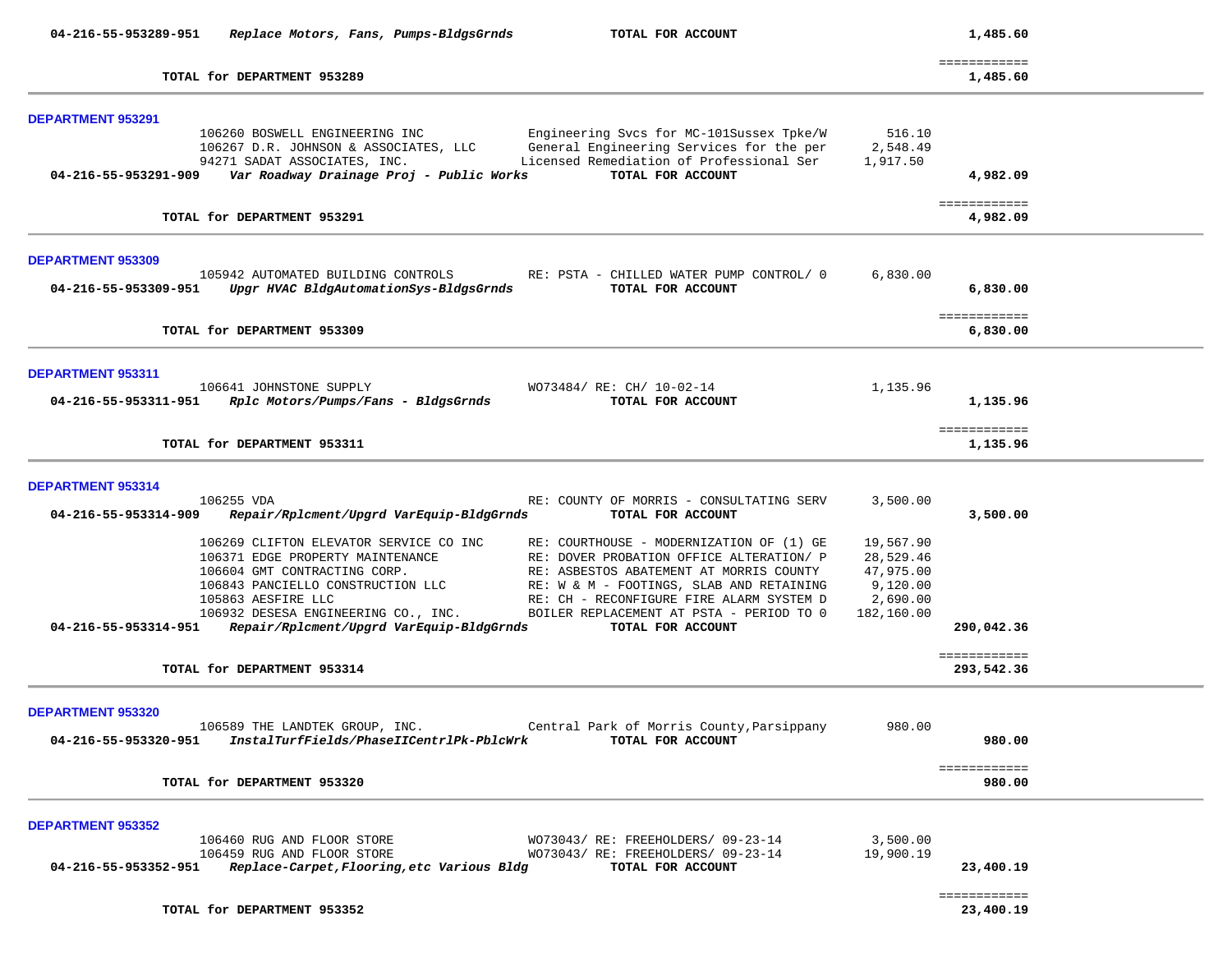| <b>DEPARTMENT 953356</b>                                          |                                                                                      |                    |                            |
|-------------------------------------------------------------------|--------------------------------------------------------------------------------------|--------------------|----------------------------|
| 106873 SCHIFANO CONSTRUCTION CORP.                                |                                                                                      | 4,816.30           |                            |
| 106782 TOP LINE CONSTRUCTION CORP                                 |                                                                                      | 132, 313.57        |                            |
| 04-216-55-953356-940<br>Various Road-Designs & Construction       | TOTAL FOR ACCOUNT                                                                    |                    | 137,129.87                 |
| TOTAL for DEPARTMENT 953356                                       |                                                                                      |                    | ============<br>137,129.87 |
| DEPARTMENT 953363                                                 |                                                                                      |                    |                            |
| 106783 TOP LINE CONSTRUCTION CORP                                 | Milling & Resurfacing of Spring Valley R                                             | 543,241.87         |                            |
| 04-216-55-953363-940<br>Paving & Resurfacing Various Roads        | TOTAL FOR ACCOUNT                                                                    |                    | 543,241.87                 |
|                                                                   |                                                                                      |                    | <b>EEEEEEEEEEE</b>         |
| TOTAL for DEPARTMENT 953363                                       |                                                                                      |                    | 543,241.87                 |
| <b>Various Public Works Projects</b>                              |                                                                                      |                    |                            |
| 106270 SUBURBAN CONSULTING                                        | Services for the period of 4/5/14 throug                                             | 2,237.84           |                            |
| Miscellaneous - Other<br>04-216-55-953728-909                     | TOTAL FOR ACCOUNT                                                                    |                    | 2,237.84                   |
|                                                                   |                                                                                      |                    | ============               |
| TOTAL for Various Public Works Projects                           |                                                                                      |                    | 2,237.84                   |
| <b>Cty Bridge Design &amp; Constructi</b>                         |                                                                                      |                    |                            |
| 106822 CHERRY WEBER & ASSOC. PC                                   | Clerk of the Works for Construction Svcs                                             | 980.50             |                            |
| Miscellaneous - Other<br>04-216-55-953975-909                     | TOTAL FOR ACCOUNT                                                                    |                    | 980.50                     |
|                                                                   |                                                                                      |                    | ============               |
| TOTAL for Cty Bridge Design & Constructi                          |                                                                                      |                    | 980.50                     |
| <b>DEPARTMENT 955268</b>                                          |                                                                                      |                    |                            |
| 97394 SCHINDLER ELEVATOR CORPORATION                              | Disable 3rd Floor Access to appropriate                                              | 9,706.00           |                            |
| 04-216-55-955268-951<br>Various Health/Life Safety Upgrades-MV    | TOTAL FOR ACCOUNT                                                                    |                    | 9,706.00                   |
|                                                                   |                                                                                      |                    | ============               |
| TOTAL for DEPARTMENT 955268                                       |                                                                                      |                    | 9,706.00                   |
|                                                                   |                                                                                      |                    |                            |
| <b>DEPARTMENT 955345</b><br>104467 SCHINDLER ELEVATOR CORPORATION | Upgrade Elevator #2 in Main Lobby, Estima                                            | 8,892.00           |                            |
| 04-216-55-955345-940<br>Various Projects - Morris View            | TOTAL FOR ACCOUNT                                                                    |                    | 8,892.00                   |
|                                                                   |                                                                                      |                    | ============               |
| TOTAL for DEPARTMENT 955345                                       |                                                                                      |                    | 8,892.00                   |
|                                                                   |                                                                                      |                    |                            |
| <b>DEPARTMENT 962267</b><br>105377 EXTEL COMMUNICATIONS           | Network Wiring for Security Cameras                                                  | 6,113.77           |                            |
| 104085 DELL MARKETING L.P.                                        | 6WJPYK1 POWER EDGE 2900 - 9/22/2009 to                                               | 2,102.75           |                            |
| 104085 DELL MARKETING L.P.                                        | 33KSLL1 POWER EDGE 2900 - 12/15/2009 to                                              | 2,102.75           |                            |
| 104085 DELL MARKETING L.P.                                        | 8GR46L1 POWER EDGE 2900 - 11/10/2009 to                                              | 2,102.75           |                            |
| 104085 DELL MARKETING L.P.                                        | Government Discount                                                                  | $-1, 261.68$       |                            |
| 104068 CDW GOVERNMENT LLC<br>104068 CDW GOVERNMENT LLC            | PAN 4G LTE MULTI CARRIER UPG F/CR-31 Mfg<br>CDW HARDWARE INSTALL FOR DT-NB-PRT Mfg#: | 13,664.25<br>90.00 |                            |
| Computer Equip Purchase - IT<br>04-216-55-962267-955              | TOTAL FOR ACCOUNT                                                                    |                    | 24,914.59                  |
|                                                                   |                                                                                      |                    | ============               |
| TOTAL for DEPARTMENT 962267                                       |                                                                                      |                    | 24,914.59                  |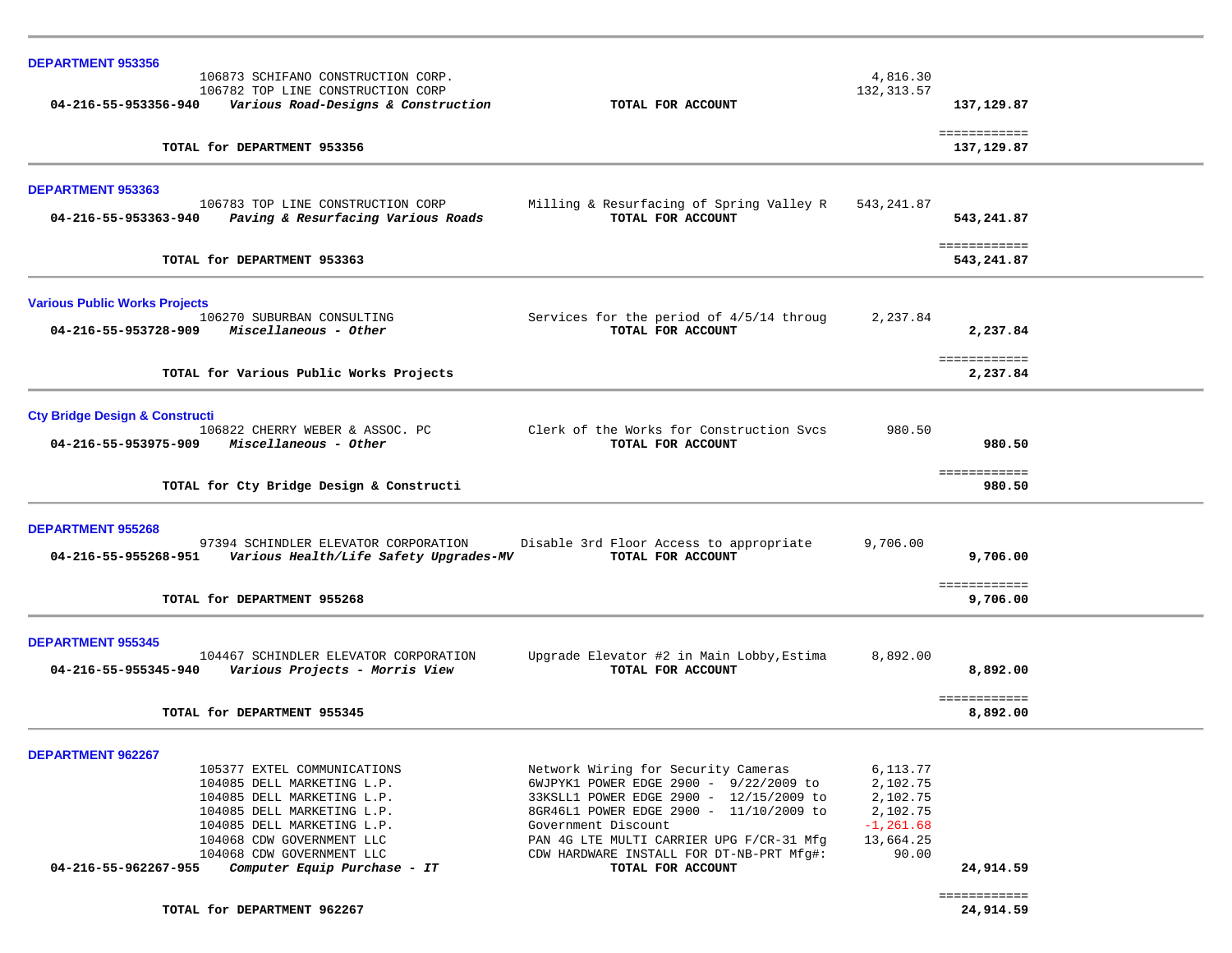| DEPARTMENT 962317          |                                                                                            |                                                               |            |                            |  |
|----------------------------|--------------------------------------------------------------------------------------------|---------------------------------------------------------------|------------|----------------------------|--|
|                            | 104068 CDW GOVERNMENT LLC<br>04-216-55-962317-955 Var IT Equip, Upgrades & Replacements-IT | Panasonic Toughbook I5-3340M 500GB 4GB W<br>TOTAL FOR ACCOUNT | 4,223.44   | 4,223.44                   |  |
|                            | TOTAL for DEPARTMENT 962317                                                                |                                                               |            | ============<br>4,223.44   |  |
| DEPARTMENT 962322          |                                                                                            |                                                               |            |                            |  |
| 04-216-55-962322-955       | 104068 CDW GOVERNMENT LLC<br>Various IT Projects - IT                                      | PANASONIC MULTI-DRIVE F/CF-31 MK3 Mfg#:<br>TOTAL FOR ACCOUNT  | 5,096.69   | 5,096.69                   |  |
|                            | TOTAL for DEPARTMENT 962322                                                                |                                                               |            | ============<br>5,096.69   |  |
| <b>DEPARTMENT 962343</b>   |                                                                                            |                                                               |            |                            |  |
|                            | 105377 EXTEL COMMUNICATIONS                                                                | Netowrk Wiring for IP Phones                                  | 13,706.23  |                            |  |
|                            | 103480 EXTREME NETWORKS INC.                                                               | WS-C5210 (qty 2)                                              | 18,896.50  |                            |  |
|                            | 103480 EXTREME NETWORKS INC.                                                               | Quote EXT-1119696357                                          | 5,230.00   |                            |  |
|                            | 104062 CDW GOVERNMENT LLC                                                                  | HP ELITEPAD 1000 G2 Z3795 128GB                               | 15,984.00  |                            |  |
|                            | 104062 CDW GOVERNMENT LLC                                                                  | HP 12W USB AUTO ADAPTER                                       | 624.00     |                            |  |
|                            | 104062 CDW GOVERNMENT LLC                                                                  | HP EP PRODUCTIVITY JACKET                                     | 3,184.00   |                            |  |
|                            | 104062 CDW GOVERNMENT LLC                                                                  | HPE 3YR DEPOT ADP                                             | 2,419.20   |                            |  |
| 04-216-55-962343-955       | 104062 CDW GOVERNMENT LLC<br>Purchase Various Equip for IT                                 | HP ELITEPAD DOCKING STATION<br>TOTAL FOR ACCOUNT              | 1,760.00   | 61,803.93                  |  |
|                            |                                                                                            |                                                               |            | ============               |  |
|                            | TOTAL for DEPARTMENT 962343                                                                |                                                               |            | 61,803.93                  |  |
| <b>DEPARTMENT 963346</b>   |                                                                                            |                                                               |            |                            |  |
|                            | 103153 VIRTRA SYSTEMS<br>04-216-55-963346-956 Purchase Simulators for training LPS         | VirTra Systems Model V-300LE-1, Use-of-F<br>TOTAL FOR ACCOUNT | 266,233.00 | 266,233.00                 |  |
|                            | TOTAL for DEPARTMENT 963346                                                                |                                                               |            | ============<br>266,233.00 |  |
| DEPARTMENT 969336          |                                                                                            |                                                               |            |                            |  |
|                            | 106319 COUNTY COLLEGE OF MORRIS                                                            | Spiezle Architectural Group                                   | 91.70      |                            |  |
|                            | 106319 COUNTY COLLEGE OF MORRIS                                                            | Spiezle Architectural Group                                   | 8,460.00   |                            |  |
| 04-216-55-969336-909       | Various Projects at CCM-Soft Costs                                                         | TOTAL FOR ACCOUNT                                             |            | 8,551.70                   |  |
|                            | TOTAL for DEPARTMENT 969336                                                                |                                                               |            | ============<br>8,551.70   |  |
|                            |                                                                                            |                                                               |            |                            |  |
|                            |                                                                                            | <b>Dedicated Trust</b>                                        |            |                            |  |
| <b>Motor Vehicle Fines</b> |                                                                                            |                                                               |            |                            |  |
|                            | 106782 TOP LINE CONSTRUCTION CORP                                                          | Milling & Resurfacing of Bartley Road in                      | 444,725.10 |                            |  |

| 13-290-56-575701-888<br>Motor Vehicle Fines | TOTAL FOR ACCOUNT | 444,725.10 |
|---------------------------------------------|-------------------|------------|
|                                             |                   |            |
| TOTAL for Motor Vehicle Fines               |                   | 444,725.10 |